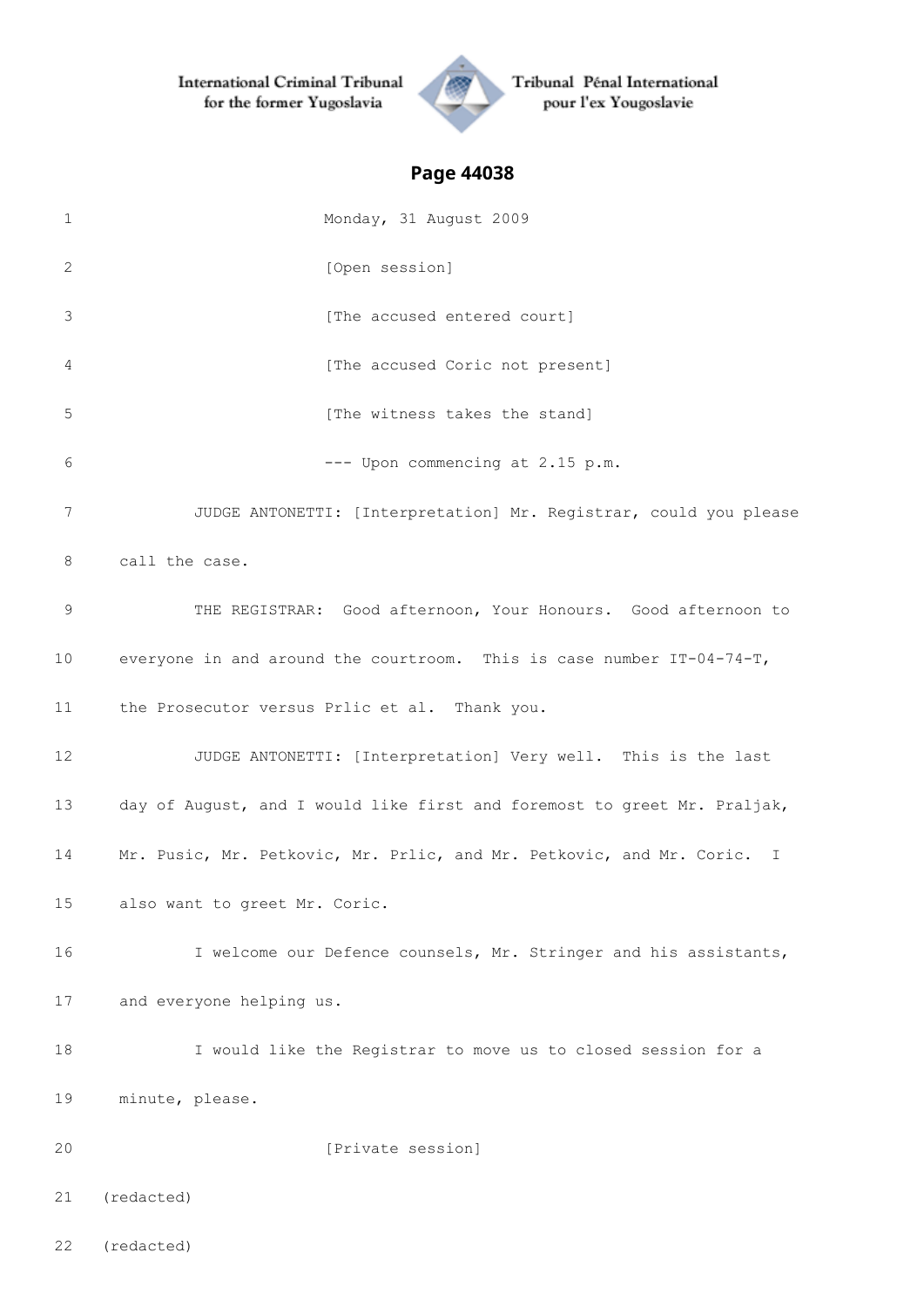- (redacted)
- (redacted)
- (redacted)

| $\,1$            |  |                                          |  |  |  |
|------------------|--|------------------------------------------|--|--|--|
| $\sqrt{2}$       |  |                                          |  |  |  |
| $\mathsf 3$      |  |                                          |  |  |  |
| $\sqrt{4}$       |  |                                          |  |  |  |
| $\mathsf S$      |  |                                          |  |  |  |
| $\epsilon$       |  |                                          |  |  |  |
| $\boldsymbol{7}$ |  |                                          |  |  |  |
| $\,8\,$          |  |                                          |  |  |  |
| $\mathsf 9$      |  |                                          |  |  |  |
| $10$             |  |                                          |  |  |  |
|                  |  | 11 Page 44039 redacted. Private session. |  |  |  |
| 12               |  |                                          |  |  |  |
| 13               |  |                                          |  |  |  |
| 14               |  |                                          |  |  |  |
| 15               |  |                                          |  |  |  |
| 16               |  |                                          |  |  |  |
| 17               |  |                                          |  |  |  |
| 18               |  |                                          |  |  |  |
| 19               |  |                                          |  |  |  |
|                  |  |                                          |  |  |  |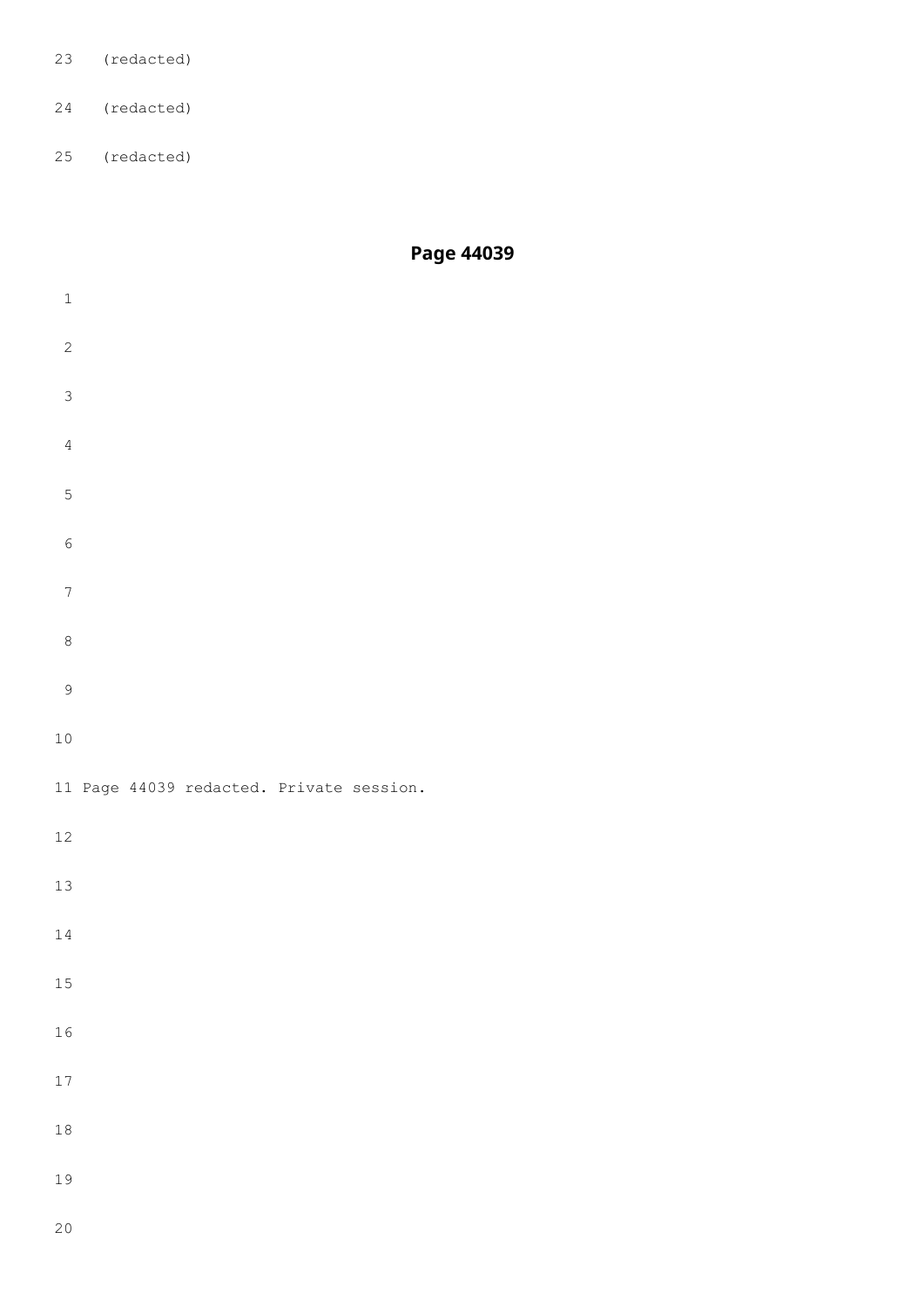### **Page 44040**

- (redacted)
- (redacted)
- (redacted)
- (redacted)
- (redacted)
- (redacted)
- (redacted)
- (redacted)
- (redacted)
- (redacted)
- (redacted)
- 12 [Open session]

THE REGISTRAR: We're back in open session, Your Honours.

JUDGE ANTONETTI: [Interpretation] We can now pursue the

cross-examination in open session. I now give the floor to Mr. Stringer,

whom I greet once again.

 MR. STRINGER: Thank you, Mr. President. Good afternoon again to you and Your Honours, Counsel, and to everyone else.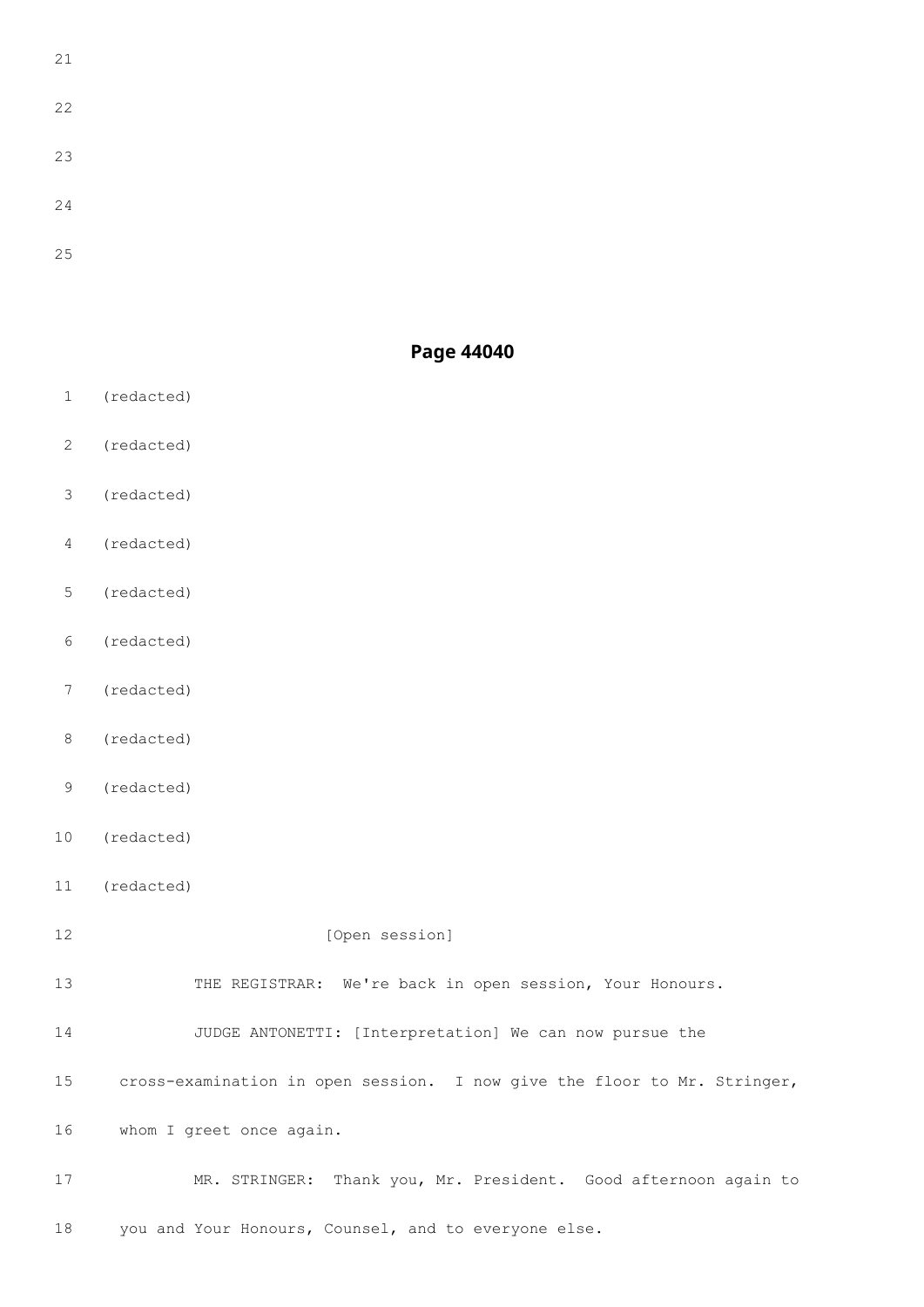| 19 |    | WITNESS: SLOBODAN PRALJAK [Resumed]                           |
|----|----|---------------------------------------------------------------|
| 20 |    | [Witness answered through interpreter]                        |
| 21 |    | Cross-examination by Mr. Stringer: [Continued]                |
| 22 | 0. | Good afternoon, General.                                      |
| 23 | Α. | Good afternoon, sir.                                          |
| 24 | Q. | General, at the conclusion of the trial session last week, we |

were just starting to work on a group of documents from -- relating to

#### **Page 44041**

|   | the period of January 1993, in relation to the area of the municipality  |
|---|--------------------------------------------------------------------------|
| 2 | around Gornji Vakuf, so I want to continue with those questions today. I |
| 3 | think when we left -- when we completed last week, we were looking at    |
| 4 | P00460, which was from October 1992, and which was a document of         |
| 5 | Colonel Siljeg.                                                          |

 Now, you don't need to go to that document, General, because I've finished that. I'm going to move to the next one. But before I do, I want to recall some of your prior testimony in relation to the events that led up to the conflict in Gornji Vakuf in January. And this is your testimony on page 40580 of the transcript from 21st of May, 1999. General, you were talking about escalation and the rising tensions in 12 Gornji Vakuf, and you made a reference to the -- you asserted that the ABiH had closed off or blocked some roads in the region, and this required the HVO commander, Mr. Tokic, to actually get an UNPROFOR escort to reach his headquarters. Do you recall that testimony? A. Yes. It wasn't just about the roads but involved also all the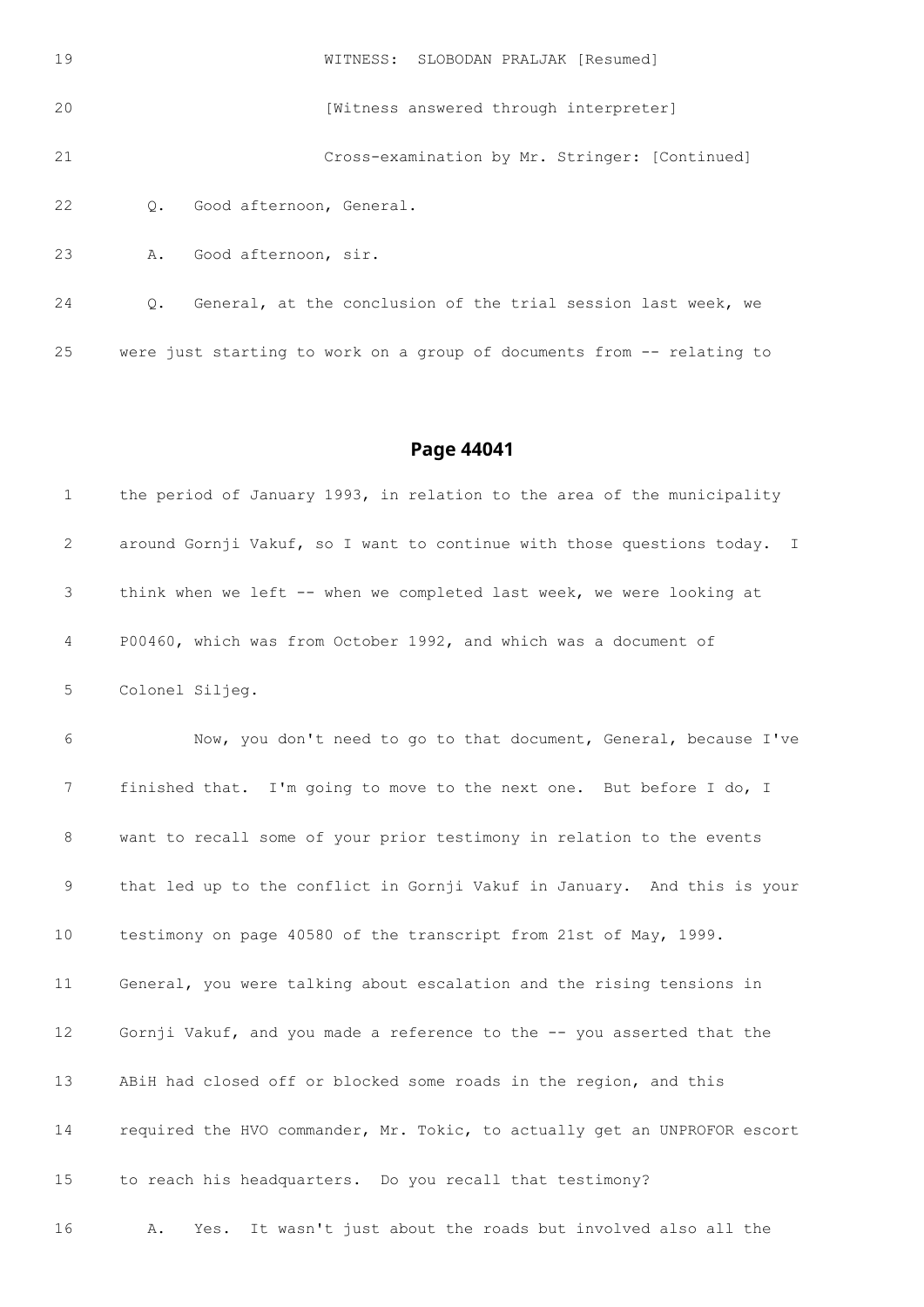elevations in and around the town.

 Q. Now, it's true, General, isn't it, that at the same time, early January 1993 at least, the HVO itself was cutting off roads or block -- blocking roads in the Gornji Vakuf area, and this also contributed to the rising tensions? Isn't that correct?

 A. I'm not familiar with that. I knew about these things earlier on when I was there as far as the BH Army actions were concerned. Of course it is quite possible that there was some form of HVO response. This is a cause-and-effect principle that we see at work here.

#### **Page 44042**

 Q. Now, take a look at the next document in your binder which is P01068.

 JUDGE ANTONETTI: [Interpretation] General Praljak, just a minute. The Prosecutor is talking about the blocking off of roads. During the four last years we've talked about this almost every day, you know, this blocking of roads. It seems that according to some military experts, 7 blocking off roads would be part of the active defence strategy. It seems -- I haven't checked this yet. However, in the American -- in the US military doctrine this is part and parcel of strategy. So when the HVO or the ABiH is blocking off a road, according to you is this a defensive action or is this an offensive action? Or maybe you don't know.

 THE WITNESS: [Interpretation] Yes, I do know. The blocking of roads, isolating the brigade commander and taking all the significant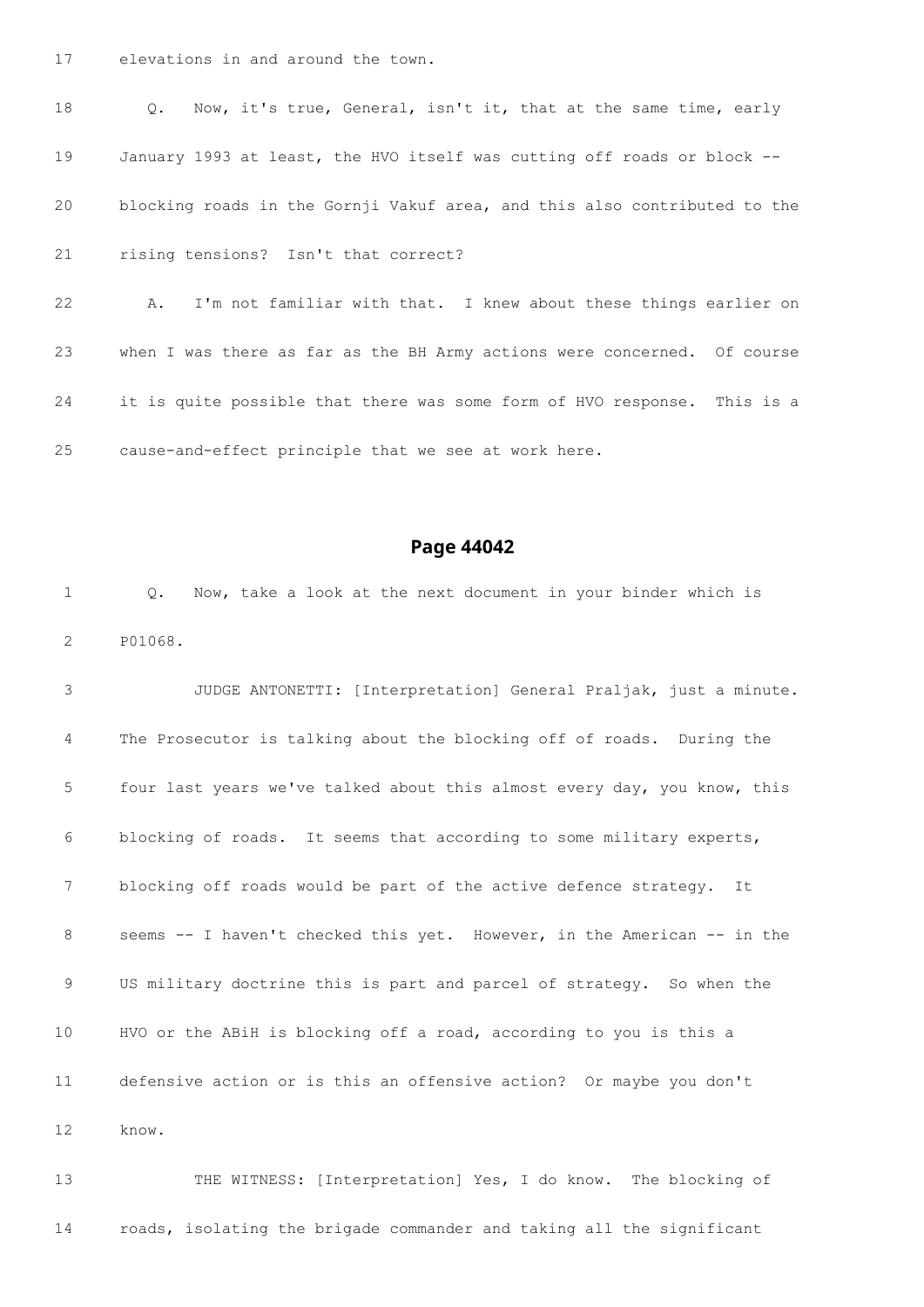elevations and trig points in Gornji Vakuf, in my opinion, can only constitute an open active aggression. JUDGE ANTONETTI: [Interpretation] Very well. Thank you. It's on the transcript. MR. STRINGER: Q. General, the next exhibit is P01068, and it is from the 6th of January, 1993, a milinfosum of the British Battalion that was based in the area, and I'm going to take you to a couple parts of this. The first part is in the second paragraph, and it says that a CS from Gornji Vakuf was approaching an HVO check-point, and it gives it grid

coordinate. When the HVO sentry fired his weapon in the air, the CS

#### **Page 44043**

withdrew back to Gornji Vakuf.

 "Comment: There is an earthwork barrier at this check-point in order to force the Muslim population of Hare to travel to Prozor and not Gornji Vakuf. Obviously tensions are rising in the area, which is reflected by an HVO presence at the check-point." End of comment. Now, General, recognising that you weren't there at the time, did you subsequently find out when you did arrive that the HVO, as indicated 8 here, had erected barriers, at least -- at least at this check-point in order to prevent the Muslim population from travelling into Gornji Vakuf? A. I know nothing about this.

Q. All right. Thank you.

A. I stand by my previous assertion about what went on in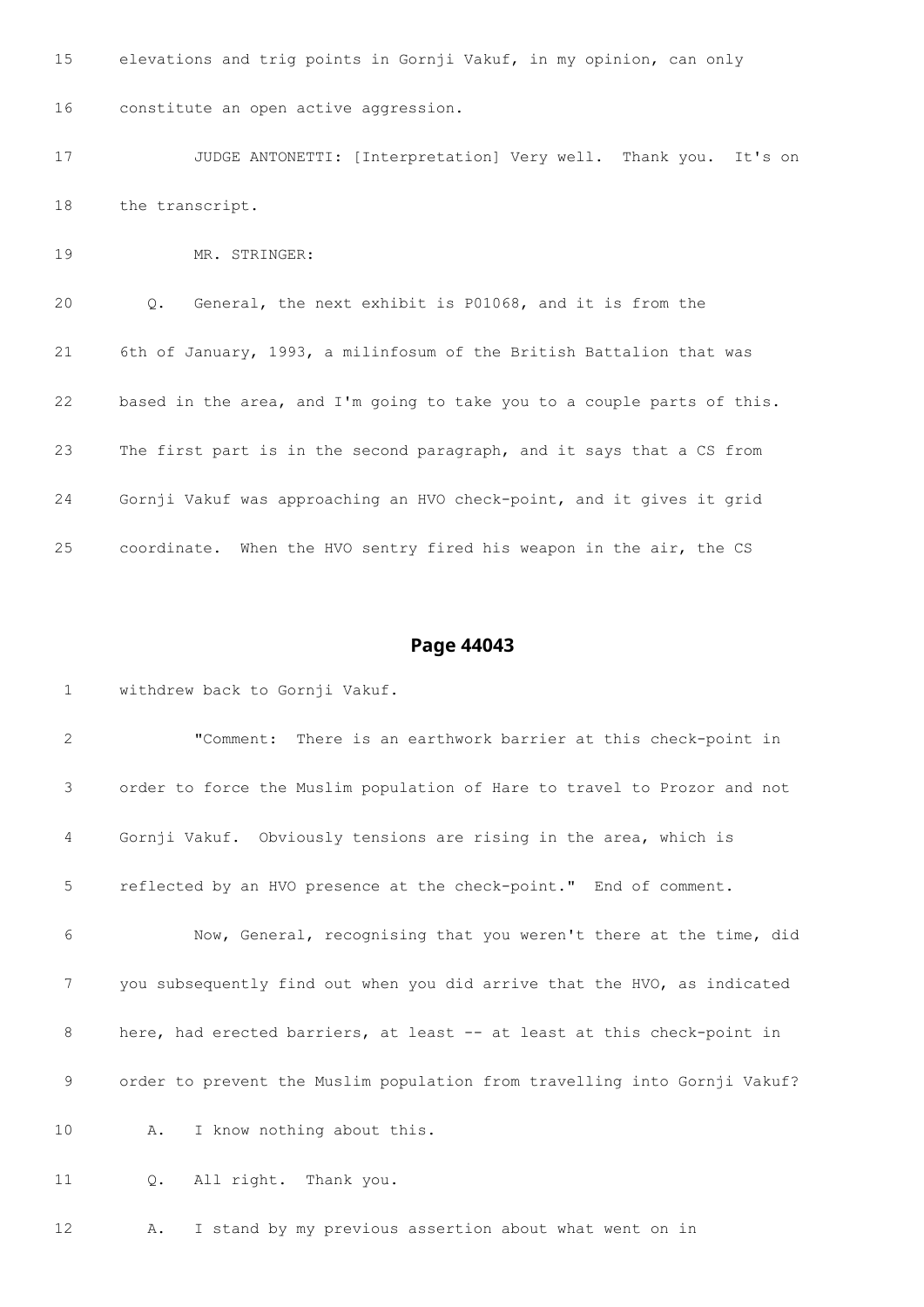Gornji Vakuf months before.

 Q. Now, the next paragraph continues on, and it says: At approximately 1500 hours, on Monday afternoon, the HVO raised an Ustasha flag in the town. The Muslims reacted, and a Bosnian army soldier attempted to remove the flag. An HVO policeman then fired at the Bosnian army soldier in question, resulting in a sharp rise in tensions in the town. And then it goes on to talk about how the commanders managed to defuse the situation. Now, we saw the same thing in Prozor, General. We don't need to go back to the exhibit, but it was P00608, the Markesic report from

 October talking about rising tensions in Prozor after the Croatian flag was raised there.

| $\mathbf{1}$ | Were you aware of this, General, that at least on this one                |
|--------------|---------------------------------------------------------------------------|
| 2            | occasion the Croatian flag or an Ustasha flag, whatever you want it call  |
| 3            | it, was raised by HVO soldiers in Gornji Vakuf and that this also         |
| 4            | contributed to the rising tensions there in advance of the conflict?      |
| 5            | I was not aware of that incident. In the English report and the<br>Α.     |
| 6            | Croatian, one should point out that the word "Ustasha" is under quotation |
| 7            | marks, which is the difference between speaking and writing. One must     |
| 8            | point out that in both the Croatian report and the Croatian translation   |
| 9            | the word "Ustasha" is under quotation marks, suggesting that this is no   |
| 10           | real Ustasha flag but, rather, the authentic historical flag of the       |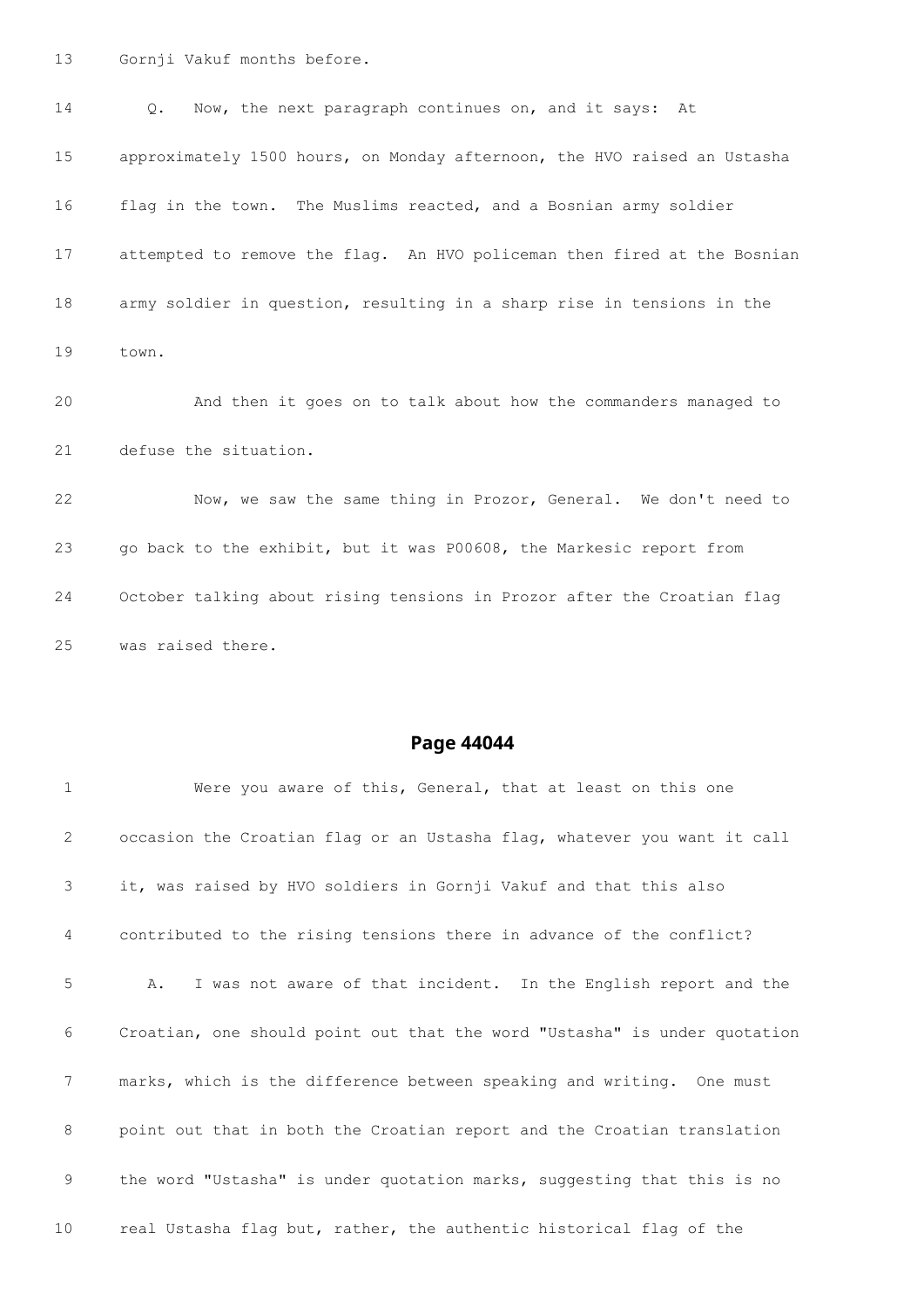Croatian people.

| $12 \overline{ }$ | I do wish to point out that during the elections in Bosnia and           |
|-------------------|--------------------------------------------------------------------------|
| 13                | Herzegovina this flag was hoisted whenever there was any kind of         |
| 14                | political rally. The flags of the Muslim people, the crescent one, and   |
| 15                | the Croatian flag were often associated as a token of friendship and     |
| 16                | often seen together.                                                     |
| 17                | I would not exactly call this a sign of rising tensions, because         |
| 18                | if there was a side over there that minded even the -- catching sight of |
| 19                | the Croatian flag, then this would have constituted a problem for that   |
| 20                | group, because any tension arising from that would have been tantamount  |
| 21                | to imposing the will of one people on the other.                         |
| 22                | Q. Right. So you're suggesting that the raising of the Croatian          |
| 23                | people's flag in Gornji Vakuf was intended to be a token of friendship?  |
| 24                | Is that what you're suggesting to us?                                    |
| 25                | I'm suggesting that during the elections in Bosnia and<br>Α.             |

### **Page 44045**

| 1              | Herzegovina there were dozens of places, and these locations were        |
|----------------|--------------------------------------------------------------------------|
| 2              | photographed and I can actually produce the photographs. The Croat's     |
| 3              | flags and the Bosniak's flags would be actually bound together by a      |
| $\overline{4}$ | single knot and shown around as a token of friendship between the two    |
| 5              | The flags were together, meaning the two peoples would stand<br>peoples. |
| 6              | united against any form of aggression.                                   |

 JUDGE TRECHSEL: A new day in court has started and a new week, and maybe some of the things that the Bench has told you over and over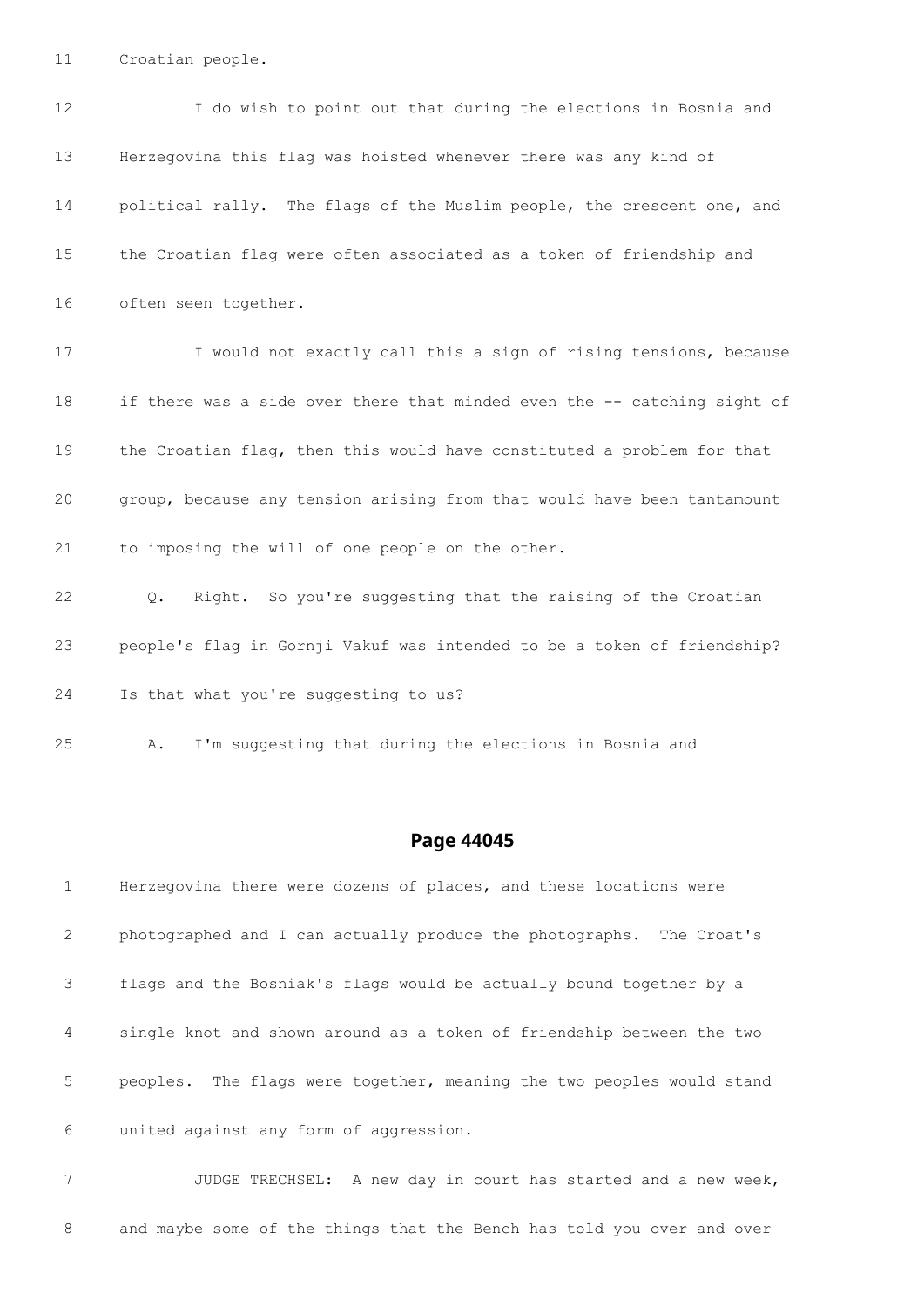again has faded. You are invited to answer the question. The answer -- the question was: Is it your point that this raising of a flag was a gesture of friendship, and it can be answered by yes or no, and you would much assist the Court if you stuck to that and would answer yes or no to a simple question. 14 MR. STRINGER: Q. General, let me suggest, with the Court's permission, a third answer that you should consider, which is the fact that since you weren't there, you don't know whether the raising of the Croatian flag was offered as a token of friendship. So it's yes, no, or you don't know. A. I don't know, and I don't think this is a question that can possibly be answered. I can only tell you that it is an inherent right of the Croatian people to raise their flag. It is a right. Q. And since you weren't there, General, and since you've told us you don't know, then you have no reason to challenge the conclusion of the writer of this report, the British Battalion, that in fact this incident resulted in a sharp rise in tensions in the town; correct?

#### **Page 44046**

 You're not in a position to dispute that? A. I do dispute that particular inference. I dispute its very essence. The raising of a flag belonging to a sovereign people can -- you're welcome. JUDGE ANTONETTI: [Interpretation] General Praljak, I will look at

this document but from another angle. We've already seen this document,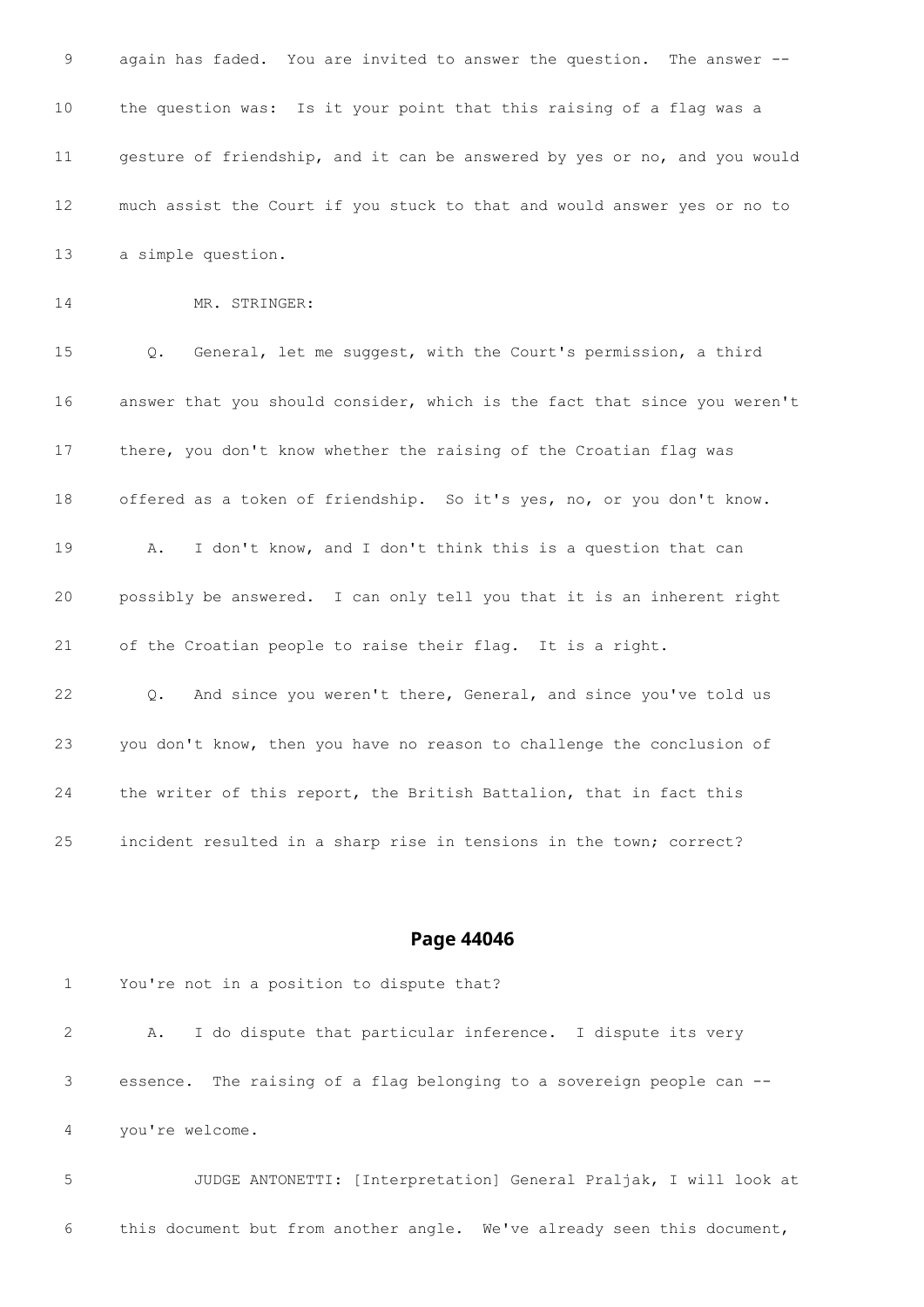it's no surprise to us, but as the trial is advancing, any reasonable 8 trier of fact starts to see things more and more clearly. So the British Battalion is observing what is happening on the field and is reporting this so-called flag incident.

 We've heard some witnesses from UNPROFOR who told us that before arriving on the field they were trained, and they were given information on the situation at hand. So they weren't coming without any knowledge. They had been told about the ins and outs of the situation. At least this is what witnesses told us. And when reading this report, I note that at first this is a very factual report giving the facts. In this report there is no mention that this incident might, and I say might, might be in line with what the HVO is doing or would be doing if it was undertaken a joint criminal enterprise. If there had been an enterprise, you create an incident, you raise the flag. Because of this you get a reaction from the Muslims, and that gives you an excuse to launch some kind of military action.

 However, I have noted that in a number of UNPROFOR reports there is a paragraph on comments, but here I see no analysis of the situation. Thus in July [as interpreted] it seems that an incident occurred, but it

#### **Page 44047**

seems to be an isolated incident.

 Now, please, could you tell us, as far as you're concerned, whether you think what happened in Gornji Vakuf was an isolated incident or whether this illustrates an incident that does not date back to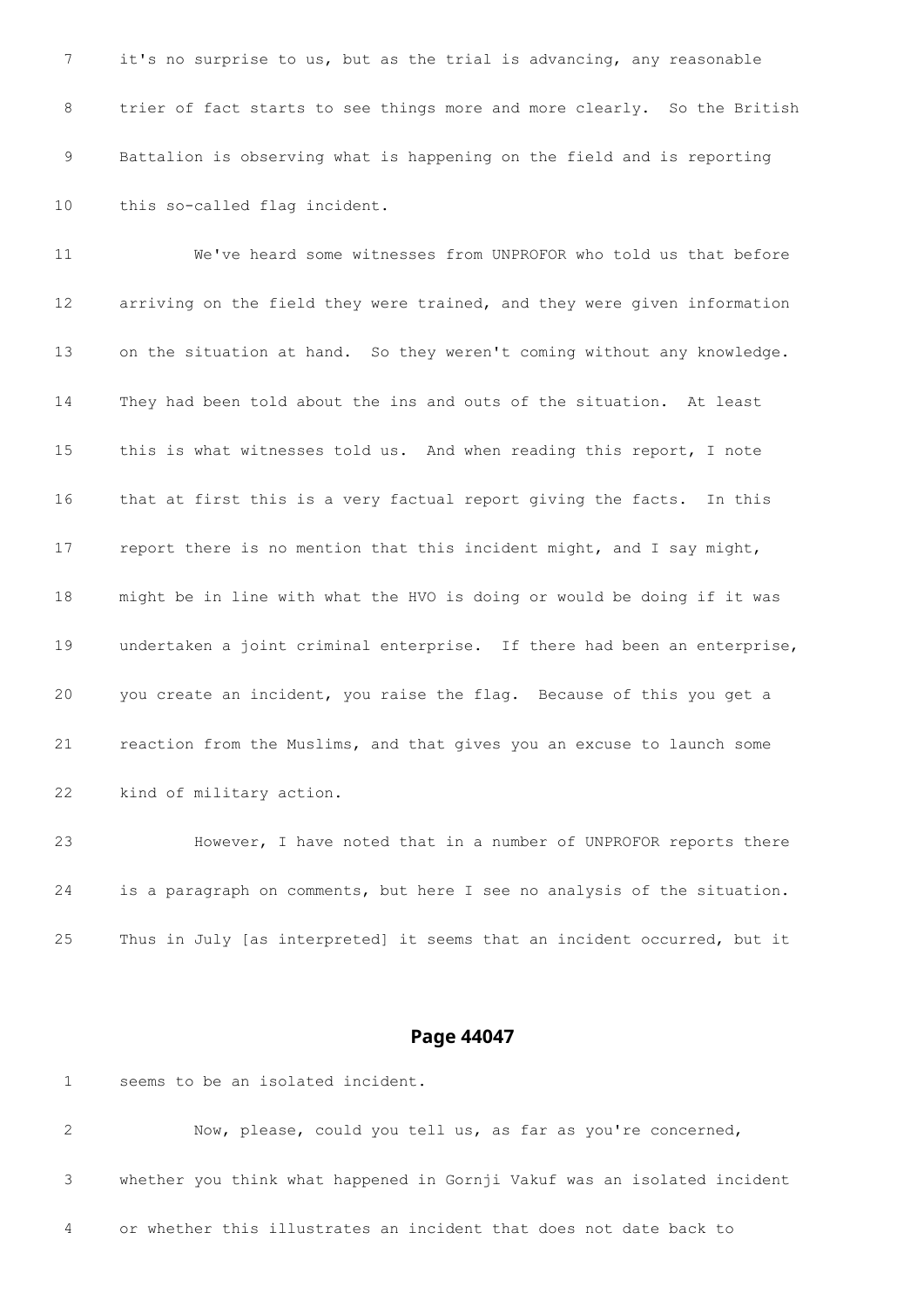January 1993 but which -- whose roots can be found in 1992 or even earlier in 1991.

 THE WITNESS: [Interpretation] Your Honour Judge Antonetti, based on what I just said, the flags were regular during the elections. The peoples had their flags. I don't see how the raising of any of these flags should bother any of the other sides. That means there is something that isn't working properly with one of these other sides. Secondly, one of my tasks, both in 1992 and 1993, and during my time as commander, was to continually make possible +for weapons to go through and eventually reach the BH Army. You asked me what I was doing. One of my tasks was in a way to keep this secret, even without the soldiers knowing, to allow the weapons to go through and reach the BH Army. A lot of my energy was dedicated to that. For Merhamet's trucks, five or six of those, concealing the BH Army weapons, allowing 19 them to pass through the positions held by my soldiers and me, and then those weapons were used against us the very next day. Any criminal enterprise would have stopped this sort of traffic all together. The HVO was strong enough to simply take those areas, round the whole thing off, and finish the whole story in October/November 1992.

 I will never justify myself before this court or any other court why I raised the Croatian flag in a country in which I was a member of a

#### **Page 44048**

constituent people.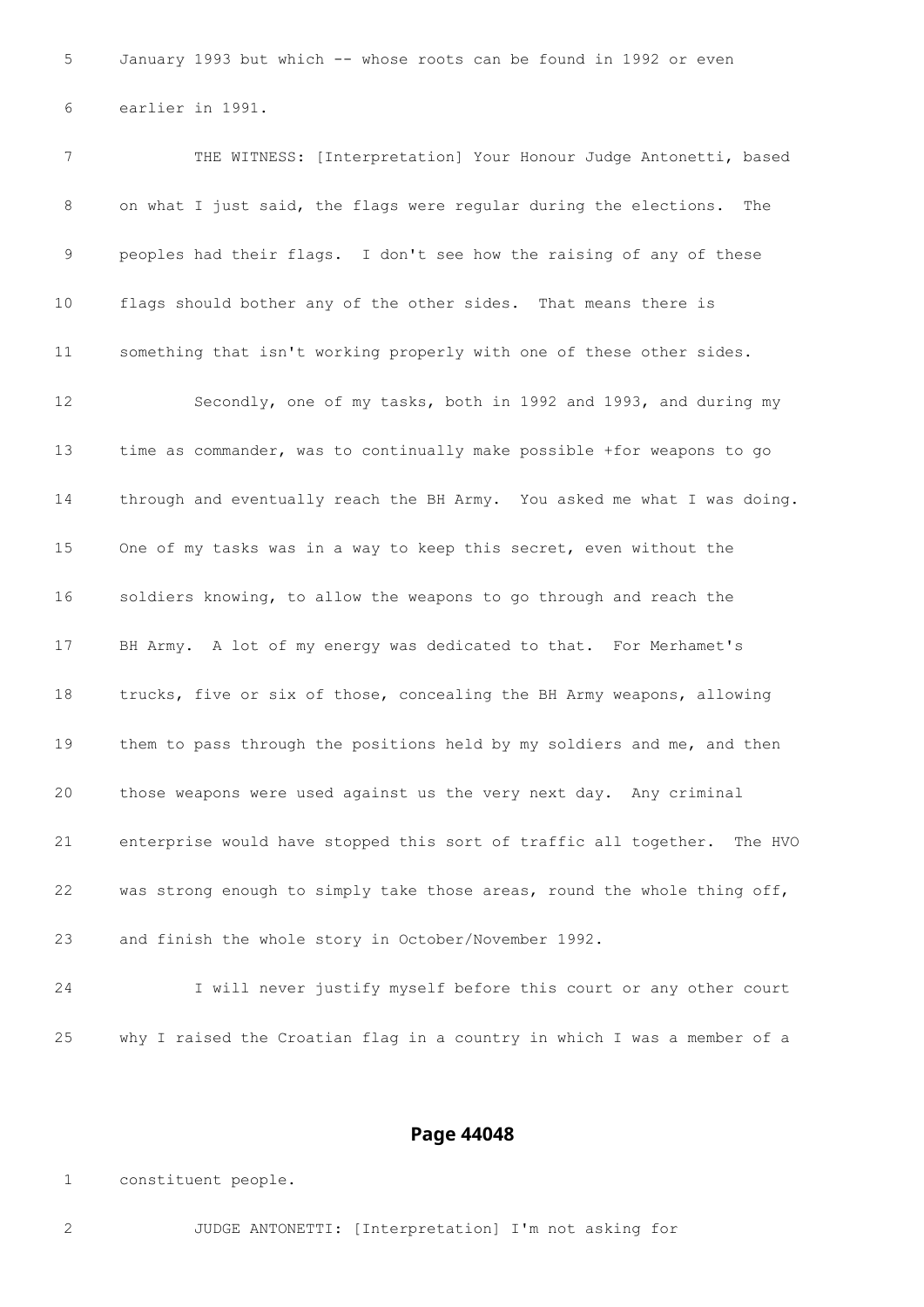justification. I was -- asked a very specific question, surgically precise, if I could say so. And the further -- you know, as we go on, I will be more and more specific. I really wanted to know whether this so-called flag incident was just an isolated incident or whether this was part of a plan at all. It's crystal clear. And you're not answering my question. THE WITNESS: [Interpretation] As far as I know there was no plan. This was a man who raised this flag. Another man reacted. What happened happened. There was no order to raise this flag. There was no speculation, Let's go and raise a flag here and then there will be a reaction by them. It was nothing like that. This was an isolated incident and tensions were allayed immediately because the commanders jumped in to calm the situation down. JUDGE ANTONETTI: [Interpretation] Very well. MS. ALABURIC: [Interpretation] If I may, a correction of the transcript. I think there is a mistake sneaking in there when the Honourable Judge's question was being interpreted. Page 9, line 22. It reads July as the month in which the incident happened that the Judge was asking a question about; whereas I think the Judge said the January incident, which the next paragraph records properly. Thank you. JUDGE ANTONETTI: [Interpretation] Very well. I thank you, Mrs. Alaburic. I could have seen it myself, but when I put a question, I -- I'm always watching Mr. Praljak, and I can't see the screen at the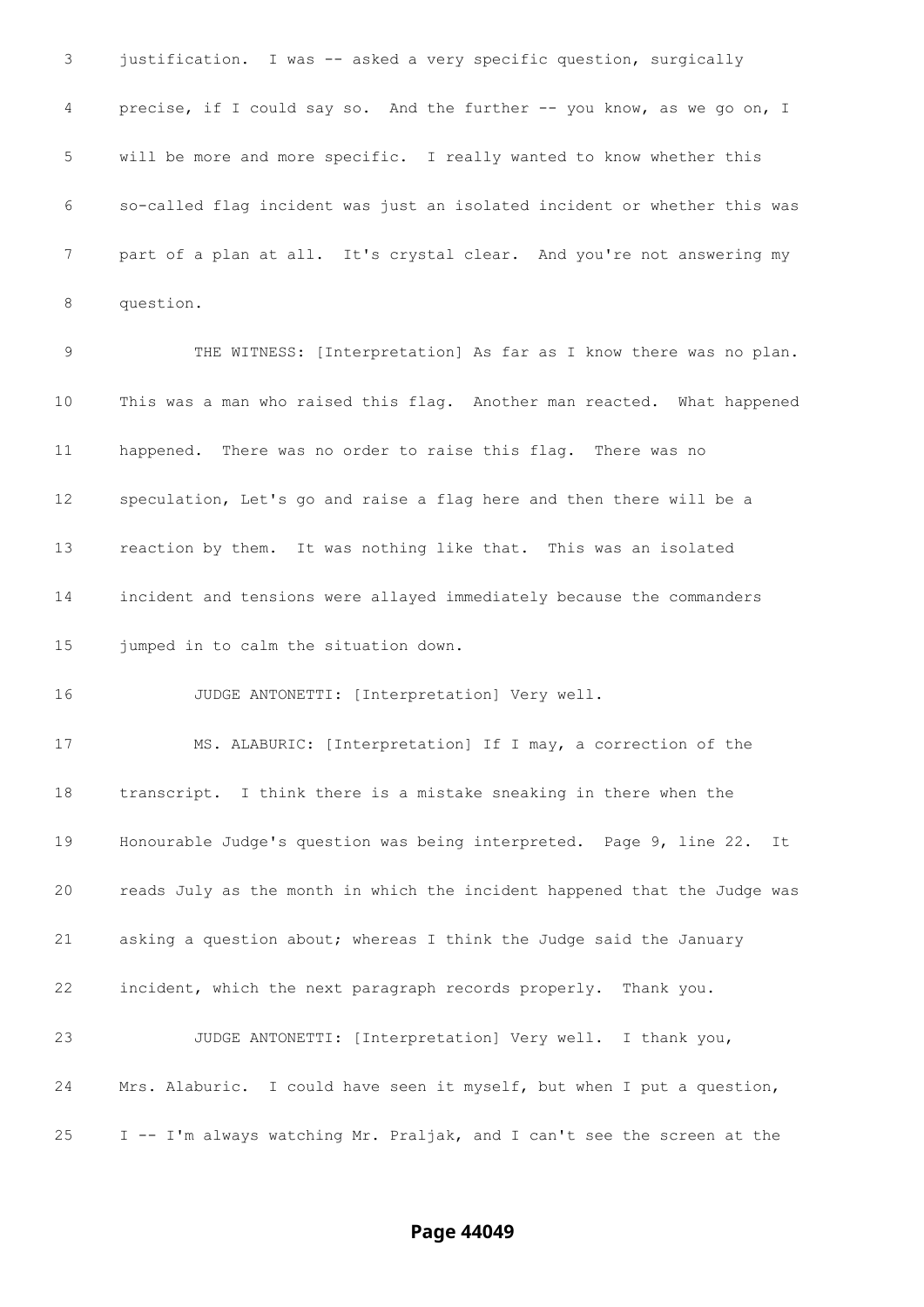1 same time. Professionally, I always want to look -- look at the person I'm talking to, and I can't check the screen at the same time, unfortunately. Thank you for -- counsel of Defence for creating the transcript. MR. STRINGER: Thank you, Mr. President. Q. General, the document next document in the binder is P01107. It's somewhat long. It's an order of Colonel Siljeg. We've seen it any number of times. I'm not going to ask you about it in great detail except for two parts. First of all, as we see in the preamble, and this is dated the 12th of January, 1993, he notes a deterioration in the relation between Croats and Muslims. He says the BH Army is attempting to take over key buildings in Gornji Vakuf which are under the control of the HVO, and given the incident that are present at all times, such as taking down the Croatian flag in the centre of town, arresting certain individuals on both sides, arrival of BH Army forces, et cetera, and the failure of civilian authorities to function, and in particular because of the attempt by the BH Army to eliminate the HVO in Gornji Vakuf, and then he issues this order. And my question, General, is -- is at the -- if you turn to the very end, we can -- I don't want to go through it. I don't want to take the time to go through this. He's talking about the attack forces, objectives, taskings of the various units, various brigades, use of artillery in paragraph 3, et cetera. And then in item 6 at the end of the document, he says: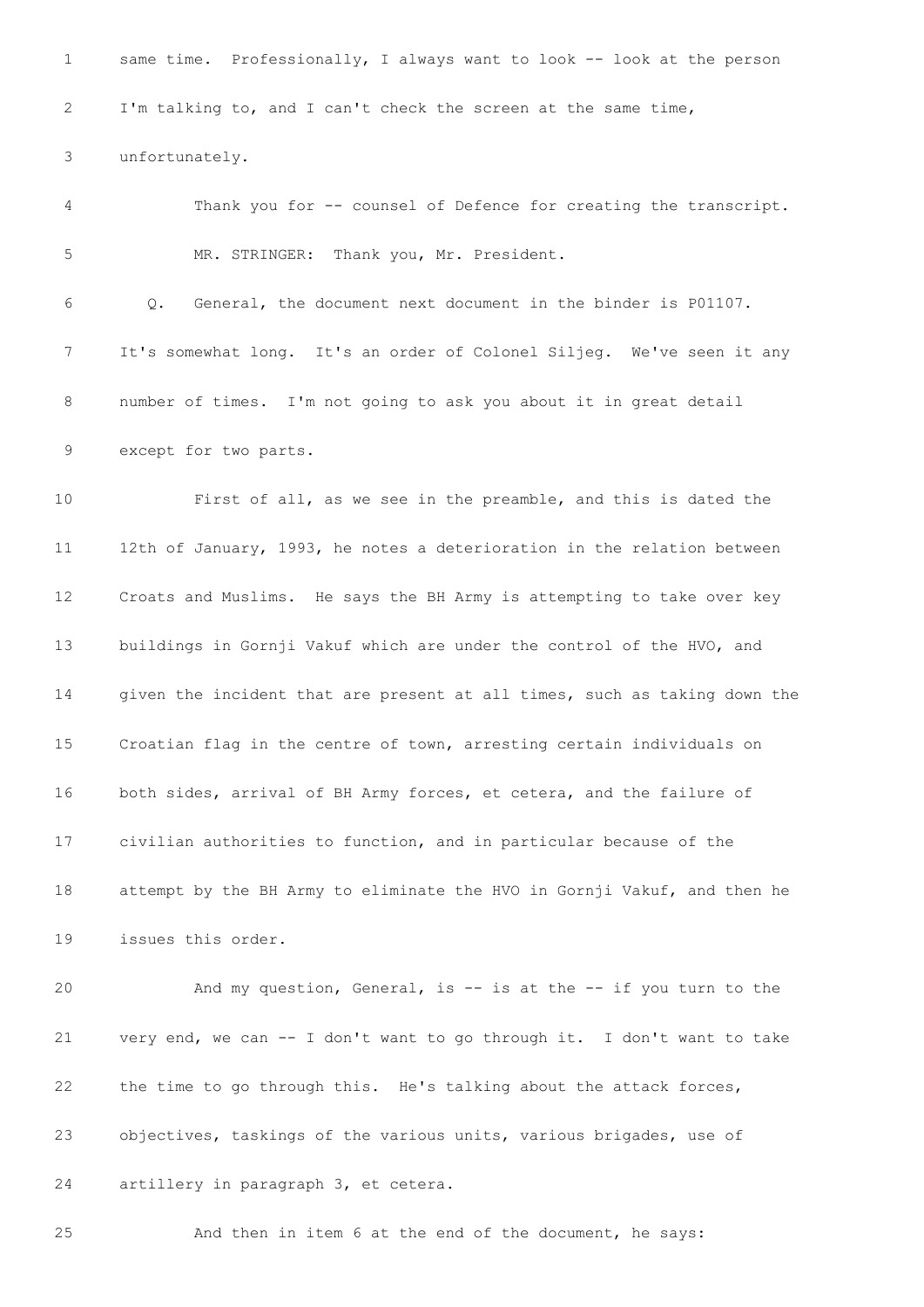| $\mathbf{1}$     | "Be prepared for combat immediately, which is to be started when          |
|------------------|---------------------------------------------------------------------------|
| 2                | I give the order."                                                        |
| 3                | General, my question simply is whether we can call this a                 |
| 4                | preparatory attack order or a preparatory combat order.                   |
| 5                | That's right. This is something that a commander must do.<br>Α.<br>He     |
| 6                | must prepare, and then he says preparedness right now. The attack shall   |
| $\boldsymbol{7}$ | commence depending on my later order.                                     |
| 8                | All right.<br>Q.                                                          |
| 9                | Depending on how the situation evolves. And then there were<br>Α.         |
| 10               | attempts --                                                               |
| 11               | Thank you. You gave me the answer I was looking for, General.<br>Q.       |
| 12 <sup>°</sup>  | And the next question on this would be whether -- as I understand it, you |
| 13               | arrived in this area, that is Prozor-Gornji Vakuf, if I can put it that   |
| 14               | way, on the -- late on the 15th or early on the 16th of January. Is that  |
| 15               | correct?                                                                  |
| 16               | The morning of the 16th. I can't say really. That morning,<br>Α.          |
| 17               | before noon.                                                              |
| 18               | After you arrived on the morning of the 16th of January, did you<br>Q.    |
| 19               | become aware at that time or subsequently that Siljeg had issued this     |
| 20               | preparatory combat order?                                                 |
| 21               | I didn't know that he issued this, but on the 16th the fighting<br>Α.     |
| 22               | was already going on.                                                     |
|                  |                                                                           |

Q. All right.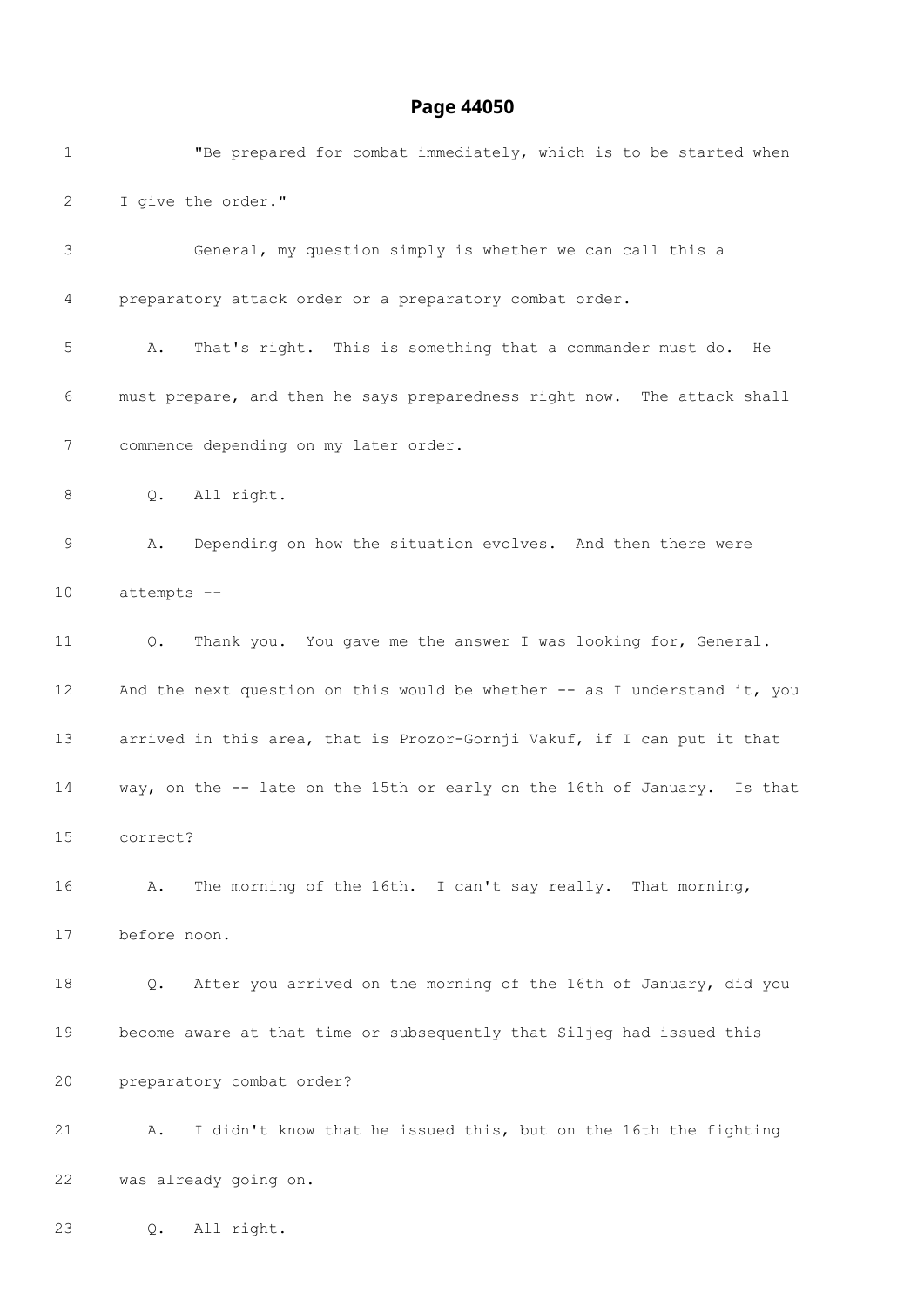A. The fighting started on the 16th, actually.

Q. The next document is P01132, and we're going to take a moment to

| $\mathbf 1$ | see what's being said on the other side. This is a document of the        |
|-------------|---------------------------------------------------------------------------|
| 2           | Army of Bosnia-Herzegovina, dated the 14th of January, 1993, and this is  |
| 3           | Mr. Hadzihasanovic writing to the Supreme Command, and he's talking       |
| 4           | about -- he says one of the most complex problems -- this is at the       |
| 5           | beginning:                                                                |
| 6           | "One of the most complex problems the command corps has                   |
| 7           | encountered since the corps' establishment to this day is the relation    |
| 8           | between ARBiH units and HVO units. Such relations culminated in the       |
| 9           | HVO's armed attack on Gornji Vakuf, resulting in huge material damage,    |
| 10          | the wounding of civilians," et cetera, and he goes on.                    |
| 11          | And I want to move down to the bullet points that are at the end          |
| 12          | of the next paragraph. He first lays out a conclusion that the latest     |
| 13          | conflict is a well-thought out, planned policy, planned -- excuse me,     |
| 14          | well-thought out and planned activity on the part of HVO extremists and   |
| $15$        | part of the HVO policy with the chief aim of an open conflict between the |
| 16          | Croat and Muslim people.                                                  |
| 17          | Now, this is Hadzihasanovic making this assessment and sending it         |
| 18          | to the Supreme Command of the ABiH. And in support of that conclusion he  |
| 19          | cites these facts, he says:                                               |
| 20          | "Civilians bodies of authorities, where the HDZ ostensibly won,           |
| 21          | are creating a state set-up in the state of so-called Herceg-Bosnia.      |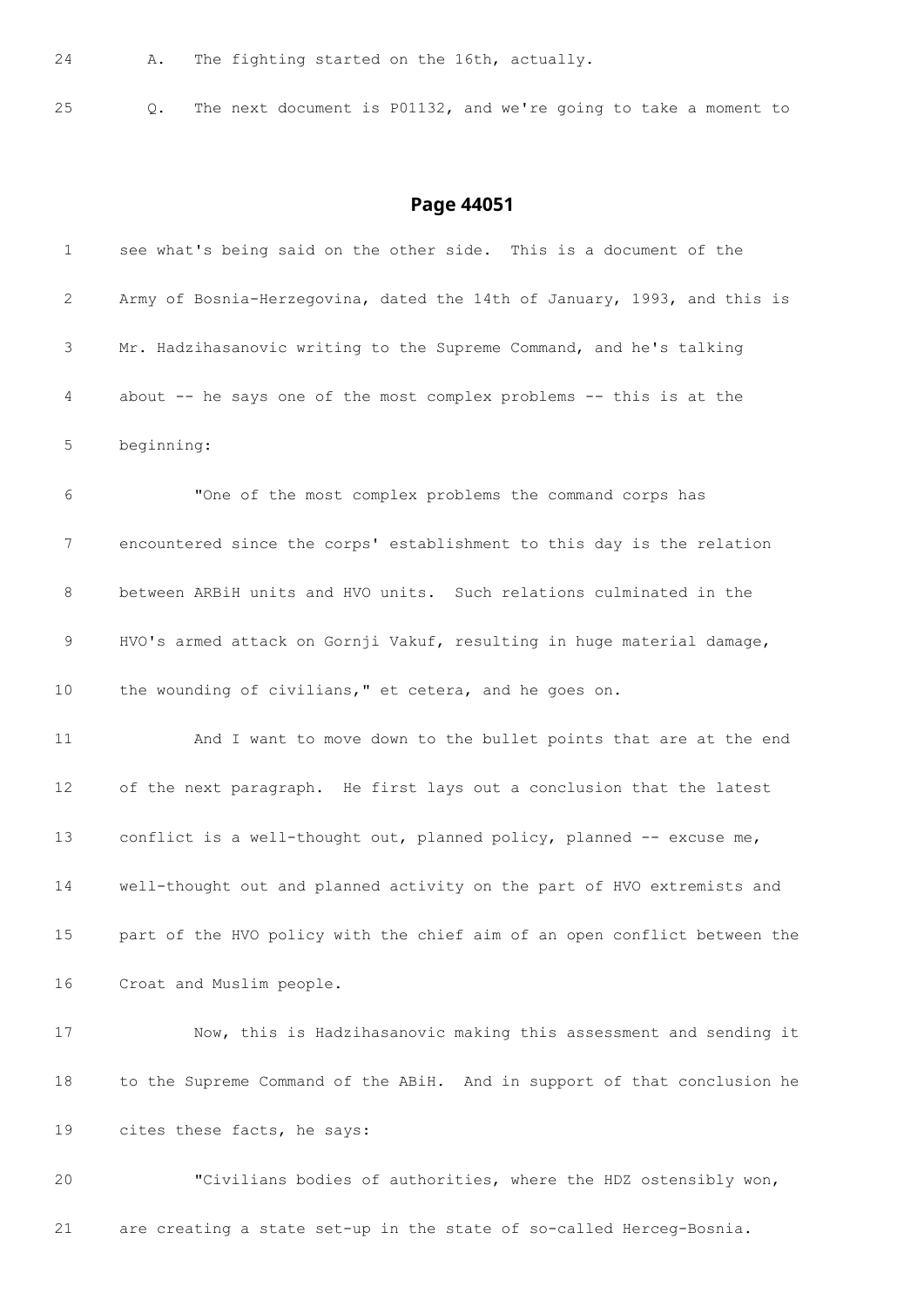| 22 | Muslims as well as those who do not recognise the laws of so-called |
|----|---------------------------------------------------------------------|
| 23 | Herceq-Bosnia are being removed from the bodies of authority."      |
| 24 | He continues to say that:                                           |
| 25 | "Parallel bodies of authority within -- with the so-called HB's     |

| $\mathbf{1}$    | legislature are created in territories the HVO considers its own "       |
|-----------------|--------------------------------------------------------------------------|
| $\mathbf{2}$    | Then skipping down, he continues by saying:                              |
| 3               | " the HVO units are confiscating weapons, equipment,                     |
| 4               | foodstuffs, other means intended for the ARBiH, as well as that of       |
| 5               | humanitarian organisations."                                             |
| 6               | Now, General I'm not going to go back to the documents but, when         |
| 7               | we were talking about lead-up to the conflict in Prozor in 1992, we      |
| 8               | looked at a few of the documents related to the HVO's political takeover |
| 9               | of Prozor municipality. Do you remember that? Do you remember the        |
| 10              | document we looked at where Dario Kordic signed on behalf of Mate Boban  |
| 11              | appointing people to the municipal HVO in Prozor?                        |
| 12 <sup>°</sup> | According to all my information the HVO did not take over<br>A.          |
| 13              | political power in Prozor, but at meetings it shared the power and       |
| 14              | authority on the basis of the election results. That's my information    |
| 15              | when I was up there.                                                     |
| 16              | I asked a different question which was whether you remember the<br>Q.    |
| 17              | document where Dario Kordic signed on behalf of Mate Boban appointing    |
| 18              | individuals to the municipal HVO. If you don't remember it, just tell me |

and we'll move on.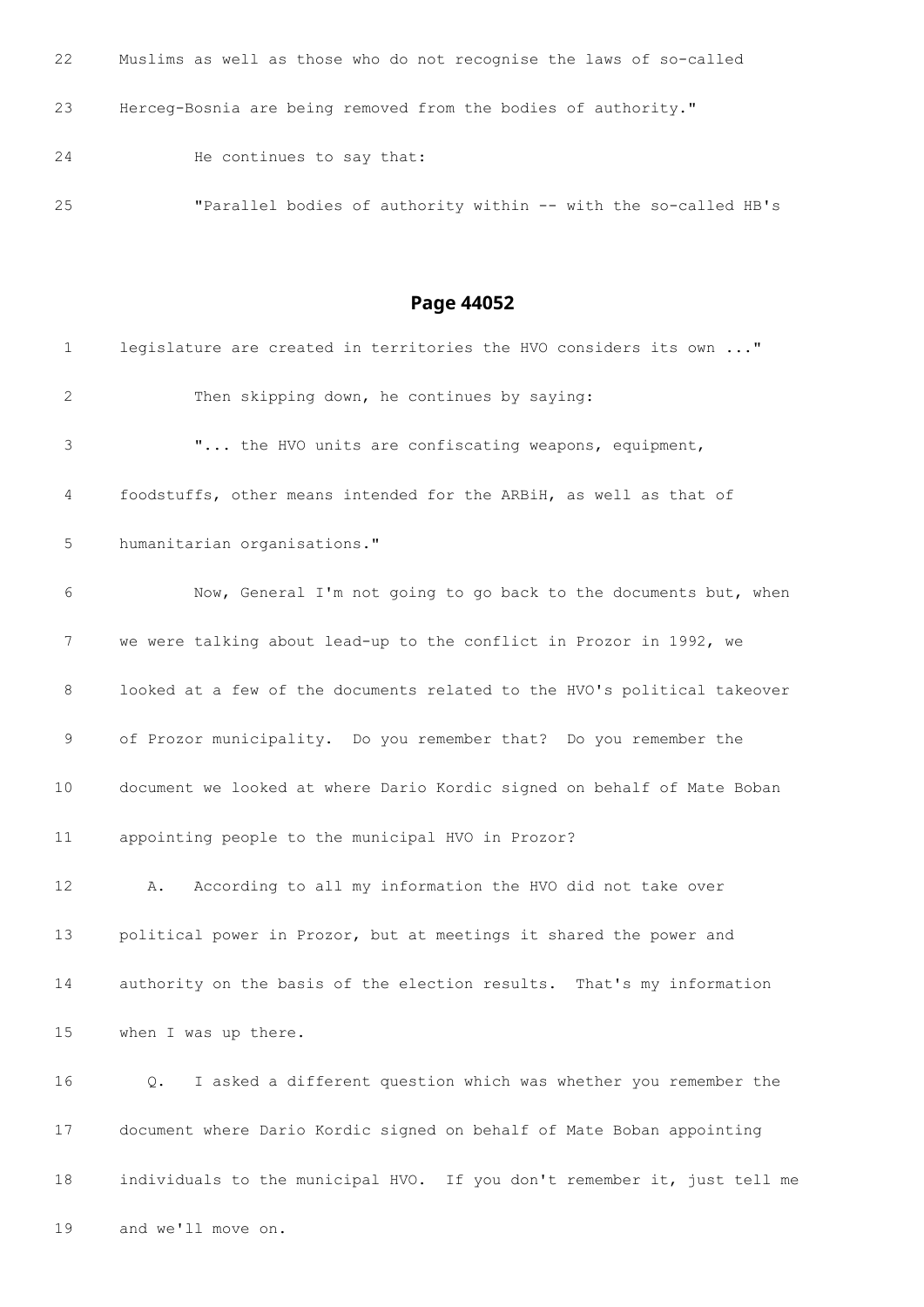A. Yes, I do remember that document, and that's all I can tell you about that document.

 Q. All right. And now what we see now a couple of months later in Gornji Vakuf is the same sort of reference or a reference to the same sort of activity, that is the appointment, the creation of parallel civilian or political authorities in these areas under HVO control. And

#### **Page 44053**

1 the ABiH people here are concluding that that, in fact, is part of an HVO policy that's going to lead to open conflict between Croat and Muslim people. And isn't that indeed the case, that the establishment of these separate HVO bodies, parallel structures, is in large part what led to the military conflict between the HVO and the ABiH in Gornji Vakuf? A. No, that's not correct. In Gornji Vakuf, complete power and 7 authority -- or, rather, parallel authority was created by two people, Topcic or whatever the man's name was, and none of these points that Hadzihasanovic is setting out here is correct, not a single one. Q. General - excuse me - the next exhibit is P01146, and this is one that we've seen a lot, and it's one of a series, and so let's just go through the series and then we'll talk about this issue of the -- the ultimatum or the position of the HVO in more detail. General, P01146 is a decision of the HVO HZ HB that was made or issued at its extraordinary session held on the 15th of January, 1993, in Mostar. And we see in this decision, and we've seen it many times

already in this trial, the decision providing or directing that in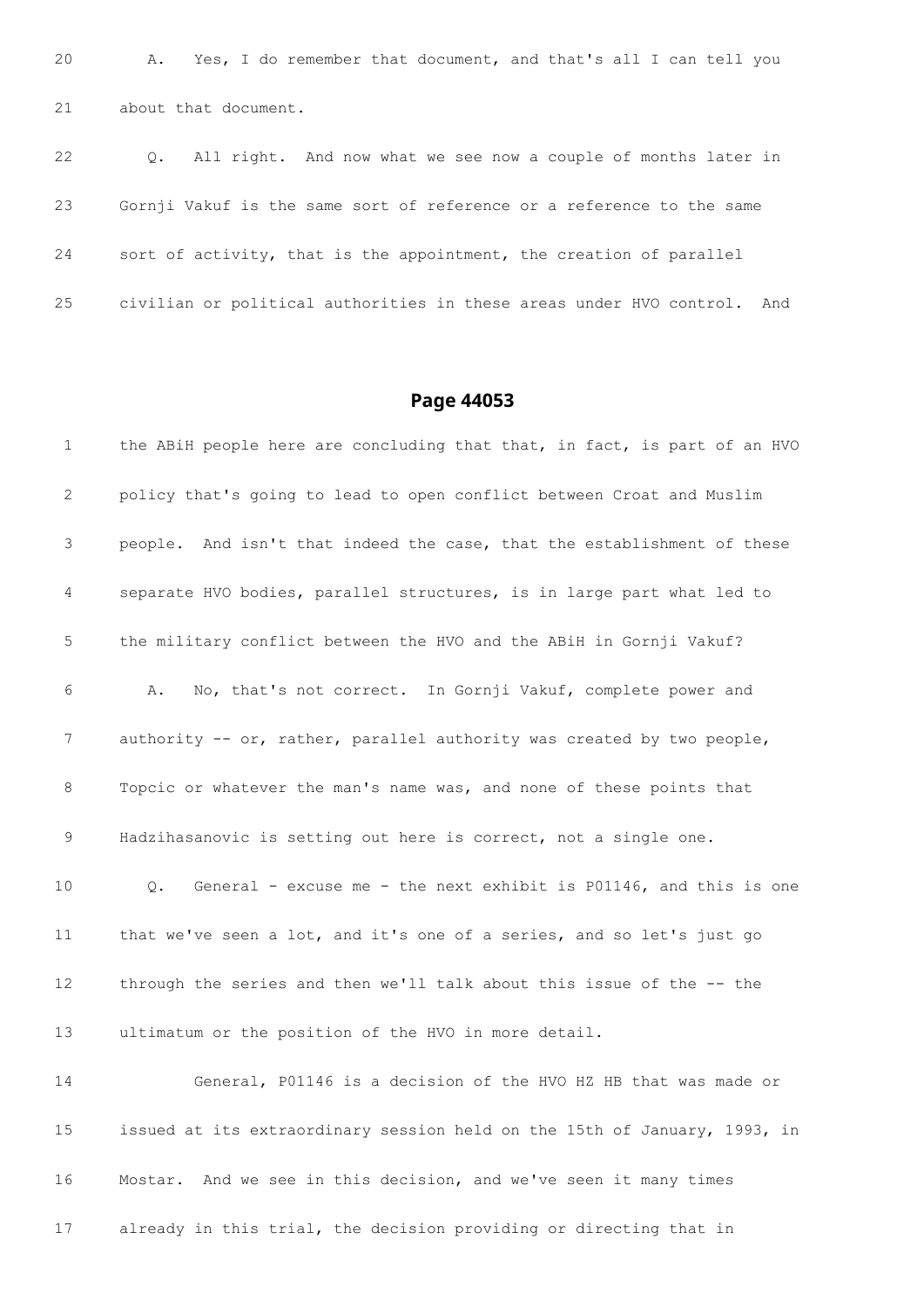| 18 | Vance-Owen canton 3, 8, and 10, the HVO is -- well, the ABiH is going to     |
|----|------------------------------------------------------------------------------|
| 19 | be subordinated to the HVO, and in Vance-Owen cantons $1, 5, 9$ , the HVO is |
| 20 | going to be subordinated to the ABiH, and in the documents to come, we'll    |
| 21 | see how this decision moved down the chain of command.                       |
| 22 | Before we do that, General, this is the 15th of January, and                 |
| 23 | you've told us that it was on the morning of the 15th of January, 1993,      |
| 24 | when you left Zagreb and made your way down to Mostar with the text that     |

we find in this decision; is that correct?

#### **Page 44054**

A. Correct.

 Q. And you're saying that the text of -- of what's in this decision --

A. On the 15th, before noon.

 Q. Right. And if I understand correctly, you're tell us that this text was text that was agreed upon in Zagreb in meetings that were held with you, Mr. Izetbegovic, Gojko Susak, and others; correct? A. I took part in one or two meetings. They lasted for a day or

9 two. I can't remember all the names, but Boban, Izetbegovic, Susak, yes, 10 and some others, and I myself were there. I think I was at two meetings, not the whole of the meetings.

 Q. And I asked you about this last week, and you said that the agreement on this text was an oral agreement, that is, that Izetbegovic and his people did not sign off on a text. Rather, it was an oral

agreement; correct?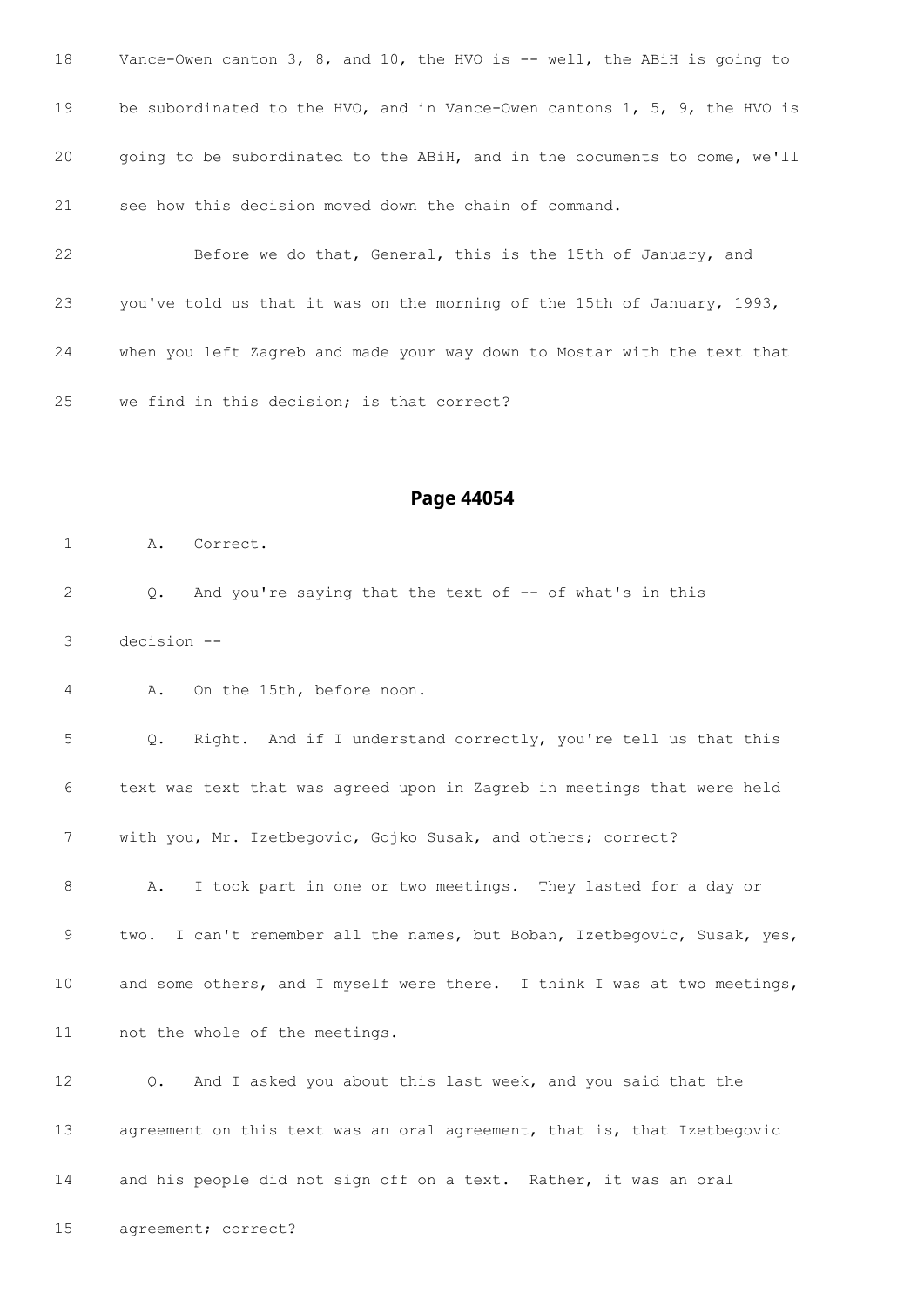| 16 | A.<br>No, that's not what I said. The document was compiled. It                |
|----|--------------------------------------------------------------------------------|
| 17 | wasn't signed because the minister in the government of                        |
| 18 | Bosnia-Herzegovina was supposed to make it public first. Bozo Rajic, he        |
| 19 | was the defence minister at the time. And I see no reason why it should        |
| 20 | be signed and initialed if the minister was going to make it public.           |
| 21 | Anyway, the text was drawn up, and they agreed upon it.                        |
| 22 | So neither Boban nor Izetbegovic signed off on this text, but<br>$Q_{\bullet}$ |
| 23 | it's your testimony that it was going to be made public as an agreement        |
| 24 | nonetheless?                                                                   |

A. Mr. Stringer, the text was written, dovetailed, and handed over

#### **Page 44055**

 to the minister in the government of Bosnia-Herzegovina, to the defence minister, in fact. That's all. And I think he made it public on the 16th, and I think we've already seen the text of that during these proceedings. Q. Coming back to this exhibit, P01146, this extraordinary session that was held on the 15th of January, 1993, in Mostar, were you present? A. No. Q. Now, the text of this decision, since it came from you, did you arrive in Mostar, give the text to the membership of the HVO HZ HB, and then they went in and had their extraordinary session? Is that how it worked? A. I'm not the author of the text. I took part in elaborating this document. So to be an author and to take part are two different things.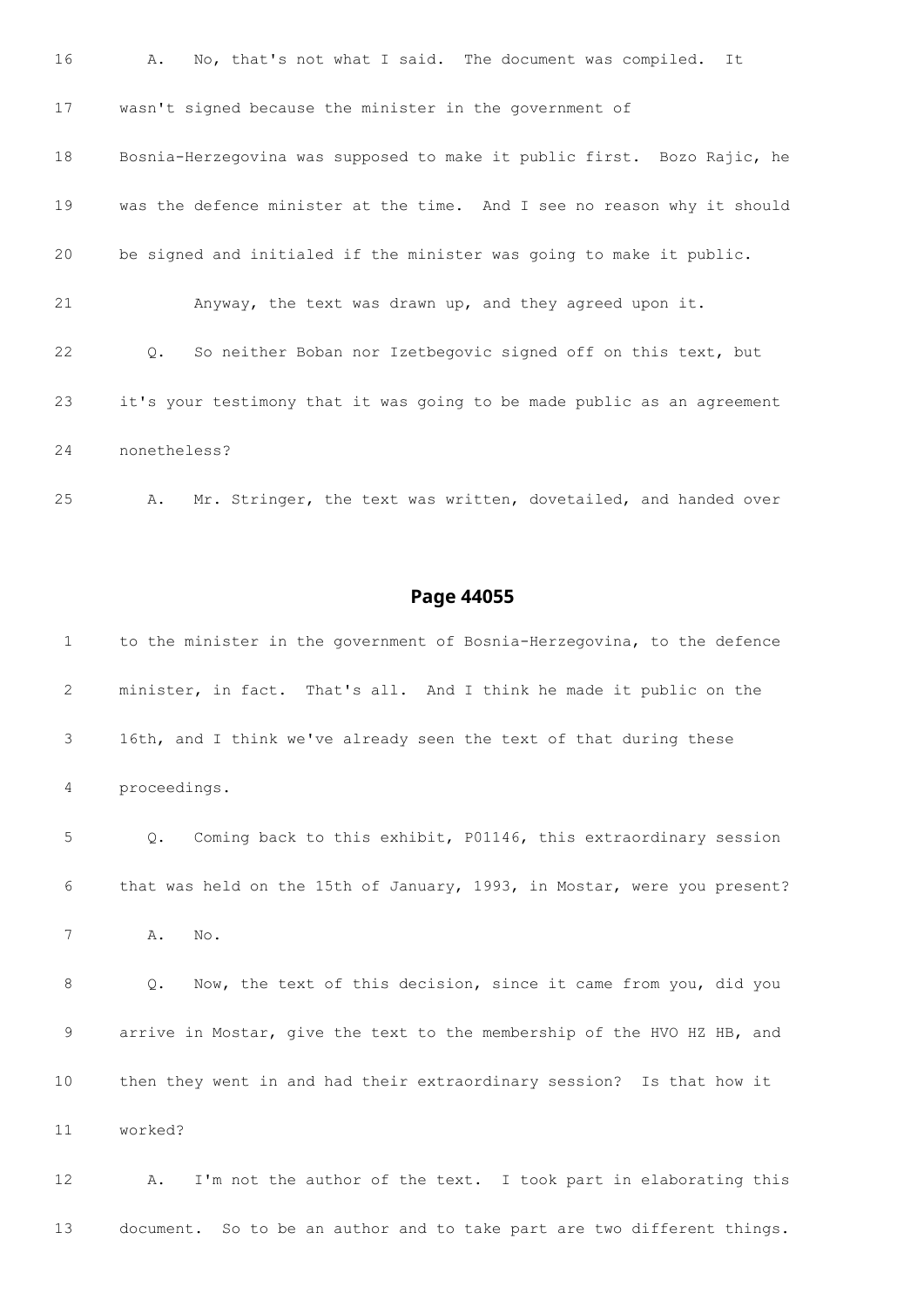| 14 | I brought the text, that's true, and I handed it over to the                 |
|----|------------------------------------------------------------------------------|
| 15 | gentlemen there, Mr. Prlic, Stojic, and Petkovic.                            |
| 16 | And, so then my question is: After you handed the text over to<br>$\circ$ .  |
| 17 | them, is that when they went into this extraordinary session and passed      |
| 18 | this decision, or do you know?                                               |
| 19 | I don't know.<br>Α.                                                          |
| 20 | Okay. So you don't know how this decision came about?<br>Q.                  |
| 21 | How it came about? Yes, I do know that.<br>Α.                                |
| 22 | No -- go ahead. I'm sorry, I didn't mean to cut you off. Go<br>$Q_{\bullet}$ |
| 23 | ahead, please.                                                               |
| 24 | I don't know when was meeting was. I don't know when they signed<br>Α.       |
| 25 | it. All I know is that I brought it as a finished decision, something        |

| $\mathbf{1}$    | that we were very happy to have put down on paper and that we would have |
|-----------------|--------------------------------------------------------------------------|
| 2               | reciprocity, and that this could stop any possible conflicts that arose  |
| 3               | from minor issues and that were more and more difficult to mitigate.     |
| 4               | All right. Now, in paragraph --<br>$Q_{\bullet}$                         |
| $\overline{5}$  | JUDGE TRECHSEL: Excuse me, Mr. Stringer.                                 |
| 6               | The translation, Mr. Praljak, reads, "I don't know when they             |
| 7               | signed it," plural. I have only found one signature on the document.     |
| 8               | Why do you use the plural here?                                          |
| 9               | THE WITNESS: [Interpretation] Because a similar decision with            |
| 10 <sub>1</sub> | very minor differences was signed by Mr. Stojic and Mr. Petkovic. So     |
| 11              | that's why I used the plural. I know of this decision. And then          |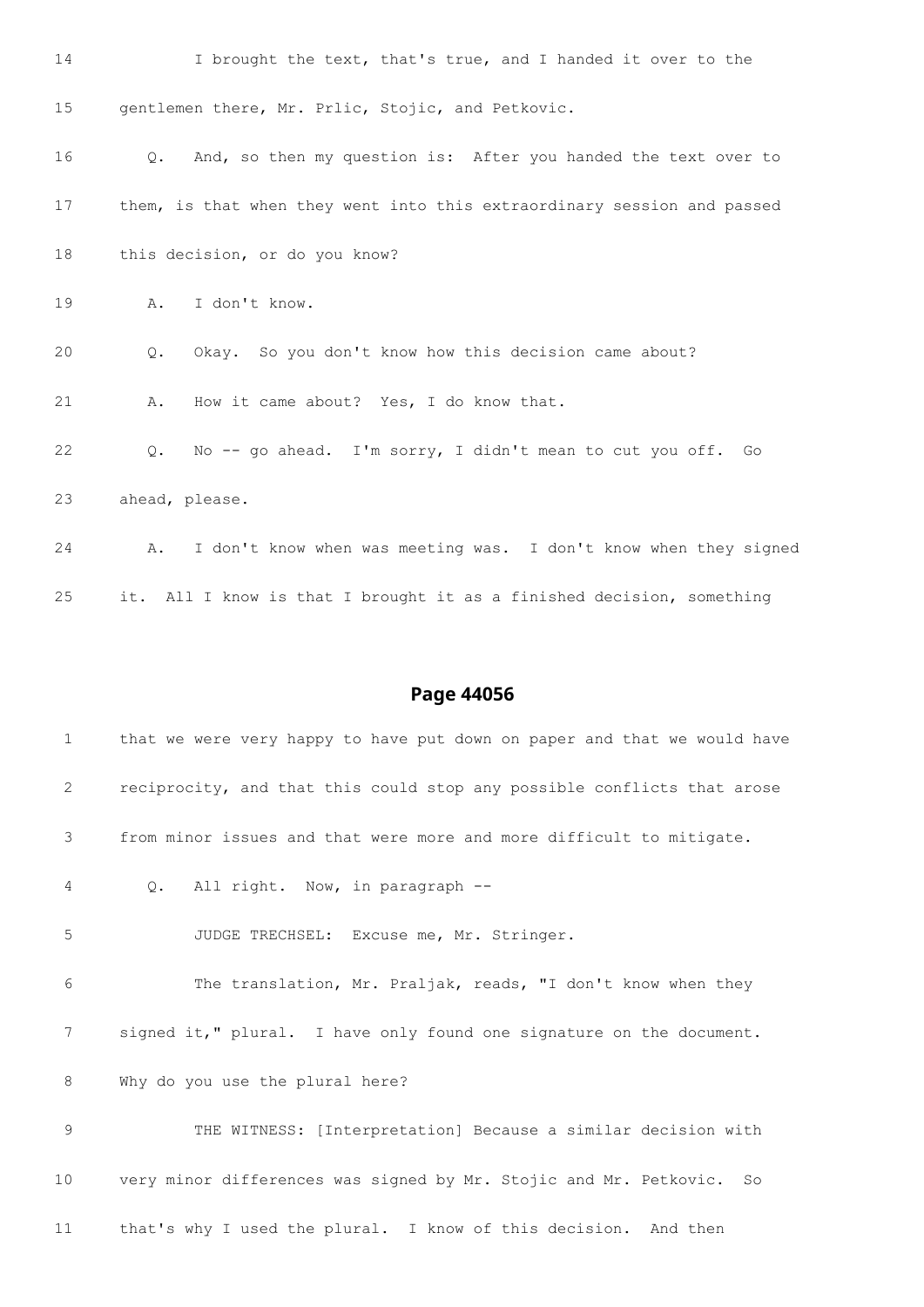| 12 <sup>°</sup> | afterwards there were two orders, and we have seen those two orders here. |
|-----------------|---------------------------------------------------------------------------|
| 13              | MR. STRINGER: Your Honour Judge Trechsel, the subsequent ones             |
| 14              | from Mr. Stojic and the others are coming so --                           |
| 15              | JUDGE TRECHSEL: I have seen that. I have seen that. It will be            |
| 16              | interesting to know how they relate to each other, because at first look  |
| 17              | it seems a bit strange that one would have three identical, if they are   |
| 18              | identical, orders signed by different members of government. Thank you.   |
| 19              | MR. STRINGER:                                                             |
| 20              | General, I just wanted to take you to paragraph 1 of this.<br>Q.<br>It    |
| 21              | says:                                                                     |
| 22              | "All units of the Army of Bosnia and Herzegovina which at this            |
| 23              | moment are stationed in provinces 3, 8 and 10, which have been declared   |
| 24              | Croatian provinces in the Geneva accords, shall be subordinated to the    |
| 25              | command of the Main Staff of the HVO armed forces."                       |

 General, now, are you asserting that Alija Izetbegovic agreed to that language that Vance-Owen provinces 3, 8 and 10 had been declared Croatian provinces? A. Yes. In that respect, an agreement had already been reached, and Mr. Izetbegovic agreed with it. And it was always emphasised that this decision, decision number four, was considered a provisional decision and would be in force until the final Geneva agreements were signed. So it didn't jump the gun in any way. It just made sense in one aspect. The fighting in Vakuf had already begun. I was asked to go down there and to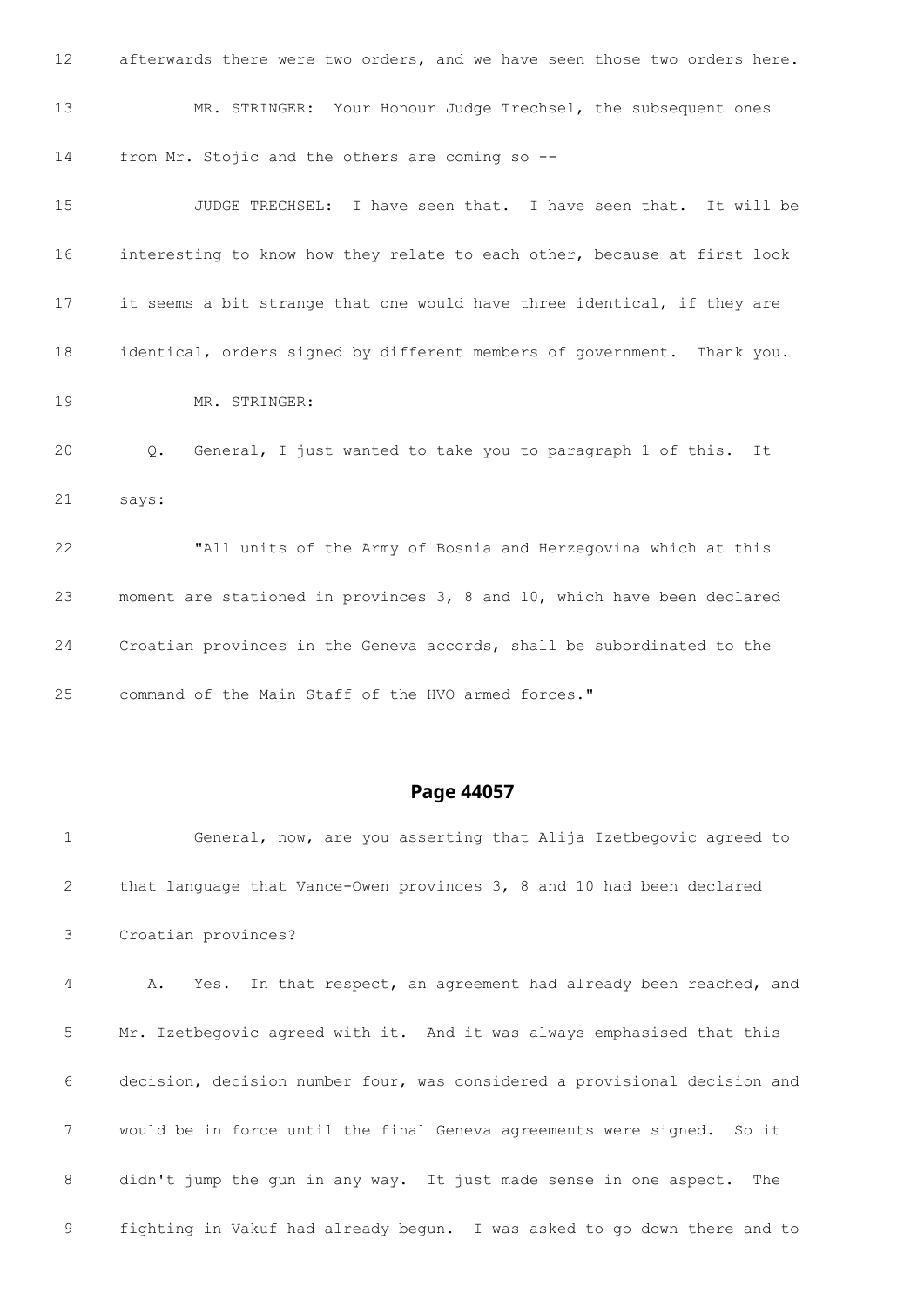10 try and assist the people to calm the situation down, and -- yes, very well. Q. So -- and again when you talk about this agreement with Izetbegovic, you're talking about an oral agreement. You don't have President Izetbegovic's signature on this text anywhere, do you? A. Mr. Stringer, we have this decision here and the order, and it's signed by his minister in the government, Bozo Rajic. You asked me this ten times -- Q. General -- 19 A. -- as if you think I'm stupid and -- Q. No, I'm actually asking you a different question which is, just to confirm for us, you do not have Alija Izetbegovic's signature on this text anywhere, do you? A. That is correct.

 Q. Let's move to the next document as we follow this down the chain, P01140. And this is dated the same day, the 15th of January, 1993, and

#### **Page 44058**

 this is the document, General, that you referred to a moment ago that bears the signature of Bruno Stojic, head of the Defence Department. And he's issuing this order, which is pursuant to the HVO decision that we just looked at, and this is an order from the head of the Defence Department. We see it goes to the Main Staff of the HVO. It appears to be going to some command of the army of the -- command of the Army of Bosnia-Herzegovina, minister of defence, Bosnia-Herzegovina military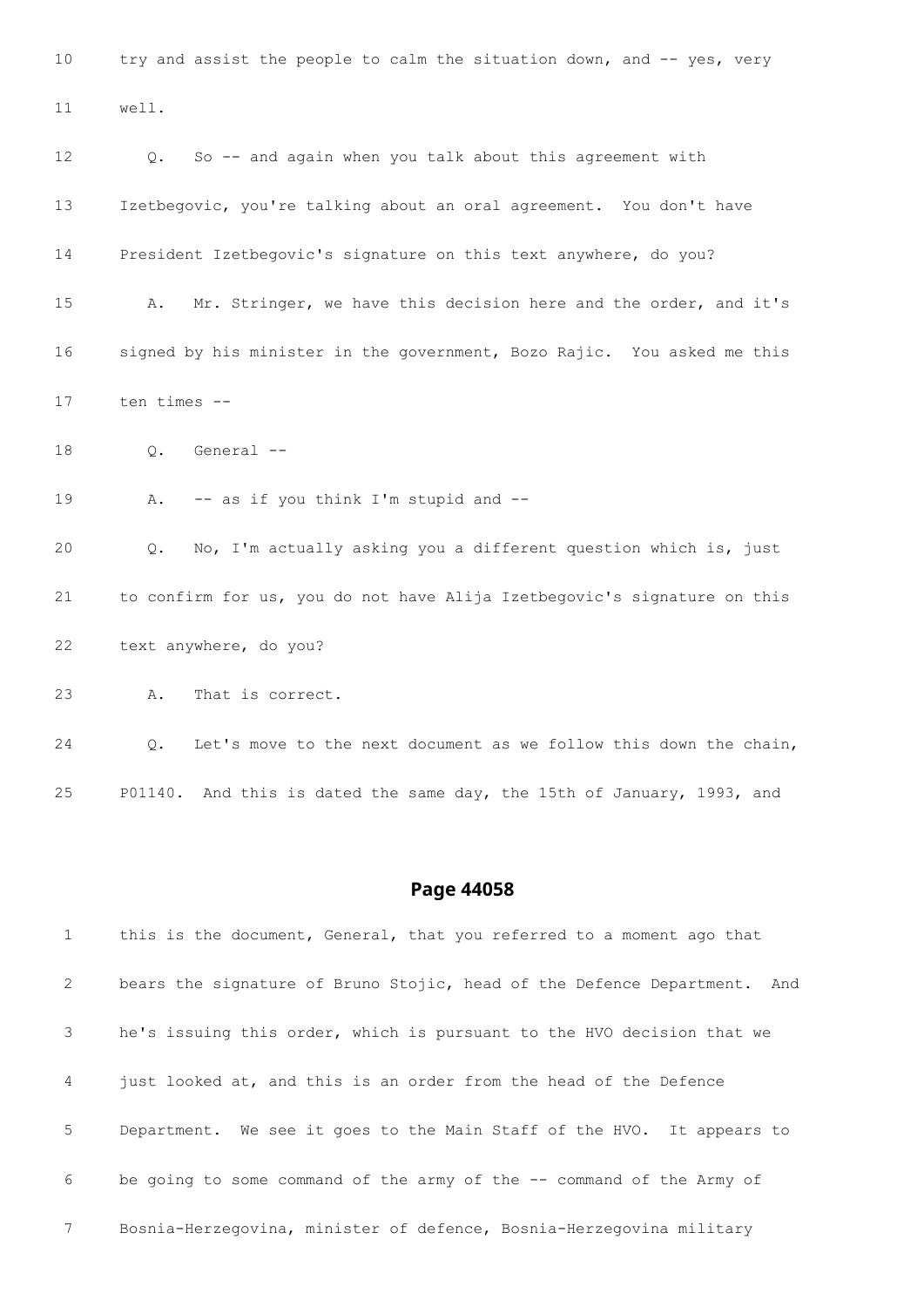police.

 In this one Mr. Stojic orders -- I'm not going to read it all but it is similar to, although not identical to, the text that we just were reading in the previous document. Ordering the establishment of direct contact with the Army of Bosnia-Herzegovina in the various Vance-Owen cantons in order to achieve an implementation of the decision that we 14 just referred to. In number 2 he directs that the HVO is going to subordinate themselves to the command of the ABiH or leave the territory. And then he essentially says the same thing in paragraph 3. He says: "Members of the units of the armed forces of the HVO and the Army of Bosnia-Herzegovina ... who do not leave the territory of the province and do not wish to subordinate themselves to the relevant command shall be treated as members of paramilitary units who shall be disarmed and taken into custody." Now, General, would you agree with me that this reference to treating units as paramilitaries is not something that's found in the

#### **Page 44059**

 text of the original HVO decision that we looked at in the previous document? A. Well, the government is obviously making a decision, and the minister, on the basis of that government decision, is issuing an order.

Q. Well --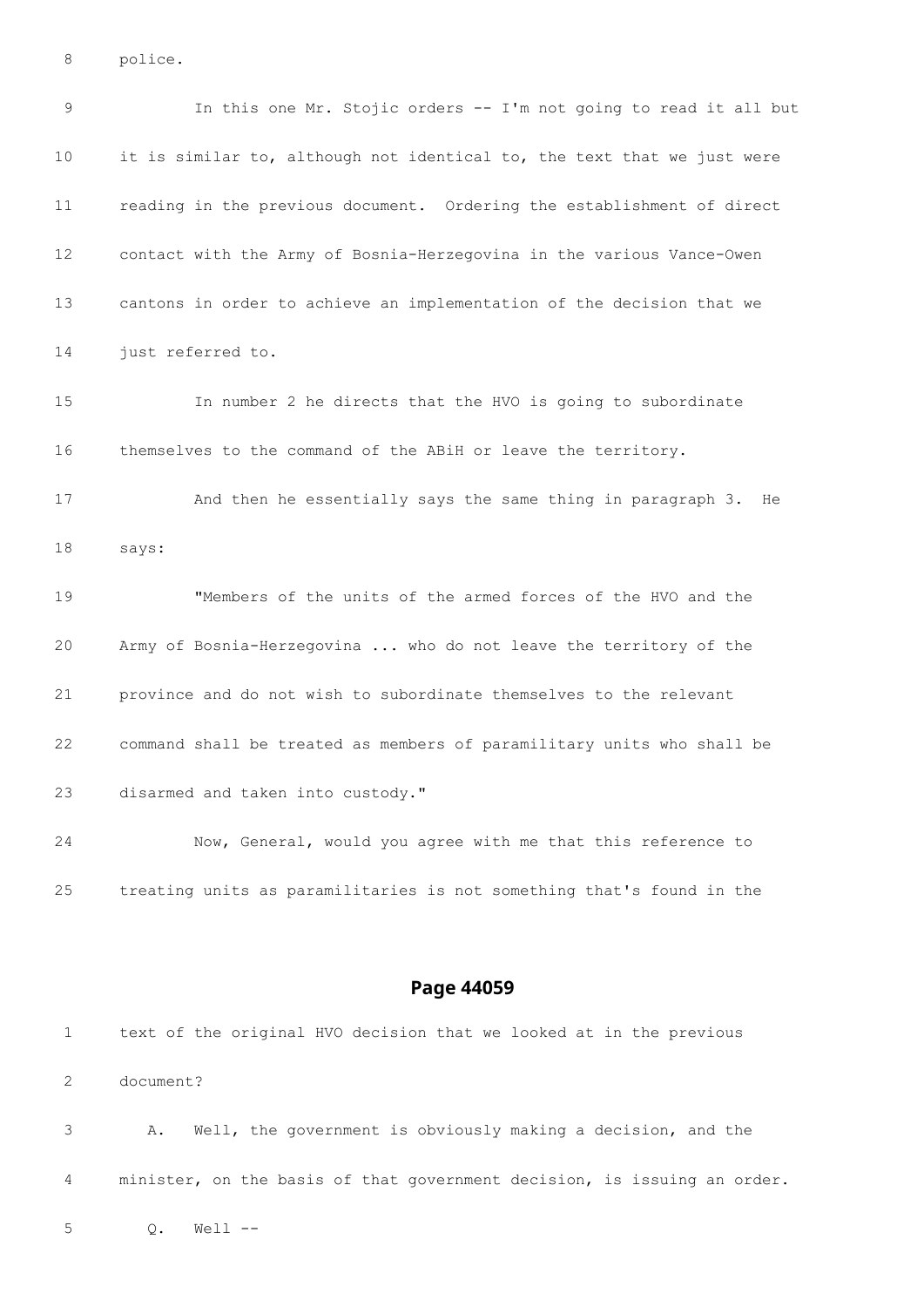A. He elaborates on the situation in such a way -- in a way that's quite logical. Q. The question was a simple one. Can you agree with me that the reference to the paramilitary units here is not something that's contained in the original text that's found in the HVO decision? It's a yes or no. A. Well, we would have to take the original text of Bozo Rajic's to see what it says there. Q. No. I'm asking you about the text that's in the HVO decision that we just talked about in the previous document, P01146. A. There is a difference. Q. And since the HVO decision, which is P01146, is the text that you brought from Zagreb, then this reference to paramilitary units is something new that Mr. Stojic added, isn't it? A. I don't know, because I didn't say that I'd brought this document passed by the government but that I was bringing in a document that had been dovetailed and coordinated, and the original was published by Bozo Rajic. Now, it was you who said that I brought in this document issued by the government. I didn't. I brought the document that had been dovetailed, the one that was published by Bozo Rajic.

|  |  |  |  | Q. Well, you're telling us something different now, General. A            |  |  |
|--|--|--|--|---------------------------------------------------------------------------|--|--|
|  |  |  |  | couple of minutes ago you told us that you carried the text to Mostar and |  |  |
|  |  |  |  | that you handed it to Dr. Prlic and Mr. Stojic and the others.            |  |  |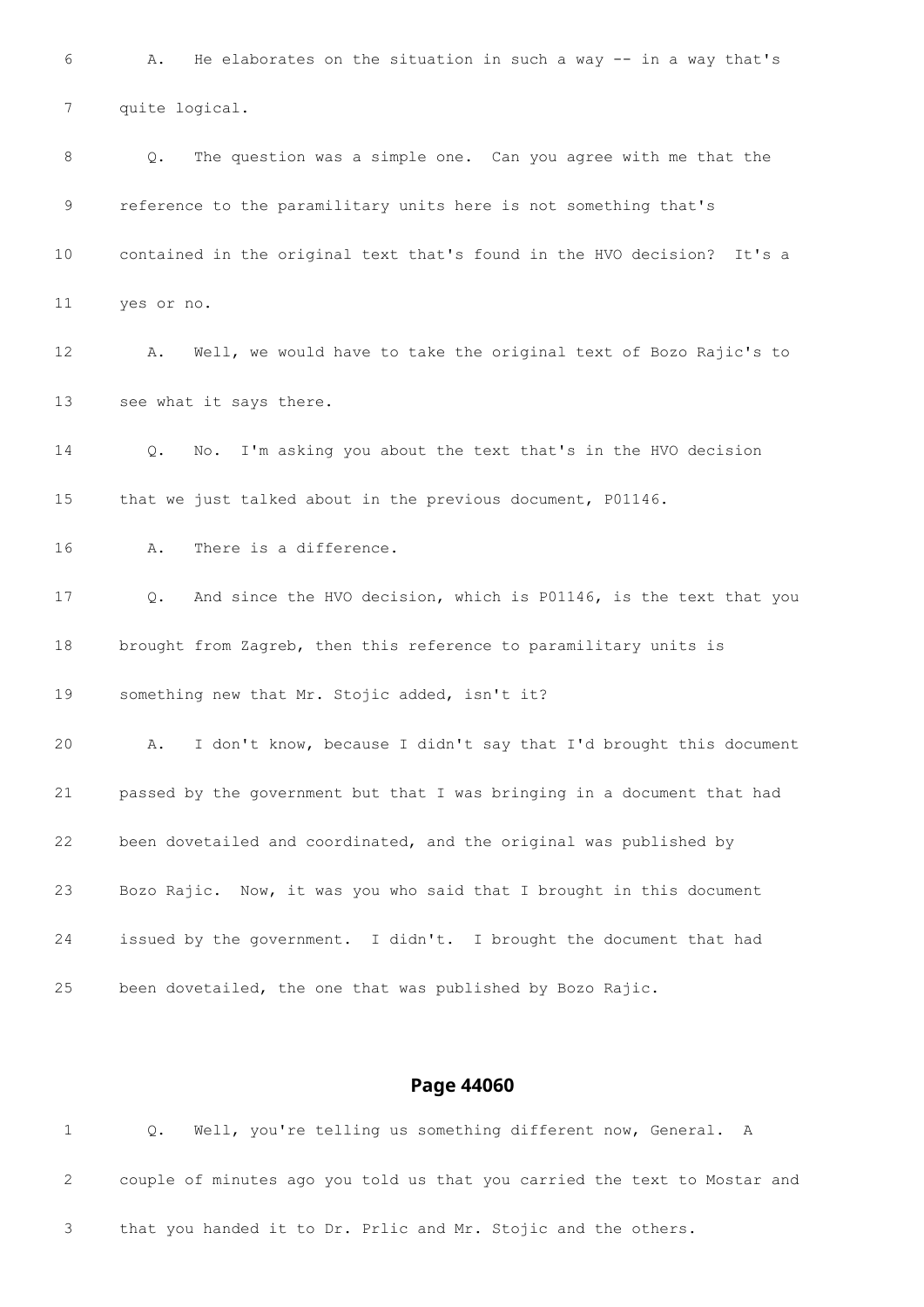Now, are you changing your testimony?

| 5  | No, but I didn't say that the document that I brought was signed<br>Α.          |
|----|---------------------------------------------------------------------------------|
| 6  | by Prlic. My logic is quite clear. I brought a document, and that               |
| 7  | document is the document that was published by Bozo Rajic. The --               |
| 8  | $Q$ .<br>$So --$                                                                |
| 9  | -- differences or --<br>Α.                                                      |
| 10 | When did you give it to Bozo Rajic? This is new.<br>Q.                          |
| 11 | I didn't hand it to Bozo Rajic. Bozo Rajic received it from one<br>Α.           |
| 12 | of the participants at the meeting. Now, who gave it to him, whether it         |
| 13 | was Boban or Izetbegovic or both of them, I don't know.                         |
| 14 | All right, General. I want to skip down to paragraph 8 of this<br>$Q_{\bullet}$ |
| 15 | document where Bruno Stojic orders that:                                        |
| 16 | "The Chief of the Main Staff of the armed forces of the HVO and                 |
| 17 | the chief of the HVO military police administration shall be responsible        |
| 18 | to me for implementation of this order."                                        |
| 19 | Now, given that this in your view, General -- well, let me start                |
| 20 | over again. What this document purports to do, General, is to provide           |
| 21 | for the military implementation on the ground of a political agreement          |
| 22 | that you claim was reached; correct?                                            |
| 23 | Correct. And point 5 is particularly important, which speaks<br>Α.              |
| 24 | about the very proper conduct on the Croatian side. So I don't think you        |
| 25 | should skip that one.                                                           |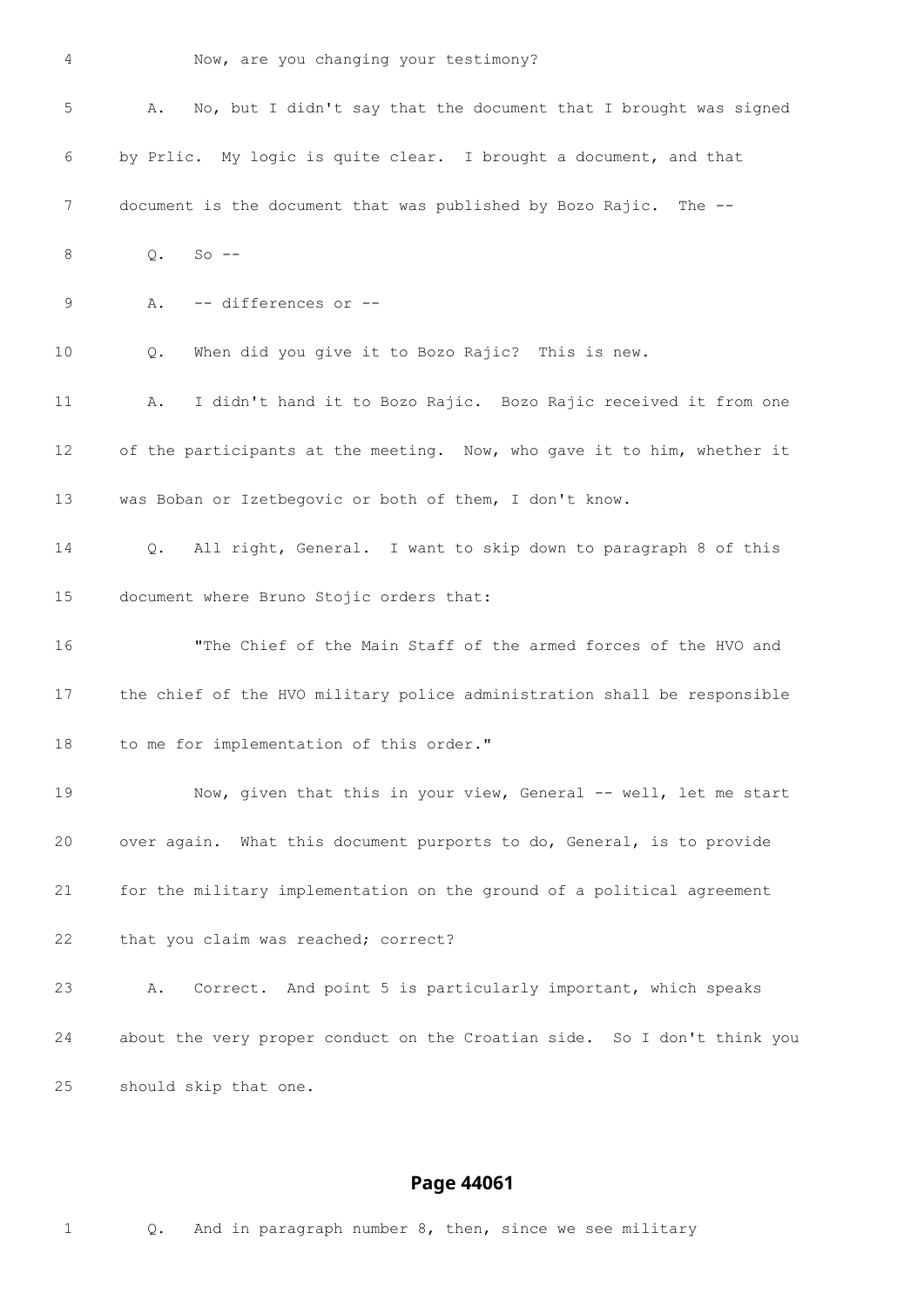| $\mathbf{2}$ | implementation on the ground of a political agreement, it's appropriate   |
|--------------|---------------------------------------------------------------------------|
| 3            | then that it would be the head of the Defence Department as the highest   |
| 4            | ranking -- or most direct civilian authority over the Main Staff to issue |
| 5            | such a decision, isn't it? Civilian control over the military is what     |
| 6            | this shows, doesn't it?                                                   |
| 7            | I'm not sure I understood you correctly. I do apologise, but I'm<br>Α.    |
| 8            | not quite clear on what you're asking.                                    |
| 9            | I'm looking at item number 8 where Bruno Stojic directs that the<br>Q.    |
| 10           | chief the Main Staff, who at the time was Brigadier Petkovic; correct?    |
| 11           | Yes.<br>Α.                                                                |
| 12           | And the chief of the HVO Military Police Administration -- at<br>Q.       |
| 13           | that time it was Valentin Coric; correct?                                 |
| 14           | Α.<br>Yes.                                                                |
| 15           | He holds them responsible to report to him on the implementation<br>Q.    |
| 16           | of this order. And so what this tells us, General, is that the head of    |
| 17           | the Defence Department had the authority to direct the military and the   |
| 18           | military police in matters involving implementation of political party -- |
| 19           | or political policy or political agreements; correct?                     |
| 20           | That would follow quite obviously from item 8. After political<br>Α.      |
| 21           | agreements had been reached, it is quite obvious that in that respect,    |
| 22           | and looking at item 8, it follows that he has the right to ask that the   |
| 23           | Main Staff implement a political decision of that nature.                 |
| 24           | All right. Now and in fairness, you mentioned item 5 so I'll<br>Q.        |
| 25           | come back to it. I take it General, that you wanted to point out here     |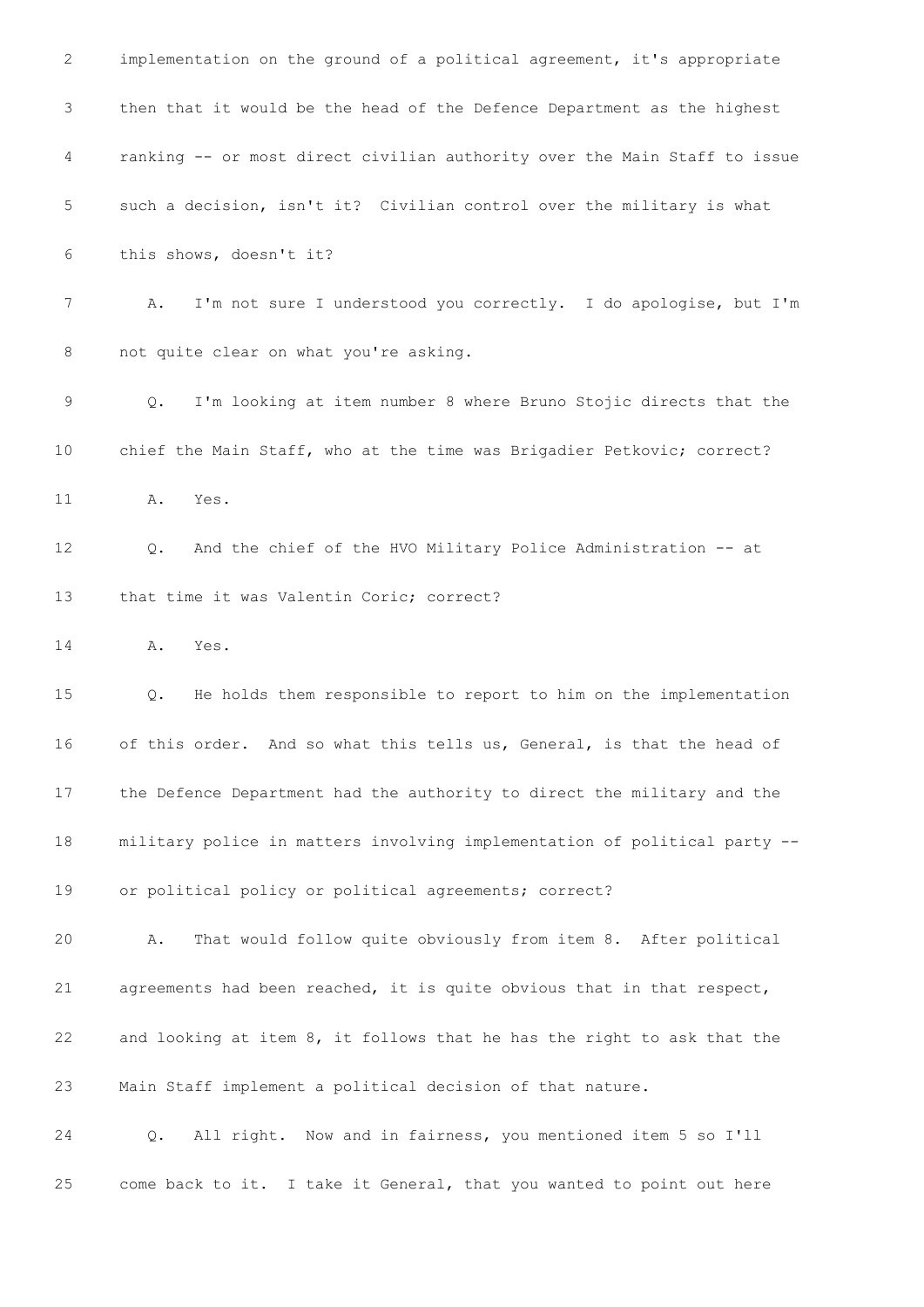| $\mathbf 1$  | that the Stojic order provides that there is to be proportionate                 |
|--------------|----------------------------------------------------------------------------------|
| $\mathbf{2}$ | representation in the command structures based upon the -- the proportion        |
| 3            | of soldiers on the front line; correct?                                          |
| 4            | Correct. And a consistent implementation of item 5, in view of<br>Α.             |
| 5            | the fact that the BH Army soldiers were more numerous and they were up at        |
| 6            | the front lines towards the Serbs, and if they were there they could take        |
| 7            | over command of the brigades in the operative zones and in the provinces         |
| 8            | in which allegedly the HVO had been given the right to command. So item          |
| 9            | 5 speaks about the very proper conduct. Let's have soldiers up at the            |
| 10           | front, and proportionate to the soldiers fighting the Army of                    |
| 11           | Republika Srpska, in proportion you should take the command of the               |
| 12           | brigades in the operative zones. And I don't think you could have any            |
| 13           | more proper guidelines than that.                                                |
| 14           | Then the next -- the next step in this chain or in this process<br>$Q_{\bullet}$ |
| 15           | is the next document, General, PO --                                             |
| 16           | JUDGE TRECHSEL: Excuse me. Excuse me, Mr. Stringer. I would                      |
| 17           | like to ask a question regarding number 6 here, where Mr. Stojic "forbids        |
| 18           | the engagement," I'm quoting, "of officers of the Army of BH who have            |
| 19           | influenced the breakdown of relations between the Croatian and Muslim            |
| 20           | people in their previous work."                                                  |
| 21           | Mr. Praljak, what does that mean? What kind of officers are                      |
| 22           | referred to there? Is it everyone who fought against the HVO, or is              |
| 23           | there a special criterion?                                                       |
| 24           | THE WITNESS: [Interpretation] No. I don't think that that's it.                  |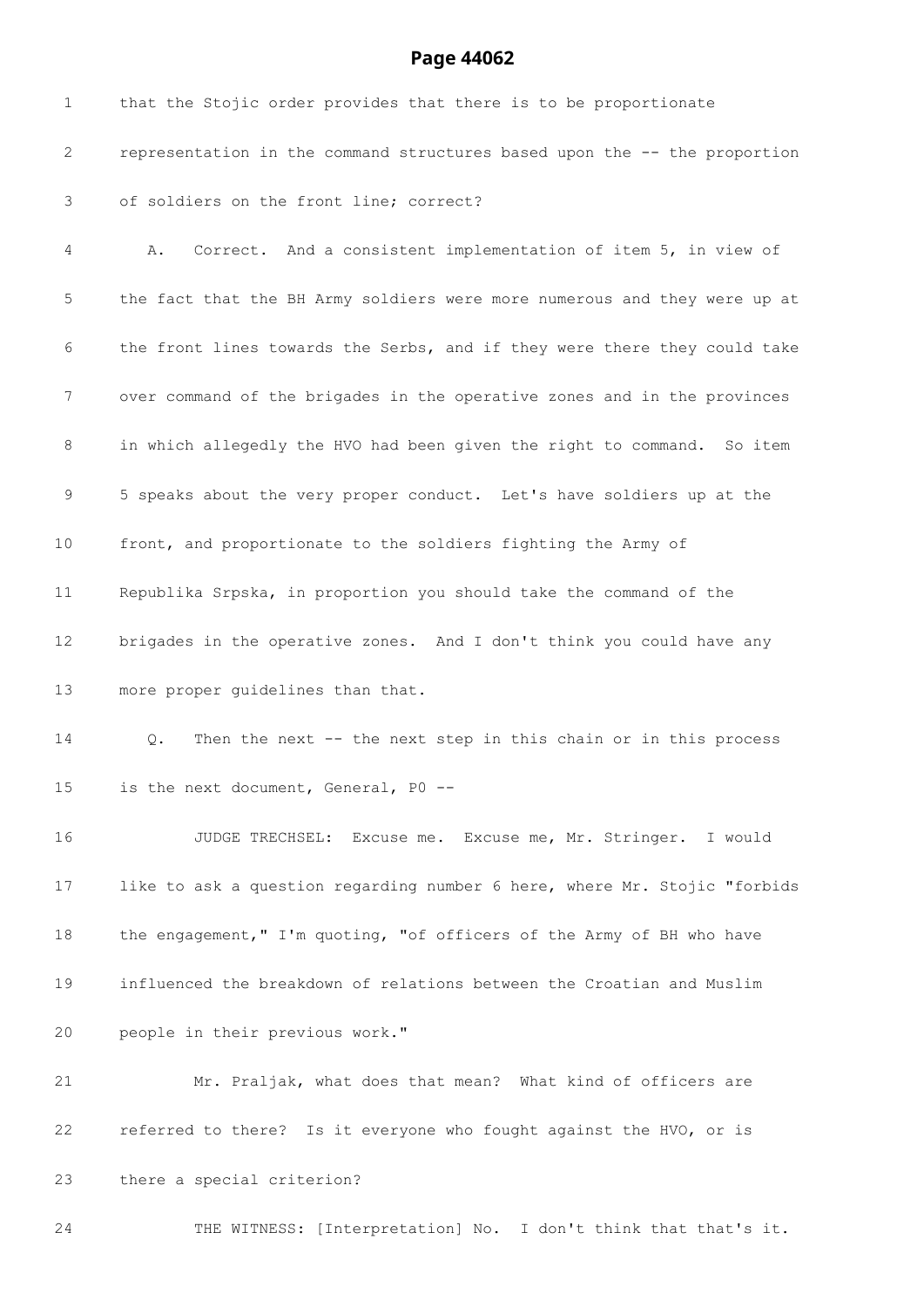| $\mathbf{1}$    | conflict in Rama. They weren't fighting against the HVO up until that     |
|-----------------|---------------------------------------------------------------------------|
| 2               | time, but then there was some information about some people like Paraga,  |
| 3               | for example, in Vakuf, and other people mentioned there. It was obvious   |
| 4               | looking at that that a certain number of people in the BH Army, some of   |
| 5               | them who had come from the Yugoslav People's Army, and we had every       |
| 6               | indication that in fact they were working within the frameworks of KOS,   |
| 7               | K-0-S, and that they were working to disrupt any agreement between the    |
| 8               | BH Army and the HVO and a Joint Command, that those people shouldn't      |
| 9               | become members of any joint commands or joint staff because they would do |
| 10 <sub>1</sub> | what in fact they succeeded in doing later on.                            |
| 11              | JUDGE TRECHSEL: Thank you. That's -- okay.                                |
| 12              | MR. STRINGER:                                                             |
| 13              | General, the next document is P01139, also dated the<br>Q.                |
| 14              | 15th of January, this one over the signature of Brigadier Petkovic, who   |
| 15 <sub>1</sub> | was the chief of the HVO Main Staff                                       |
| 16              | So here we see in the -- P01139. Do you have it now?                      |
| 17              | A. Yes, sir.                                                              |
| 18              | This is same date, 15 January 1993, and here Brigadier Petkovic<br>Q.     |
| 19              | makes a reference first to the decision of the HVO of the HZ HB, and with |
| 20              | the document reference numbers we can -- we can confirm that he's         |
| 21              | referring here to the decision of the HVO HZ HB that we looked at a few   |
| 22              | minutes ago, P01146. And then he also makes a reference to the order of   |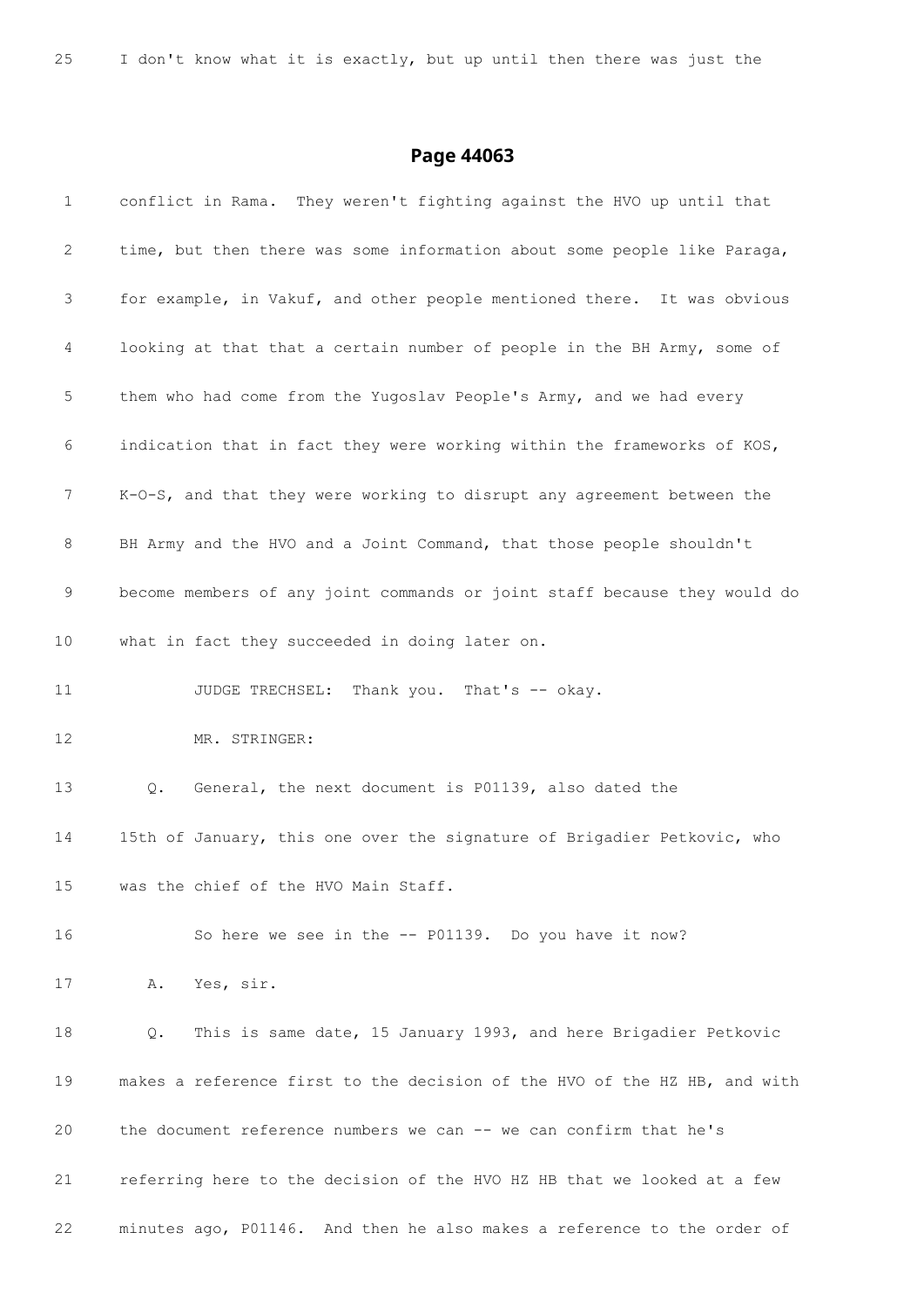| 23 | the chief of the Defence Department, and with that reference number we   |
|----|--------------------------------------------------------------------------|
| 24 | can see that he's referring to P01140, which is the Stojic order. So now |
| 25 | he's taken the Stojic order, and pursuant to the Geneva agreements, he   |

| $\mathbf 1$       | issues this order. And again, this is simply passing down the chain of    |
|-------------------|---------------------------------------------------------------------------|
| 2                 | command the terms or the provisions of the text that we've been talking   |
| 3                 | about with the other documents on subordination of units based on which   |
| 4                 | canton they were found in.                                                |
| 5                 | And here we see in item 4 that the reference to the paramilitary          |
| 6                 | units that appears in the Stojic order is repeated, then, in the order of |
| 7                 | General Petkovic, providing that:                                         |
| 8                 | "Units which do not submit to the appropriate commands should             |
| 9                 | leave the province where they do not belong. Otherwise, they will be      |
| 10                | treated as paramilitary units and disarmed."                              |
| 11                | So item 8 then provides that this order is to be carried out by           |
| $12 \overline{ }$ | the 20th of January, 1993.                                                |
| 13                | Excuse me, what is the question in relation to item 4? Am I here<br>Α.    |
| 14                | to answer your questions or do you plan to just read on? Item 4 reads:    |
| 15                | "Members of" --                                                           |
| 16                | THE INTERPRETER: Interpreter's note: Could all the unnecessary            |
| 17                | microphones be switched off, please. Thank you.                           |
| 18                | THE WITNESS: [Interpretation] If you're about going to go on              |
| 19                | reading this document, then you hardly require my presence here, do you?  |
| 20                | MR. STRINGER:                                                             |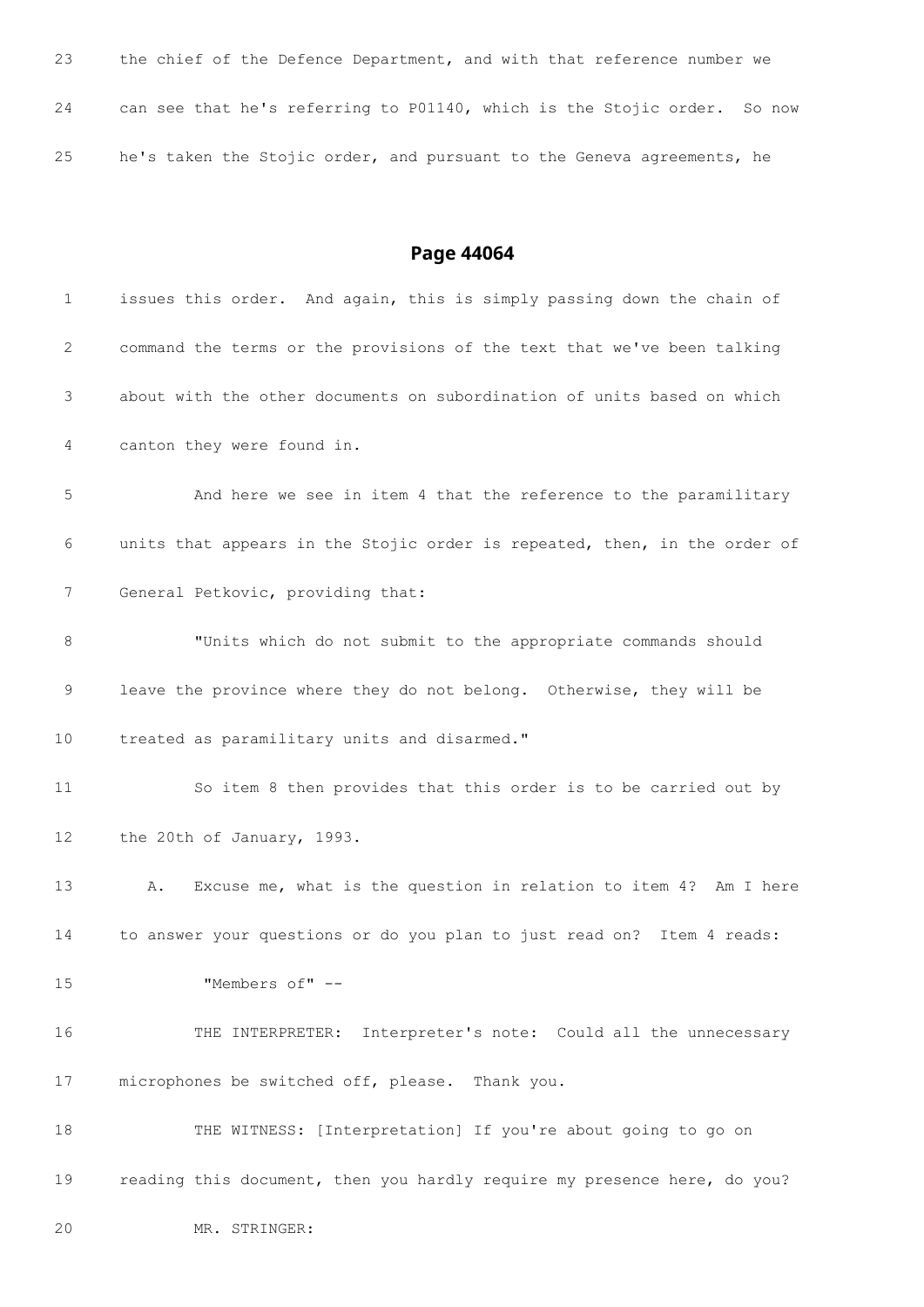Q. Well, I'm finish reading it, General.

 JUDGE TRECHSEL: Mr. Praljak, a bit of respect, please, for the Prosecutor as for everyone else.

MR. STRINGER:

Q. I'm trying to get through it as quickly as I can while being fair

### **Page 44065**

| $\mathbf 1$ | to you about the parts I'm going to ask you about. Okay?                 |
|-------------|--------------------------------------------------------------------------|
| 2           | Thank you very much for that, but what I'm trying to say is this:<br>Α.  |
| 3           | You're talking about paramilitaries units. No, that is not true.<br>What |
| 4           | this document is saying is that units, BH units or HVO units, that are   |
| 5           | not resubordinated again, that this will be another mirror image.<br>If  |
| 6           | these units don't obey, be it HVO or BH Army units, such units will of   |
| 7           | course be considered as paramilitary units because they refuse to obey   |
| 8           | orders.                                                                  |
| 9           | Okay. This reference to paramilitaries, let's apply it, then, to<br>Q.   |
| 10          | the situation in Gornji Vakuf.                                           |
| 11          | As applied to the situation in Gornji Vakuf, since Gornji Vakuf          |
| 12          | was within Vance-Owen canton number 8, then the ABiH units present in    |
| 13          | Gornji Vakuf at this time would either have to submit to the command of  |
| 14          | the HVO there or they would have to leave. And if they didn't leave      |
| 15          | Gornji Vakuf, then they would be considered by the HVO to be             |
| 16          | paramilitaries.                                                          |
| 17          | Isn't that a correct interpretation of this?                             |

A. In Gornji Vakuf the only unit that was there was the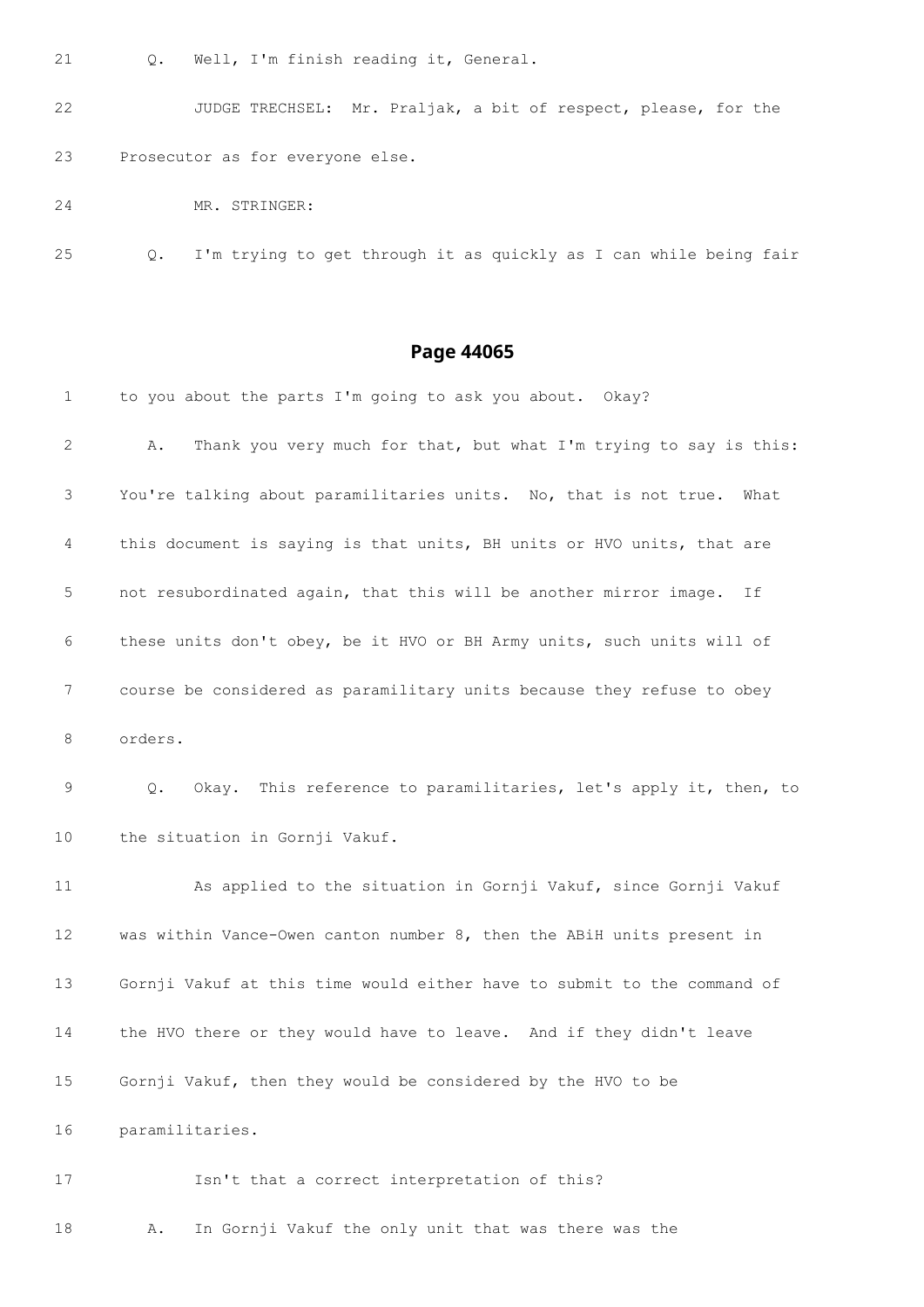| 19 | Jajce Brigade, and then Petkovic here again says in proportion to the    |
|----|--------------------------------------------------------------------------|
| 20 | number of soldiers on the battlefront, if in Gornji Vakuf there are more |
| 21 | Muslim soldiers who will reach the line facing the Army of               |
| 22 | Republika Srpska, they will be getting greater proportion in command in  |
| 23 | the operation zones and brigades as well.                                |
| 24 | Q. You're not answering my question. I'm asking you about the            |

status of ABiH units in Gornji Vakuf that do not submit to the command of

| 1  | the HVO. And isn't it true that such units would be considered to be         |
|----|------------------------------------------------------------------------------|
| 2  | paramilitaries by the HVO after the 20th of April -- excuse me,              |
| 3  | 20th of January, 1993?                                                       |
| 4  | That follows from the order and decision approved by<br>Α.                   |
| 5  | Alija Izetbegovic.                                                           |
| 6  | All right. The decision again, and the decision approved by<br>$Q_{\bullet}$ |
| 7  | Alija Izetbegovic, this is text that was not the text that you handed        |
| 8  | over to Dr. Prlic in advance of the HVO meeting, right? Because we don't     |
| 9  | see that language about paramilitaries in the HVO decision, do we?           |
| 10 | Mr. Stringer, I'm just trying to make sure we have an<br>Α.                  |
| 11 | understanding on this.                                                       |
| 12 | I brought along a document, I'm not sure what it looks like                  |
| 13 | exactly, but the original is with Bozo Rajic. If you show me that            |
| 14 | document, I will tell you, to the best of my recollection, this is what      |
| 15 | was involved in, involved.                                                   |
| 16 | All right, General.<br>We'll come to that.<br>Q.                             |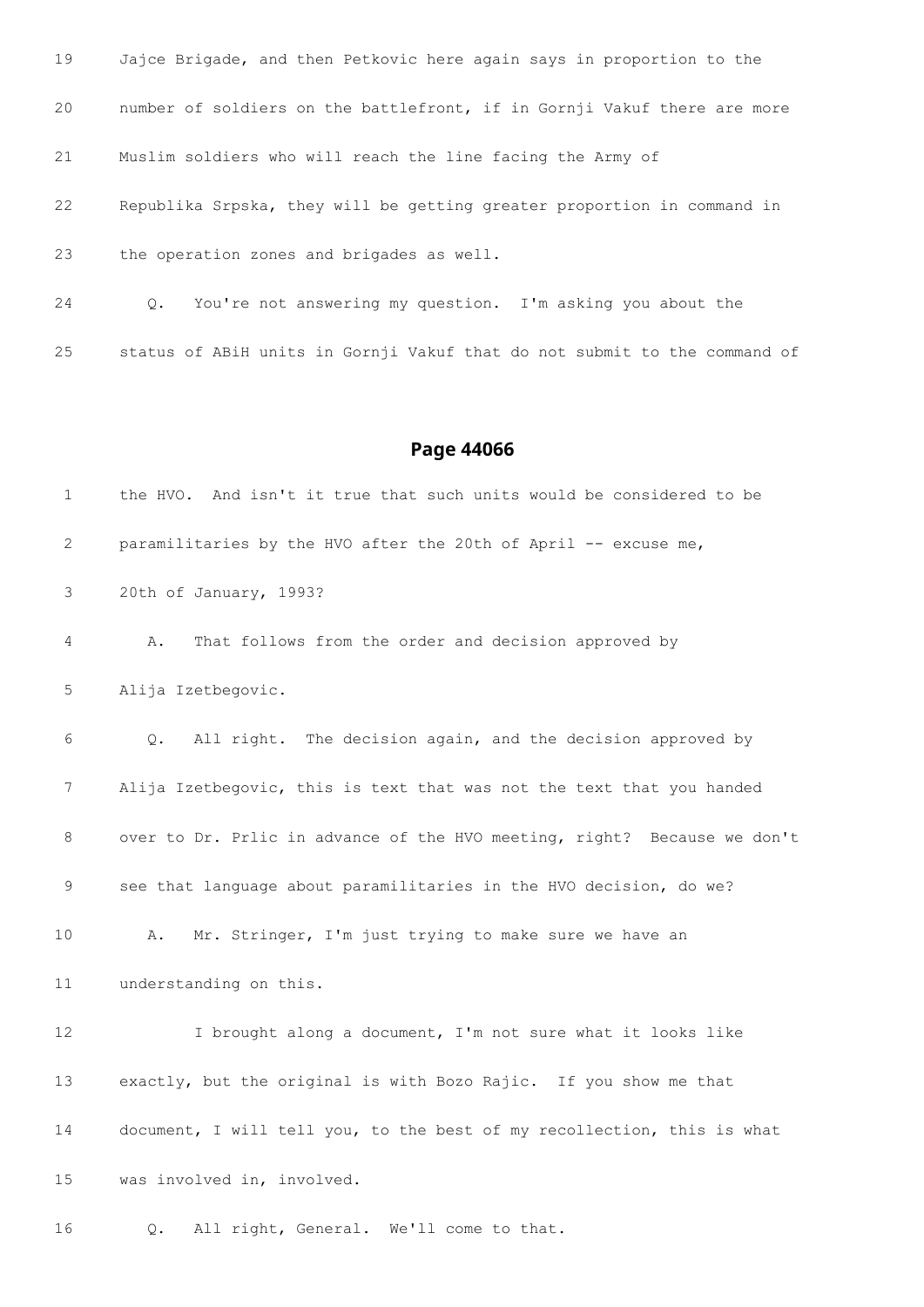Now, I want to take you to the next exhibit, which is P01186. Now, General, this is the 18th of January, 1993. It's a couple of days before the 20 January deadline that is contained in the Petkovic order we 20 just looked at, and this is a communication from Arif Pasalic, commander of the ABiH 4th Corps, and he's referring to -- we can tell by the reference number in the first sentence that he's referring to P01139, which is the -- the order we just looked at that was issued by General Petkovic, and he's talking about the establishment of the 4th Corps in November of 1992. He says -- he continues in paragraph 1

**Page 44067**

 that throughout the time that the 4th Corps was established, he says: "Your staff and command of the operative zone did not express any interest in the questions, what command it was, its purpose and command structure." He goes on to say that on several occasions he'd been orally informed by the chairman of the Defence Department about it, but he reacted disparagingly and said, "What corps? Where is that corps?" Now, here we see, then, that he is writing to Petkovic, and in item 5 he says that: "I cannot carry out item 2 in your order due to the fact that the 4th Corps of the Bosnian Army and its units are not under your command regarding such decisions and their execution." I'm going to move back up to paragraph 3. He says: "I am informing you that I do recognise, I do recognise the HVO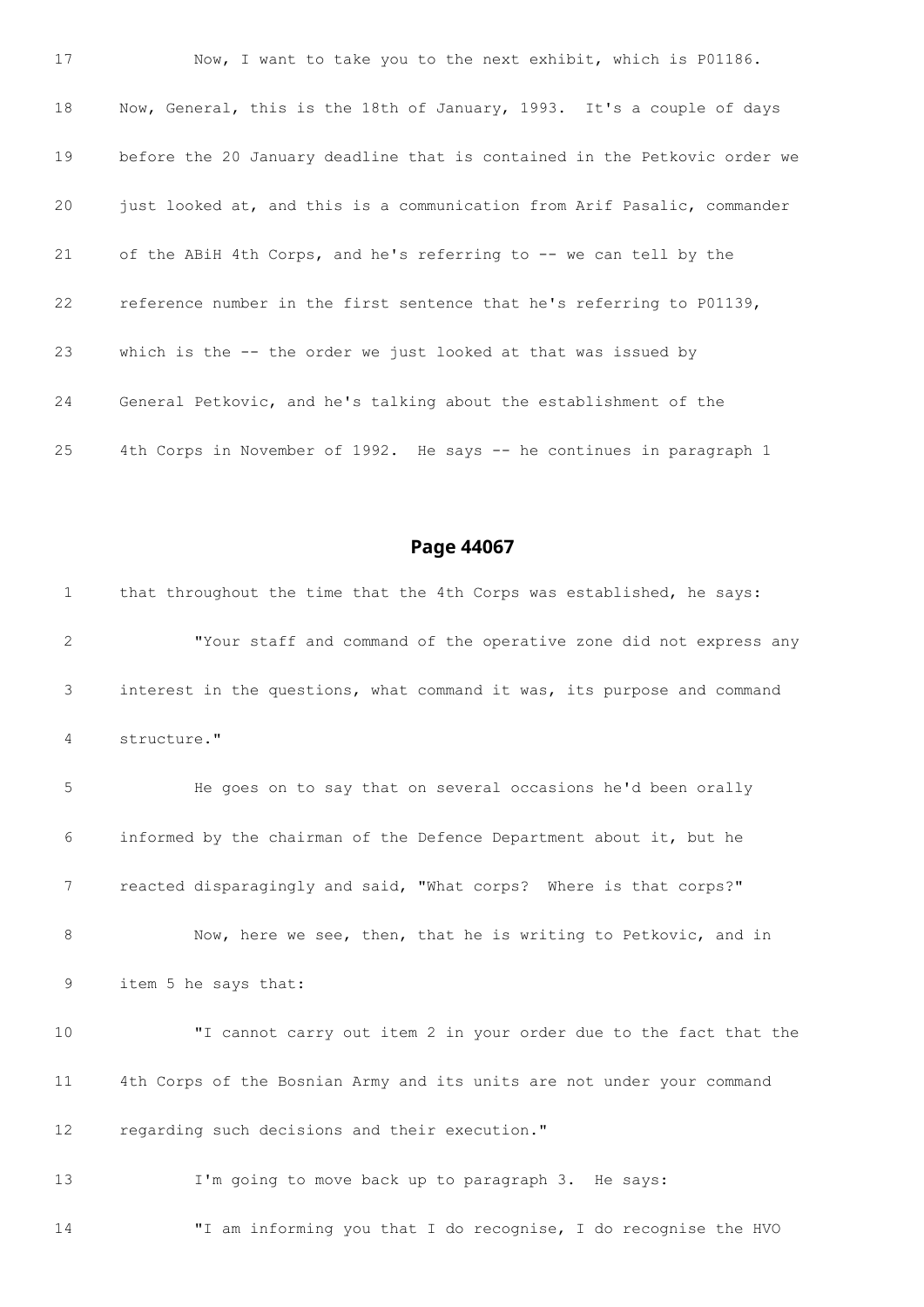```
15 Main Staff as a superior command for coordination of activities on front
16 lines and combat actions -- operations against the enemy, Chetniks and
17 the remnants of the former JNA."
18 So here -- and he continues on. He concludes by asking Petkovic
19 to rescind his order.
20 Here we have a direct statement from the ABiH side that this
21 order coming from the HVO HZ HB through Stojic, Petkovic on subordination
22 is not going to be respected or carried out by the ABiH; correct? They
23 were not going to subordinate themselves to the HVO in Gornji Vakuf.
24 A. No.
```
Q. Now --

| $\mathbf{1}$ | Mr. Pasalic had nothing to do with the Gornji Vakuf command.<br>Α.        |
|--------------|---------------------------------------------------------------------------|
| 2            | Secondly, Mr. Pasalic claims that he believes the Main Staff to be his    |
| 3            | superior in terms of coordination, which is precisely what Petkovic's and |
| 4            | Stojic's document, the previous one, refers to. Thirdly, Petkovic says,   |
| 5            | "Start talks."                                                            |
| 6            | That document marked the beginning of the talks between the               |
| 7            | commands of the HVO, the brigades, and the operation zones about how      |
| 8            | joint commands should be established in order to keep incidents, minor    |
| 9            | incidents, petty incidents, individual incidents, group incidents such as |
| 10           | this one, from occurring, leaving the army commands in a very unpleasant  |
| 11           | situation.                                                                |
| 12           | Well -- yeah. Let's just continue on, then, with the events that<br>Q.    |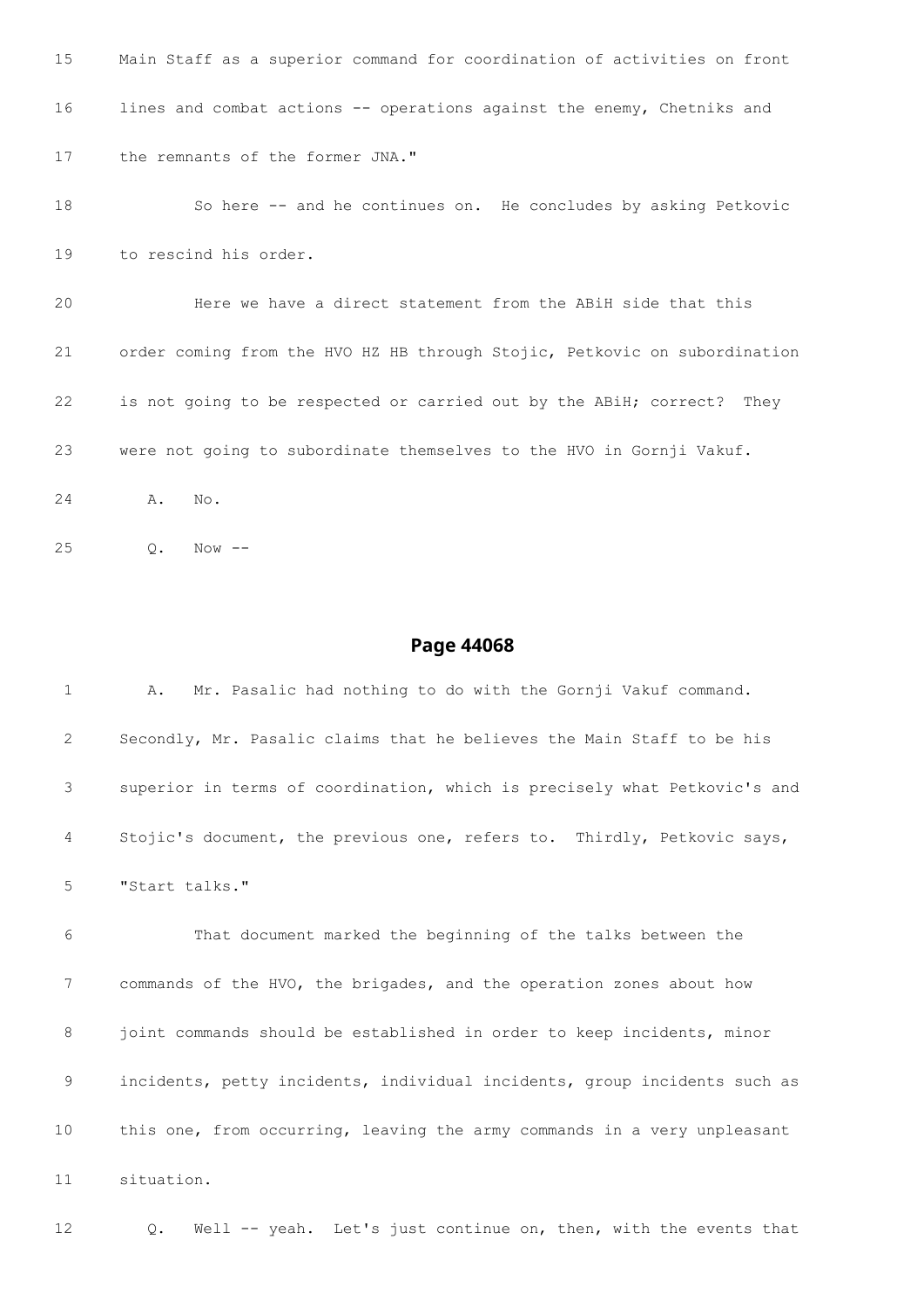| 13 | follow, General. I'm going to skip ahead in the binder a little bit, and |
|----|--------------------------------------------------------------------------|
| 14 | I'm going to take you to P01168. 1168. Because you say -- you've         |
| 15 | indicated that Pasalic was not -- well, you said he had nothing to do    |
| 16 | with the Gornji Vakuf command, so let's see if we can get more from the  |
| 17 | ABiH on their position.                                                  |
| 18 | No, no. I said Pasalic did not command the BH Army in Vakuf.<br>Α.       |
| 19 | What could he have had to do with that? That's a different story         |
| 20 | altogether. The 4th Corps did not have any Gornji Vakuf units under its  |
| 21 | command.                                                                 |
| 22 | I would like to see some precision and let's not use                     |
| 23 | diplomatic language when it comes to the army.                           |
| 24 | Pasalic was based in Mostar; correct?<br>$\circ$ .                       |
| 25 | JUDGE ANTONETTI: [Interpretation] General Praljak, do not talk to        |
|    |                                                                          |

| $\mathbf{1}$ | the Prosecutor asking for more accuracy. If you believe that the          |
|--------------|---------------------------------------------------------------------------|
| 2            | question is not well formulated or not specific enough, just ask him for  |
| 3            | specifications, but don't give any orders. He's just here to put          |
| 4            | questions to you. The question might be formulated a specific way. You    |
| 5            | might not like it. If you believe that in terms of military jargon it's   |
| 6            | not correct, well, just be more specific in your answer.                  |
| 7            | THE WITNESS: [Interpretation] Your Honour Judge Antonetti, what I         |
| 8            | said what Arif Pasalic was in command of Mr. Stringer changed slightly,   |
| 9            | and then I said that's not what I said. I didn't say he had no            |
| 10           | influence; I said the units in Gornji Vakuf were not under the command of |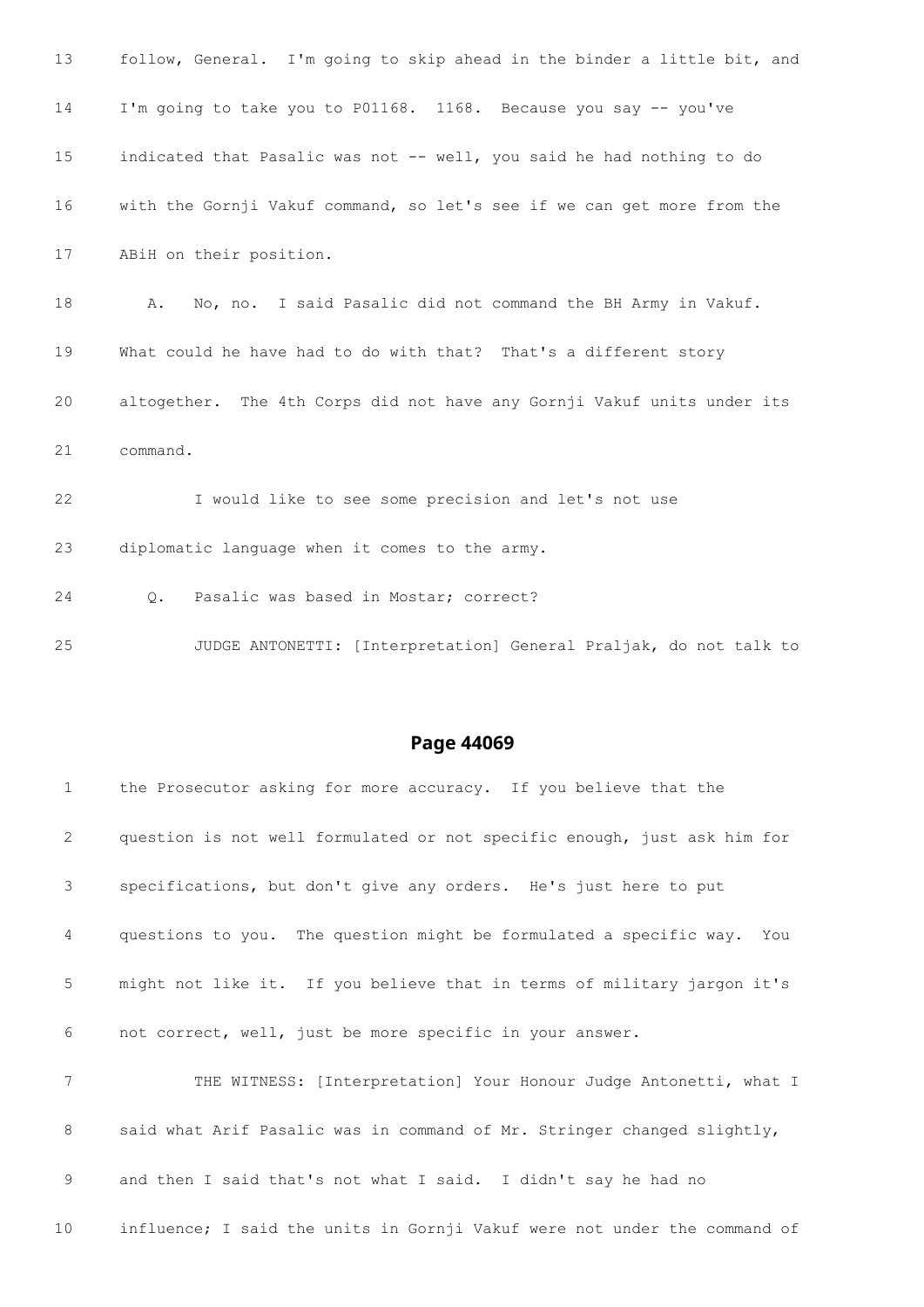Arif Pasalic, just that.

| 12 | It might be that there was an interpretation issue. It's a bit<br>$\circ$ . |
|----|-----------------------------------------------------------------------------|
| 13 | nuanced. I read from the transcript. We were told initially that you        |
| 14 | said that Arif Pasalic had nothing to do with Gornji Vakuf. So let me       |
| 15 | try to clarify it.                                                          |
| 16 | Pasalic was in Mostar; correct?                                             |
| 17 | Α.<br>Yes.                                                                  |
| 18 | Now, this order -- I'm not going to call it an ultimatum.<br>Q.<br>You      |
| 19 | know the Prosecution's position is that this is in fact an ultimatum that   |
| 20 | was not carried out by the ABiH, and that's what resulted in the outbreak   |
| 21 | of conflict on or about the 20th of January. You know that's our            |
| 22 | position. For our discussion purposes, I'll refer to it as "this order."    |
| 23 | The fact is that this order on subordination not only applied in            |
| 24 | Prozor or Gornji Vakuf, it also applied in other parts such as Mostar.      |
| 25 | Isn't that true? It also was applied in Pasalic's area of responsibility    |

#### **Page 44070**

down in Mostar; correct?

A. Correct.

 Q. Okay. Now if you'll go to P01168. This is the 16th of January, and this is Sefer Halilovic, Chief of Staff of the Supreme Command of the ABiH armed forces, and he's sending this out to commands of all the corps.

 MR. KOVACIC: [Interpretation] I do apologise to my learned friend, just in order to forestall any potential problems in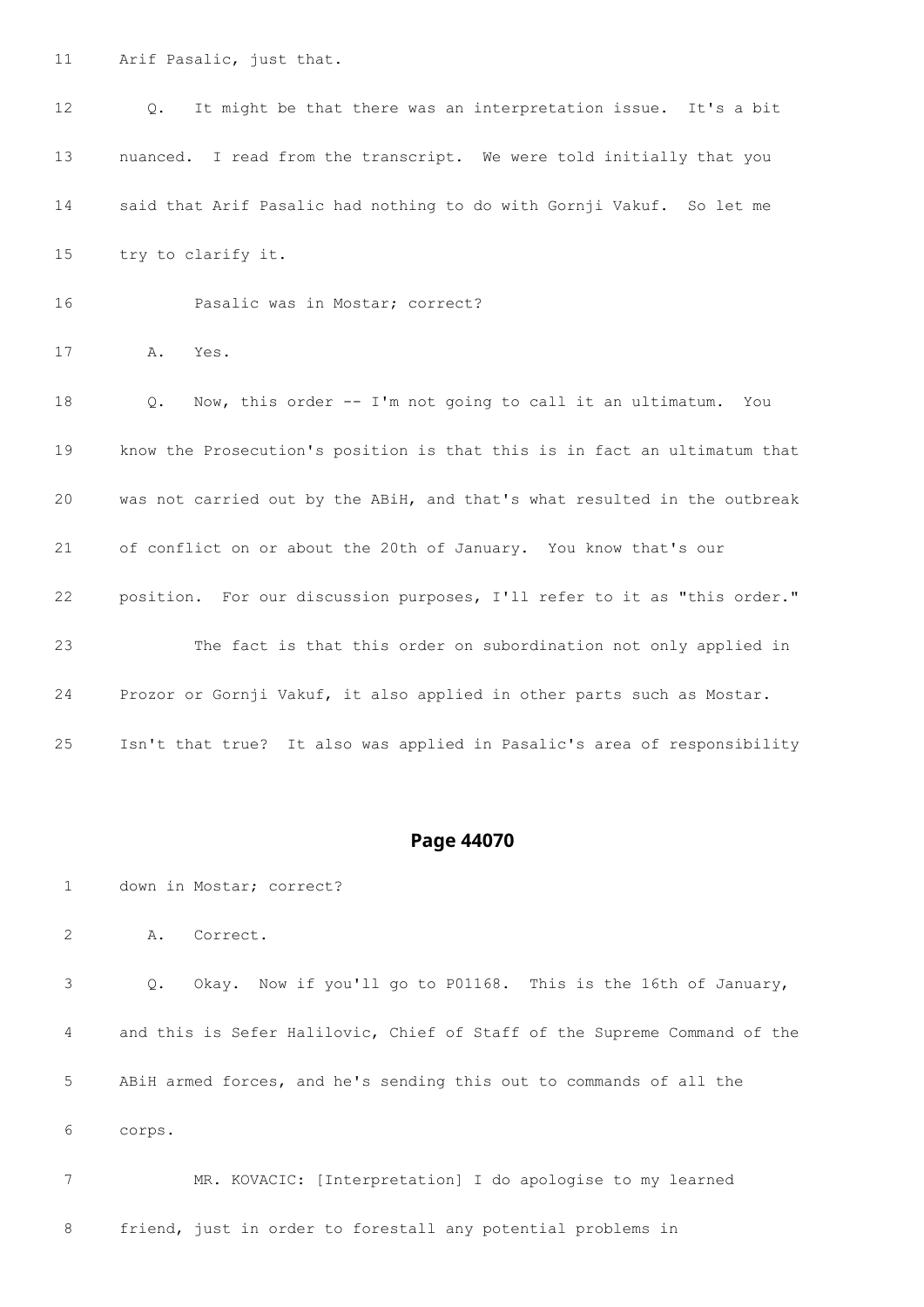9 Mr. Praljak's binder, maybe not. This document we only have page 1, 11 -- P1168. When I look at the English I see that it has page 2 and page 3, and then I'm looking at the English the translation shows who the signatory is. The original document in the Croatian does not have page 2. There is only one page. There seems to be an error there. Not in ours. Not in ours. It might be an error. It might be a photocopying error. There you go. I'm talking about ERN 8979, last four digits. MR. STRINGER: Mr. President, I think I can clarify it. What we have in the English -- MR. KOVACIC: [Interpretation] I hope there are no problems. MR. STRINGER: I don't think there are. Well, in the original language version we have the page 8979, which counsel's just referred to, which ends at paragraph number 7 or item number 7, and then the following page that everyone should have is -- got some handwriting on it with the stamp -- it's got the stamp of Halilovic's signature and then handwriting under it. And if we look at the English translation, we see that it's

#### **Page 44071**

|                | indicated there that after Halilovic's signature on the stamp, then the |
|----------------|-------------------------------------------------------------------------|
| 2              | rest of it is handwritten text and it's indicating the distribution of  |
| 3              | the document, the dates and the times that it was all sent out. So I    |
| $\overline{4}$ | think it's all there.                                                   |
| 5              | MR. KOVACIC: [Interpretation] All right. I mean, maybe I wasn't         |

clear. I said in my binder it doesn't appear to be there. If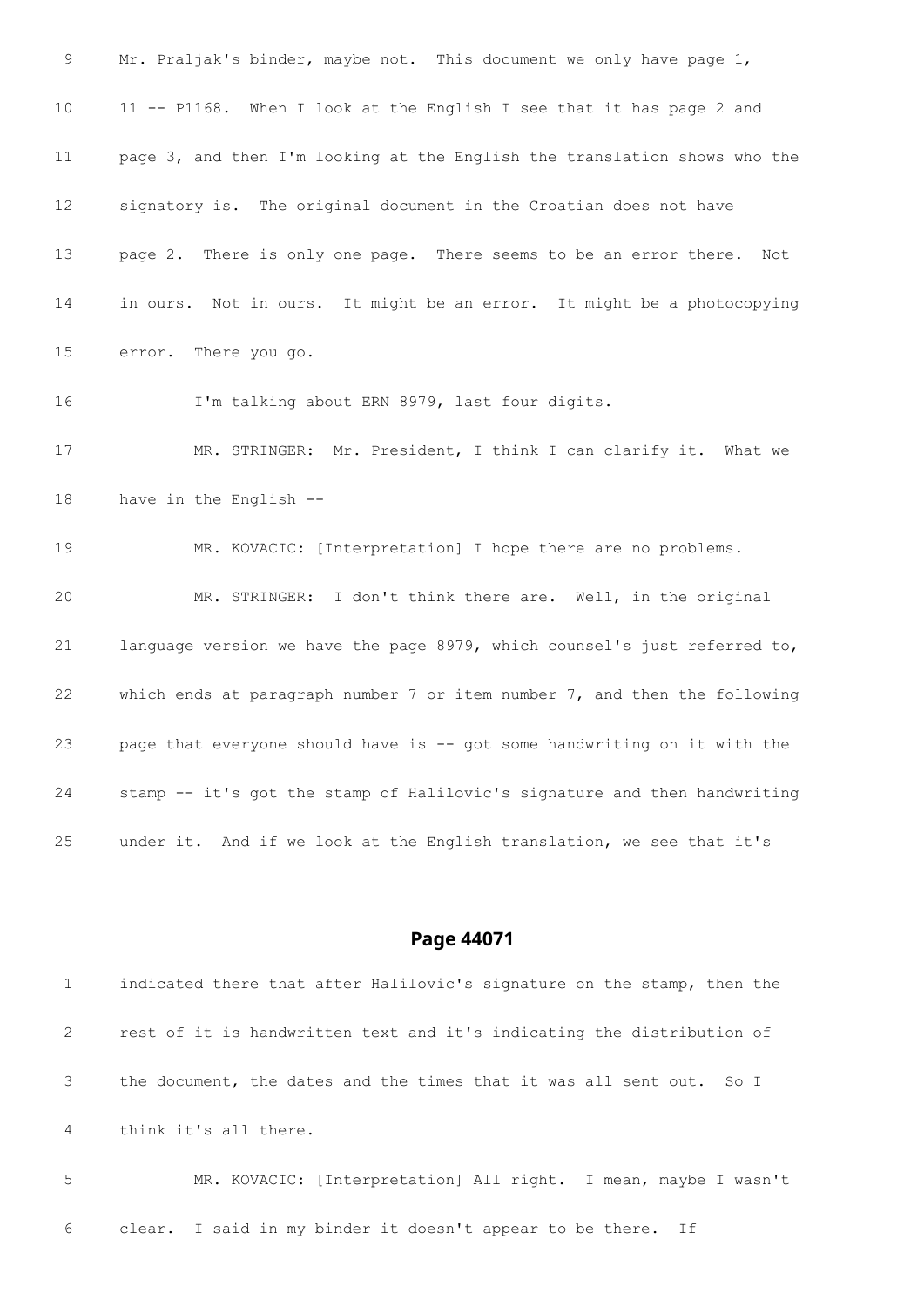General Praljak has it, if you have it, it's all right. He can go on discussing, but now that we've lost time on this document, I do have to say it doesn't tell me anything. This page 2, that is really page 2 of this document, but let's just let that rest. I don't think it matters right now. MR. STRINGER: Well, I can give counsel the second page which has

 MR. KOVACIC: [Interpretation] We've got it. It's been given to us by our learned friends. I think that's a different thing, but if you say so, the ERN number is there, then perhaps that just might be the case. Thank you.

the stamp and the handwriting on it if you don't have that.

18 MR. STRINGER:

 Q. Okay. General, you've had a moment or two to look over the document. This is Halilovic sending out a command on relations with HVO HZ HB. It's an order, as he puts it, to commands of all the corps. Then he talks about the January 15th, how they were informed about the decision of the HVO HZ HB and the command of the unit commander of the Defence Department in Mostar, and he goes on to describe again this order or the document sent out on subordination of units in the various

#### **Page 44072**

 Vance-Owen cantons. And the first command is that the ABiH must not accept or act upon decisions of the HVO.

 He goes on ordering combat readiness be lifted. He orders, in paragraph 3, that within the zone of responsibility measures are to be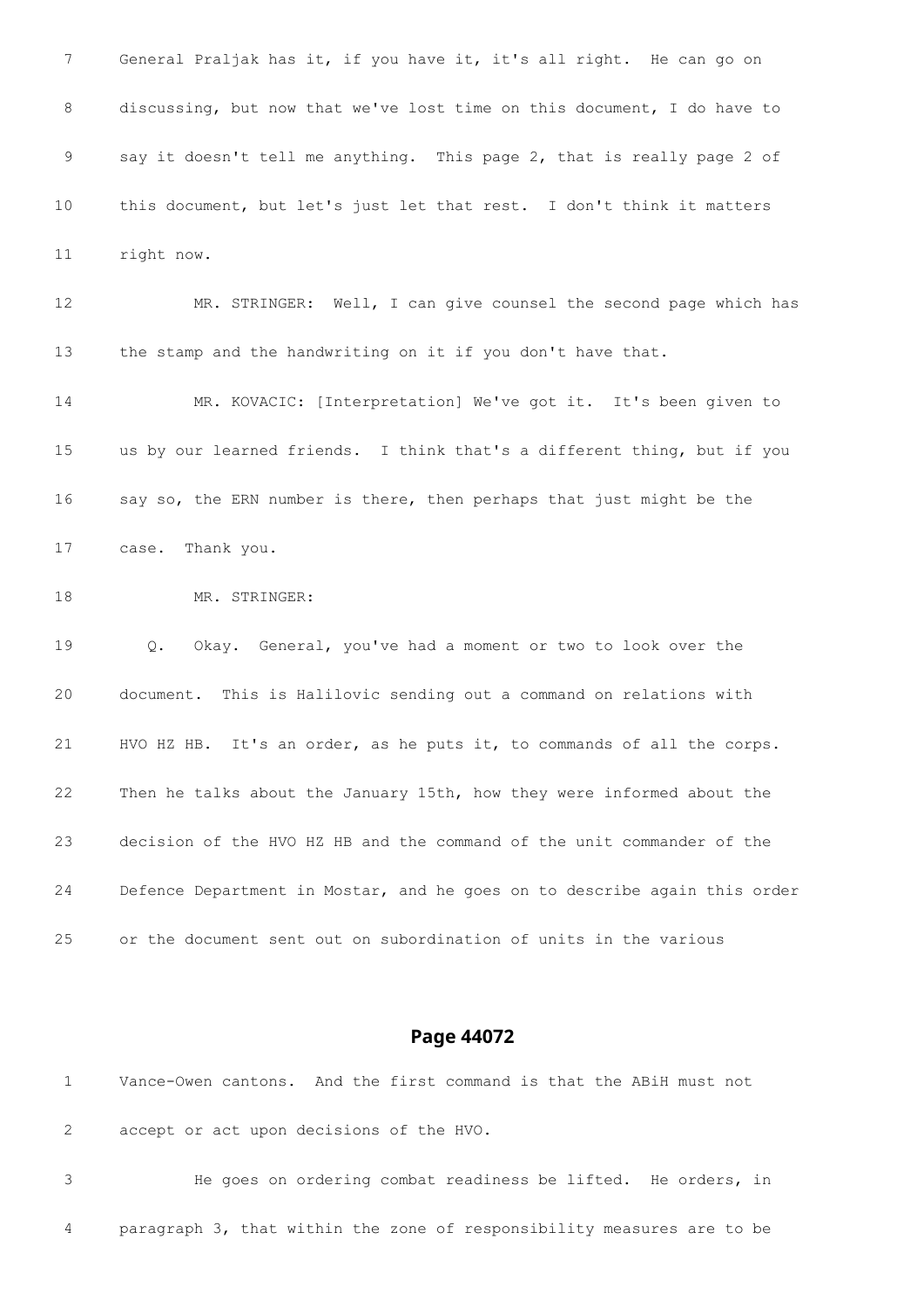taken to realise further cooperation with the HVO and to prevent any conflicts between HVO and ABiH army. 7 He goes on to order that behaviour -- extreme behaviour has to be dealt with. In item 4 he talks -- he orders that they estimate the current situation and possible conflict situations in relation to HVO. Make a plan of measures for preventing them. So -- and all of this goes out. And then the indications in the 13 handwritten part are that this is all -- this is sent out to Mostar, 16 January, Bihac, 1 K, I'm not sure what that is. So we've got pretty widespread distribution to the corps of an order that, although they're not to comply with this subordination order, they are to look for ways to cooperate and to avoid conflict. General, the fact is that as of 16 January 1993, the HVO really was the only party that was looking for conflict, if necessary, to enforce the terms of this decision on subordination. Isn't that true? A. No, it's not true. The decisions discussed the beginning of talks. Mr. Halilovic refuses to agree. He discards everything. Some days after that it was also discarded by Mr. Alija Izetbegovic. On the 20th, he made it null and void, the order adopted by his own defence minister, and then the whole thing was placed on the back burner.

#### **Page 44073**

 Q. Well, just to stay with this let's look at the next exhibit which is dated the same day, 16 January 1993, 8.00 in the evening. P01162. We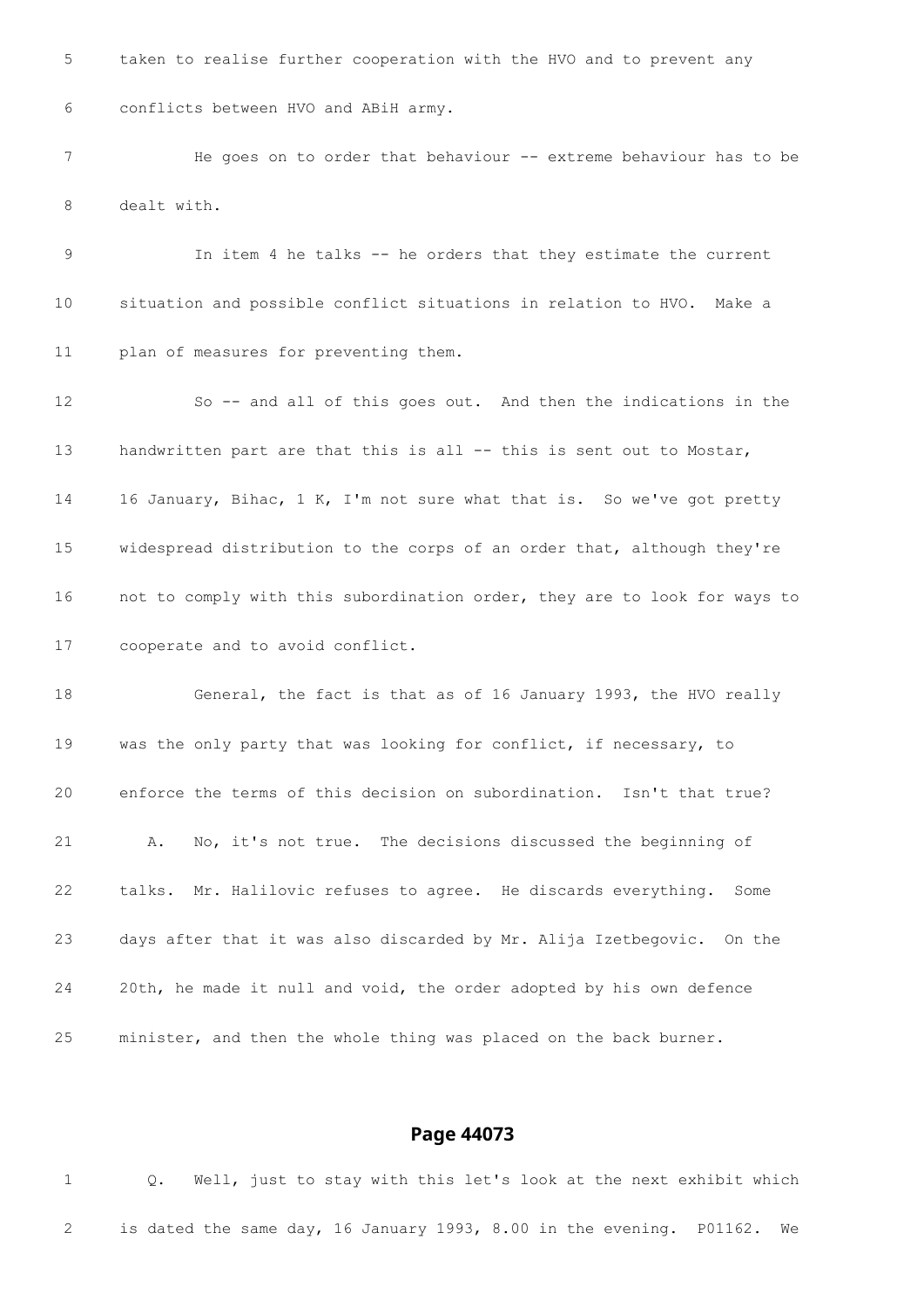| 3              | looked at this document during your earlier part of your                 |
|----------------|--------------------------------------------------------------------------|
| $\overline{4}$ | cross-examination, General. This is a report of Colonel Siljeg to the    |
| 5              | Main Staff in Mostar, and at the very end -- well, bottom of page 2 of   |
| 6              | the English he says:                                                     |
| 7              | "Tonight at Gornji Vakuf, Colonel Siljeg and Colonel Andric              |
| 8              | negotiated with BH Army representatives. There were no results. Unless   |
| 9              | there is an agreement, Gornji Vakuf, southern strongholds," and they're  |
| 10             | all listed there, "will be taken and our line strengthened."             |
| 11             | He says:                                                                 |
| 12             | "General Praljak sent them a message that they will be                   |
| 13             | annihilated if they do not accept the decisions of the HZ HB."           |
| 14             | Now, General, this is the 16th of January. We've got two things          |
| 15             | happening here. We've got Sefer Halilovic sending out an order to all    |
| 16             | his corps telling them to avoid conflict with the HVO but not to accept  |
| 17             | the decision on subordination. And on the same day, we've got            |
| 18             | General Praljak in the area informing the ABiH that they will be         |
| 19             | annihilated, they'll run over, however you want to call it, if they do   |
| 20             | not accept the decisions of the HZ HB.                                   |
| 21             | So I'll put my question to you again, General. As of the 16th of         |
| 22             | January, it was only the HVO that was looking for conflict, military     |
| 23             | conflict, and that it would do so if this decision on subordination was  |
| 24             | not accepted by the ABiH; correct?                                       |
| 25             | Not correct. About the outbreak of clashes in Gornji Vakuf.<br>The<br>Α. |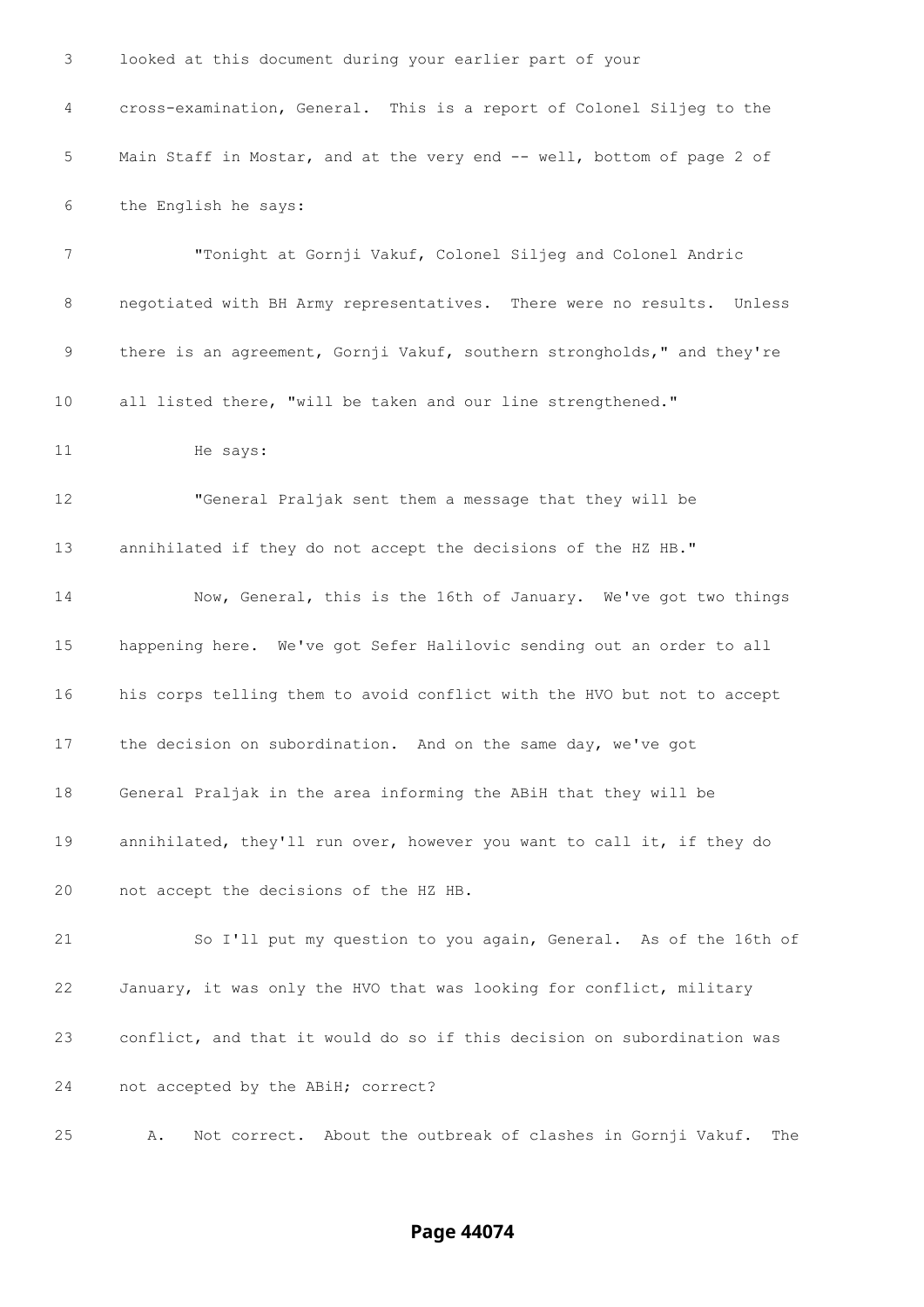cause of the clashes and their continuation have nothing to do with what you're saying, that being any agreement that was reached and then annulled on how the joint commands of the BH Army should be established. The clashes in Gornji Vakuf broke out on the 11th, and they continued. Praljak did not say this. I didn't go there to impose any ultimatum on anyone. You will see later documents about making suggestions to Siljeg and Andric where they would say during the talks it had nothing to do with any ultimatum. It was only about them moving out of these strongholds around the town, the strongholds that they had taken for no reason at all. Q. And when it says here that they'll be annihilated or overrun if they do not accept the decisions of the HZ HB, that's a reference to the 13 decision on subordination that was issued by the HVO of the HZ HB; correct? A. Mr. Stringer, I'm challenging the suggestion that I said this during those talks. Regardless of what Siljeg reported, that wasn't the line of action that I took during those talks. You will see the transcripts of those talks and the items discussed. It was no ultimatum stemming from the 15th and so on and so forth. What was discussed there was lifting the full blockade of the HVO in Gornji Vakuf and putting an end to the clashes in such a way that the BH Army didn't block the roads, which was, as I said in response to the question by Judge Antonetti, a classic act of military aggression.

 MR. STRINGER: I'm going to stay with this specific issue a bit longer, Mr. President, but it appears to me it's time for the break.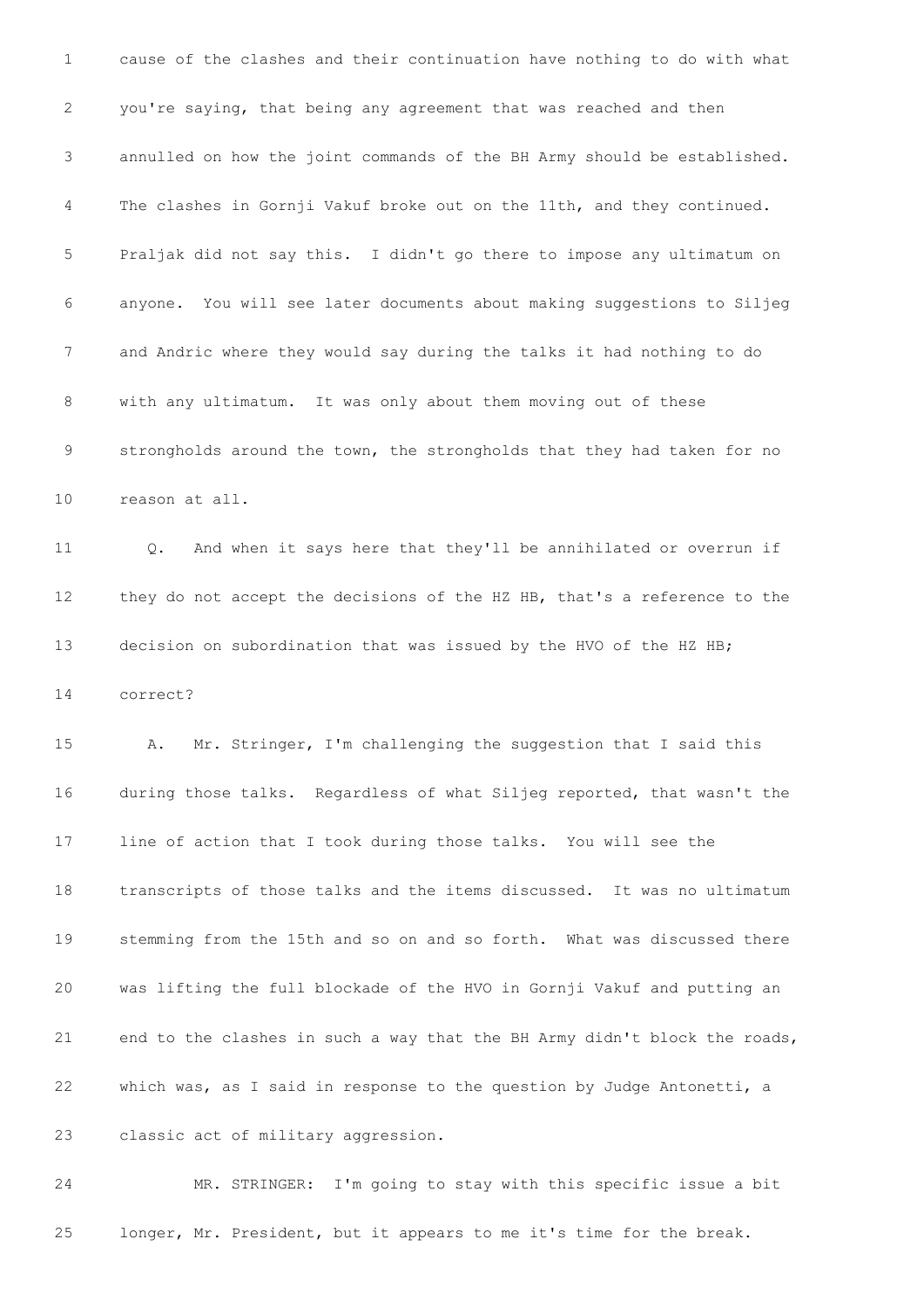| $\mathbf 1$ | JUDGE ANTONETTI: [Interpretation] Yes, it's time for the break,           |
|-------------|---------------------------------------------------------------------------|
| 2           | so we'll break for 20 minutes.                                            |
| 3           | --- Recess taken at 3.44 p.m.                                             |
| 4           | --- On resuming at 4.07 p.m.                                              |
| 5           | JUDGE ANTONETTI: [Interpretation] We shall resume our hearing,            |
| 6           | Mr. Stringer.                                                             |
| 7           | MR. STRINGER: Thank you, Mr. President.                                   |
| 8           | General, before the break we were talking about Gornji Vakuf and<br>Q.    |
| 9           | the events involving the order or decision on subordination that was      |
| 10          | issued by Mr. Stojic and the others, and I believe that we were looking   |
| 11          | at your -- I should say at the report of Colonel Siljeg in which he       |
| 12          | attributes to you a statement that was sent to the ABiH that they would   |
| 13          | be annihilated if they do not accept the decisions of the HZ HB, and I    |
| 14          | understand that you deny having sent such a message.                      |
| 15          | Now, we can move to the next exhibit, which is P01174, and this           |
| 16          | is the same date as the Siljeg report that we were just looking at,       |
| 17          | although this is a report on ABiH side from Dzemal Merdan and             |
| 18          | Enver Hadzihasanovic for the attention of the chiefs of the               |
| 19          | Supreme Command Staff.                                                    |
| 20          | This one's the 16th, and the other one's the 17th.<br>Α.                  |
| 21          | You're right. You're right. Indeed P01174 is the 17th. And it<br>Q.       |
| 22          | makes reference to the commission for negotiations to resolve the         |
| 23          | conflict in Gornji Vakuf, and that's dated Gornji Vakuf, 16 January 1993, |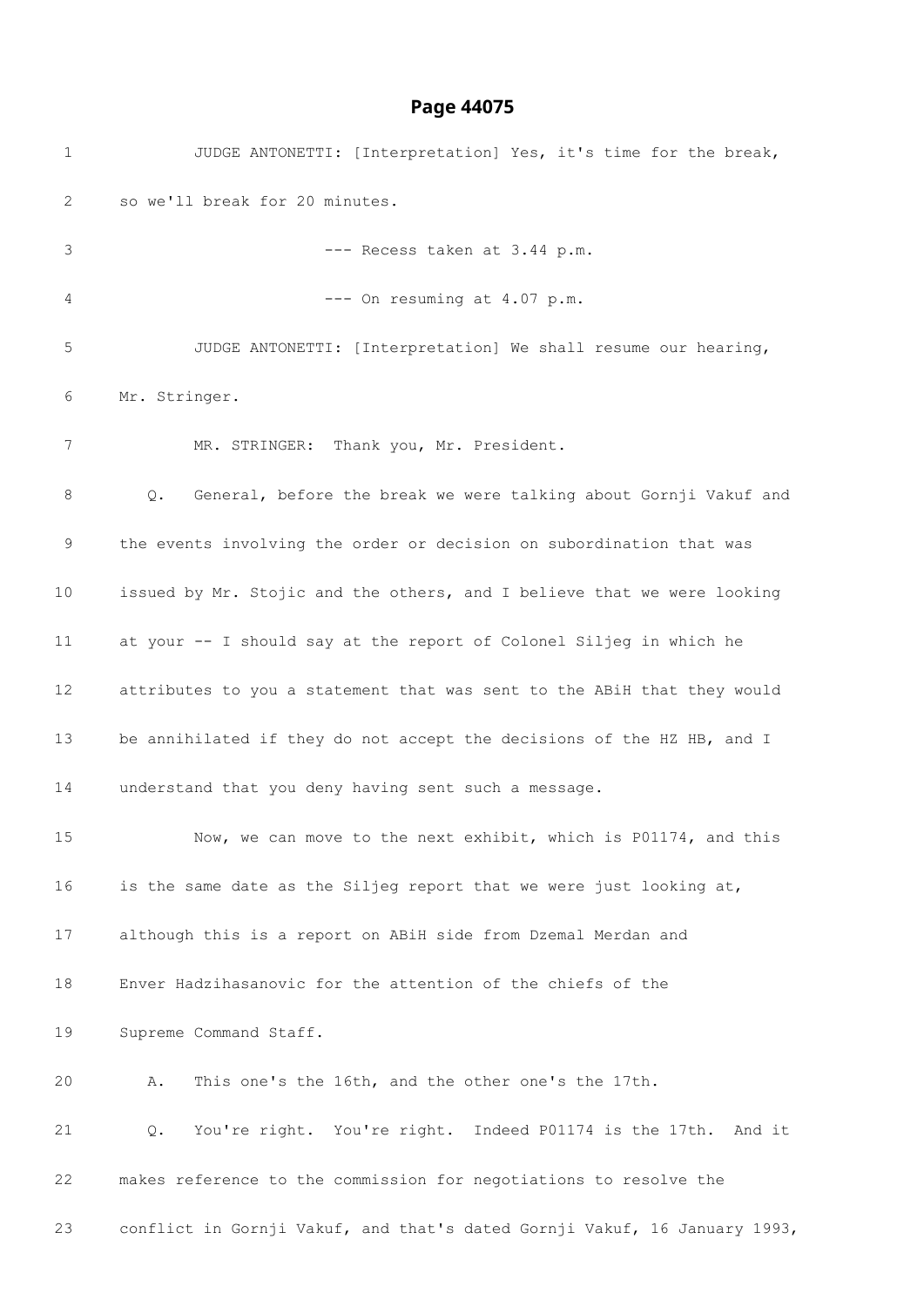at 1845 hours.

Now, General, you were present there during this period of time.

### **Page 44076**

| $\mathbf 1$ | Maybe not in Gornji Vakuf, but in the area. This commission that's        |
|-------------|---------------------------------------------------------------------------|
| 2           | referred to here, do you recall, General, that this was a commission at   |
| 3           | which ABiH and HVO representatives were talking, internationals were      |
| 4           | present in order to try to find a way to defuse the tensions in           |
| 5           | Gornji Vakuf?                                                             |
| 6           | Correct. Those were the demands -- or, rather, the<br>Α.                  |
| 7           | recommendations that between the HVO and BH Army, along with the          |
| 8           | international community, the problem of the conflict in Gornji Vakuf      |
| 9           | should be resolved that began on the 11th of January, 1993.               |
| 10          | Now, in this report, Merdan and Hadzihasanovic are reporting<br>Q.        |
| 11          | about negotiations that occurred during the night of 15 to 16 January, it |
| 12          | appears. In the second paragraph they say:                                |
| 13          | "Around 1730 hours, the HVO representatives, Colonels Miro Andric         |
| 14          | and Zeljko Siljeg arrived. The preceding night, at around 2200 hours,     |
| $15\,$      | they had gone to Prozor for consultations with General Slobodan Praljak." |
| 16          | Now, is that correct, General, that in fact although you were not         |
| 17          | yet present in Gornji Vakuf, you were nonetheless consulting with         |
| 18          | Miro Andric and Colonel Siljeg in respect of negotiations and talks       |
| 19          | underway at the commission?                                               |
| 20          | Correct. They came to see me. I think it was the 16th, because<br>Α.      |
|             |                                                                           |

the dates are a bit mixed up. On the 15th and 16th there was sporadic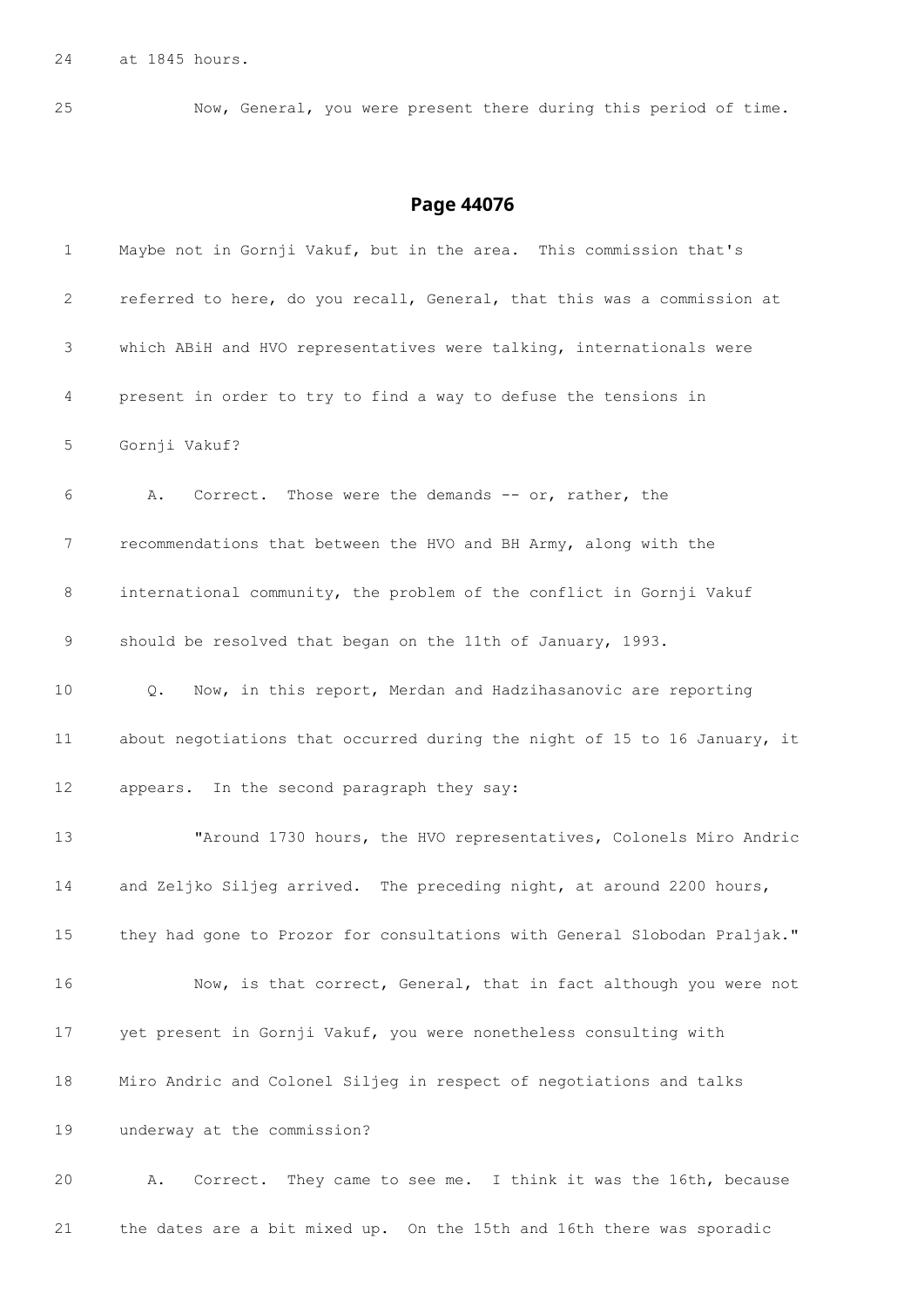artillery fire, but I think it was the 16th at 2200, or whatever. Yes, they had consultations with me, that is correct. Q. And so is that correct if it indicates that you were in Prozor at 2200 hours on the 16th? **Page 44077** 1 A. I think that that is correct, yes. Q. And now here Merdan and Hadzihasanovic are passing up -- or reporting on the various -- JUDGE TRECHSEL: Excuse me. I have a little problem, probably something I didn't understand. This is referring to negotiations that happened on the 16th January. On the 16th January, I think, they say that around 8 1730 hours HVO representatives came, and that they said that the previous night they had consulted with Mr. Praljak. So either they get the dates wrong here, or Mr. Praljak got them wrong, because the previous day for the 16th is usually -- usually it's the 15th. MR. STRINGER: Yes, Your Honour. I think it's safe to assume that in this case the 15th preceded the 16th. JUDGE TRECHSEL: No generalisation, of course. MR. STRINGER: I wish I could shed more light on it. I don't know that the General can either. I think the General's indicated that

to the best of his recollection --

Q. You were in Prozor --

A. On the 16th. This must have been the 16th at 2200 hours. Now,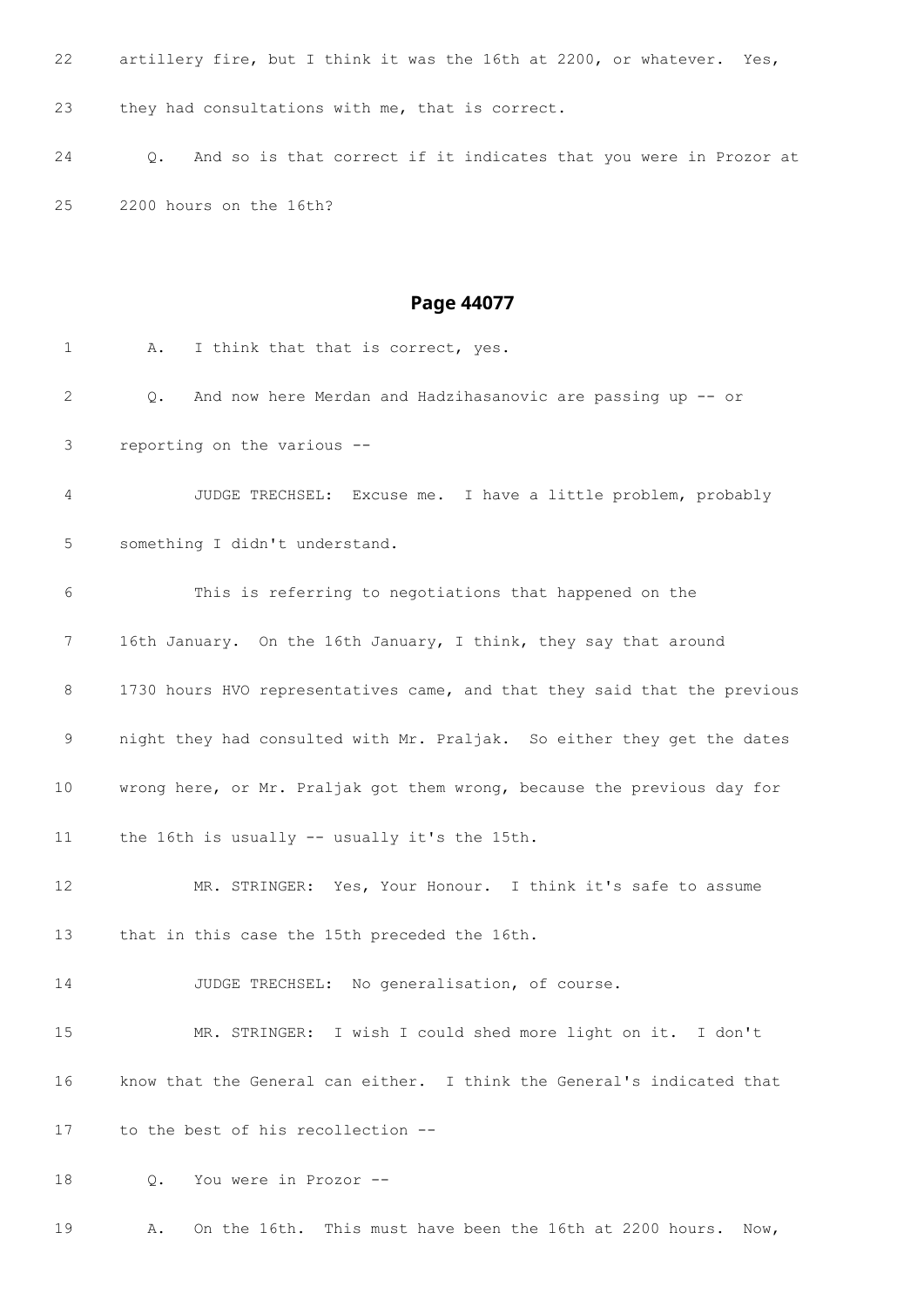what the date was then, it's on the 17th.

 Q. All right. All right. Well, maybe if we can just at least focus not perhaps on the date of the document but on -- on the negotiations that took place after you met with Siljeg and Miro Andric here, because what's being reported is the HVO demands that they then brought back to the negotiations after meeting with you, and we can see them all on the

#### **Page 44078**

document:

 "The HVO decision on the organisation of provinces is a temporary decision based on reciprocity."

 General, would you agree with me that the HVO decision referred to here is the decision of the HZ HB, HVO, emanating from Dr. Prlic and the government of the HVO that we looked at earlier?

 A. I think that they received the decision of General Petkovic as far as the army's concerned. I think that one arrived, reached them. It's the decision which I still think was reciprocity and that all armies behave that way if they wish to cooperate with other armies. During

World War II or after World War II or whenever.

 Q. Is this -- can we safely say that the reference to the HVO decision here is a reference to the decision on subordination that came from Mr. Stojic and Mr. Petkovic?

 A. What I'm saying is that it was probably -- well, Mr. Andric was a deputy, Mr. Petkovic's deputy, and the commander of the operative zone was Siljeg, so I believe that General Petkovic's decision reached them.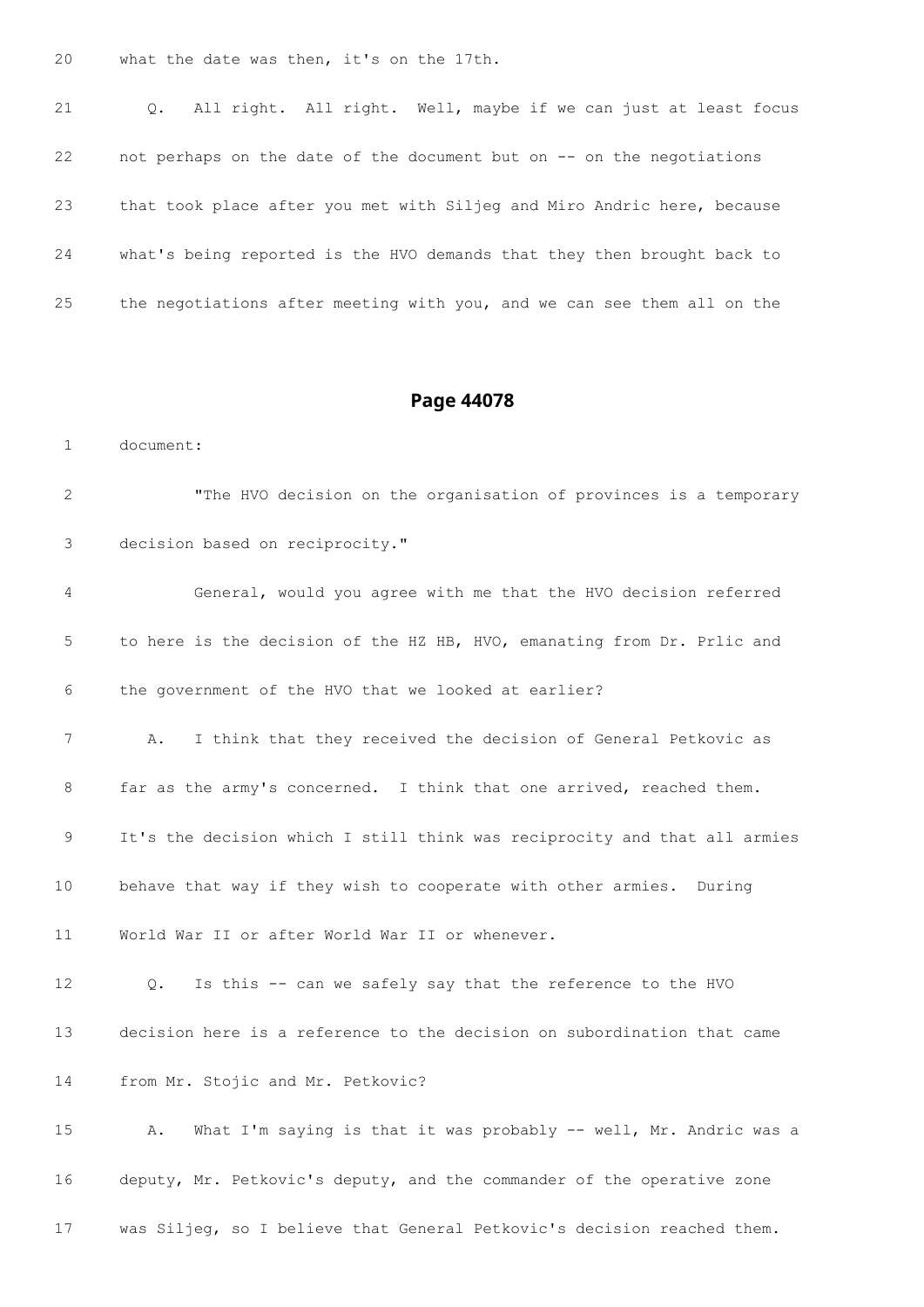That would be logical.

 Q. And I'm not going to read it all, but just moving down this we -- we see the various other items that are set out in this report, and the one I want to read next is:

 "Equality will be respected in all areas although the armed forces must be subordinated to the HVO, and their direct commander will 24 be the HVO commander."

So, General, is it safe to say that at least as of 10.00 p.m. on

#### **Page 44079**

 the 16th when you met with Siljeg and Andric, the HVO position was that the ABiH had to agree to the terms of the Petkovic order on subordination and that they must be subordinated to the HVO in those areas falling within Vance-Owen cantons 3, 8 and 10? A. Yes, I can agree with you there, along with respect for equality and reciprocity, and in the operative sense too. So the commander 7 regulating everything -- well, the BH Army remained separate with its command. Its operative subordination as NATO functions, as UNPROFOR functioned in Bosnia-Herzegovina, so also all the armies function in this way. In the operational sense, they have one command. You can't do it better than that if you wish to avoid a conflict. Q. And we see additional requirements of the HVO as reflected in this report, and one of which says, and this is again Merdan and Hadzihasanovic reporting about the HVO position, they say:

"They demand a denial over the radio that they have torched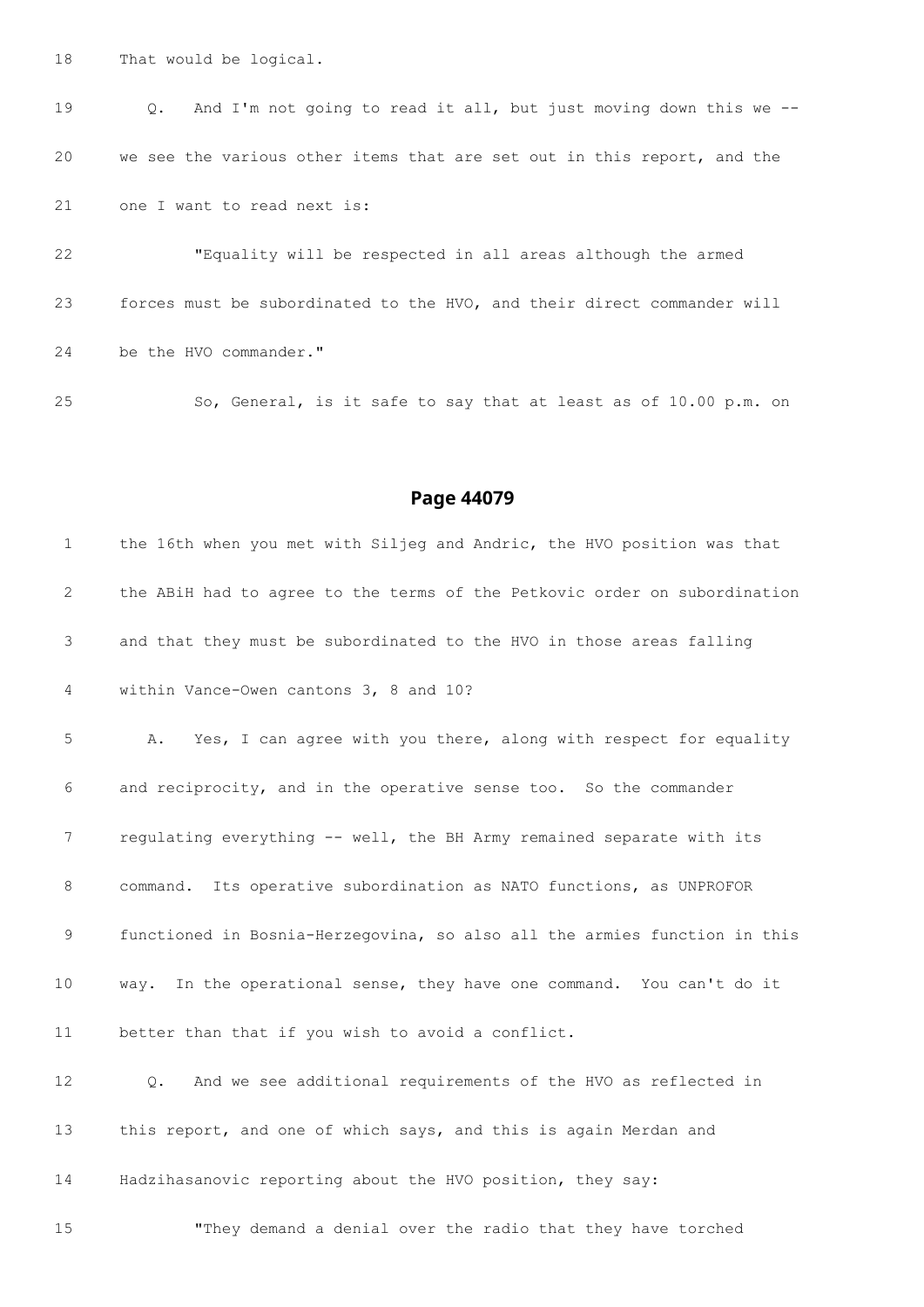| 16 | mosques, massacred civilians and soldiers and killed civilians. It        |
|----|---------------------------------------------------------------------------|
| 17 | should also be added that a civilian was killed, the driver of an         |
| 18 | ambulance wounded, a soldier butchered, and another soldier killed as he  |
| 19 | was assisting in carrying the wounded soldier into the ambulance."        |
| 20 | And then it continues:                                                    |
| 21 | "Unless these requirements are carried out, they shall not be             |
| 22 | responsible for any consequences of a refusal to meet these demands which |
| 23 | are intended to lessen tension, halt the conflict, and introduce law and  |
| 24 | order in the area in which disturbances have emerged."                    |
| 25 | So, General, all of these requirements of the HVO, these are all          |

# requirements that were issued by you in your meeting with Colonel Siljeg and Miro Andric; is that correct? A. No, it isn't correct. I talked about all these terms with two people. One was a deputy of the Main Staff. The other was a deputy of the main operative zone commander. And I agreed I had nothing against that because, among other things, propaganda was a major source or reason for bitterness among people, and so it's normal to ask for false propaganda to be refuted and denied, because when people hear things like that over the radio, they become very angry. Q. So, General, would you agree with me, then -- well, let me suggest to you that in your meeting with Siljeg and Andric in advance of this negotiation with the ABiH, you were meeting with them in your capacity as someone sent by President Tudjman to calm the situation. You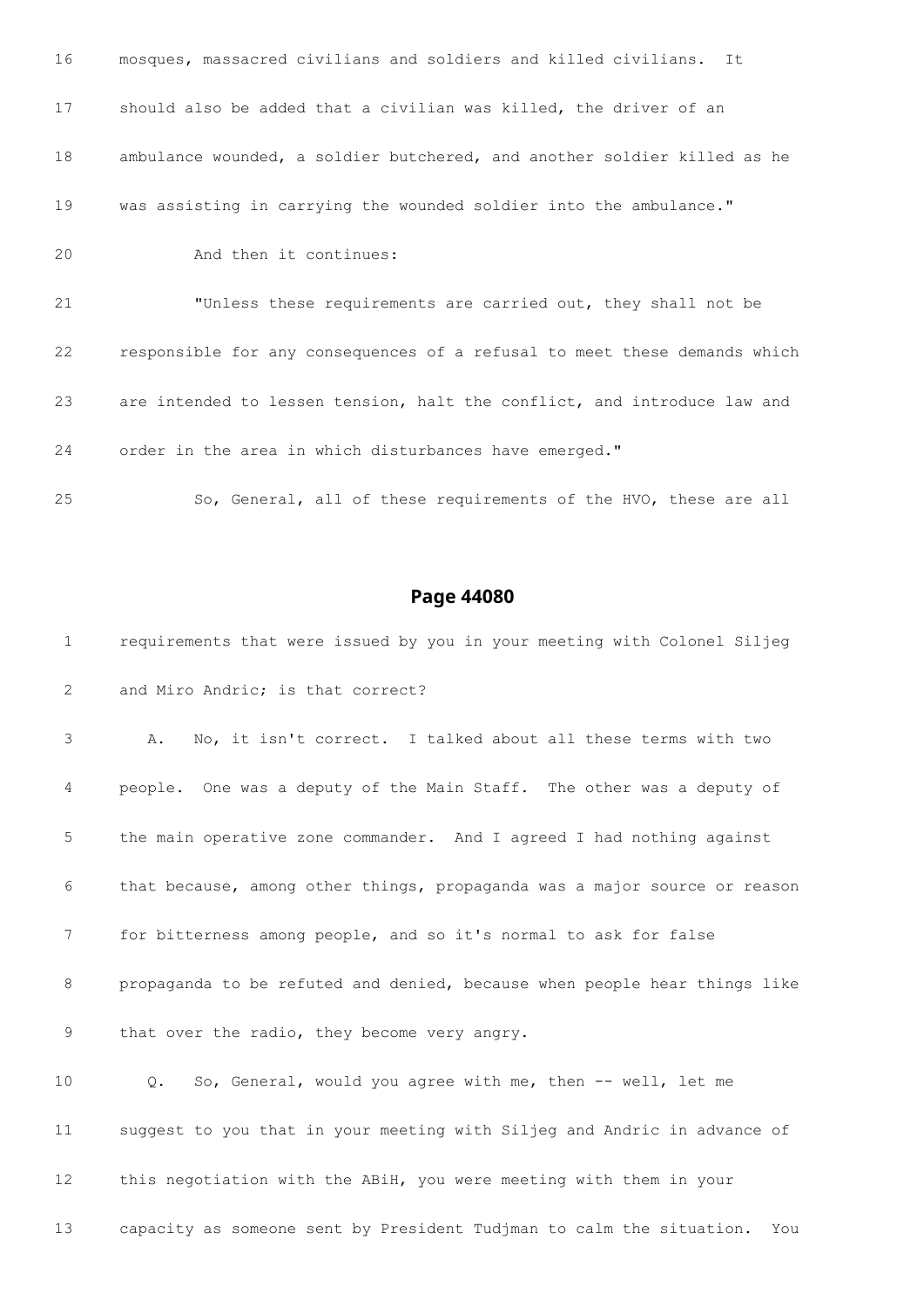were an assistant minister of defence of the Republic of Croatia and also a major-general in the Croatian army. So those were the positions that you held at the time of your meeting with Siljeg and Andric here; correct?

 A. I was sent by President Tudjman and Mr. Alija Izetbegovic. I perform my duties, the ones you enumerated, and I agreed that what -- the terms here for calming the conflict were logical, taking them one by one, that there should be a mixed composition of policemen, proportionate, that there were to be no people with long-arms except for mixed patrols and so on and so forth. I had no criticisms to make, no objections to make with respect to what they would put before the BH Army in order to calm the situation down. Everything was correct, logical, proper.

#### **Page 44081**

 Q. And in fact, they consulted with you in advance and presented these demands to the ABiH after you approved of them. Isn't that true? A. Sir, they didn't need me to approve something or not approve it. I merely agreed. They were the commanders. Q. Now, was it your view at the time that demanding the ABiH subordinate itself to the HVO in Gornji Vakuf or be declared a paramilitary unit was a demand that would calm the situation there?

 A. No. As you can see, that was not discussed here. It was a work in progress, a decision that needed time to be put into practice, whereas the situation in Gornji Vakuf was different, and this defines precisely

what they're talking about.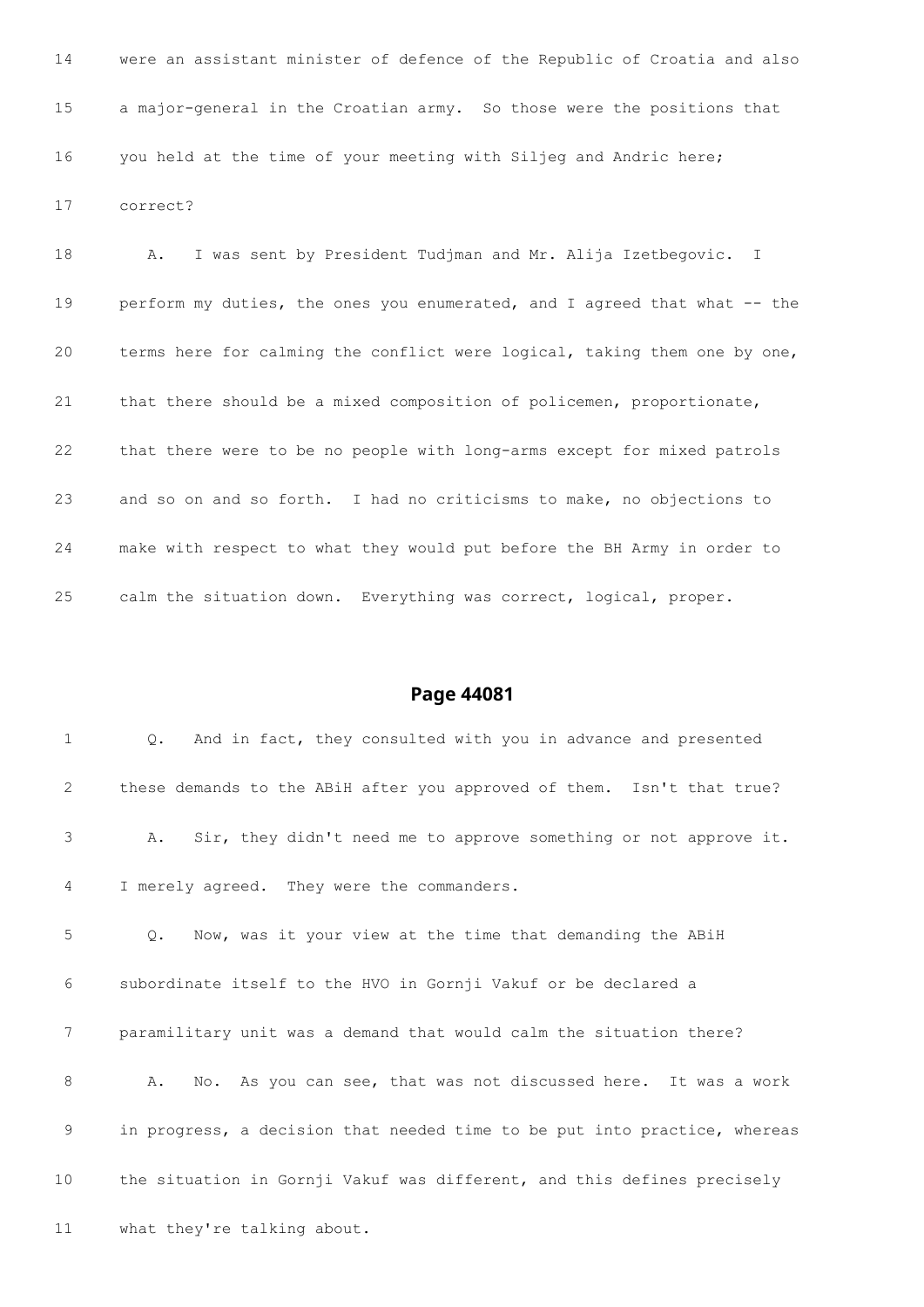Q. Well, let's continue with the next passage after the one I just read --

 JUDGE PRANDLER: Mr. Stringer. Mr. Stringer, I'm sorry to interrupt you. Let me ask you again and again, both of you to slow down, please, and to have a pause between questions and answers. I would be very pleased if you could follow this. Thank you. MR. STRINGER: Thank you, Your Honour. I apologise for that. Q. General, you just said that this was a work in progress, a decision that needed time to be put in practice, whereas the situation in Gornji Vakuf was different. So continuing with the text from where I left off, Merdan and Hadzihasanovic report: "This envisages that everything must be completed by tomorrow. If it is clear that these demands will not be carried out by tomorrow at around 2400 hours, or if there is no desire to carry them out, they will

#### **Page 44082**

not wait for the following day."

 So the HVO was not only demanding that the ABiH subordinate itself to the HVO, but that it do so within a very short period of time here, 24 hours or less; correct? A. No, that's not correct. Gornji Vakuf was a completely isolated case. General Petkovic clearly states there: "Contact and begin negotiations for joint commands," and so on. Here it says: "Leave the 8 trenches, the repeater station," and so on. So this is quite a different situation, and it's about something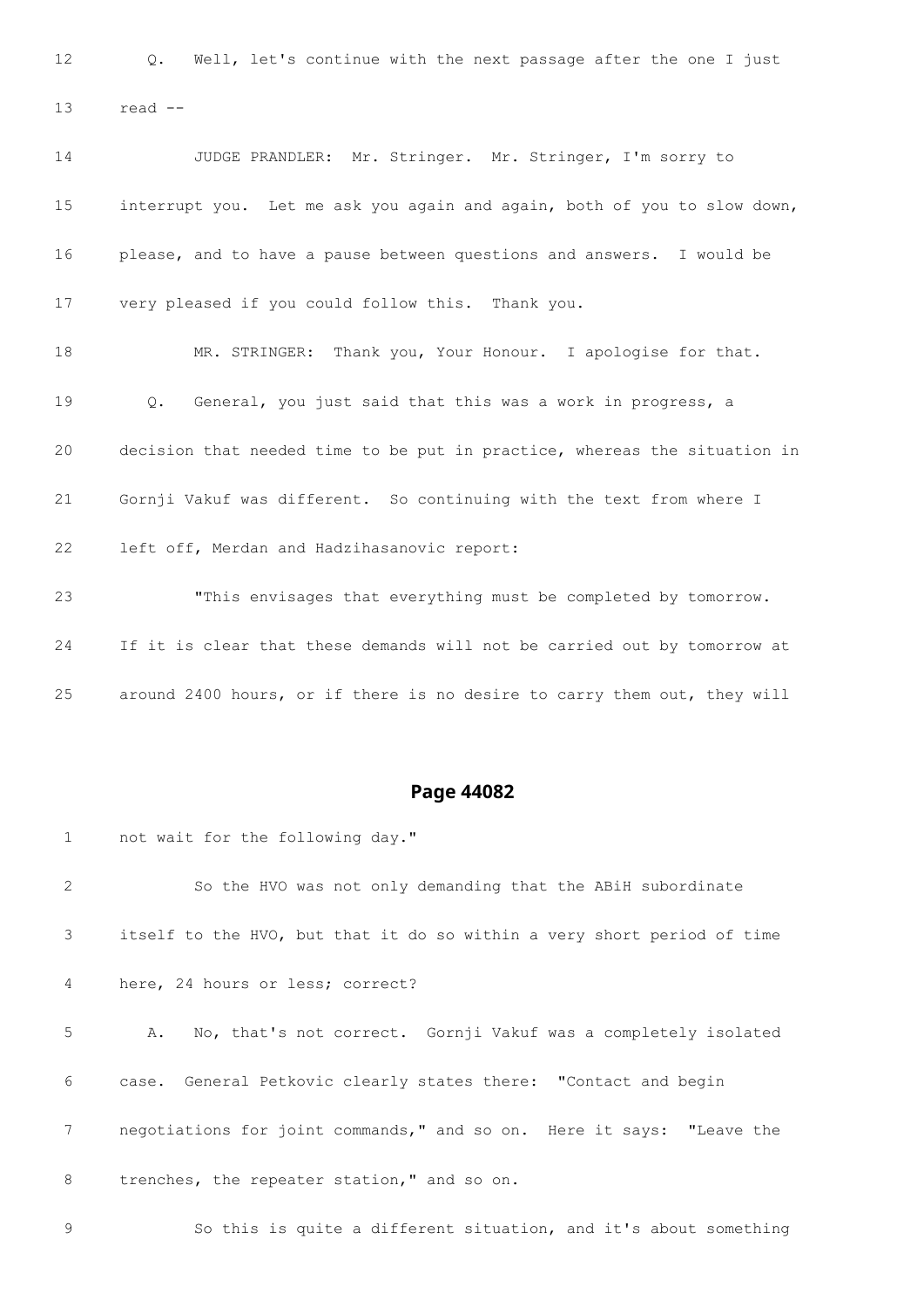that we've discussed here umpteen times. The HVO here was engaged in active defence after what the BH Army had been doing for several months, that is to say, preparing to cut off all communications with Central Bosnia and placing HVO -- the HVO in Gornji Vakuf in a completely impossible military situation. Q. Now, skipping down two paragraphs, they continue. They say: "Irrespective of their interpretation that these demands" -- 17 JUDGE TRECHSEL: Excuse me to interrupt you, Mr. Stringer. I would like to add a question to the previous paragraph that you spoke about. There in the last two sentences they speak of borders: "The borders are closed, and the army is already prepared to move, and the borders will not be opened," et cetera. Which borders, according to you, does this refer to, Mr. Praljak? THE WITNESS: [Interpretation] I have no absolutely no idea, Judge Trechsel, what borders this refers to and what Hadzihasanovic is

#### **Page 44083**

 referring to there. There were no borders. I assume he means the border between the Republic of Croatia and Bosnia-Herzegovina. Now, which army is ready to move, I have no idea once again. JUDGE TRECHSEL: I'm raising it because normally the limits of municipalities are not called borders, and therefore, your point that this is limited to Gornji Vakuf is a bit weakened, I think. If the word for borders in Croatia would be state borders also.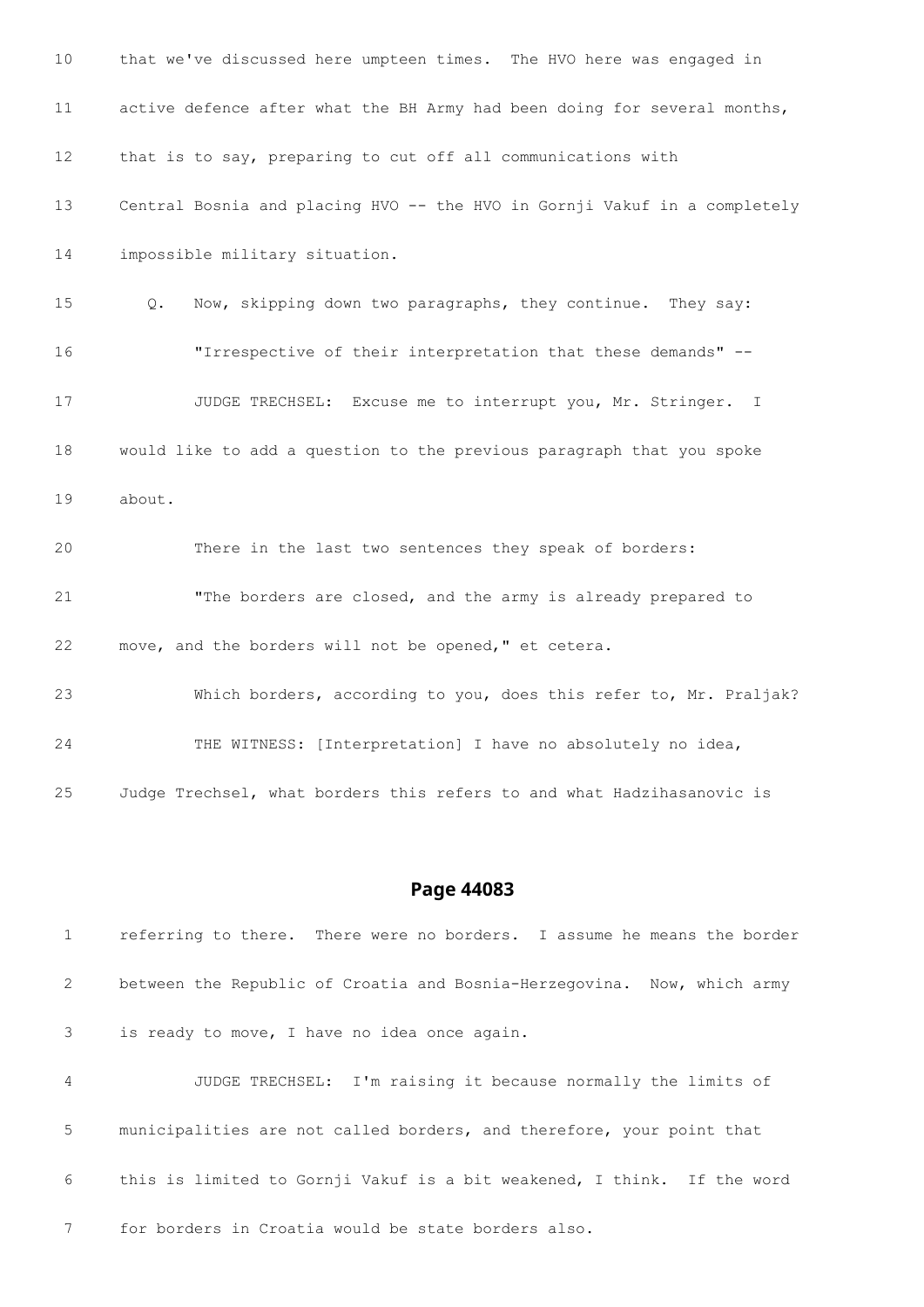| 8             | THE WITNESS: [Interpretation] Well, Judge Trechsel, Your Honour,          |
|---------------|---------------------------------------------------------------------------|
| $\mathcal{G}$ | that's precisely what I said. The only border would be the border         |
| 10            | between the Republic of Croatia and Bosnia-Herzegovina. I don't know      |
| 11            | what Hadzihasanovic is alluding to here, what he has in mind. I have no   |
| 12            | idea what borders he means here.                                          |
| 13            | JUDGE TRECHSEL: Thank you. Excuse me, Mr. Stringer.                       |
| 14            | MR. STRINGER:                                                             |
| 15            | General, skipping down to the third paragraph from the end,<br>Q.         |
| 16            | they're reporting that:                                                   |
| 17            | "Irrespective of their interpretation that these demands do not           |
| 18            | represent an ultimatum but a categorical position, I consider the demand  |
| 19            | an ultimatum and believe they are prepared to use force if we do not      |
| 20            | accept their demands, since they have already grouped their forces from   |
| 21            | the direction of Prozor and have carried out preparatory combat           |
| 22            | activities on this axis."                                                 |
| 23            | Now, General, the preparatory combat activities referred to here,         |
| 24            | would that be a result of the preparatory combat order of Colonel Siljeg, |
| 25            | P01107, that we looked at a few minutes ago that was issued on the        |
|               |                                                                           |

12th of January?

 A. No, or partially. Mr. Siljeg envisaged a broader plan of action over there. However, in talking to me -- or talks between myself and them, the situation in Bugojno was completely calm. It had been quelled. So there that broad plan had nothing to do with anything here. Bugojno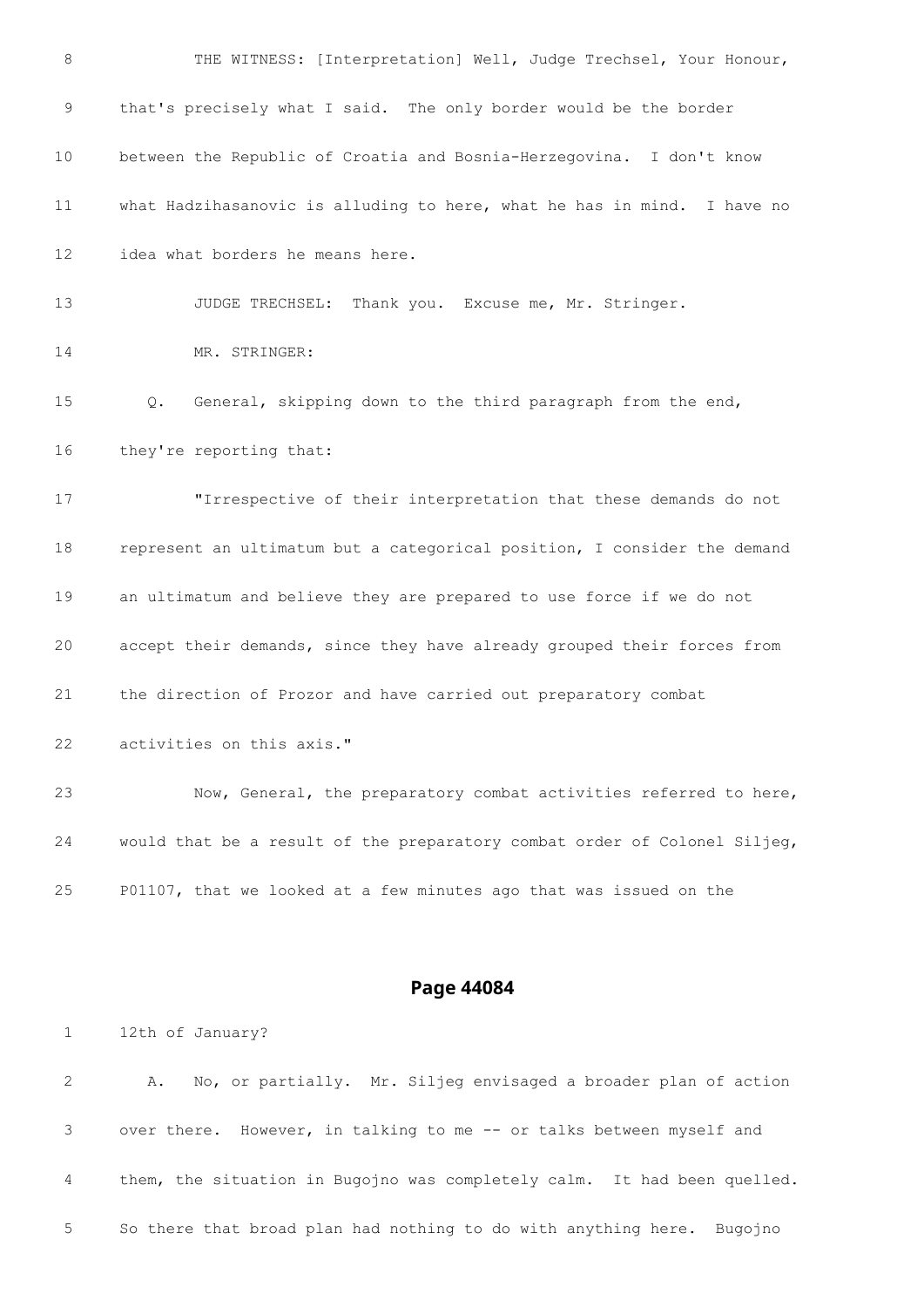| 6           | was quite calm, negotiations were underway of some kind. As I say, the    |
|-------------|---------------------------------------------------------------------------|
| 7           | situation was calm in Bugojno, and it was just a matter of the            |
| 8           | Gornji Vakuf situation.                                                   |
| $\mathsf 9$ | Well, then, in Gornji Vakuf at the very least, wasn't the HVO<br>Q.       |
| 10          | preparing for combat activities in the event that the ABiH did not accept |
| 11          | these demands on subordination?                                           |
| 12          | Mr. Stringer, there were no demands for resubordination.<br>Α.            |
| 13          | Here it was exclusively a question of the fact that the BH Army had taken |
| 14          | control of all the elevations, and we've been saying this for 50 times    |
| 15          | now. Let's be quite clear. The HVO had the right to resolve an            |
| 16          | unfavourable military situation of this kind by threat. And there's a     |
| 17          | categorical position taken here. It says dig in the trenches. Let's       |
| 18          | pull the units out of the town, and so on and so forth.                   |
| 19          | So let me tell you my role.                                               |
| 20          | Excuse me, General. I'm going to ask you more questions on this.<br>Q.    |
| 21          | MS. PINTER: [Interpretation] I apologise, Mr. Stringer, but on            |
| 22          | page 46, line 19, the answer that General Praljak gave was not recorded   |
| 23          | as General Praljak said, loud and clear. It was a response to your        |
| 24          | question whether -- of whether the HVO was preparing for military         |
| 25          | activities if the BiH were not to accept the demands for subordination.   |

 Now, can you repeat your answer. You started by saying, "Mr. Stringer."

THE WITNESS: [Interpretation] No. The conflicts began on the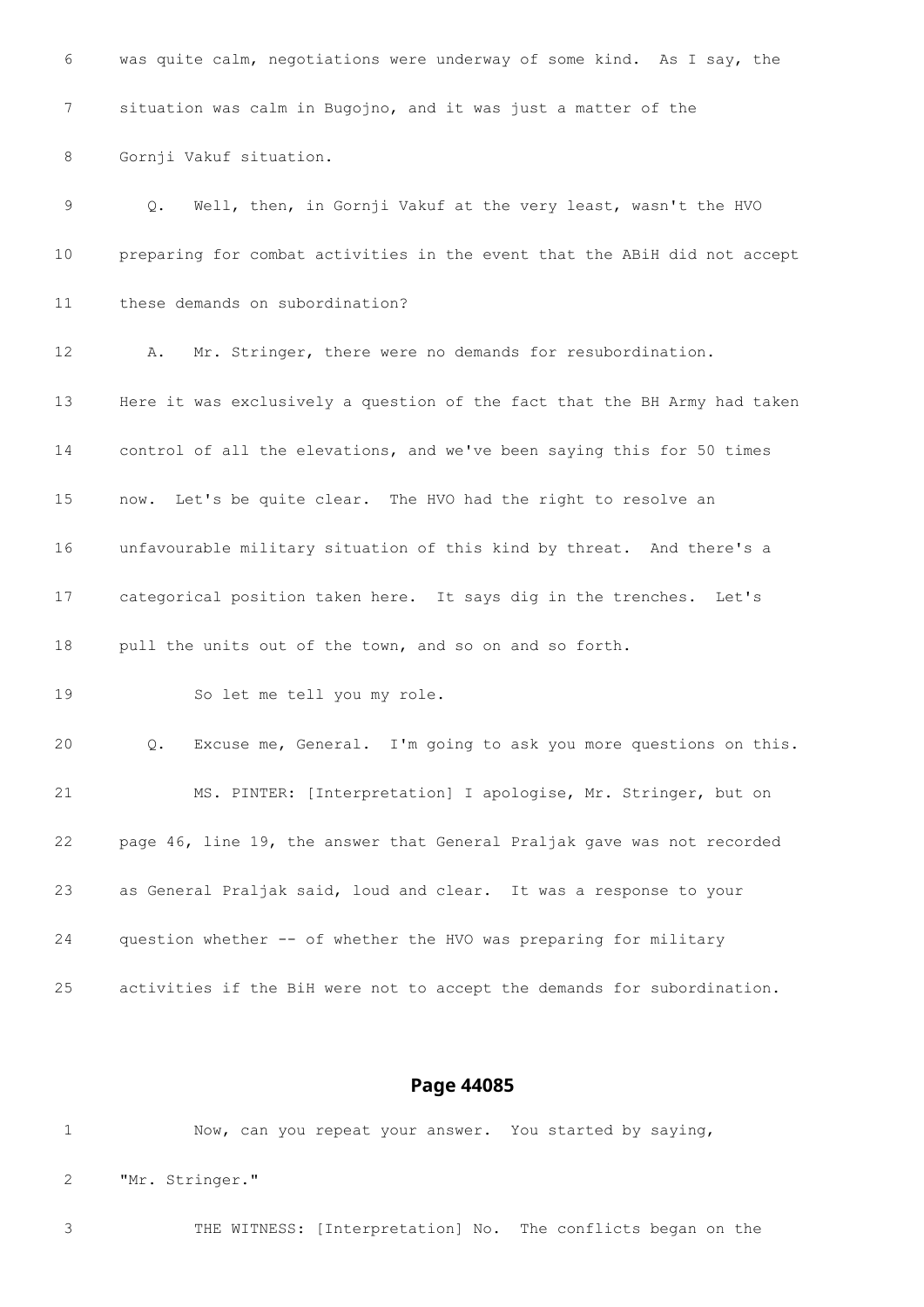11th of January. So they had nothing to do -- the isolated situation in Gornji Vakuf had nothing to do with this text that Mr. Stringer says is an ultimatum, whereas I claim that it is a very honest approach to what was agreed with Alija Izetbegovic, a very proper approach to setting up 8 two armies which wished to fight together. Everything else -- well, the 11th. This arrived on the 15th or the 16th of January, and we're dealing with the situation in Gornji Vakuf as it was. And we've discussed this with various witnesses, and we'll continue discussing it.

MR. STRINGER:

 Q. Well, General, the fact is that despite what you're telling us here, the report of Dzemal Merdan and Enver Hadzihasanovic here clearly indicates that the subordination is among the demands that are being issued by the HVO. Isn't that true? And this is perfectly consistent with the other orders we've seen coming from the HVO HZ HB, Stojic, Petkovic, right down the chain of command. Isn't that true? A. No. The decision here speaks about the establishment of the provinces. It says it's provisional, temporary, and not important for this meeting. And then it says if there are changes in the Geneva agreement, the Croats will adhere to that, but the demand of the HVO vis-a-vis the BH Army is precisely as follows: The specific demand related to the positions of the BH Army in Gornji Vakuf, which were aggressive.

#### **Page 44086**

Q. Let's go to the next exhibit on this point, which is P01163.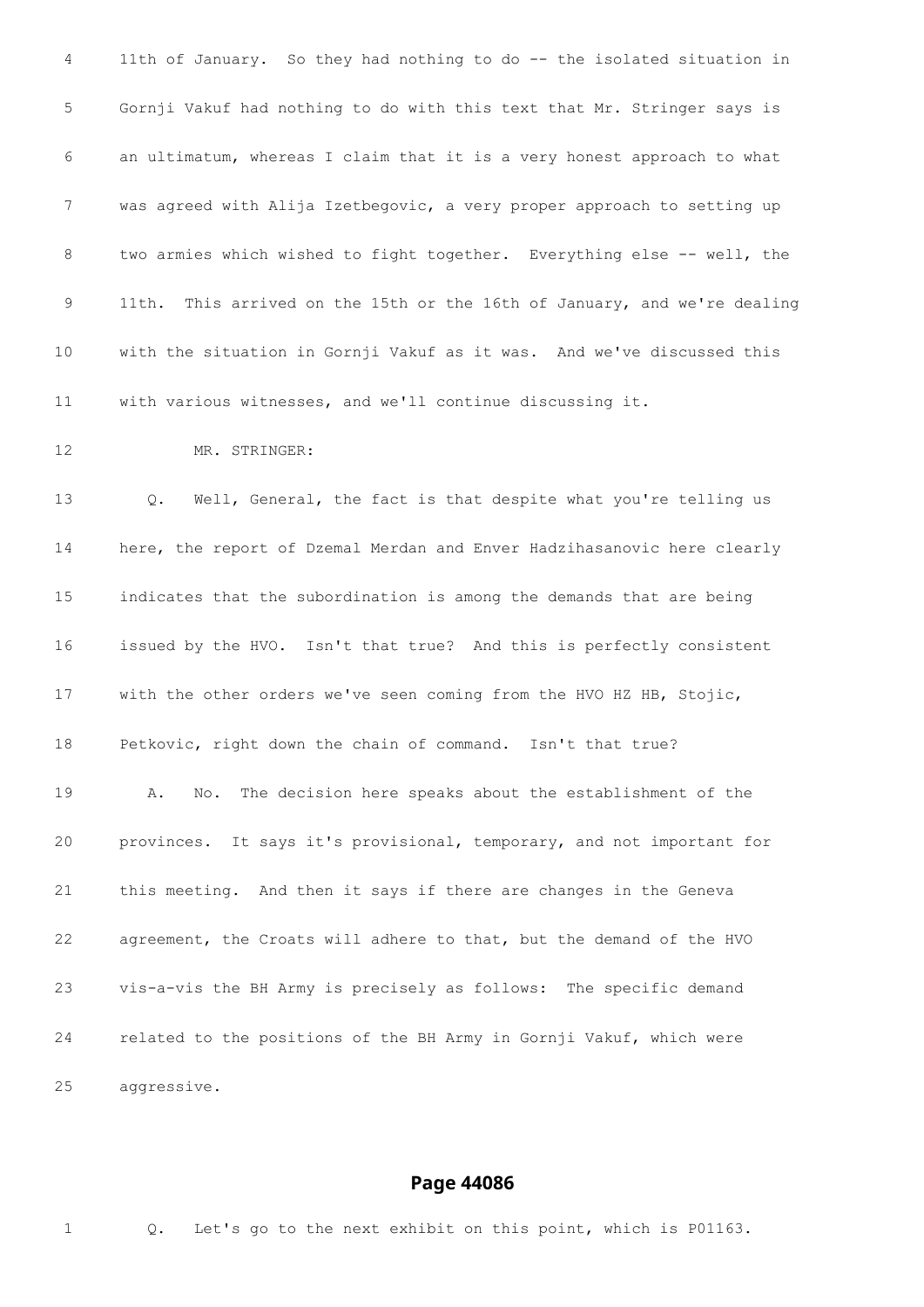| 2  | JUDGE ANTONETTI: [Interpretation] General Praljak, I have a              |
|----|--------------------------------------------------------------------------|
| 3  | follow-up question. I haven't taken the floor for about an hour, and I   |
| 4  | follow very carefully the questions and your answers, and I'm trying to  |
| 5  | see clearly through all this, and I have to confess that I do not see    |
| 6  | very clearly in all this.                                                |
| 7  | There is a document, the Prosecutor has mentioned it $-$ - well,         |
| 8  | first of all, we've seen all those documents before. Those documents     |
| 9  | have been looked into through various witnesses, hence the need to see   |
| 10 | this very clearly now.                                                   |
| 11 | We have a first document, P1107. On the 12th of January, 1993,           |
| 12 | Colonel Siljeg prepares an action on Gornji Vakuf and Bugojno, and in    |
| 13 | this order the objective is to take control of roads and perhaps also of |
| 14 | towns since Gornji Vakuf is mentioned. So the order is rather detailed,  |
| 15 | but I can also see that in this order there is no starting point for the |
| 16 | action. In other words, we do not know whether the order was executed or |
| 17 | not.                                                                     |
| 18 | And then we have the last document showed by the Prosecutor, and         |
| 19 | he looked into this document at length. It's P1174 [Realtime transcript  |
| 20 | read in error "P1147"], and as far as I'm concerned, I believe this      |
| 21 | document is very interesting, because from the outset, in the first      |
| 22 | paragraph, it states that during the night from the 15th to the 16th of  |
| 23 | January, there were artillery fire, but a reason is also given to that,  |
| 24 | namely, because the troop movement of the ABiH towards Crni Vrh, point   |
| 25 | 1303 had been detected. And this document coming from the ABiH states    |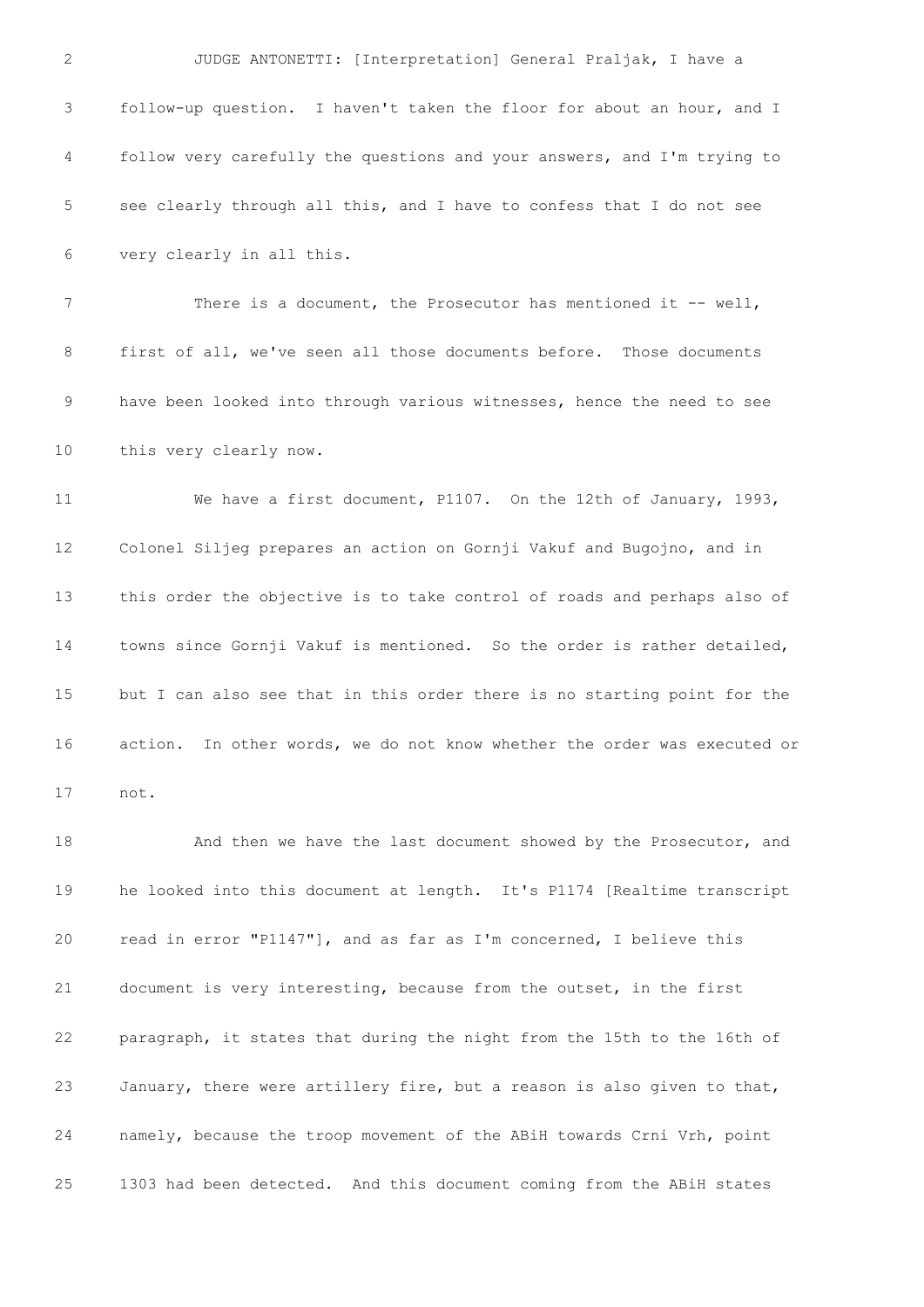| $\mathbf 1$     | that they had moved themselves, that the movement had been detected,      |
|-----------------|---------------------------------------------------------------------------|
| 2               | hence artillery fires. And the Prosecutor, but that's his case, linked    |
| 3               | the ultimatum of the 15th of January based on the document issued by      |
| 4               | Mr. Prlic, links this to those events.                                    |
| 5               | Any reasonable Judge could ask himself whether those events are           |
| 6               | all linked between each other or whether there is no concomitance of      |
| 7               | several events.                                                           |
| 8               | In the last document you do play a role, because it is stated in          |
| 9               | this document. In other words, in this document it says that Miro Andric  |
| 10              | and Siljeg came to see you in Prozor. And then thereafter, they meet      |
| 11              | with the ABiH, which will lead to Merdan's report, and during this meet   |
| 12 <sup>°</sup> | the HVO position is clearly defined, and it is detailed very clearly.     |
| 13              | And Colonel Merdan makes an assessment of the situation. We don't know    |
| 14              | whether it's Merdan or Hadzihasanovic, because we can assume -- but we    |
| 15              | can assume that it was Merdan who was cosigned by Hadzihasanovic. Merdan  |
| 16              | makes an assessment of the situation by stating that the HVO had come to  |
| 17              | express a position, but as far as Merdan is concerned, it's an ultimatum, |
| 18              | and according to him, this would mean that should the conditions of the   |
| 19              | HVO not be met or executed, the HVO could attack because they have put    |
| 20              | all their forces together within Prozor.                                  |
| 21              | So what I'm interested in is the fact that you were in Prozor.            |
| 22              | We have seen it already last week. Your task was to be an advisor,        |
| 23              | but -- that's the first theory, but we could also think that you are      |
| 24              | managing all this, that you are preparing all this, and that you are      |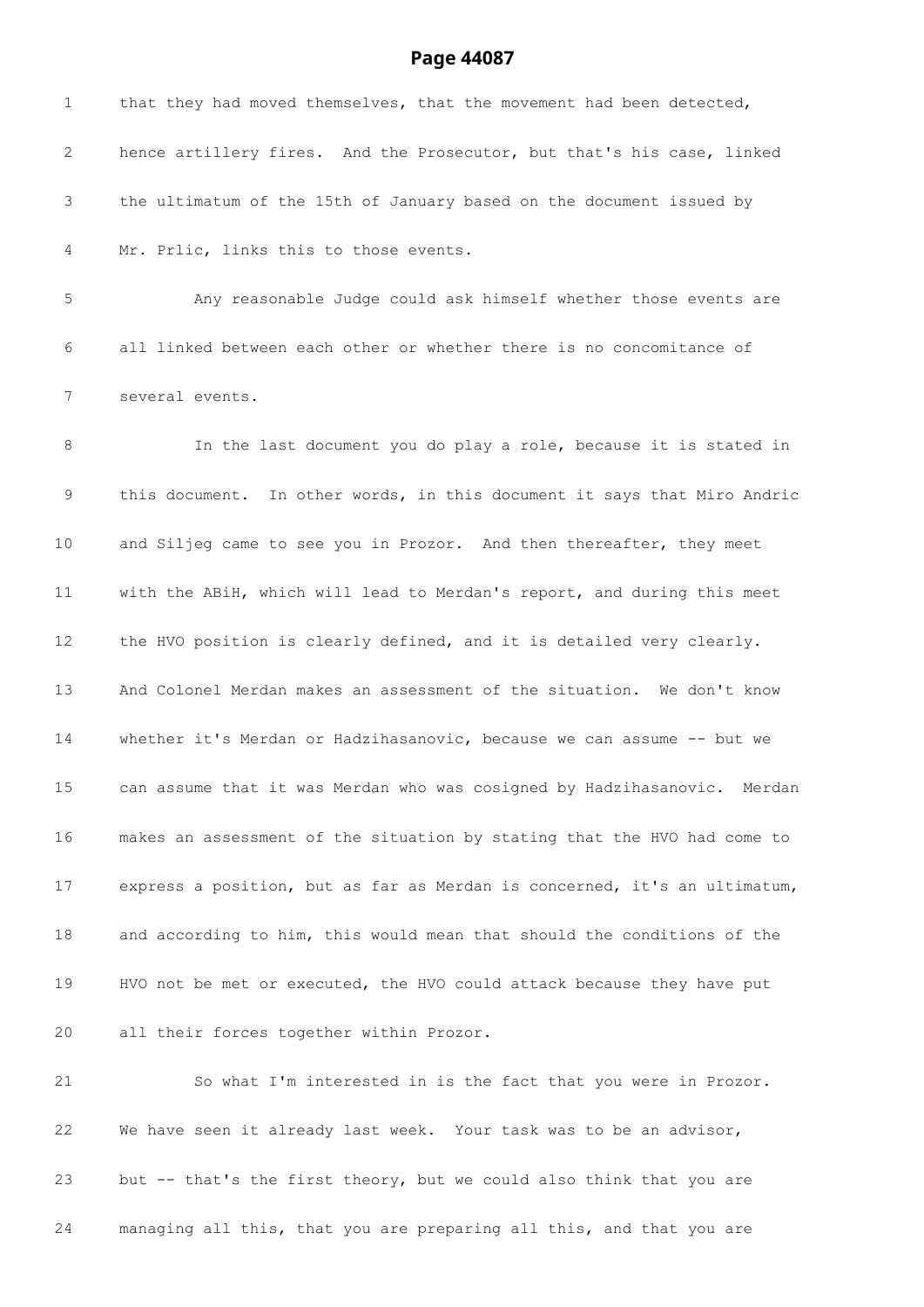| $\mathbf 1$     | So I'm faced with two options. You are pulling the strings.<br>You        |
|-----------------|---------------------------------------------------------------------------|
| 2               | are preparing everything. You are sending your associates to meet with    |
| 3               | Merdan and to explain what you want or what your demands are, and they    |
| 4               | have to be met, or the other option is that you are in Prozor to try to   |
| 5               | defuse the tension given the events of Gornji Vakuf, and in that case     |
| 6               | there is no link between the events in Gornji Vakuf, the ultimatum,       |
| 7               | and -- well, basically that is what I've tried to summarise here.         |
| 8               | I have not formed an opinion yet, because everything is very              |
| 9               | complex, but I would like to know what is your point of view, and I would |
| 10              | like to know whether -- (A), whether you were pulling the strings; and    |
| 11              | (B), whether, if it's not the case, whether there was not a concomitance  |
| 12              | of events which means that the Prosecutor could feel that this was an     |
| 13              | ultimatum.                                                                |
| 14              | My apologies for being very long, but since last week I said that         |
| 15 <sub>1</sub> | I had to be very cautious because we in the heart of what is at stake     |
| 16              | here, namely, your responsibility. I have to put on the table, as it      |
| 17              | were, all the documents, all the hypotheses, and to ask for your point of |
| 18              | view, since I have not really formed an opinion yet, as I said.           |
| 19              | THE WITNESS: [Interpretation] Your Honour Judge Antonetti,                |
| 20              | whatever the case may be, on the 15th of January, 1993, the documents     |
| 21              | issued by Prlic, Stojic, and Petkovic cannot -- because it must have been |
| 22              | sometime that evening or late in the evening, that cannot have anything   |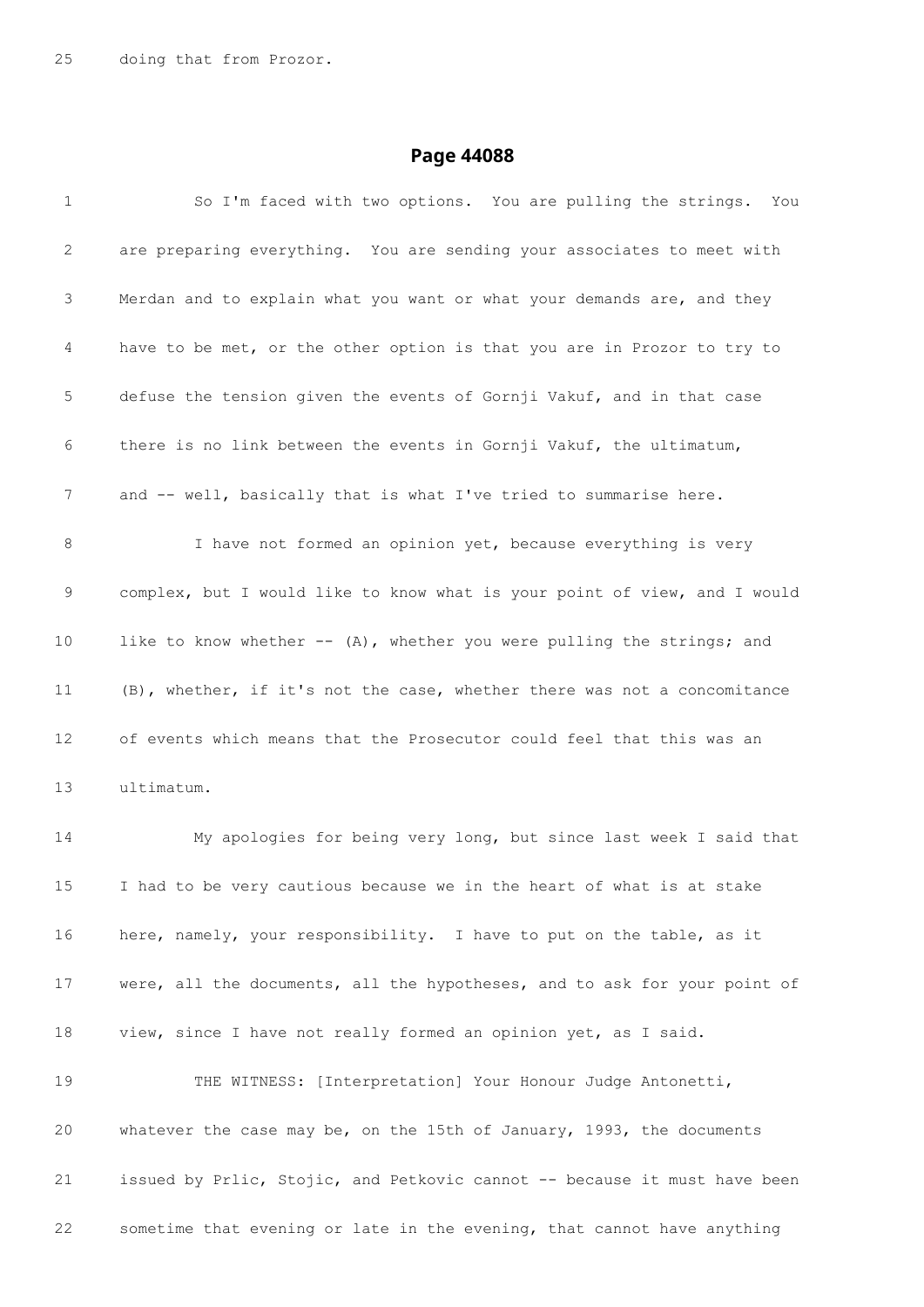| 23 | to do with the BH Army moving its units towards Crni Vrh. That is         |
|----|---------------------------------------------------------------------------|
| 24 | entirely impossible. Certainly that document saw the light of public day  |
| 25 | and the army in Bosnia-Herzegovina on the 16th when Bozo Rajic's document |

 came. That's number one. Number two, the clashes started on the 11th for an entirely different set of reasons. In this limited area of Gornji Vakuf, it had nothing to do with that. Number three, I was not the one who orchestrated this. I was merely an advisor. I am saying before this Trial Chamber this: I approved -- or, rather, I agreed, not in terms of actually granting approval, but during talks I agreed with Mr. Andric's and Mr. Siljeg's explanation to the effect that the situation faced by the HVO in Gornji Vakuf, having taken the elevations and blocked the roads to Bugojno and to Prozor, left it virtually cut off from any and all forms of communication. They had the right to deal with the situation by military action.

 Again, I agreed that this situation that the HVO had been made to face, starting with October, November 1992, December 1992, because those talks with the BH Army did not commence then, these two men, even earlier on when I was in the area, I sent them to conduct talks with the English over in -- and over in Gornji Vakuf several times to tell them about the situation, draw their attention to the behaviour of the BH Army to make it clear that that was not allowed and that there would have to be a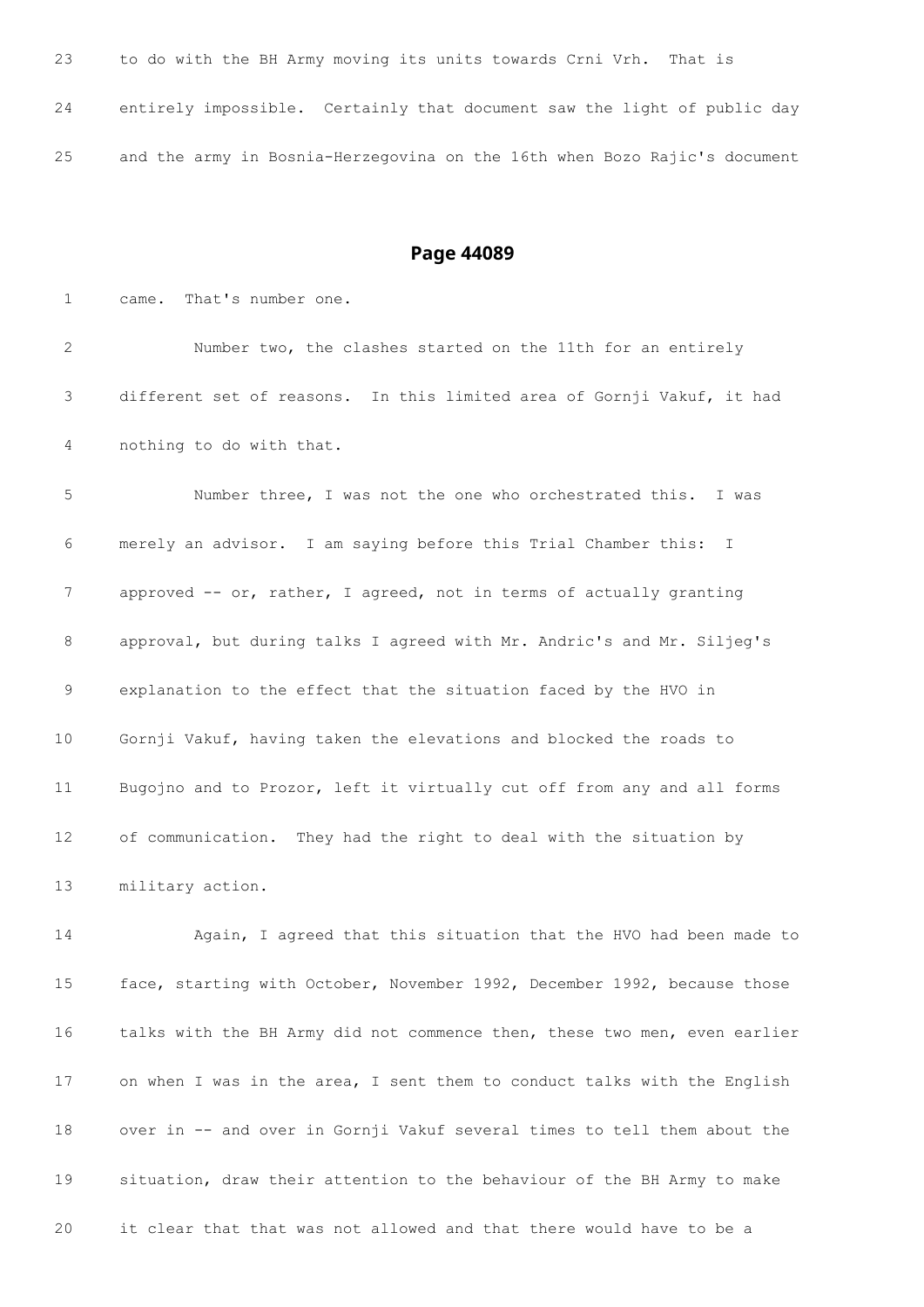| 21 | response sooner or later. Again, I agreed with that. I agreed the HVO     |
|----|---------------------------------------------------------------------------|
| 22 | had the right to use military means to lift the blockade of their         |
| 23 | positions in Gornji Vakuf, get the BH Army off all the elevations in      |
| 24 | town, the two principal ones stated here, the repeater, Krc and so on and |
| 25 | so forth. Everything that we've shown already here, but also that         |

| 1               | Bugojno had to be left in peace and that as soon as this limited          |
|-----------------|---------------------------------------------------------------------------|
| 2               | operation was completed there would be no entering Gornji Vakuf, no       |
| 3               | conquering anything, no nothing.                                          |
| 4               | Proposals were made to the BH Army to keep this from happening.           |
| 5               | They were told to leave those positions of their own accord, to close the |
| 6               | trenches, to make a joint military position, to move all the soldiers out |
| 7               | of town and leave the town free of unarmed -- free of armed men.          |
| 8               | I agreed with that, Your Honours, and whatever the responsibility         |
| 9               | is that is at stake, I'm still saying that any army in that situation     |
| 10 <sub>o</sub> | would do the same, made to face the same situation that the HVO was made  |
| 11              | to face by the BH Army in Gornji Vakuf. It's something that we call       |
| 12              | active defence in military-speak.                                         |
| 13              | As soon as this was done I got in touch with General Petkovic,            |
| 14              | who was in Geneva on the 20th. The orders came for the cease-fire and     |
| 15 <sub>1</sub> | then the trenches were closing and everything else, and then there was    |
| 16              | nothing there would be unclear about my role, and I'm speaking publicly   |
| 17              | about exactly what my role was. So on the 23rd I managed, based on        |
| 18              | orders that came up there, to stop. And mind you, it's not easy to stop   |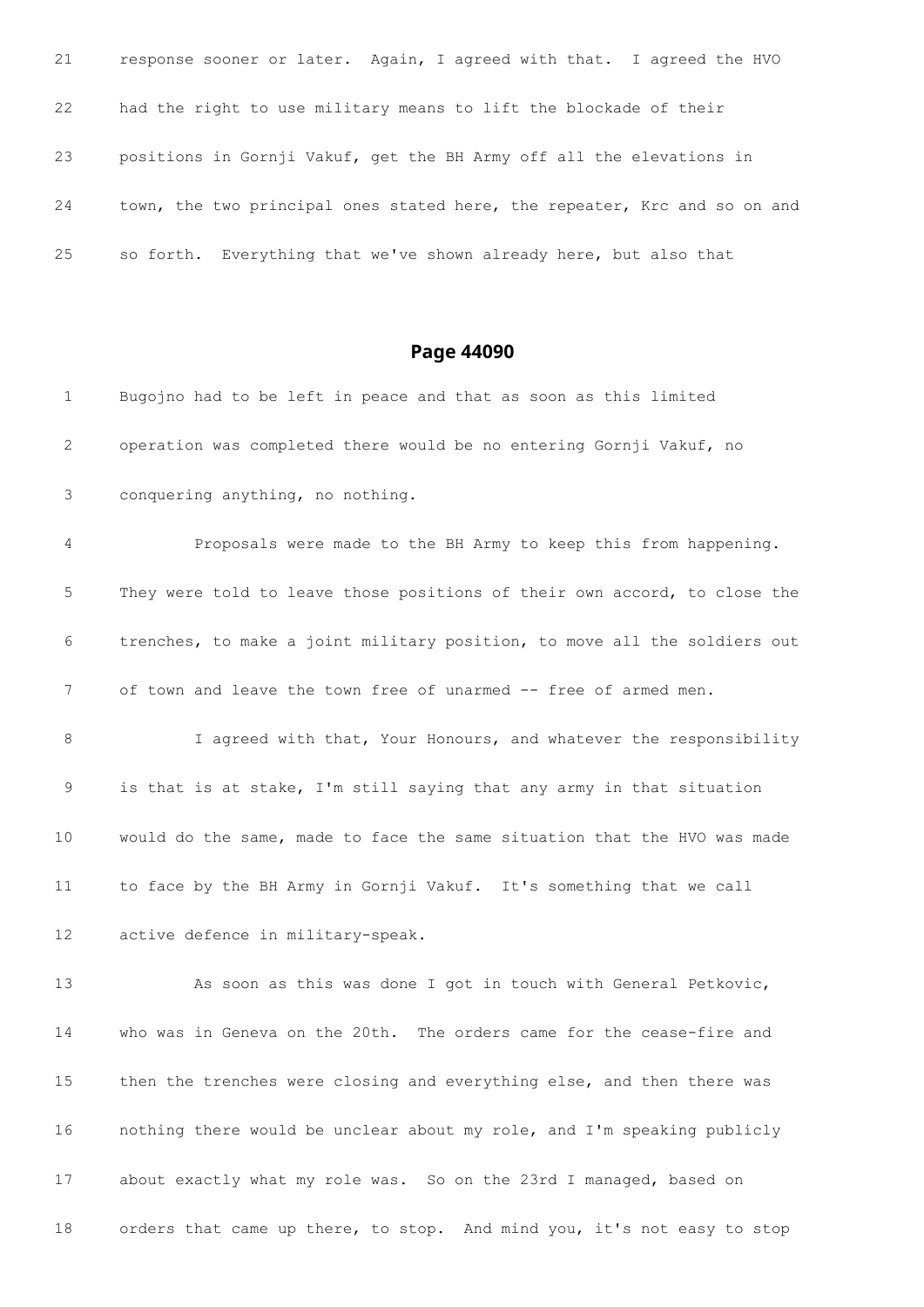an army. The army had suffered great losses, as you've seen, to the effect that there would be no entering Vakuf, that the operation must stop, and that the agreement that had been signed now had to be implemented.

 JUDGE ANTONETTI: [Interpretation] Very well. Very well. Your answer, your very comprehensive answer, does somewhat meet my -- what I had -- what I was wondering, but my fellow Judge has a question.

#### **Page 44091**

 JUDGE TRECHSEL: A mere technical matter. On page 48, line 24, the document referred to by the President is P1147, whereas in fact he said and meant P01174. Thank you. JUDGE ANTONETTI: [Interpretation] Mr. Stringer. MR. STRINGER: Thank you, Mr. President. Q. One last question on this document, General, that I should have asked you earlier. In the second paragraph here where they're writing about the discussion with Miro Andric and Zeljko Siljeg at the negotiations, they say that at the negotiations they, that's Andric and Siljeg, they were accompanied by Mr. Ivica Lucic, Ivica Lucic, from the information bureau of the Croatian Community of Herceg-Bosna. Now, just for the record, is that a reference to Mr. Lucic who was the head of the SIS? A. Quite certainly not because I didn't see him over there. I don't know who they're talking about.

Q. All right. To stay with this negotiation but to move on to the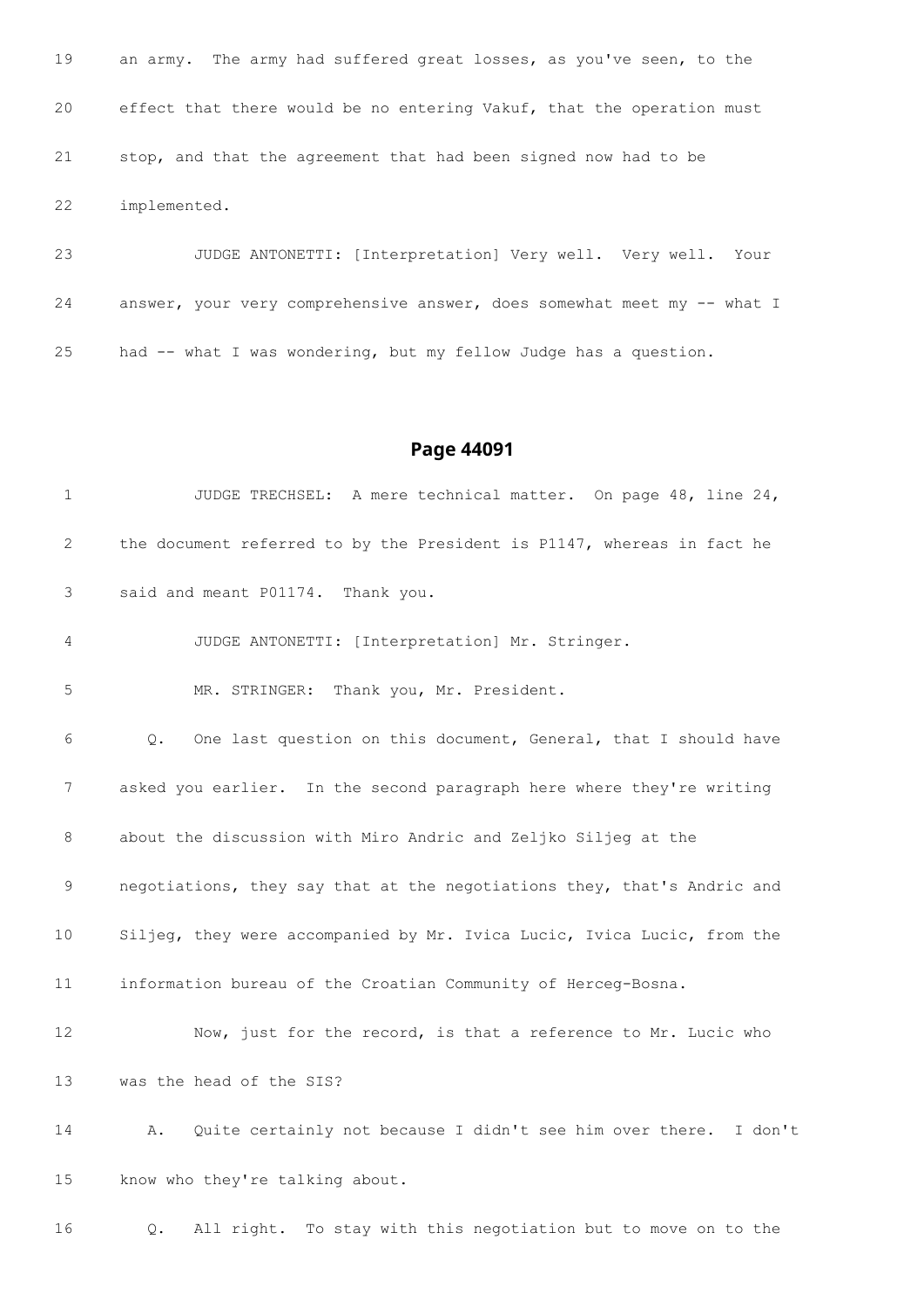next exhibit, General, in the binder, P01163. And this is again another one of the milinfos from the British Battalion.

 JUDGE TRECHSEL: Excuse me. Excuse me. The last question and answer, you said whether Ivica Lucic was the SIS chief. Mr. Praljak says no, but he would have seen him. I'm not aware that Mr. Praljak was present at the meeting that is at issue here.

 As I read this text, they say that Ivica Lucic was accompanying Miro Andric and Zeljko Siljeg when they came to -- to talk to them, but Mr. Praljak was not there, as I interpret this document. So how can you

#### **Page 44092**

 say that it is impossible that Mr. Lucic was there, Mr. Praljak? Wasn't there an error in your conception of the question? THE WITNESS: [Interpretation] I said I did not see Mr. Ivica Lucic over there. That is why I assumed that he didn't actually attend these talks. It is stated here specifically that there was a man who misrepresented himself there or made a false introduction. That's one thing. And thirdly, there were several men called Ivica Lucic. So my answer, for my part, was in fact quite specific. JUDGE TRECHSEL: It was specific, but it's not logical. How does it make -- how can you say, "I did not see him," when you were not there in the first place? THE WITNESS: [Interpretation] I'm not talking about the meeting. I'm talking about the preparation for those talks, not at the meeting that I didn't attend, just that I didn't see Ivica Lucic, and probably he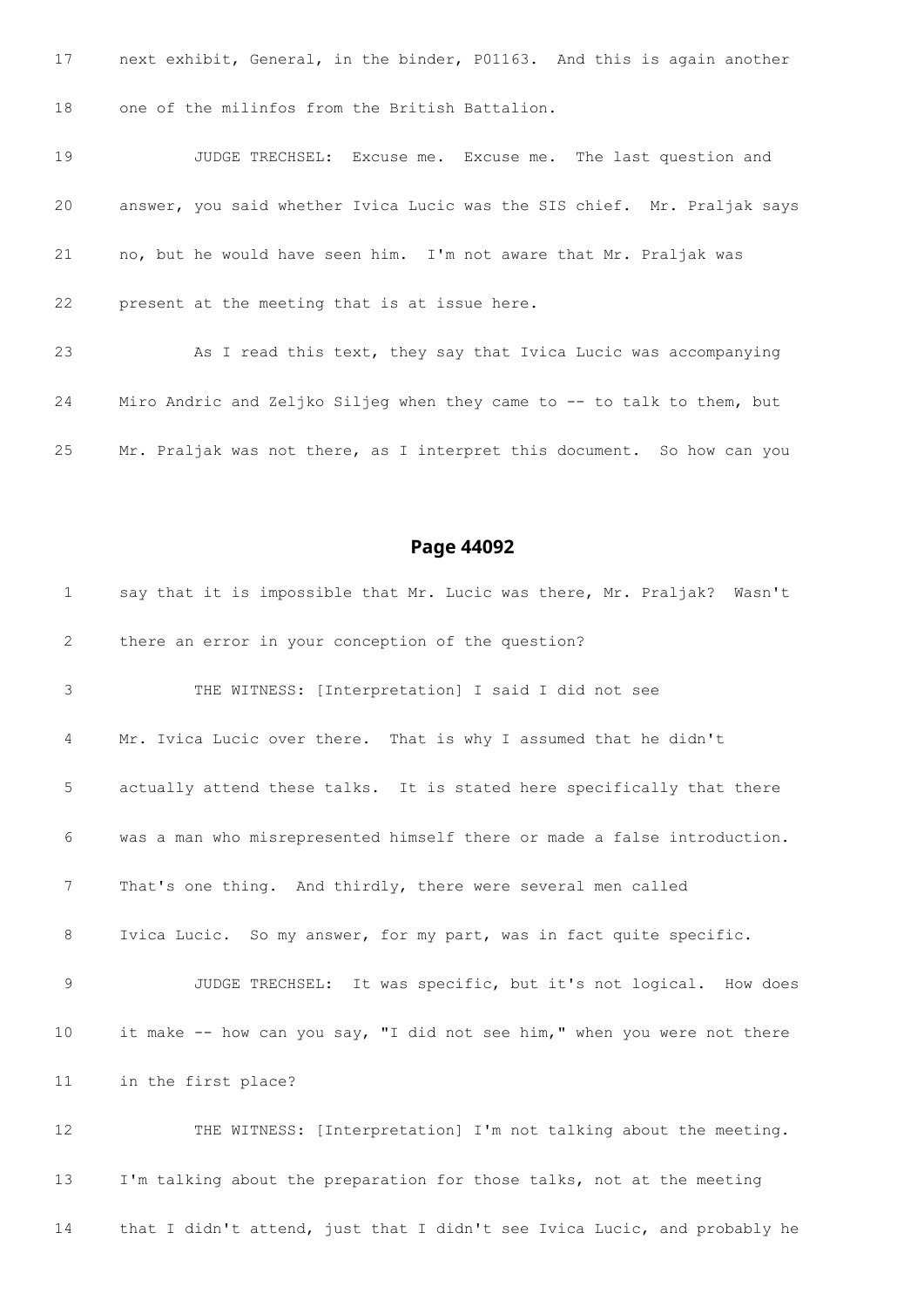would have got in touch. I was talking about the probabilities -- the certainty that I didn't see him in Rama and then the probability that he didn't go to attend any meeting. And thirdly, they say this is the false representation or misrepresentation, that someone falsely introduced himself and they hadn't found out before the end of that meeting. JUDGE TRECHSEL: Well, that's a mere assumption of yours. You cannot say this with certainty as you have pretended. JUDGE ANTONETTI: [Interpretation] General Praljak, I had looked at this document, and this is what I understood, and if I'm wrong, please correct me. I accept to be corrected whenever I make mistakes, of course.

| $\mathbf 1$ | You -- in Prozor you meet Miro Andric and Siljeg. That's                              |
|-------------|---------------------------------------------------------------------------------------|
| 2           | absolutely sure, because it's written down. You meet them around                      |
| 3           | 10.00 p.m. the might before. So it must have been on January 16th.<br>SO <sub>2</sub> |
| 4           | you, Praljak, meet Siljeg and Andric. Then the next day, on                           |
| 5           | January 17th, those two meet Merdan, but in addition, there's another                 |
| 6           | person who says that he is Mirko Radic, and Merdan, after the meeting,                |
| 7           | discovers that in fact it is Ivica Lucic.                                             |
| 8           | Two conclusions can be drawn. First, when you met them at                             |
| 9           | 10.00 p.m., maybe you also met Lucic. Or second conclusion, at the                    |
| 10          | meeting on the next day, Lucic came to that meeting, even though he                   |
| 11          | wasn't with you the day before, and pretends to be Radic.                             |
| 12          | Now, maybe there are other assumptions possible, other hypotheses                     |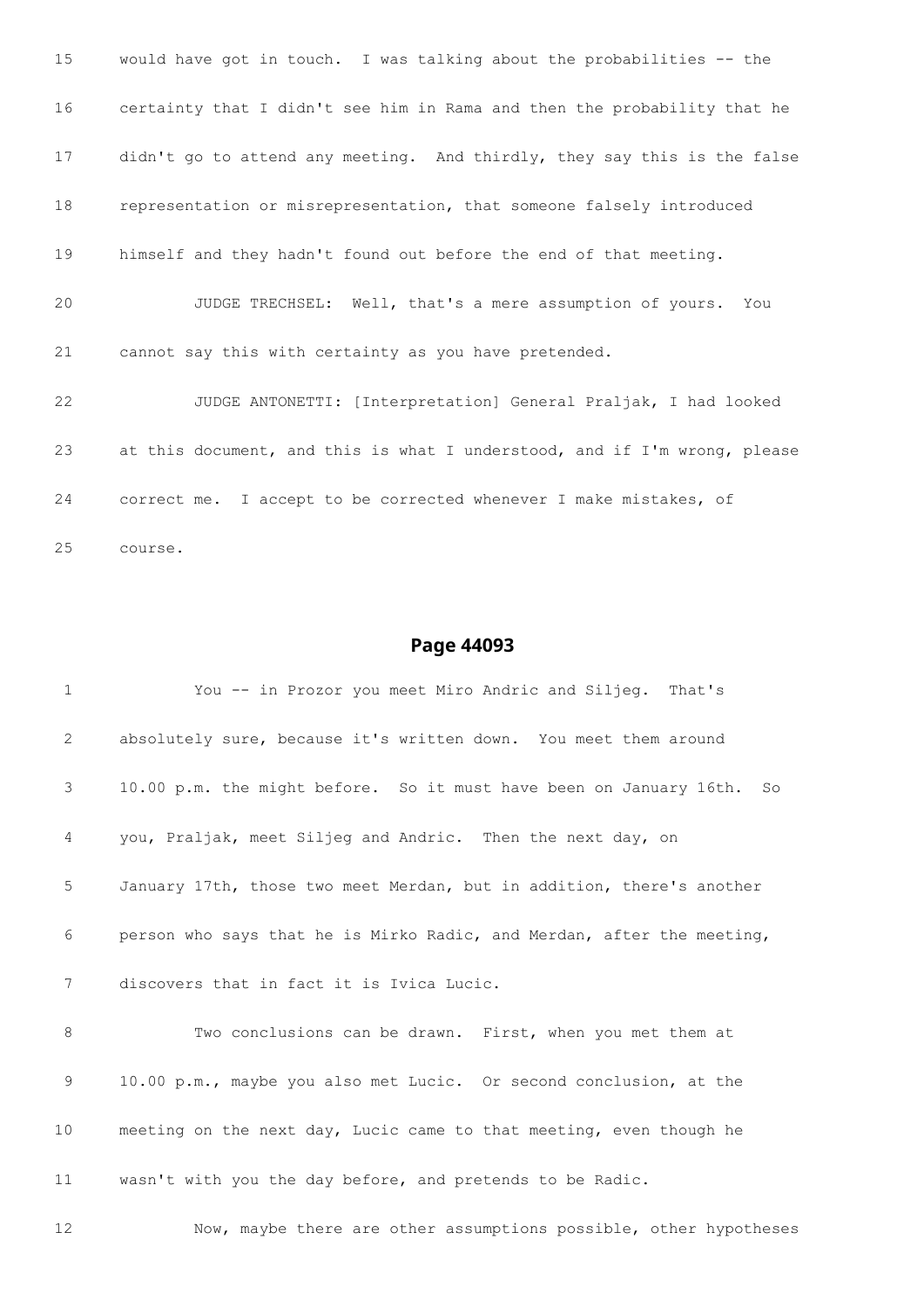possible. At least there you have two.

MR. STRINGER:

 What is your take on these? THE WITNESS: [Interpretation] I wish to say the Ivo Lucic, who headed the SIS, I didn't see him. The talk here is about Ivica Lucic from the information bureau. I have no idea about the existence of such a person. I'll refrain from everything else, because as Judge Trechsel suggests, I do not have absolute certainty. I wasn't at that meeting. I did not see Ivo Lucic, the one from the SIS, in the area at the time. There's another man over there, I think, whose name was Ivica Lucic. I'm sure in fact. I can't remember off the bat what that man was doing there. There. JUDGE ANTONETTI: [Interpretation] Very well.

| $\mathbf 1$    | $Q_{\bullet}$<br>Well, General, just let me ask one last question on that. Even |
|----------------|---------------------------------------------------------------------------------|
| $\overline{2}$ | though you weren't present at the negotiations, to your knowledge, did          |
| 3              | Mr. Lucic, the head of SIS, participate in negotiations at this                 |
| 4              | commission on Gornji Vakuf? Do you know?                                        |
| 5              | According to any information that I had, no.<br>Α.                              |
| 6              | Very well. All right. Now, the next exhibit is the British<br>$Q$ .             |
| 7              | Battalion milinfosum from the 16th of January, 1993, P01163. General, I         |
| 8              | want to refer you to page 4 at the top of your version in Croatian. And         |
| 9              | the English is on page 3, starting at the middle of the page and it says        |
| 10             | here under paragraph E:                                                         |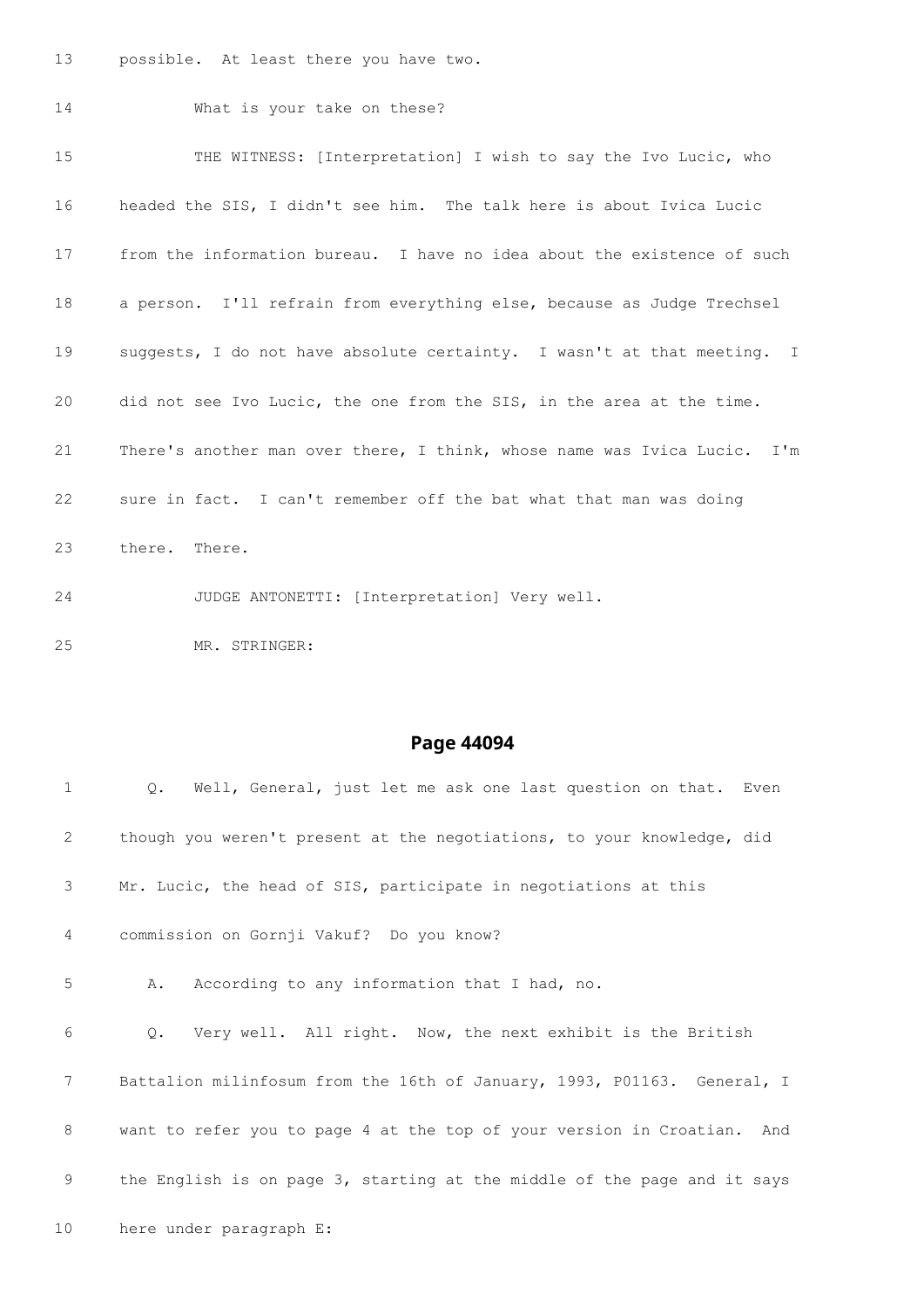"Colonel Andreivitich, the HVO ops zone commander, read the following message from his commander, a general in Mostar." Now, this is again in reference to the negotiations that are taking place at the commission. General, I'm going to put this to you that the Andreivitich that's referred to here by the British Battalion is actually Mr. Andric, but let's read the quote, the message that's contained in this. "At the Geneva conference it was agreed that all provinces would 19 be administrated by the leading ethnic group, in this area the Croats. The HVO and Croats fully attend to abide by this agreement." 21 And then it continues on to say that: "The HVO formally requests ABiH units to return to their normal locations, withdraw the units from Jajce ... in return, the Croats and the HVO guarantee nothing will happen to the Muslim population unless those suspected of, or accused of war crimes. The Muslim population will

**Page 44095**

 be given full equality, but the BiH must be subordinate to the HVO." It goes on to say: "All troops must leave, fill in the trenches, dismantle the barricades." Continuing down toward the bottom of the English version, page 3: "The Bosnian media is to report the following in its bulletins, a list of demands that it should be reported that the HVO shelled no one, 8 shot no one, and did not burn any houses, and that all these actions were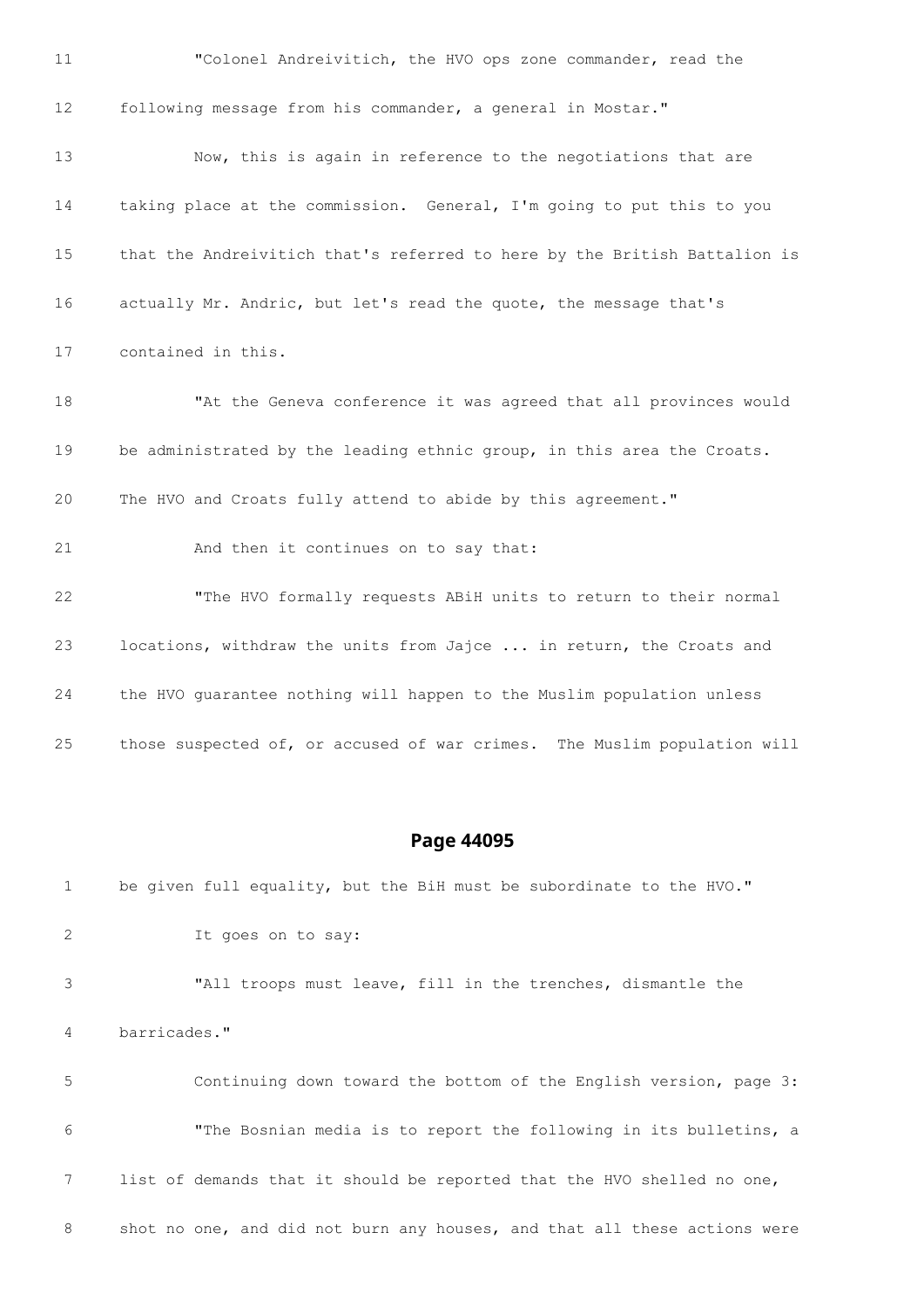carried out by the Muslims. With immediate effect, the land border with

Croatia is closed."

A. That's right.

 Q. Then it makes reference to two HVO brigades in Prozor, supported by tanks and artillery, ready to advance on Gornji Vakuf: "You will have until tomorrow to agree to all demands and put them into action or face the consequences. You are to send your reply via UNPROFOR. Comment: BH have stated that they cannot agree to all the demands. The HVO do not appear to be willing to negotiate their demands. Therefore an escalation seems inevitable." Now, General, this statement here of the HVO on its demands, this text is in fact the position of the HVO that was approved by you in your consultations with Siljeg and Andric. Isn't that true? A. The discussion here is about -- well, first of all, the person writing this document can't recall the fact that Andric's name is not Andrejevic and Prija [phoen] is not Prijic. And by the way, this was all

outside the UNPROFOR mandate, any observations they made, dispatching

#### **Page 44096**

 things like these they find it impossible to differentiate what Judge Antonetti believes they weren't properly trained and their reports are entirely deficient.

 Mr. Merdan conveyed relatively well what they'd asked for. It -- there's no need to -- I don't know. If that's what it says, then, well, why would I comment what this report says? It was copied with quite a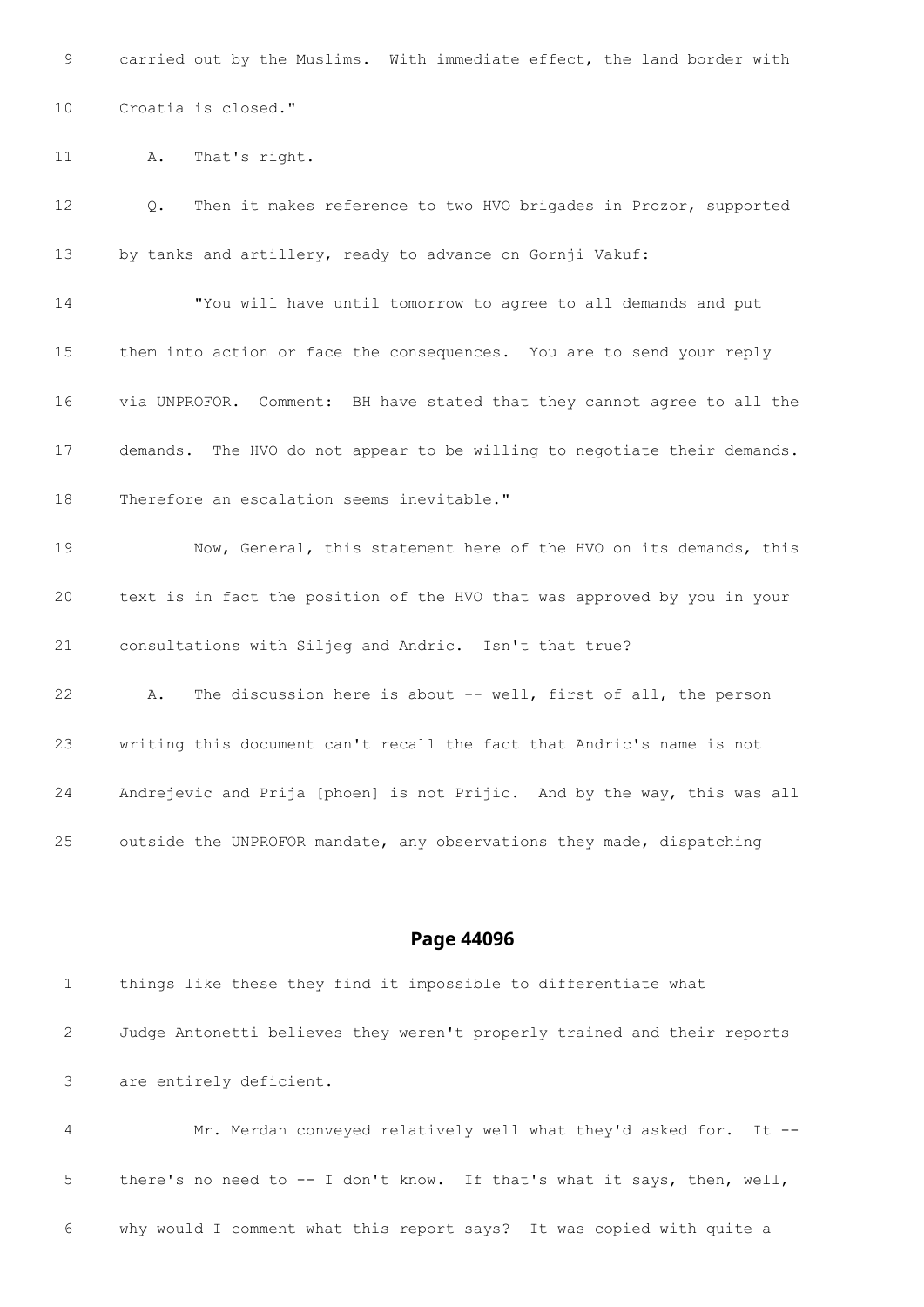number of errors.

| 8  | What two brigades at Rama? Based on just what do they see that,                    |
|----|------------------------------------------------------------------------------------|
| 9  | and who says they can close down the border with Croatia? Some commander           |
| 10 | in Vakuf. All these are things that -- well, they're just stories.                 |
| 11 | That's one of the points, isn't it, General, that you're the only<br>$Q_{\bullet}$ |
| 12 | person in the area on the Croat side who has the authority to talk about           |
| 13 | closing land borders with the Republic of Croatia. Isn't that true? I              |
| 14 | mean, you're the only person that would have the authority to issue such           |
| 15 | a demand. Correct?                                                                 |
| 16 | Entirely incorrect. Based on what are you saying that, that an<br>Α.               |
| 17 | assistant defence minister can close down the borders of the Republic of           |
| 18 | Croatia. That is nonsense, inaccurate. Just to caught this short,                  |
| 19 | entirely inaccurate. False. Absurd if you like.                                    |
| 20 | Actually there is a high degree of consistency between this<br>$Q$ .               |
| 21 | report of the British Battalion and the report of Merdan and                       |
| 22 | Hadzihasanovic that we've just been looking at, and the fact is, General,          |
| 23 | that both of these documents accurately set out the HVO position on                |
| 24 | Gornji Vakuf. Isn't that true?                                                     |
| 25 | Mr. Merdan's position is approximately accurate, except he<br>Α.                   |
|    |                                                                                    |

|              | believes this to be an ultimatum, and it wasn't an ultimatum. It was    |
|--------------|-------------------------------------------------------------------------|
| $\mathbf{2}$ | just a very categorical position as -- as he claims he had been told. I |
|              | 3 would not like to comment on this document, because                   |
| 4            | Q. Let's move on then. The next exhibit is --                           |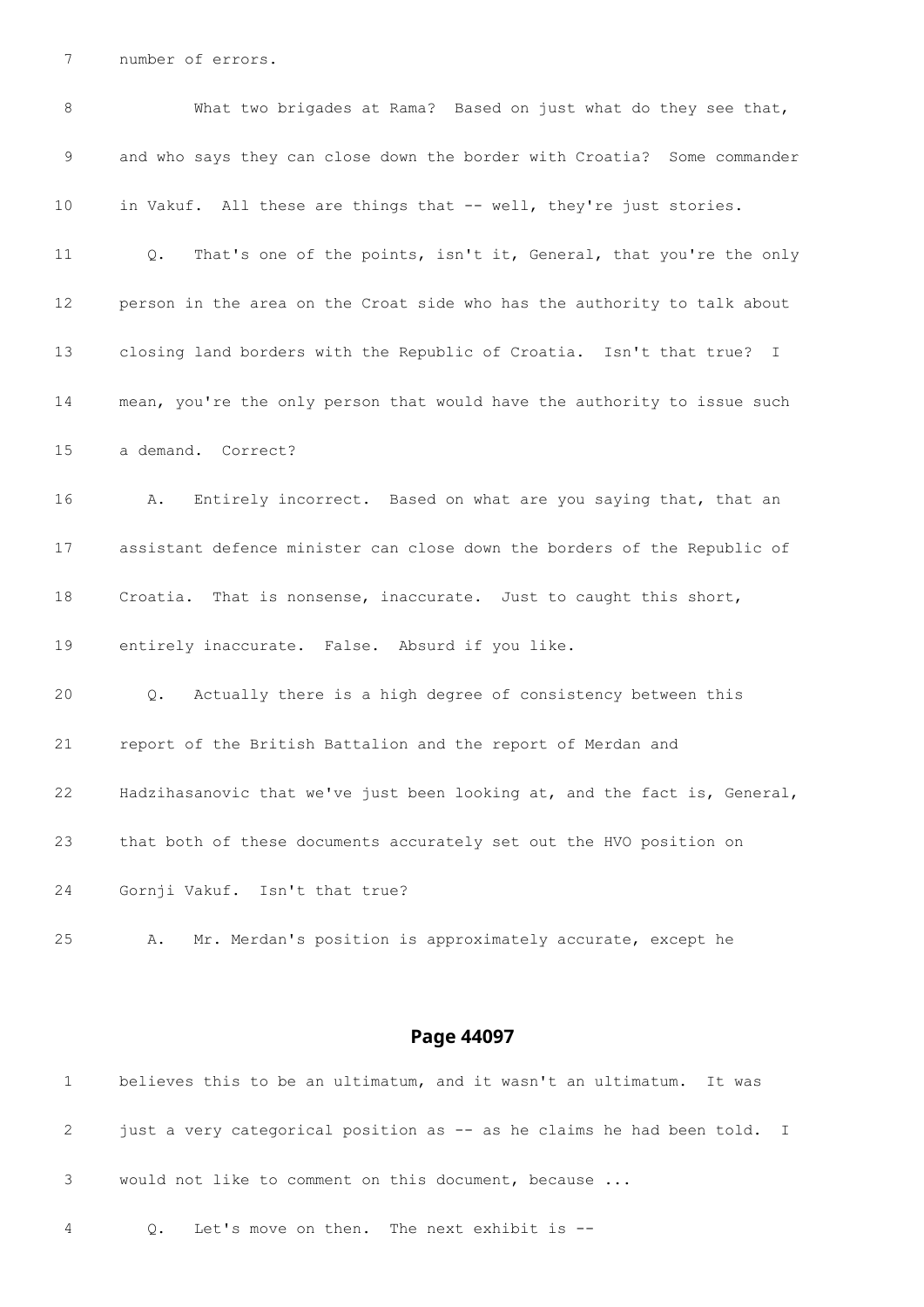JUDGE ANTONETTI: [Interpretation] General Praljak, this document is of importance, because it does coincide with documents we've seen and it does talk about documents we have seen. And you're right, of course, there are some mistakes like Andric or Andrejevic, and so forth and so on, but still, the document says the following. We don't know what sources are used, maybe it's from observations, but in the document it is stated that two brigades are in Prozor, and I wondered immediately which brigades were mentioned. The Prozor Brigade, and maybe people from Ljubuski, those who were supposed to come. So that then we would have two brigades. And in this document there's also mention of tanks. But this document states that the forces are ready for action, and in the document they add that - we don't know where they got the information - they add that the borders with Croatia are closed. We do not know where they obtained the information, but that is what is stated. And the comment is very interesting, because according to the British Battalion, an escalation of the conflict seems inevitable. This is what is stated. We would like to know exactly what their sources are, where they got their sources for a number of facts, but as far as their assessment is concerned, it's obvious it -- they are sure there will be a conflict. Of course, you had no knowledge of this document at the time.

#### **Page 44098**

 So what can you say about this conclusion that they draw, the fact that conflict was now inevitable? Are they right? Are they wrong?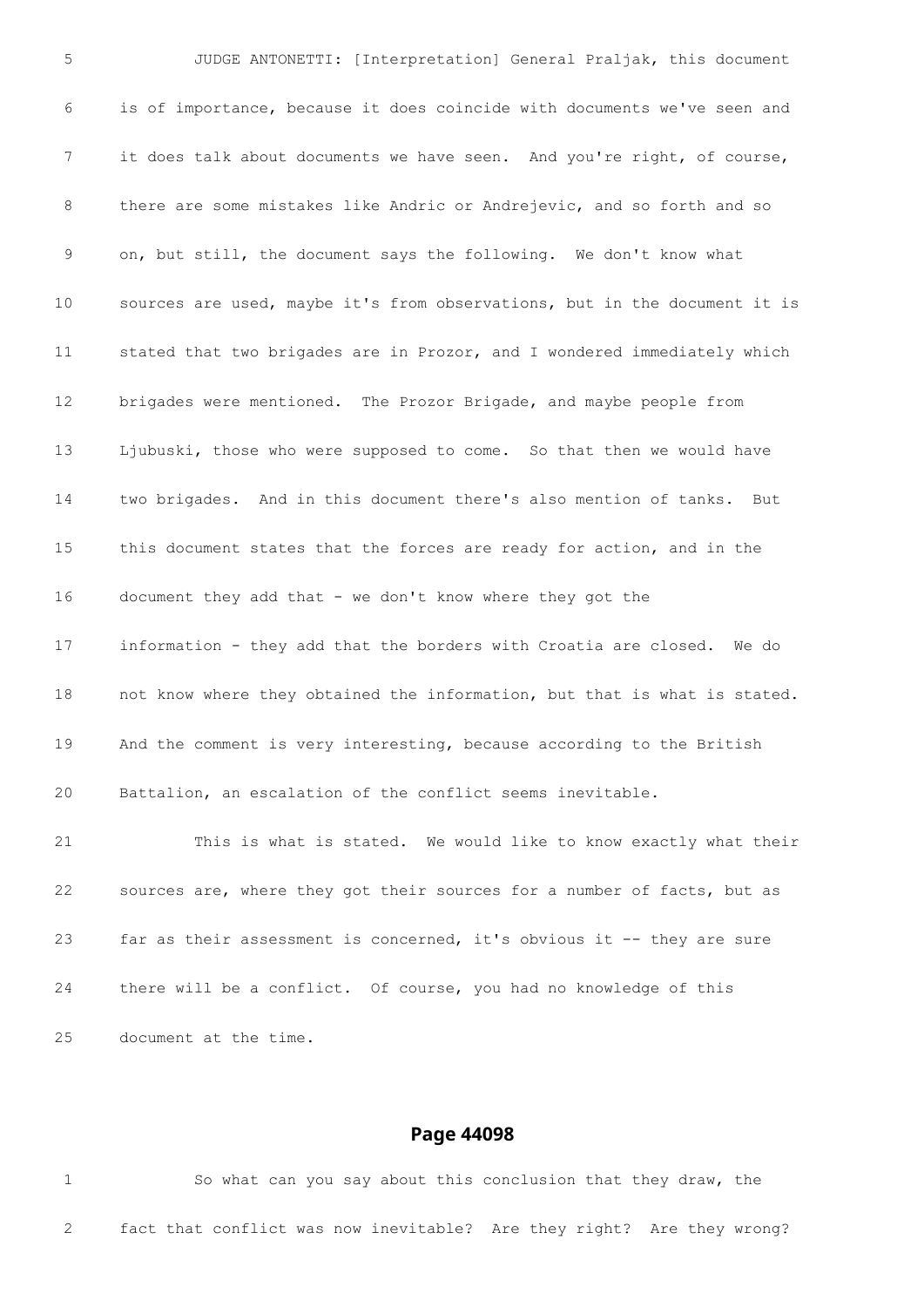THE WITNESS: [Interpretation] Again, they're talking here about the inevitable conflict, about the positions of the BH Army and moving the units towards here or towards there. Clashes would break out. They were right. And I said that a number of times. The HVO had the right to take action, having very fairly made proposals as to how the conflict might be avoided. Given the fact that the BH Army not only refused to withdraw from those hills whereby they were blocking the HVO, but also move their units towards Crni Vrh, the clashes were inevitable. Look at page 2 of the English -- or, rather, the Croatian. What big weapon was it that the HVO had? Look at the number of Croats killed 14 in the clashes up to that point. HVO eight, BH Army three, and so on and so forth. Wounded, HVO 20, BH Army 0. That tells you who was attacking whom and who was facing what kind of situation. JUDGE ANTONETTI: [Interpretation] Mr. Stringer. 18 MR. STRINGER: Q. General, the next exhibit is P01194. Just a brief question. We've already touched on this. This is a report of the Spanish Battalion. MR. STRINGER: It's under seal, Mr. President, so I don't think it can be shown on the monitors outside the courtroom. Q. Page 3. General, for you this is going to be under paragraph 3, "Situation in Mostar and Jablanica." Do you see that?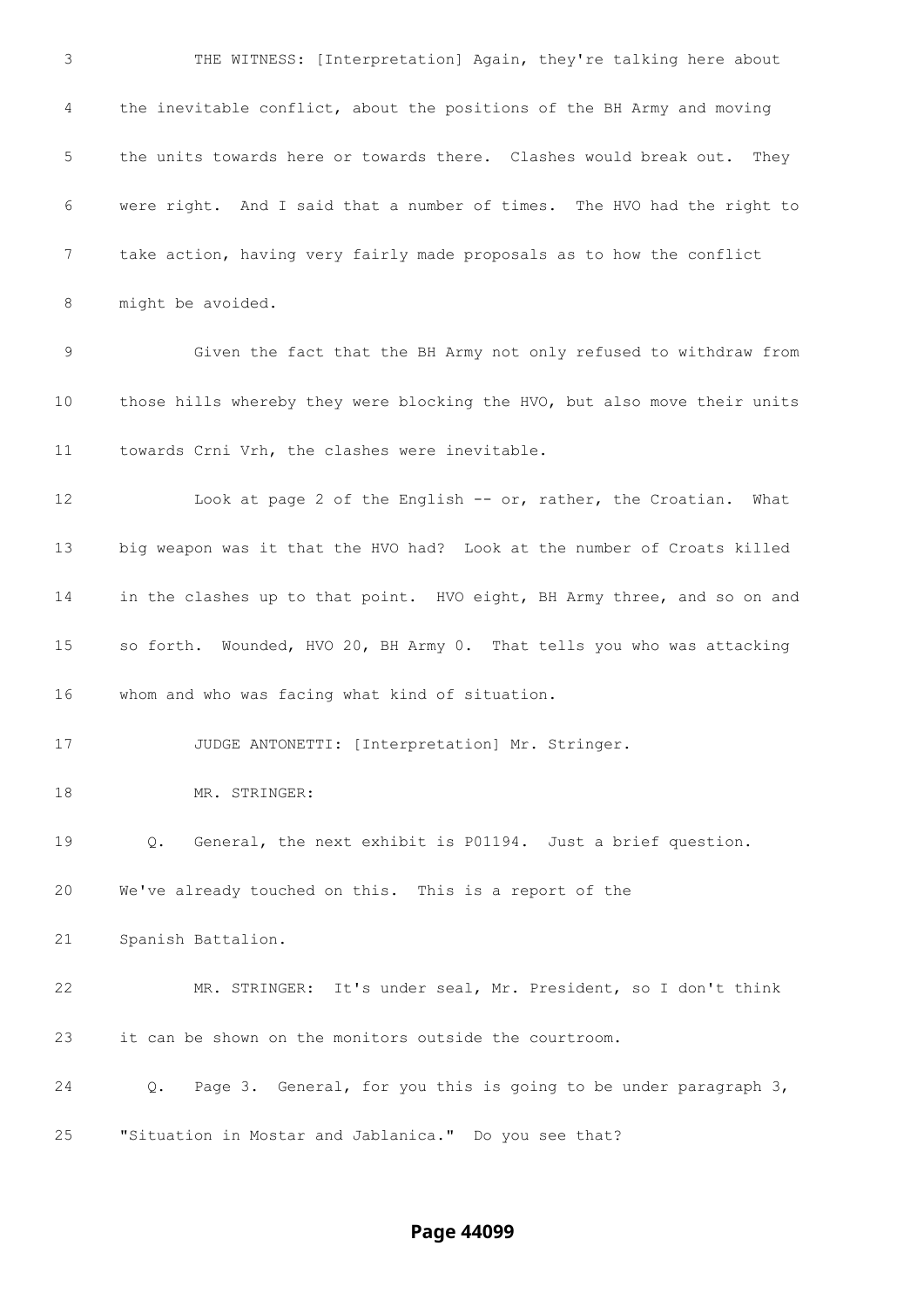A. Yes.

 Q. "According to the Malaga Tactical Force in the zones of Mostar and Jablanica, there has also been an ultimatum from the HVO to the Muslims. While the deadline set by the HVO for Mostar seems to be the 20th, it is not clear whether any time limit has been fixed for the withdrawal of Muslim forces from Jablanica." So, General, this just confirms what you told us a little while ago, that this order or decision on subordination that was to come into effect on the 20th did not just apply in the Gornji Vakuf area, but it was intended to apply throughout, at least, the Mostar and Jablanica areas as well; correct? A. No. Not in Gornji Vakuf. Nothing to do with Gornji Vakuf. Talks are to be started. The HVO was prepared to make 20.000 of its soldiers available to the nine or ten brigades under the command of the BH. I believe that was the only way for the conflict to cease, the conflict that was later to erupt between the HVO and the BH Army. This reflects a deep misunderstanding of what it actually says. The only thing you should do is go back and re-read what it says. It's entirely fair. It's reciprocal. There's a mirror-image principle at work there, and it's in keeping with all the military standards according to which all the armies in the world operate. Q. And it's all contingent on the ABiH subordinating itself to HVO command in Vance-Owen cantons 3, 8, 10; correct? Whether it's Gornji Vakuf, Mostar, Jablanica, or elsewhere, if it's in

Vance-Owen 3, 8 or 10, it's all conditioned upon ABiH subordination;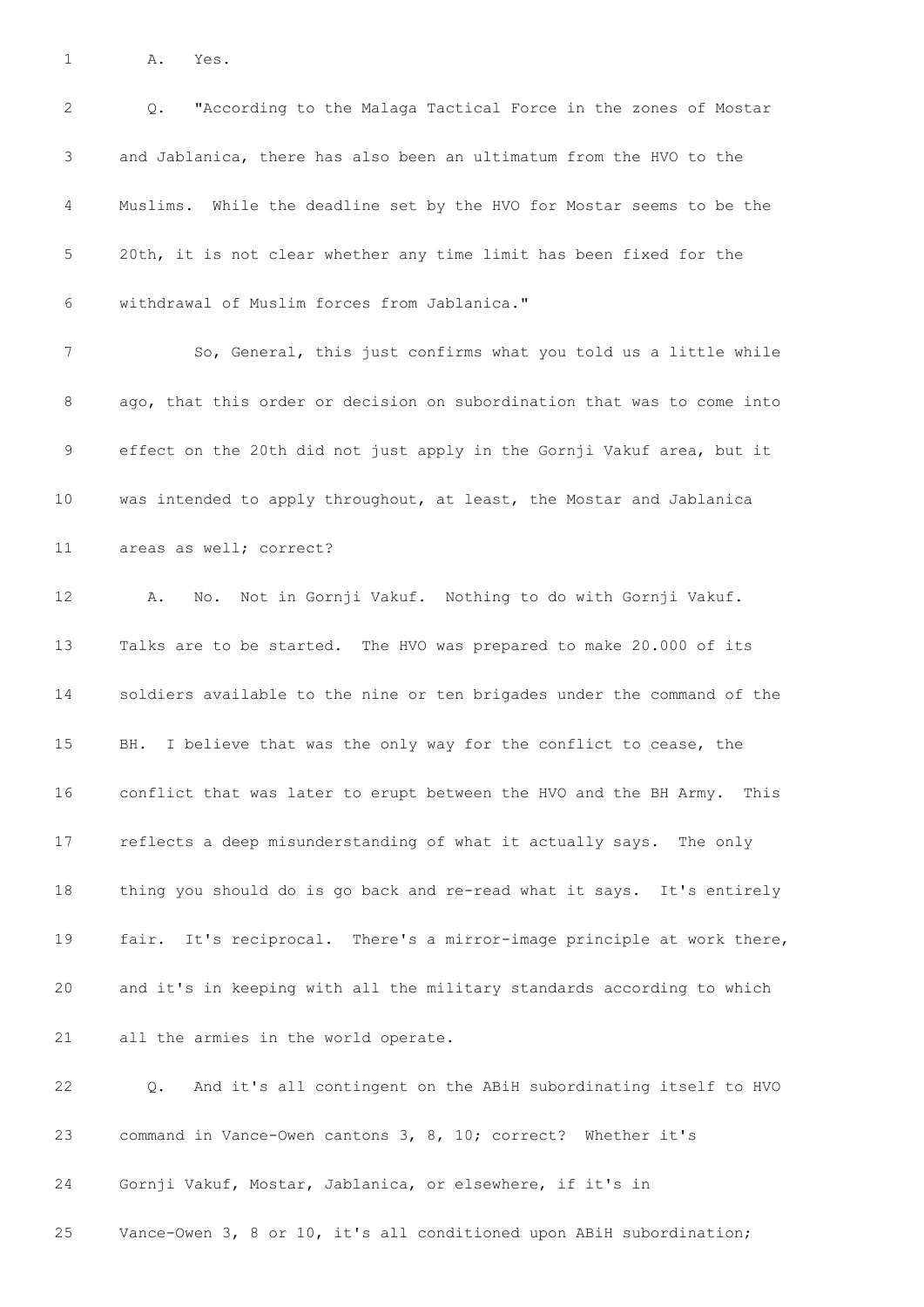correct? A. Not the way you put it. I have nothing to add to what it says. It's very specific. On the 20th the whole thing was discarded. The solution to the problem in Gornji Vakuf was not to resubordinate -- Q. All right. A. -- or indeed to chase the BH Army away from the area. It was just about them leaving the positions from which they were cutting off the HVO entirely and isolating the HVO. I have nothing further to add. Q. The -- the next exhibit, General, is P01183. JUDGE ANTONETTI: [Interpretation] General Praljak, I was looking at the Spanish version, because I speak Spanish, and I was looking at the text and the message of the Spanish Battalion to its authorities issued. There's a lot of stamps. They are very well organised. You have the situation in Gornji Vakuf, and according to the ABiH and to the HVO, well, it looks like they're going to fight or to clash, but it is also said they strongly condemn this action, and they feel that everyone is responsible. So they're not taking sides either for the ABiH or for the HVO. They just realised that there is a situation on the ground. They are not stating who they feel is responsible for the situation, but as a precautionary measure they condemn any action that would be instigated as a result of the situation. Given the information that you had available, I was wondering

whether when we talk about the Spanish Battalion could we say that they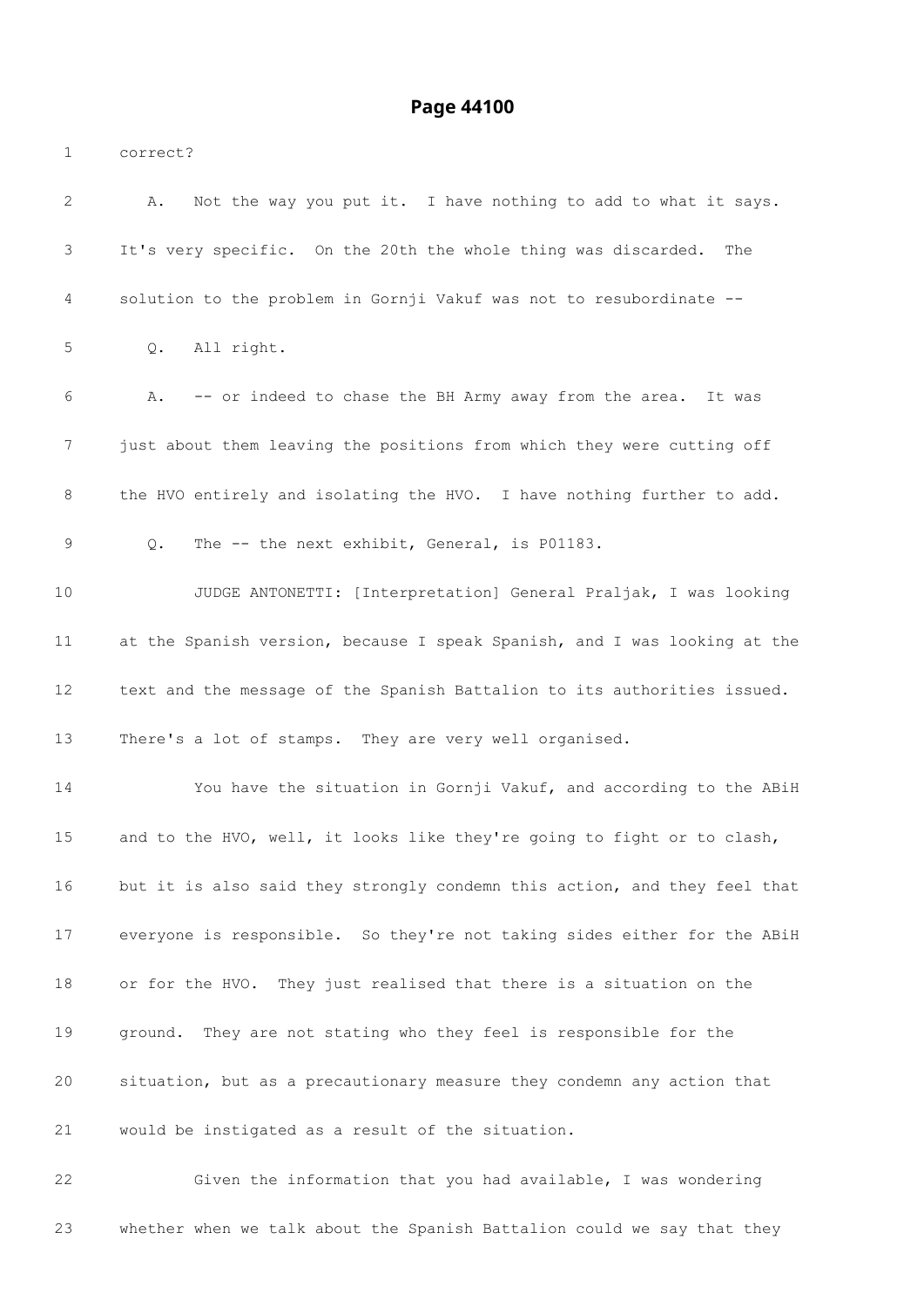were strictly neutral or not, because, as you know, unfortunately they will be hit very severely by the death of one of their officers.

| 1  | THE WITNESS: [Interpretation] The Spanish Battalion had nothing            |
|----|----------------------------------------------------------------------------|
| 2  | to do with Gornji Vakuf, with the exception of generic stories saying      |
| 3  | nobody wanted war and all, that this was merely amounting to copying       |
| 4  | something that was already a copy, everybody pushing their own agenda and  |
| 5  | dispatching back to their own government or back to base anything at all   |
| 6  | just to make sure that something was being sent back in writing.           |
| 7  | The entire meaning of this was reflected in our requests, our              |
| 8  | requests that the UNPROFOR should have what is called a possibility or a   |
| 9  | mandate to maintain a peace that is once agreed. They didn't get that,     |
| 10 | and then instead of making sure humanitarian aid got through, they spent   |
| 11 | their days just moving around and writing reports.                         |
| 12 | They did some good things, too, and if you ask me, SpaBat was              |
| 13 | very fair in the Mostar area when it came to the wounded, the              |
| 14 | transport-related issues. The relations were good as far as I was          |
| 15 | concerned. Anything we could do we did in that respect. They did their     |
| 16 | They wrote down what they wrote down and dispatched it to whoever,<br>iob. |
| 17 | although that was not their job.                                           |
| 18 | JUDGE PRANDLER: I believe, Mr. Praljak, that the question was              |
| 19 | not for you to describe how the Spanish Battalion acted, but it was only   |
| 20 | asked what is your view about their neutrality, and I believe that it is   |
| 21 | the crux of the matter, and it would be better for you not to describe or  |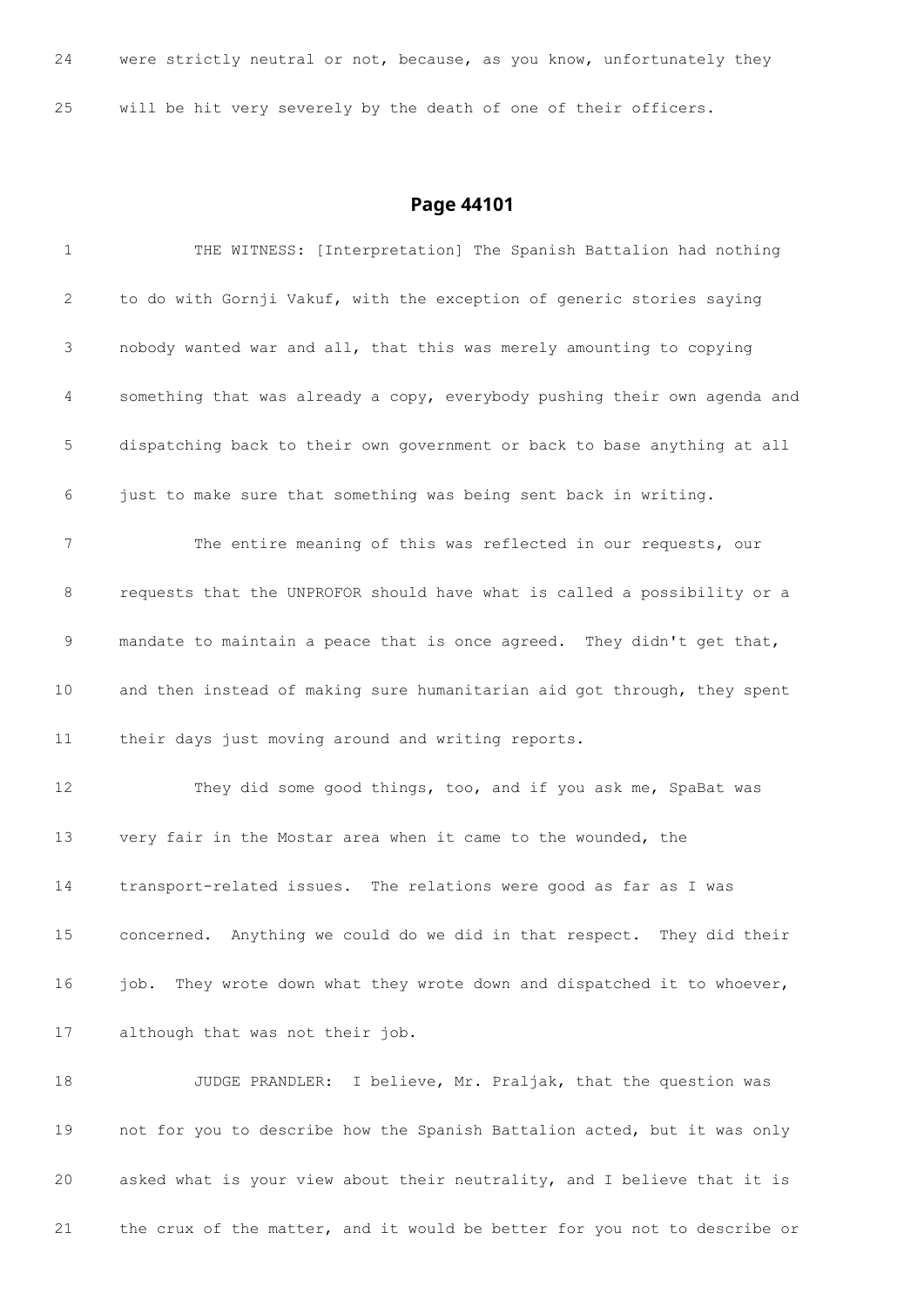make certain comments about the Spanish Battalion. Thank you. THE WITNESS: [Interpretation] They told me that themselves. JUDGE ANTONETTI: [Interpretation] Yes, Mr. Stringer. MR. STRINGER: Thank you, Mr. President.

### **Page 44102**

| 1                 | General, the next one is P01183. This is now the<br>Q.                   |
|-------------------|--------------------------------------------------------------------------|
| 2                 | 18th of January, 1993. This is a Paket communication that appears to     |
| 3                 | have been issued or sent at about 1.30 in the afternoon, and it's Siljeg |
| 4                 | to the Eugen Kvaternik Brigade in Bugojno. He's responding to their      |
| 5                 | request for an evacuation, and he says:                                  |
| 6                 | "We hereby inform you that given that this morning we have               |
| 7                 | launched an attack on Gornji Vakuf from the direction of Makljen, there  |
| 8                 | is heavy fighting going on over there "                                  |
| 9                 | And then, General, just turn to the next exhibit. We'll talk             |
| 10                | about these, dated the same day, 18th of January. This is a document     |
| 11                | that I believe you have indicated someone signed on your behalf. Is that |
| $12 \overline{ }$ | correct?                                                                 |
| 13                | JUDGE TRECHSEL: Could you please identify it for the record?             |
| 14                | MR. STRINGER: I'm sorry. P01202. 1202.                                   |
| 15                | General, is this your order, P01202?<br>Q.                               |
| 16                | Well, Mr. Stringer, I certainly didn't sign this.<br>Α.                  |
| 17                | No, I'm not asking you if you signed it. I'm asking you if you<br>Q.     |
| 18                | issued the order.                                                        |

A. I can't remember with any certainty that I asked for five MGLs,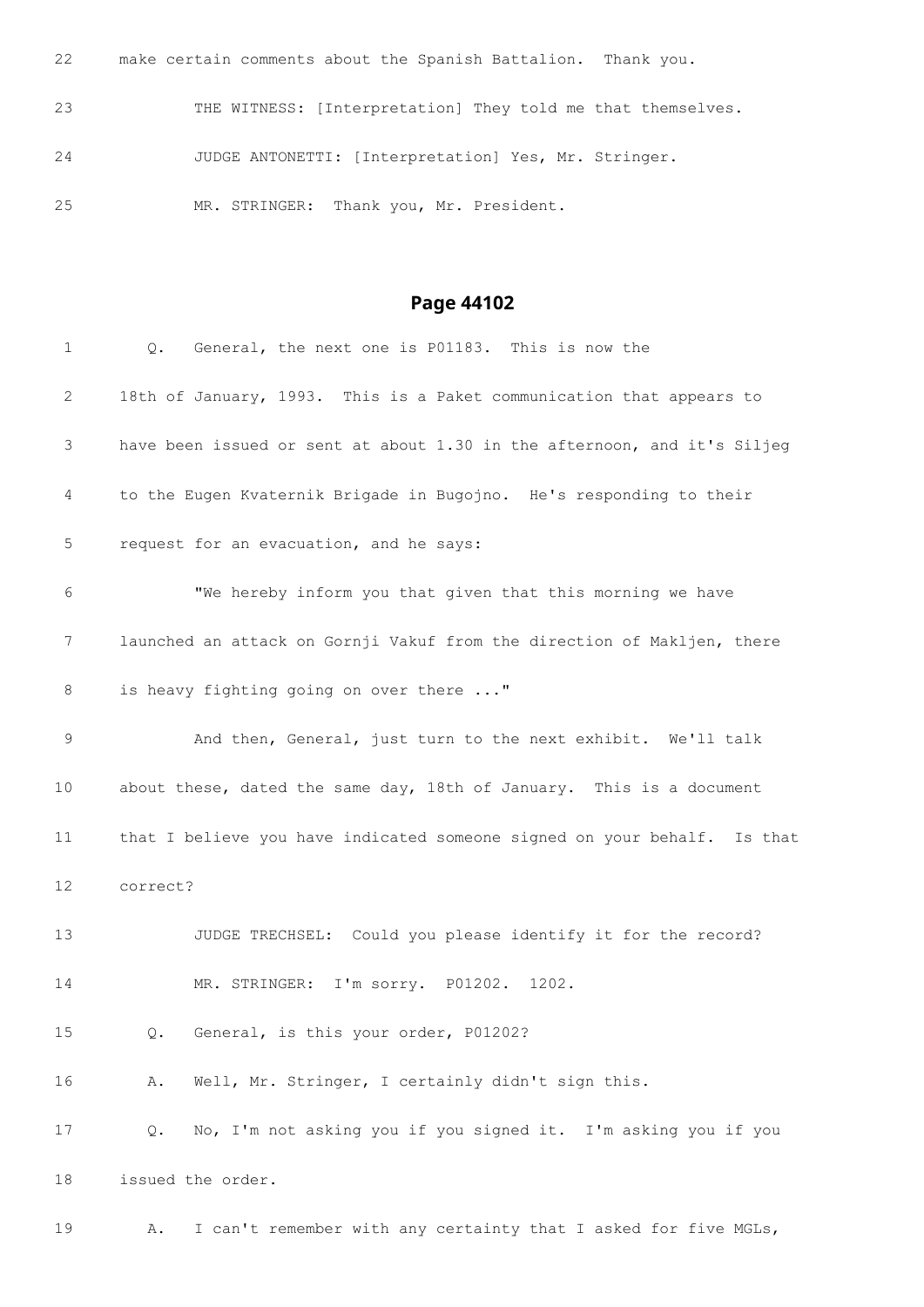| 20 | but I would have nothing against having asked for this myself. And if I       |
|----|-------------------------------------------------------------------------------|
| 21 | didn't, I can state that I wouldn't have minded asking this to be sent,       |
| 22 | and then perhaps somebody wrote this order and signed my name. So I           |
| 23 | consider this -- even if I didn't ask for this, I could have done.<br>And     |
| 24 | then someone translated this request of mine into an order.                   |
| 25 | Well, we're in Sanction. I just want to put up on the screen for<br>$\circ$ . |

| 1               | a moment the transcript from your testimony on the 23rd of June,         |
|-----------------|--------------------------------------------------------------------------|
| 2               | page 41882. Maybe it will refresh your memory on this.                   |
| 3               | On that day, Judge Antonetti was looking at this document with           |
| 4               | you, and he asked you whether you issued the order, and you said: "Yes." |
| 5               | And then you continued on to say:                                        |
| 6               | " Your Honour, I didn't sign this document, just to make it              |
| 7               | clear. I said, Okay, fine, use my authority, and we'll ask for those     |
| 8               | three pieces to be returned by the Kralj Tomislav Brigade, but somebody  |
| 9               | else signed it."                                                         |
| 10              | So again, General, apparently you're not willing -- your                 |
| 11              | recollection is not as good when you answer my questions. It's better    |
| 12              | when you answer Judge Antonetti's questions. So does that help you       |
| 13              | remember that, in fact, this is your order, even though someone else     |
| 14              | signed it for you?                                                       |
| 15 <sub>1</sub> | Sir, I don't question that I gave that answer to Judge Antonetti<br>Α.   |
| 16              | in response to his question. However -- now, whether in that number of   |

documents and the facts, a request for three MGLs doesn't come under my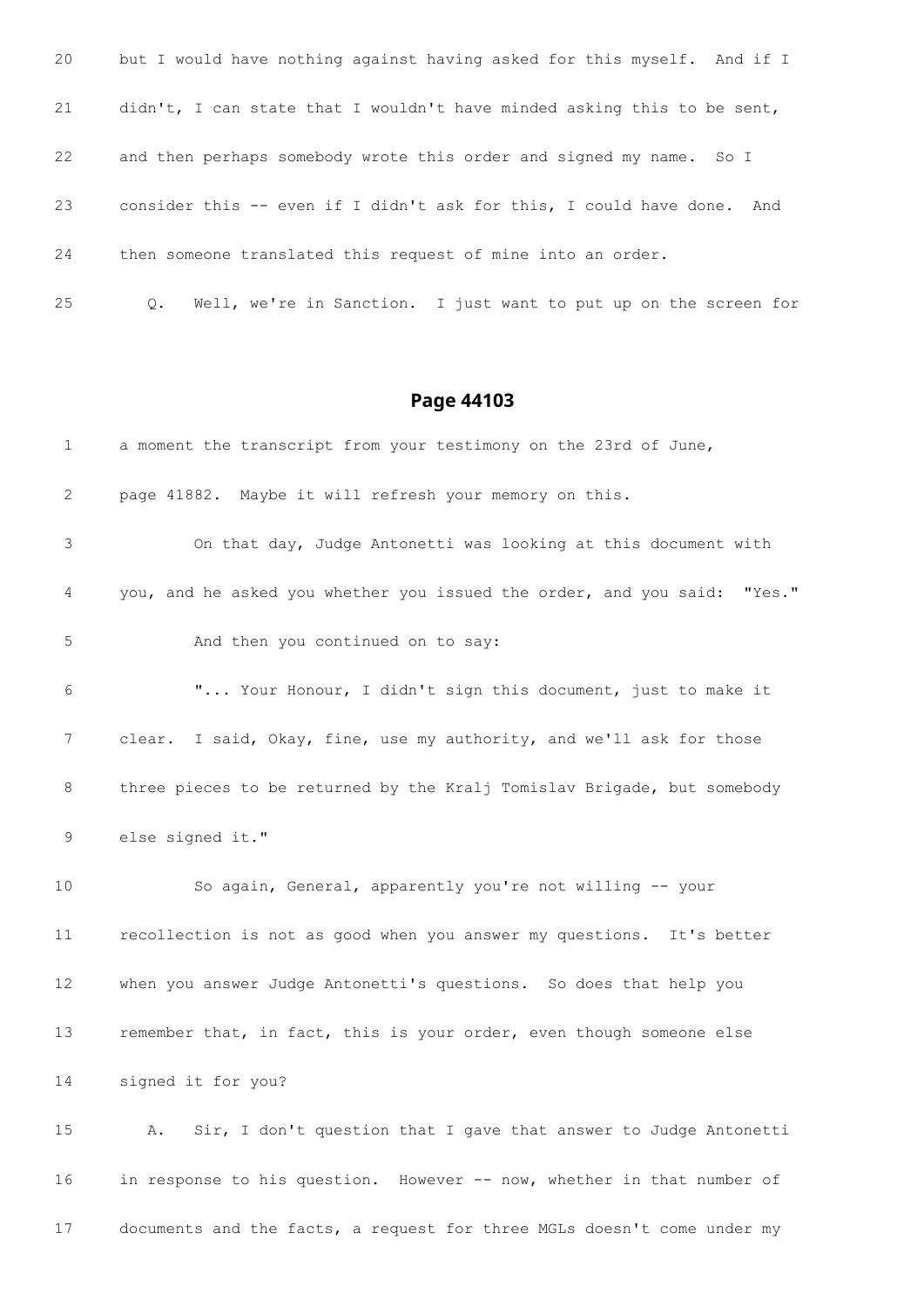recollections for me to be able to say 100 per cent yes, if my answer satisfies you. I can't write an order, but probably, most probably, highly likely I requested something like that. Q. Now, General, these two documents together, P01183 and P01202, these pretty much confirm for us, don't they, that the HVO began combat operations against ABiH units in Gornji Vakuf on the 18th of January; correct?

A. Mr. Stringer, I don't know -- well, from the 11th of January

#### **Page 44104**

 onwards, along with the negotiations, the HVO started some actions, and I don't challenge that. I don't question that at all, because the BH Army units had taken Makljen, too. Now, what were they doing up on Makljen which is between Gornji Vakuf and Prozor? What were they doing there in the first place? But I'm not questioning -- Q. All right. So we agree, then, that the HVO launched an attack on Gornji Vakuf from the direction of Makljen as is indicated in the report 8 or this document from Colonel Siljeg. We agree on that, then, don't we? On the 18th of January. A. In response to an attack. No, we don't agree that it started this attack from scratch, just like that. You want to say that they were sleeping, they were quiet, and now you, the aggressors, want to attack. No, that's not true. I don't agree with that. There was an active defence in Gornji Vakuf, and you can go on

about that until kingdom come. That's what the documents show and that's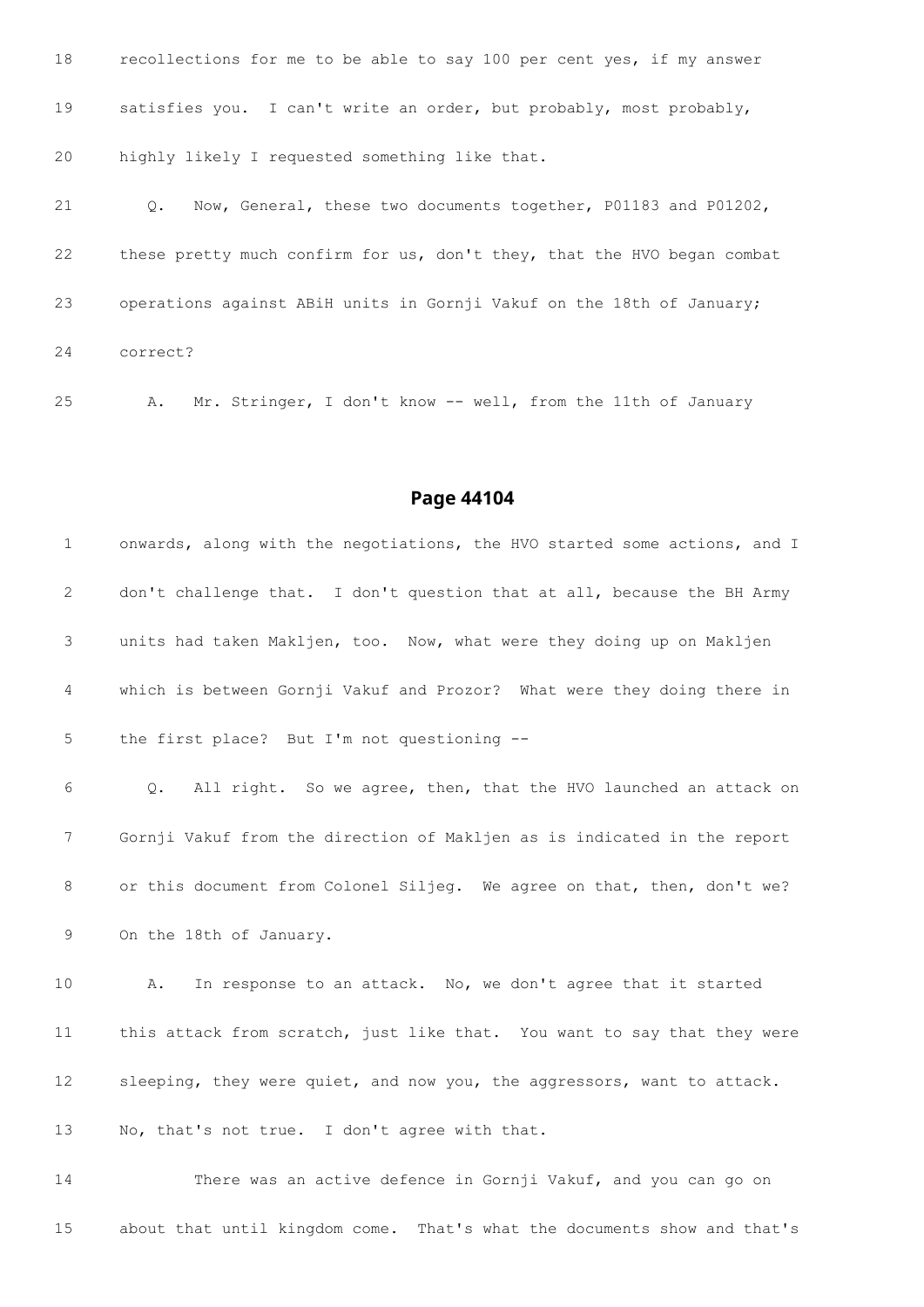how it was. It is true that the HVO launched an active defence from 11 January onwards.

 Q. All right. And this active defence operation was launched because the ABiH refused to accept the decision, and the ultimatum of the HVO that the ABiH, among other things, subordinate its units to the HVO in this area; correct? A. Incorrect. That they should move away from the positions they had taken control of and that they should free the roads and engage in combat with the Army of Republika Srpska and to enable the commander of the brigade to come to his HQ in Vakuf rather than be escorted by UNPROFOR, that has nothing to

### **Page 44105**

| $\mathbf 1$ | do with the ultimatum in Vakuf, and I've repeated this for 28 times.       |
|-------------|----------------------------------------------------------------------------|
| 2           | Let's talk a little bit about some of the HVO units that were<br>$\circ$ . |
| 3           | involved in the -- in the military operations.                             |
| 4           | JUDGE TRECHSEL: I think there's a problem with channels. I suddenly get    |
| 5           | French, which I don't mind, but it's not the one that should be there.     |
| 6           | JUDGE ANTONETTI: [Interpretation] General Praljak, I wanted to             |
| 7           | know, between Tomislavgrad and Prozor, how many kilometres are there?      |
| 8           | THE WITNESS: [Interpretation] Twenty-five to Lipa, for instance.           |
| 9           | Tomislavgrad -- perhaps some 40 kilometres.                                |
| 10          | JUDGE ANTONETTI: [Interpretation] Thank you. About                         |
| 11          | 40 kilometres.                                                             |
| 12          | The document that we have before us, which you have signed,                |
|             |                                                                            |

please look at the seal or the stamp. First of all, is that your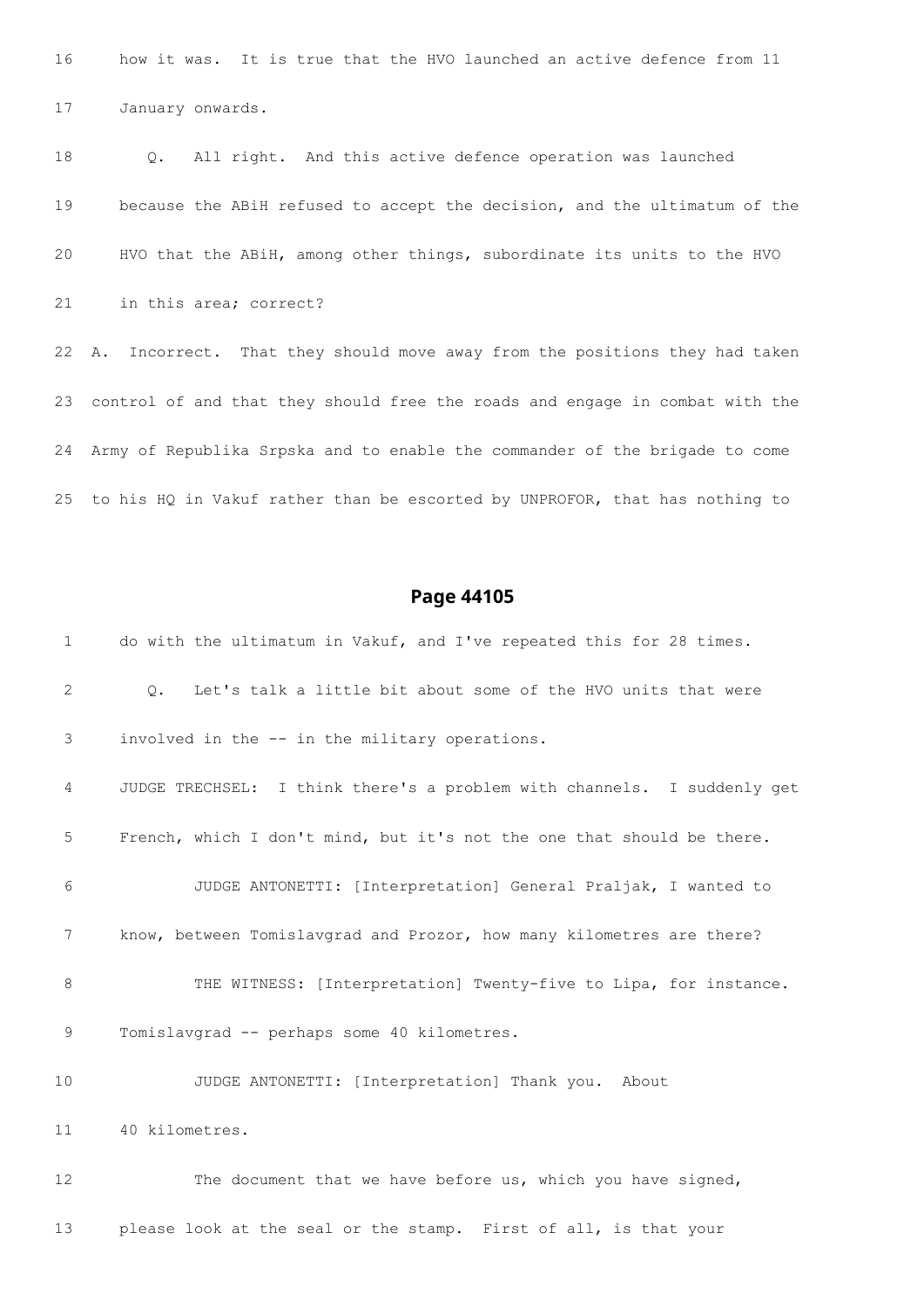signature?

15 THE WITNESS: [Interpretation] No. JUDGE ANTONETTI: [Interpretation] Okay. It's not your signature. Now let's look at the stamp. There's a number 1, and it says: "North-west Operational Zone or area." I was wondering, in military terms, this document is asking for large-sized grenades. Any reasonable Judge could draw the conclusion that in Prozor you are heading the forward command post, and you are in charge of the entire operational zone, because the stamp is the number 1 stamp. So we carried this stamp 40 kilometres -- we travelled 40 kilometres, and so you are pulling the string. You are managing everything, and you go as far as to those details in order to have three

### **Page 44106**

 rocket launchers. And as far as I could understand, you were there as an advisor to try and do some PR, but in fact, you do intervene in a military action. But I have to agree that it is not your signature. It might be someone who signed on your behalf, but I would like to know how you explain that this stamp, which represents this command structure,

moved 40 kilometres to reach Prozor.

 THE WITNESS: [Interpretation] The commander, if that were me, 8 wouldn't have asked for five MGLs. Quite obviously -- well, if we assume 9 that I'm the commander, then the commander doesn't deal with three MGLs. They're not any rocket launchers. They're this other type of weapon with some small bombs that it releases, bomblets.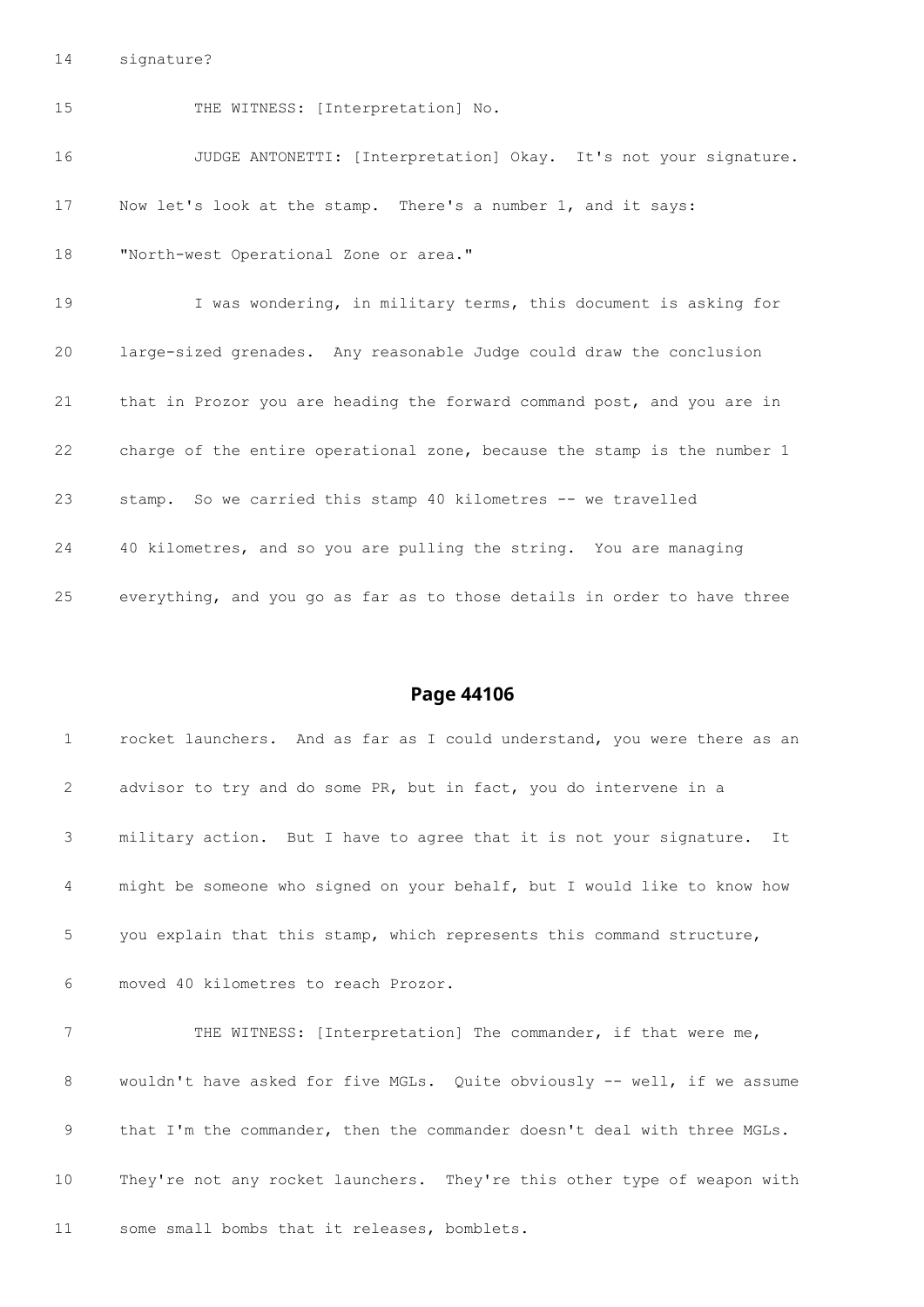12 I don't know -- well, since I know what I was doing there, somebody asked me, "Go on. Ask them." And then I probably called someone up and asked them to send this in, and then they wrote this order. I never wrote this order, but it is highly probable that I did request them to send them this. Now, who signed me, where the stamp came from, I don't know. It was the forward command post, so possibly it was Siljeg who took the stamp, or his staff took the stamp with them. It wasn't that somebody brought this particular stamp for that occasion from Tomislavgrad, but 40 kilometres with the road as it is, you'd have to drive for three or four hours to cover that distance.

 JUDGE ANTONETTI: [Interpretation] Very well. We will stop here, but I was wondering if there was no contradiction with the document where General Petkovic was making you play a role. But at the same time, we

### **Page 44107**

 could draw the conclusion that you were not part of a command chain. You were an advisor, and you were bringing on board your knowledge, but with this document you are issuing orders, and this is what I'm trying to understand. THE WITNESS: [Interpretation] Judge Antonetti, Your Honour, I didn't sign this order, and I couldn't have issued an order. Well, only if my failure to act would create great evil did I violate some rules. This wasn't that case. Now, who wrote this, well, probably my request for these pieces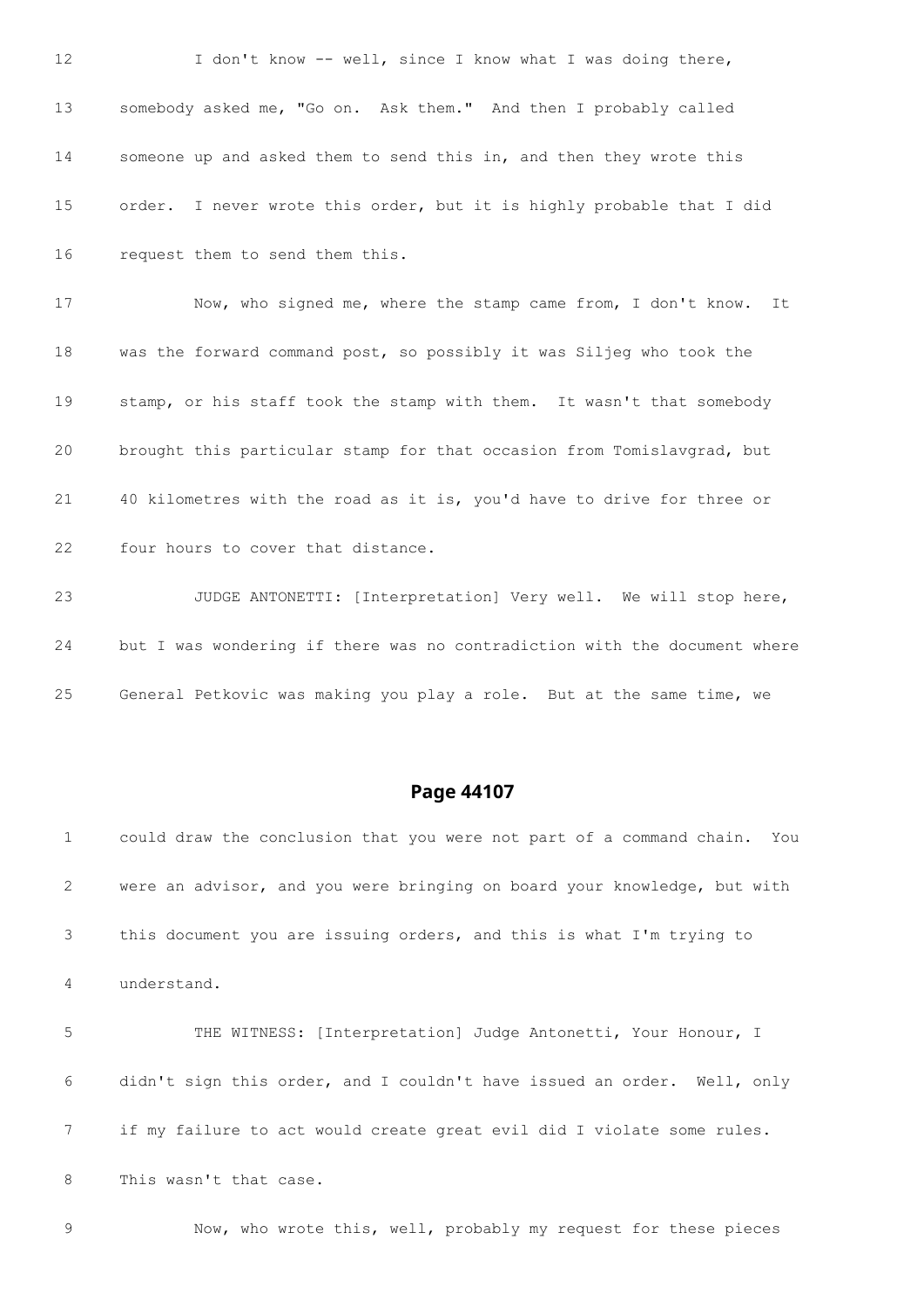to be sent, somebody probably took me up on that and wrote this. I didn't issue this order. I didn't sign it at that point in time, and I don't know which of General Petkovic's orders you're referring to now. JUDGE ANTONETTI: [Interpretation] Very well. One last question. Could you please look at the document. You will see that at the top it says "18.01.93," it's handwritten, and it says 1900 hours. And in your language -- well, it was translated into English as "sent," and it says something like Pescano [phoen]. Is this your writing, your handwriting? A. No, Your Honour, it isn't. I don't have nice handwriting, but I certainly don't write like this. And it says the Main Staff of Mostar to the commander of the operative zone. I have no idea how anybody from the Main Staff of Mostar could send this to the commander, and then this person asking Tomislavgrad to do -- no. With the best will in the world --

 JUDGE ANTONETTI: [Interpretation] So it's not you. Very well. MR. STRINGER:

#### **Page 44108**

 Q. General, the next document, I believe, is P01198. Just a quick 2 question on this. I don't know that you would have seen this. It's a -- it's a report from Gornji Vakuf, 18th of January, by an Ivan Kraljevic, Assistant IDP Commander, and he's talking about the day's events in Gornji Vakuf, various combat activities, and in the third paragraph he says:

"It was reported that two members of the Convicts Battalion were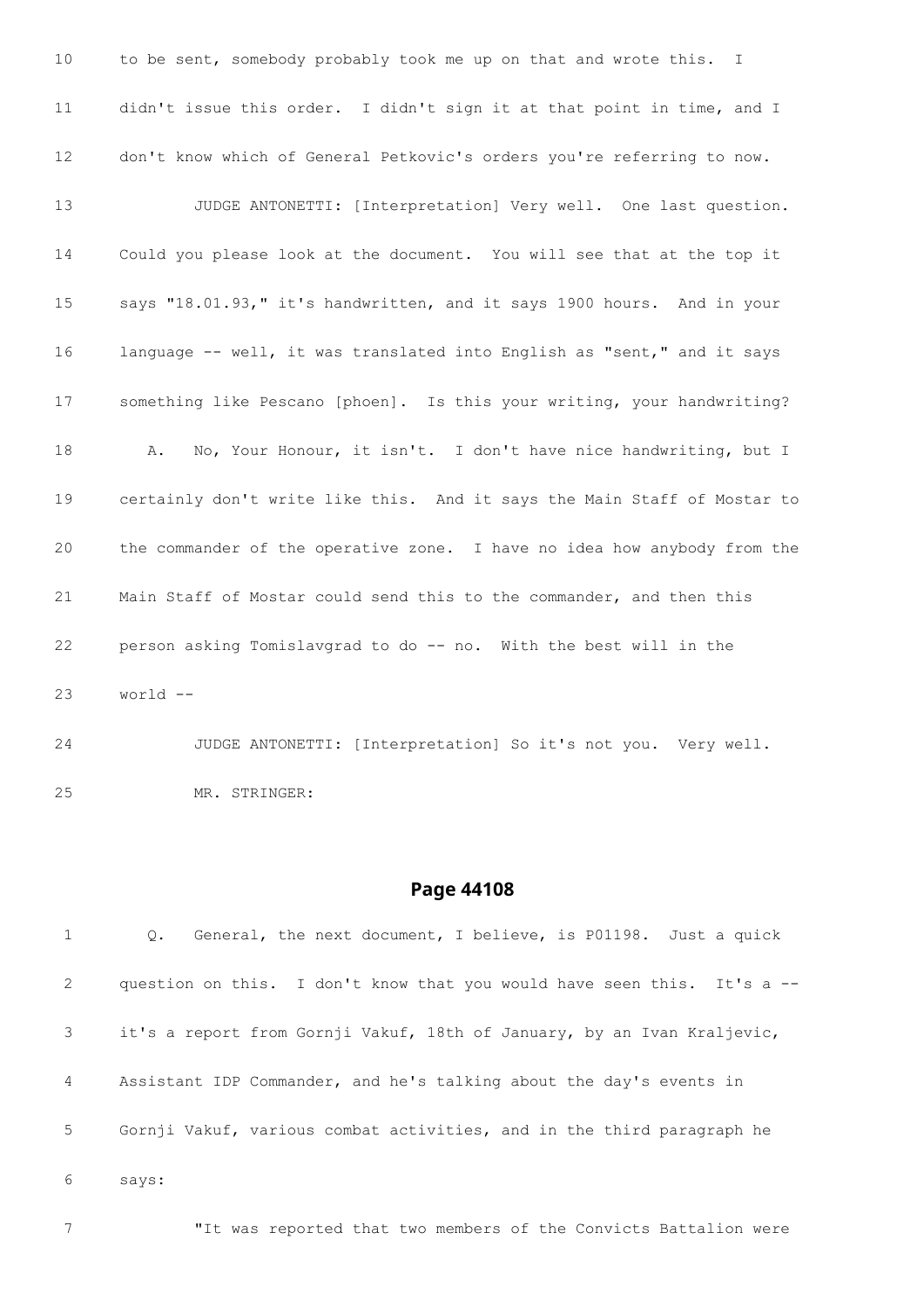killed in the village of Uzricje today."

| 9                 |     | Now, General, this is January of 19 --                                  |
|-------------------|-----|-------------------------------------------------------------------------|
| 10                | Α.  | It doesn't say "battalion" anywhere. It just says the                   |
| 11                |     | convicts -- well, I've never seen this document, and I can't comment on |
| $12 \overline{ }$ | it. |                                                                         |
| 13                | Q.  | Do you know if the members of the Convicts Battalion, under the         |
| 14                |     | command of Mario Hrkac, fought as part of the -- the combat in Gornji   |
| 15                |     | Vakuf in January 1993?                                                  |
| 16                | Α.  | I think so, yes. I think so.                                            |
| 17                | Q.  | Okay.                                                                   |
| 18                | Α.  | Part of them were under Hrkac and were up there.                        |
| 19                | Q.  | And they would have come from Siroki Brijeg?                            |
| 20                | Α.  | Probably.                                                               |
| 21                | Q.  | The next document, and this relates also to units involved in the       |
| 22                |     | Gornji Vakuf operation, P03090.                                         |
| 23                |     | General, this is a report on the work of the HZ HB military             |
| 24                |     | police for the period January to June 1993. It's dated July 1993, over  |
| 25                |     | the signature of Valentin Coric. And, General, in your version if you   |

| 1              | turn to the Croatian version page ending with the numbers 6216, 6216.       |
|----------------|-----------------------------------------------------------------------------|
| 2              | MR. STRINGER: It's pages -- page 6 of the English,                          |
| 3              | Mr. President.                                                              |
| $\overline{4}$ | And for you, General, ends with 6216 of the ERN number. Do you<br>$\circ$ . |
| .5             | have that?                                                                  |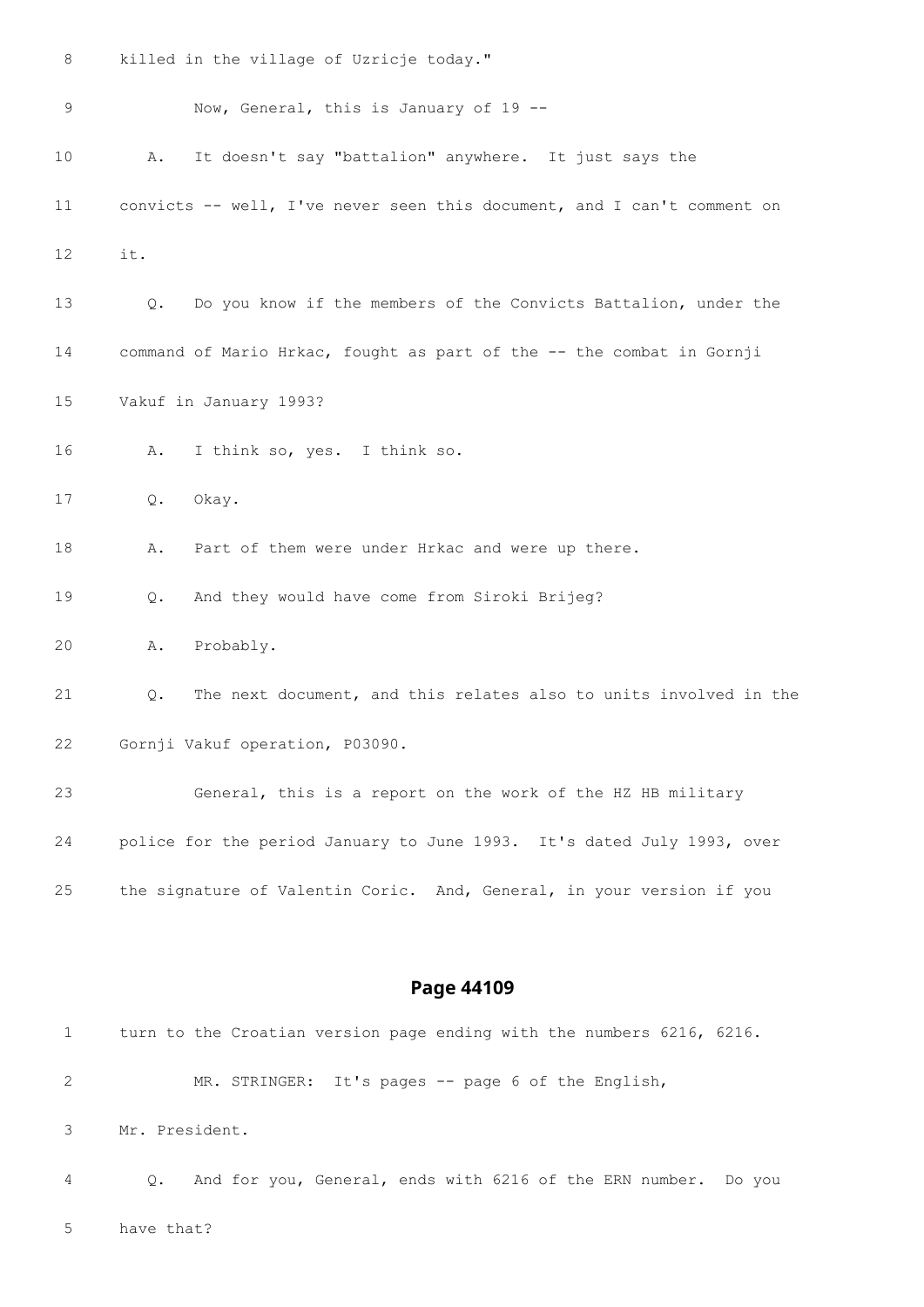MR. STRINGER: Mr. President, before we start with this document, perhaps it's time for the break. I think the General's indicated that he'd like to take a break now. JUDGE ANTONETTI: [Interpretation] No problem. We can have a break now. We'll have a 20-minute break. 11 --- Recess taken at 5.32 p.m. 12 --- On resuming at 5.55 p.m. JUDGE ANTONETTI: [Interpretation] The court is back in session. Mr. Stringer, you have the floor. [In English] You have the floor. MR. STRINGER: [Interpretation] Thank you, Your Honour. [In English] Your Honour, before I begin, perhaps I should inform the Trial Chamber and the other Defence teams what I just informed Ms. Pinter about so that everyone knows about sort of the pace of what may be left. We're on our list seven, now, binder number seven, and I think that the way it's looking is there will be three more binders, and I think they're all going to be in the smaller-sized binders. Not the big fat ones but the smaller, so indicating a smaller number of documents, and after those three I think there is going to be a very small amount of just loose-end documents that I'm going to come back to, but my hope is that certainly by the end of this week we're very close to

| the end. Maybe that's too ambitious or unrealistic for me, but that's   |  |  |  |  |  |
|-------------------------------------------------------------------------|--|--|--|--|--|
| my -- that's my wish anyway. So we're sort of working our way through.  |  |  |  |  |  |
| I think there's going to be three more binders and then a little bit of |  |  |  |  |  |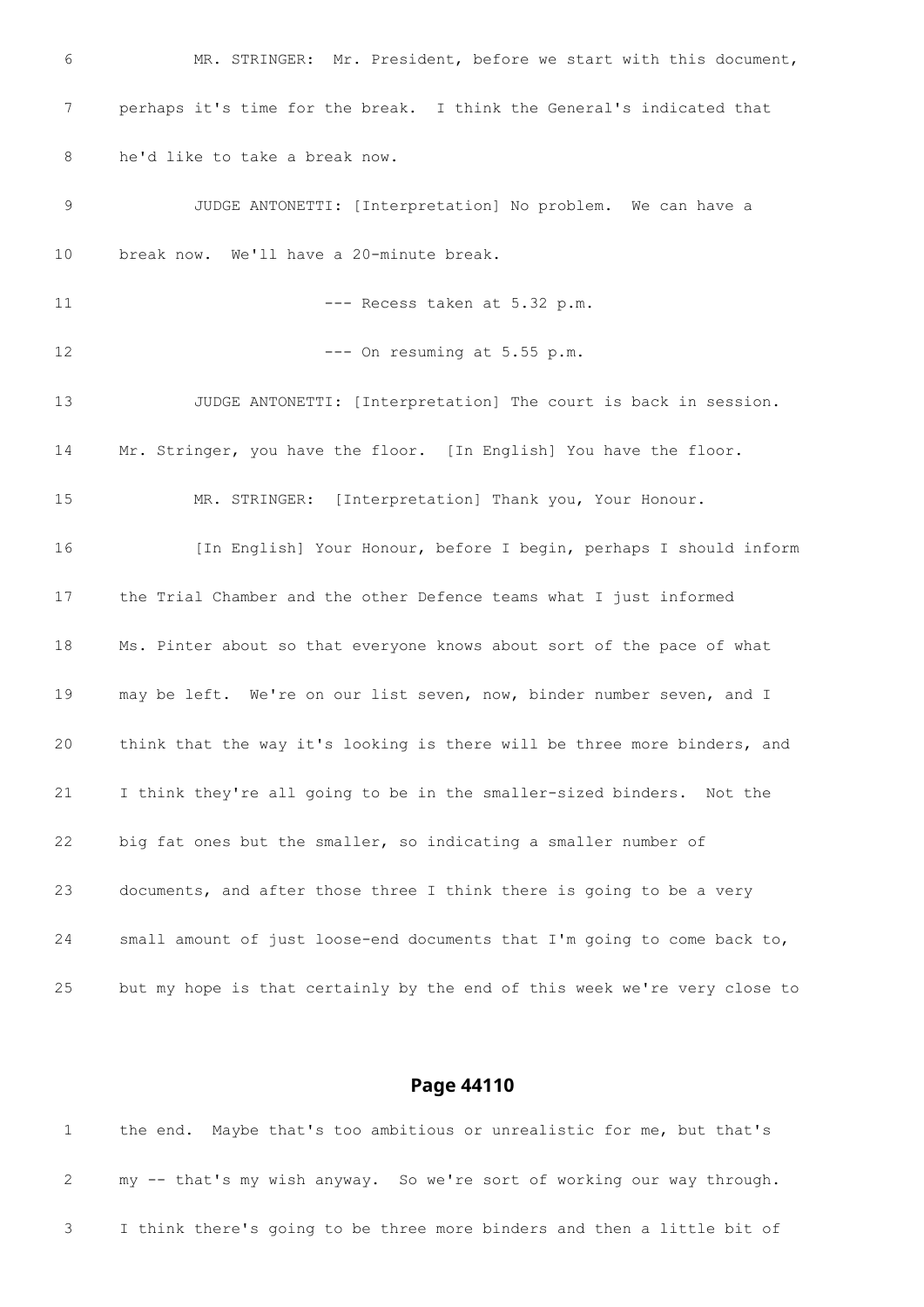loose ends and then we'll be finished. JUDGE ANTONETTI: [Interpretation] Thank you very much. MR. STRINGER: Q. General, the next document here is P03090, which is this work on -- report on the work of the military police for the first -- first half of 1993. Do you have that one? A. Yes, sir. 11 0. And are you at page 6216 of your version? A. Yes. Q. Okay. And this is page 6 of the English. And we don't need to get into this in depth, but this report describes the role and activities of military police units that were a part of the Gornji Vakuf operation. And I'm not going to read all of it, because we all have it in front of us. The fourth full paragraph on the English version says -- first it's talking about units. Well, it talks about the overall attack launched by newly arrived HVO units and HVO military police units. This is on the 18th of January at 0400 hours. Do you see that? It says: "On 18 January, 1990" -- A. Yes, yes. Q. The question simply is this: General, it makes a reference to newly arrived units and HVO military police units. Are you able to tell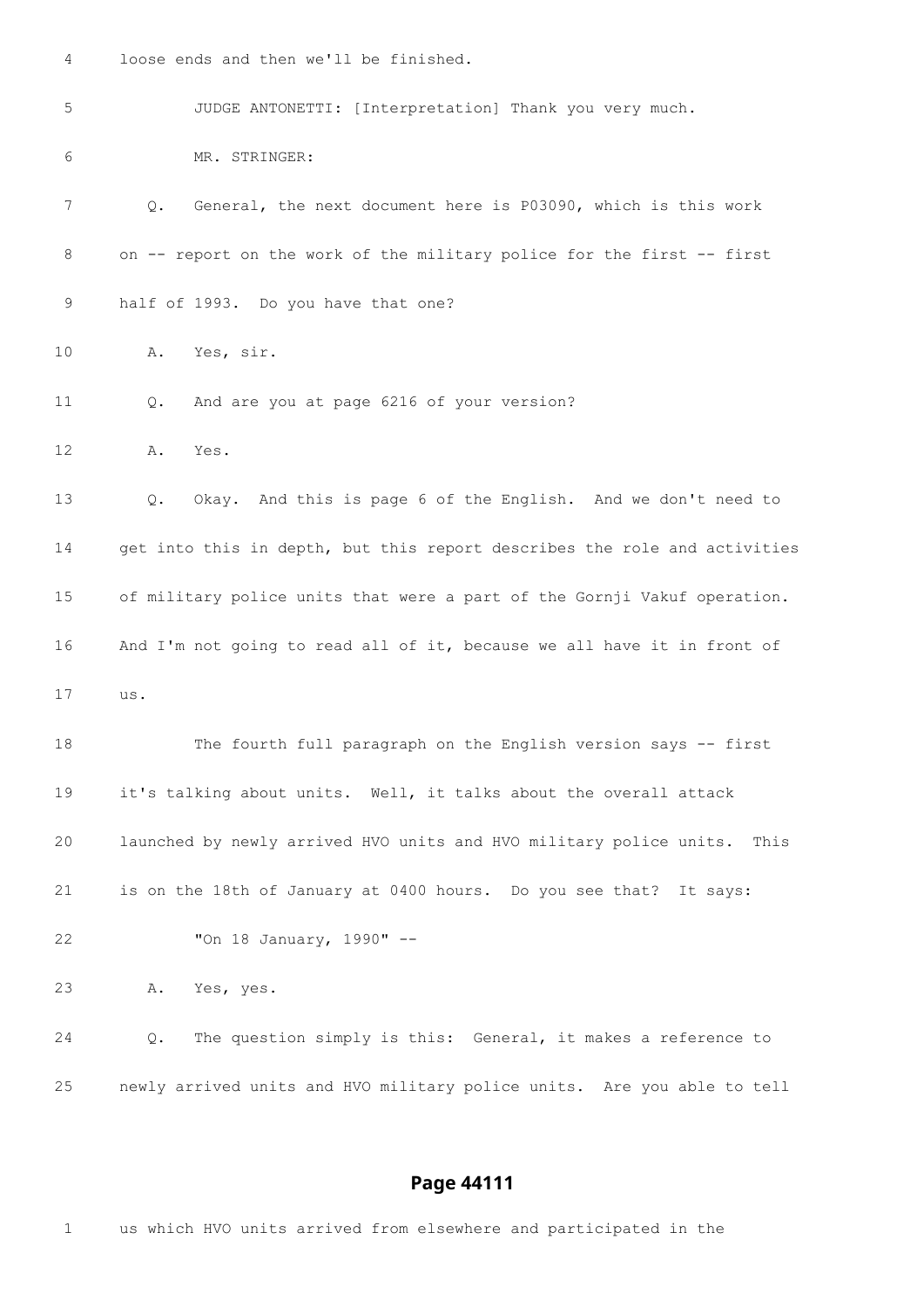operations on the 18th of January?

| 3  | No, I'm not. I have seen some of Siljeg's orders here in this<br>Α.          |
|----|------------------------------------------------------------------------------|
| 4  | courtroom specifying how many men came and from where. I think that is       |
| 5  | indisputable. The documents that I've seen specified that, the number of     |
| 6  | men and where they came from.                                                |
| 7  | All right. So we agree, then, that there are HVO units that<br>$Q_{\bullet}$ |
| 8  | arrived in -- as -- that participated in the Gornji Vakuf action that        |
| 9  | came from other parts, although you can't remember which units. Is that      |
| 10 | a fair summary?                                                              |
| 11 | Sir, I've seen the same documents as you. I cannot agree to<br>Α.            |
| 12 | anything other than that's what the documents say.                           |
| 13 | All right. Now -- and the military police units here that<br>Q.              |
| 14 | arrived, the next paragraph says:                                            |
| 15 | "The military police units were commanded by the 1st Light                   |
| 16 | Assault Battalion commander and Military Police 2nd Battalion commander."    |
| 17 | Do you know if Zlatan Mijo Jelic is one of those commanders that             |
| 18 | is referred to? Did he command military police units in the Gornji Vakuf     |
| 19 | operation?                                                                   |
| 20 | I don't know.<br>Α.                                                          |
| 21 | Okay. And while the military police units were in the<br>Q.                  |
| 22 | Gornji Vakuf theatre taking part in these combat operations, were they       |
| 23 | subordinated to the operative zone commander, Colonel Siljeg?                |
| 24 | Not as far as I know. They talk about cooperation. I can't<br>Α.             |
| 25 | answer the question accurately, but I don't think there was any              |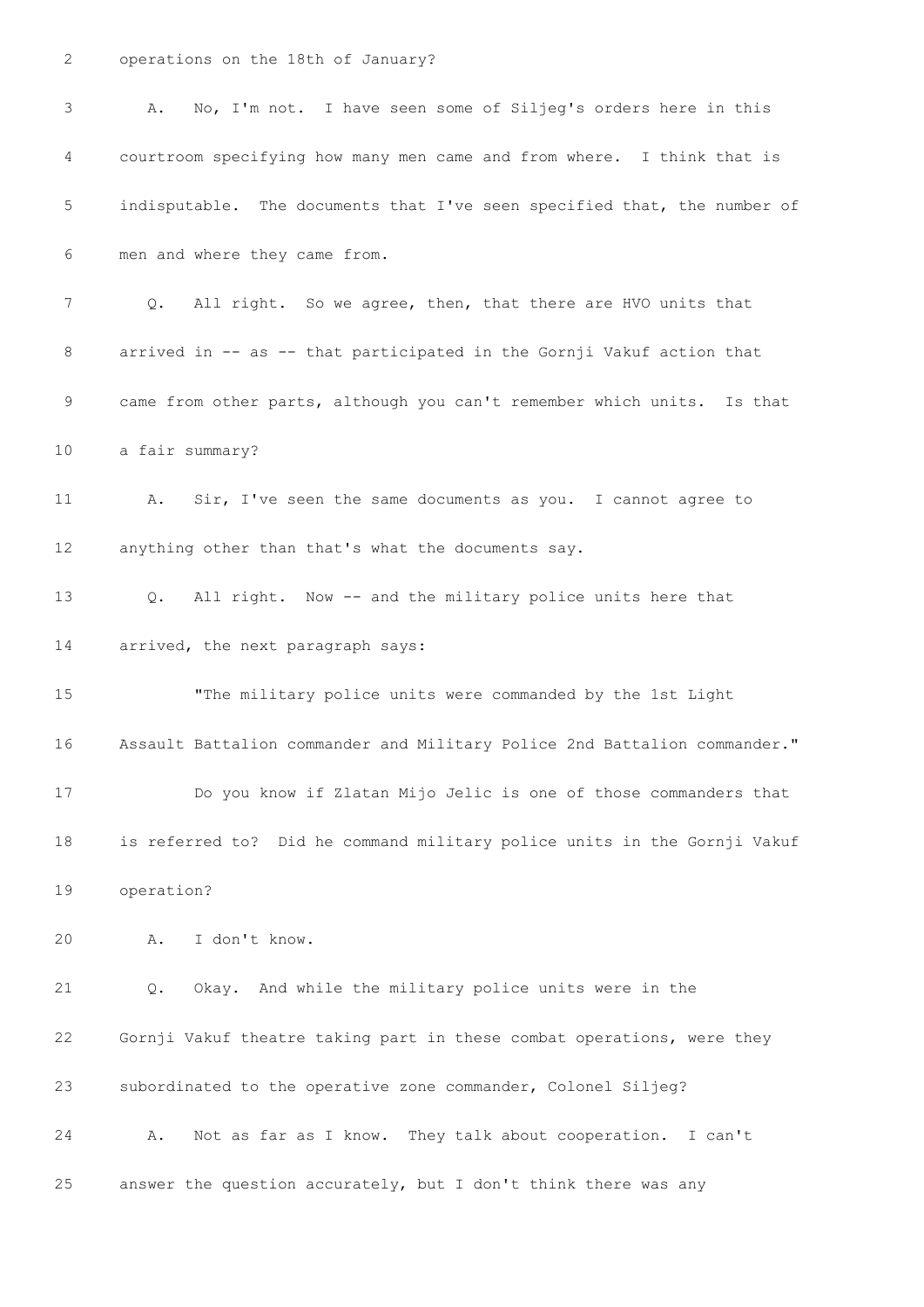| 1  | resubordination. At least I don't think so.                               |
|----|---------------------------------------------------------------------------|
| 2  | Because we've talked about this a number of times, about whether<br>Q.    |
| 3  | military police units would, for operational purposes, be subordinated to |
| 4  | the operative zone command. You do recall that subject; correct?          |
| 5  | The subject was discussed in terms of me during my time as<br>Α.          |
| 6  | commander of the Main Staff, and the Light Assault Battalion of the       |
| 7  | police, those units, not the regular military police, but those police    |
| 8  | units were trained for military activity. Those were subordinated to me   |
| 9  | for a certain amount of time for specific missions in specific areas.     |
| 10 | So, General, for Gornji Vakuf, January 1993, you do not know who<br>Q.    |
| 11 | was in direct command of the HVO units that came into Gornji Vakuf and    |
| 12 | fought there?                                                             |
| 13 | I don't know. It says what it says. I'm unable to comment<br>Α.           |
| 14 | anything beyond that.                                                     |
| 15 | Q. All right.                                                             |
| 16 | Cooperation was established, and the commanders exercised command<br>Α.   |
| 17 | over their units --                                                       |
| 18 | All right.<br>Q.                                                          |
| 19 | -- in the way specified here.<br>Α.                                       |
| 20 | The next exhibit --<br>Q.                                                 |
| 21 | JUDGE ANTONETTI: [Interpretation] General Praljak, I was looking          |
| 22 | at this report from the military police. This is how I read the           |
| 23 | document: According to this document, the conflict started on             |
| 24 | January 7th. This is written in the document in black and white.          |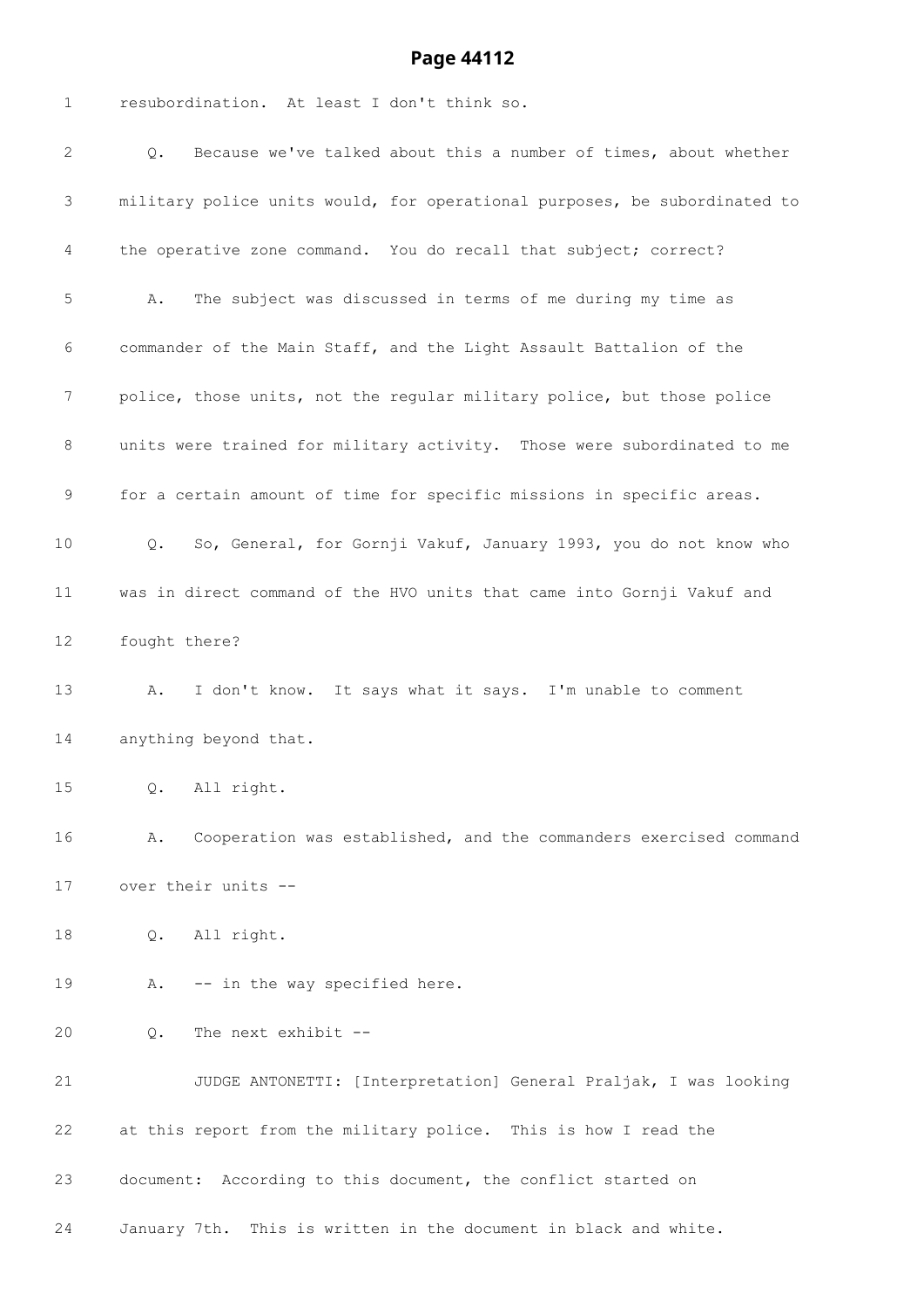| $\mathbf 1$ | reinforced with 92 members of the 2nd Battalion and by 40 members of the |
|-------------|--------------------------------------------------------------------------|
| 2           | 1st Assault Battalion. If I add all this, I end up with 172 military     |
| 3           | policemen. Then after the fighting on January 11th it seems that another |
| 4           | 99 members of the military police of the 2nd Battalion arrived as        |
| 5           | reinforcement, as well as 53 members of the 1st Light Assault Battalion. |
| 6           | And when you add all this up, you end up with close to 300 military      |
| 7           | policemen fighting on the field, which is a huge number of policemen.    |
| 8           | Obviously the fighting was fierce.                                       |
| $\mathsf 9$ | On January 18th, the fighting is still going on and will actually        |
| 10          | continue until about January 22nd. It's still going on on January 23rd   |
| 11          | and on January 24th.                                                     |
| 12          | In the English version, on page 7, we see that 10 military               |
| 13          | policemen were killed and 63 wounded.                                    |
| 14          | A few months ago, maybe a few years ago, I was quite surprised at        |
| 15          | the number of casualties in the military units -- military police units, |
| 16          | and here we have a confirmation of this. So it seems that there's        |
| 17          | fights, combat going on leading to a great number of people being killed |
| 18          | or wounded.                                                              |
| 19          | When reading this document, I note that sometimes the fighting           |
| 20          | starts at 4.00 a.m. Everything seems to be very organised. However,      |
| 21          | what's missing here is to know what happened exactly on January 7th.     |
| 22          | Why is it that so many military policemen were brought together          |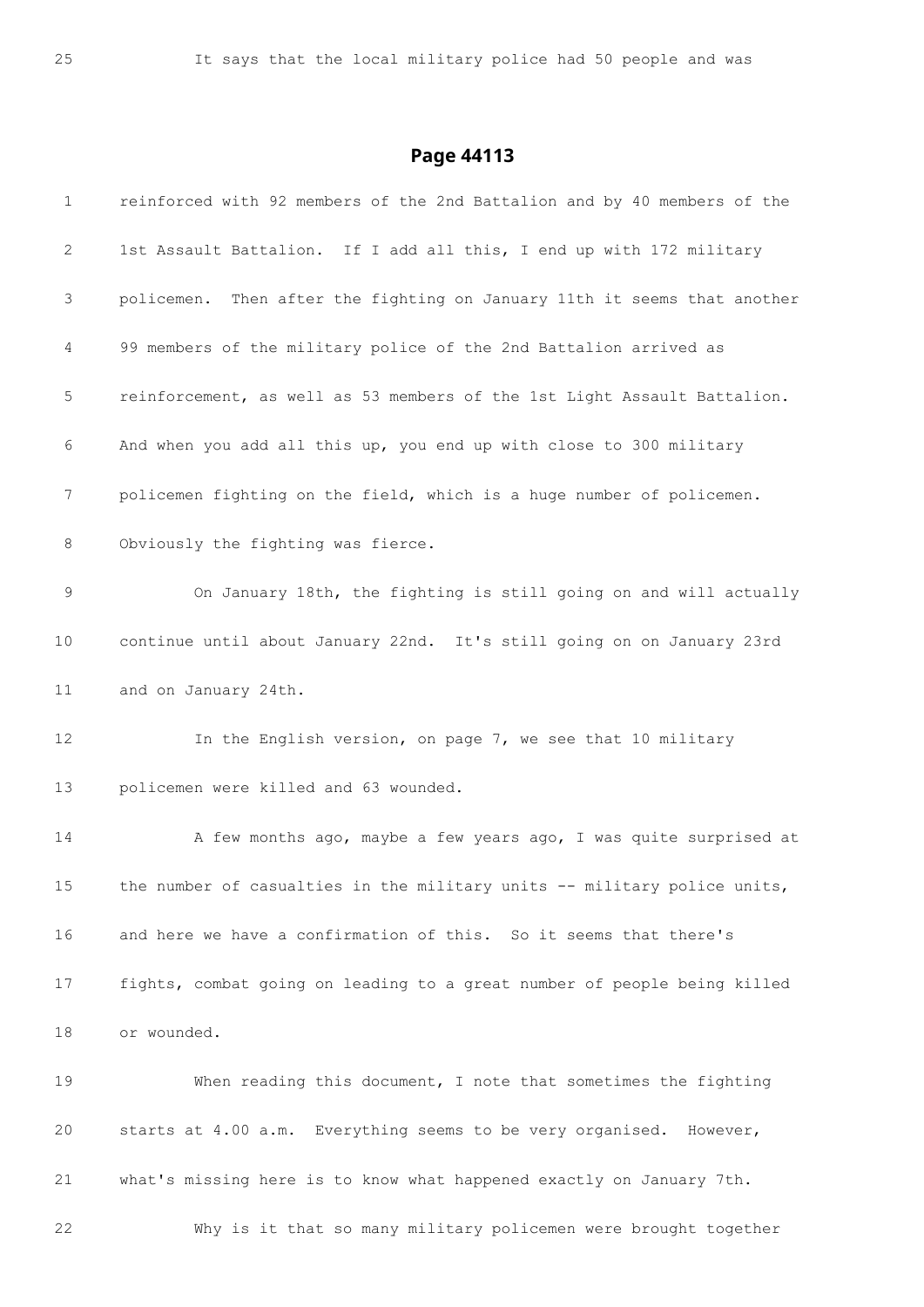| 23 |  | in the field? $I -$ you know, I end up with 300 of them. It seems that |  |  |  |  |  |  |  |
|----|--|------------------------------------------------------------------------|--|--|--|--|--|--|--|
|    |  | 24 it was a large-scale operation.                                     |  |  |  |  |  |  |  |

Now, you were in Prozor. Were you aware of the presence of all

### **Page 44114**

 these military policemen that were sent over there to end up being -- to end up being a force of 300? THE WITNESS: [Interpretation] I was aware of members of the battalions of the military police and the Light Assault Battalion participating in the fighting. I didn't know specifically about the numbers, but they didn't all arrive on the 7th. On the 11th, the severe clashes started, and then obviously, as it says, another 99 policemen came, and 33 members of the Light Assault Battalion. And then it goes on to say that all the prominent elevations around the town were being held by members of the BH Army. I think another thing that's noteworthy here is reinforcements came to form a ring around the BH Army positions being held surrounded by the HVO, who happened to be there at the beginning of the clashes. It's precisely what I've been saying throughout. The prominent elevations around the town were being held by the BH Army and the HVO was being surrounded, as well as the military police, in town when they found themselves there, and that's when the HVO began with these other data. Your Honour Judge Antonetti, on the 24th there are no further clashes. There is only talk here of the 23rd, when they launched another attack. On the 22nd, Siljeg and I agreed or, rather, we conveyed an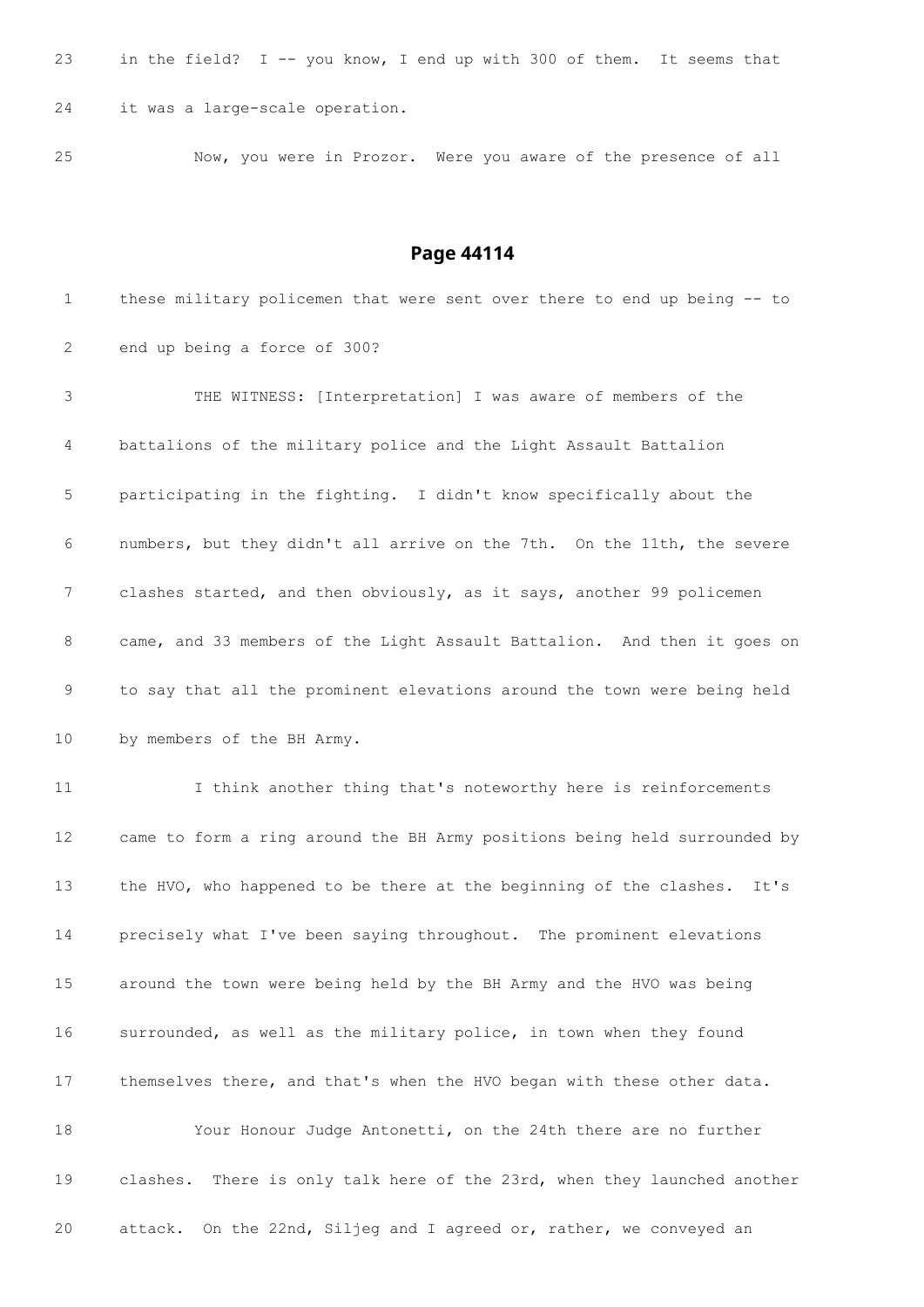order that had arrived for all activities to cease, all military activities, and that Vakuf was the -- no longer to be attacked. JUDGE ANTONETTI: [Interpretation] Very well. General Praljak, you pre-empted my next question almost. I was trying to find out why there's such a high casualty list. The combat must have been fierce, but

| $\mathbf 1$     | maybe it's because of the terrain also. You've told us that the ABiH had  |
|-----------------|---------------------------------------------------------------------------|
| 2               | dug up trenches, almost bunkers, you know, and that they had to be        |
| 3               | captured, which makes plain why there's such a high casualty list.        |
| 4               | So was this a close combat? Why do we end up with so many killed          |
| 5               | and wounded?                                                              |
| 6               | THE WITNESS: [Interpretation] Your Honours, on the 22nd I looked          |
| 7               | at some of the bunkers over near the -- over near the repeater and Krc,   |
| 8               | and I assure you they were awfully -- and I have shown photographs here,  |
| 9               | 20 years later, those same bunkers, those were fortifications that can    |
| 10 <sub>o</sub> | hardly be seen anywhere else. To take that sort of thing would have       |
| 11              | taken an exceptional military feat, and that's why this resulted in an    |
| 12              | incredibly high number of wounded and killed. The bunkers took months to  |
| 13              | build at these prominent features and elevations. You saw those           |
| 14              | documents from later on. The commander walking around with UNPROFOR and   |
| 15              | then saying, We'll close this one and that one, and then they were saying |
| 16              | There they stood up to him, they wouldn't be closing that, and it<br>no.  |
| 17              | was a bit like that. So in terms of fortifications, this was done by the  |
| 18              | They were perfect excellent bunkers. There was very -- they were<br>book. |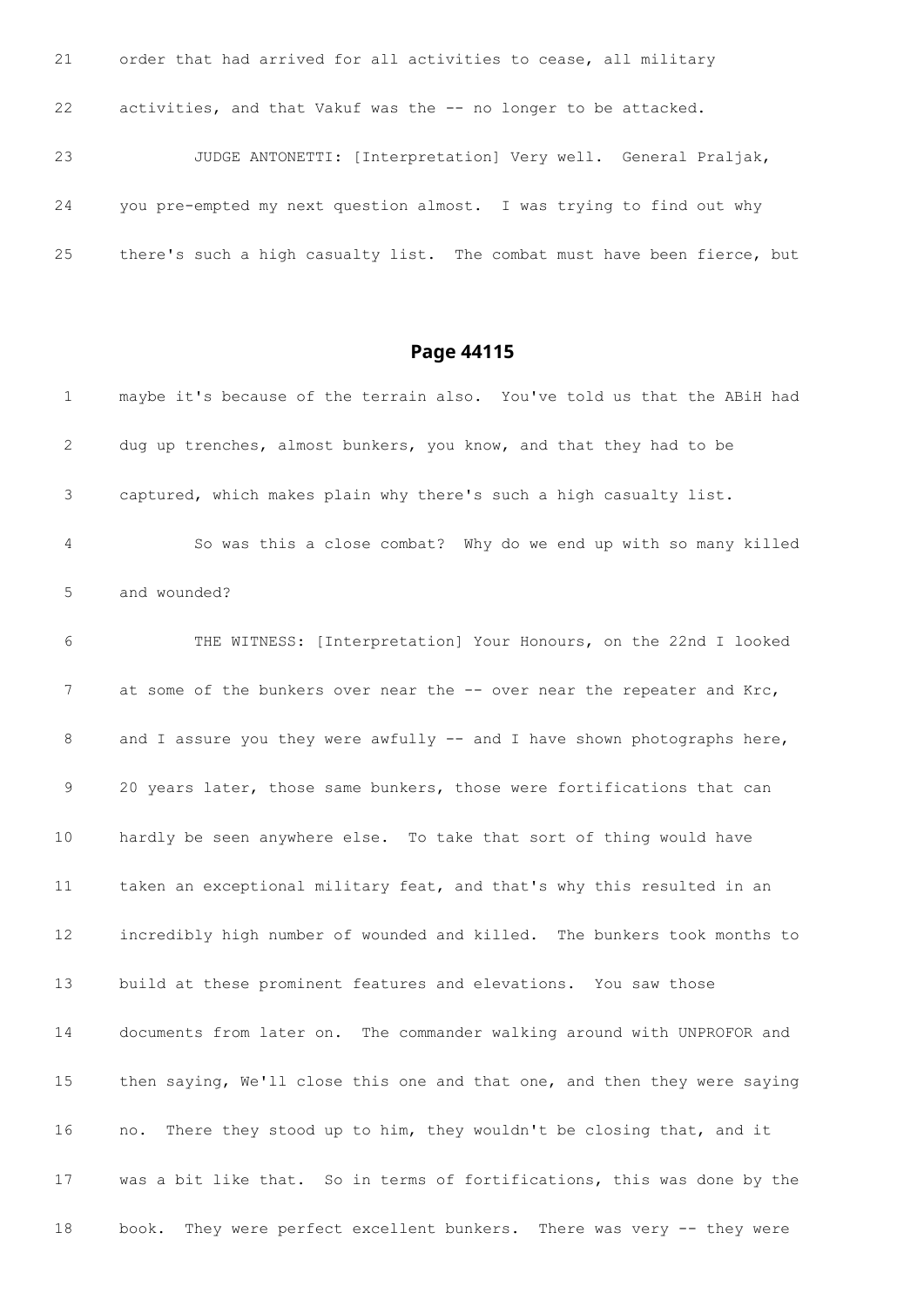very difficult to take, and the fighting was obviously very severe but ...

JUDGE ANTONETTI: [Interpretation] Very well.

 THE WITNESS: [Interpretation] Taking a bunker is a very difficult thing, a fortified bunker like that. No mean feat. JUDGE ANTONETTI: [Interpretation] Ms. Pinter.

MS. PINTER: [Interpretation] Thank you, Your Honours. Just for

#### **Page 44116**

 the transcript, page - just a minute - 74, line 11 to line 14. We see your question there following up on the reading of that document and your statement concludes: "This was written in the document black and white, and it starts with the fact that the conflict started on January the 7th." Nevertheless, that is not what the document states. Obviously this caused a problem with the interpretation. Before the beginning of the conflict between the BH Army and the HVO in Gornji Vakuf on the 7th, and we can't see the number there, of 1993, in Gornji Vakuf. The 7th of January is not when the conflict erupted. This is just for the transcript, for this to be verified. And then if we go on reading the text it shows that after the clashes broke out on the 11th of January, 1993, and so on and so forth. Since General Praljak's statement will be analysed in detail, we just want to make sure there are no discrepancies between his evidence and --

THE INTERPRETER: Interpreter's note: Could you slow down,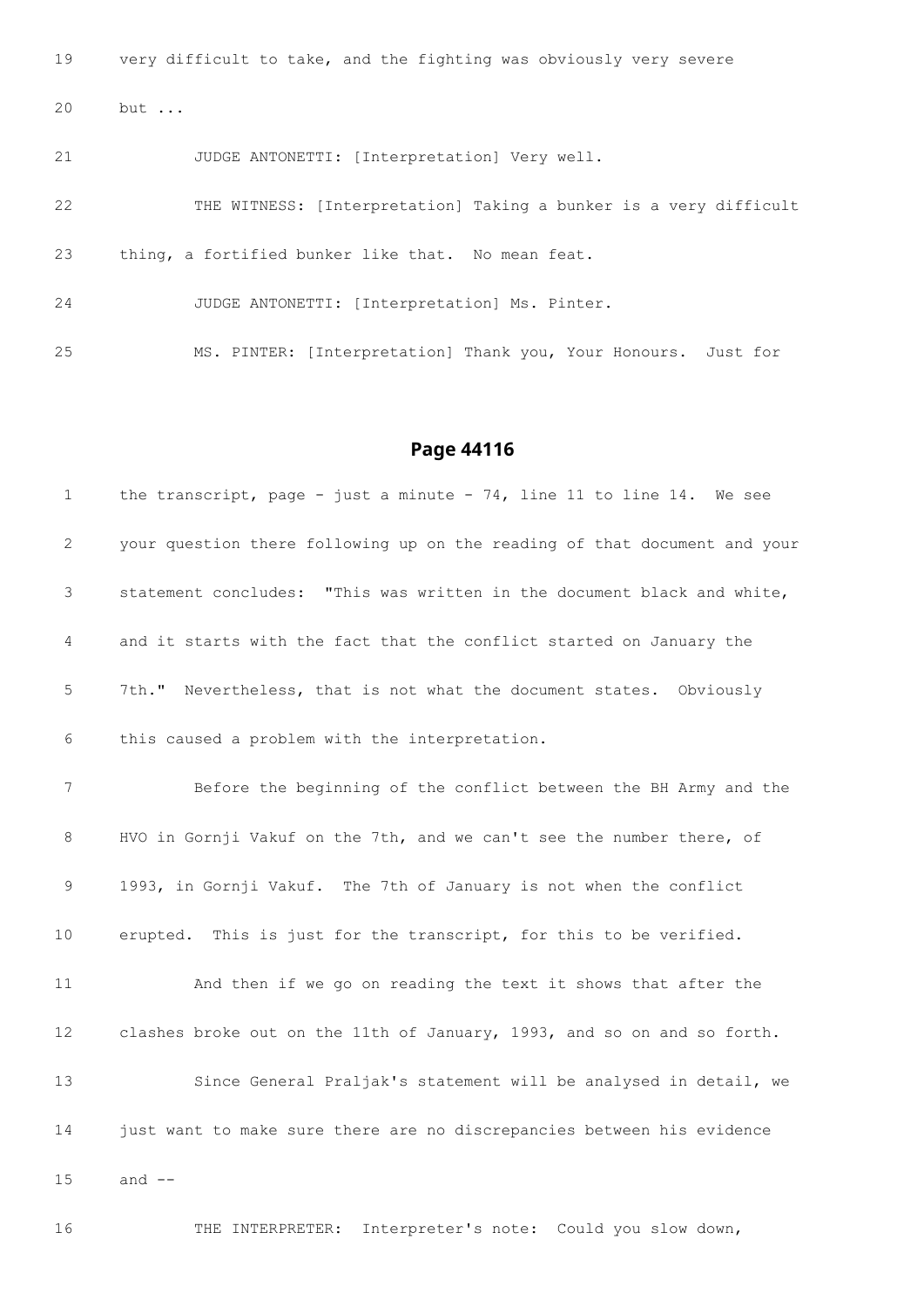please. Thank you.

 Interpreter's note: Could the speakers please not overlap. Thank you.

 MS. ALABURIC: [Interpretation] Correction of the transcript. On page 76, lines 1 through 4, General Praljak spoke about who was being held surrounded by whom, and if I understood correctly, he said that the HVO was keeping the units -- or, rather, the members of the BH Army surrounded, and then those members of the BH Army were keeping the members of the HVO surrounded, which would imply that these were actually

# **Page 44117**

| $\mathbf{1}$    | two rings, whereas the transcript reflects something entirely different.  |
|-----------------|---------------------------------------------------------------------------|
| 2               | If you believe that to be relevant, perhaps we should ask the General to  |
| 3               | repeat this for our benefit. Thank you.                                   |
| 4               | JUDGE ANTONETTI: [Interpretation] Mr. Praljak, did you actually           |
| 5               | say that the HVO was encircling members of the ABiH, but that they had    |
| 6               | already encircled members of the HVO?                                     |
| $7\phantom{.0}$ | THE WITNESS: [Interpretation] That's why the HVO action was               |
| 8               | launched, because the BH Army had been keeping the HVO units and military |
| 9               | police in town surrounded for a month, and then the units that were       |
| 10              | entering the fray formed the outer ring and were taking elevation by      |
| 11              | elevation in order to free the HVO from its isolation. That's what it     |
| 12              | says, and that's what I've been saying throughout. Not just me, mind      |
| 13              | you.                                                                      |
|                 |                                                                           |

JUDGE ANTONETTI: [Interpretation] Very well. Thank you,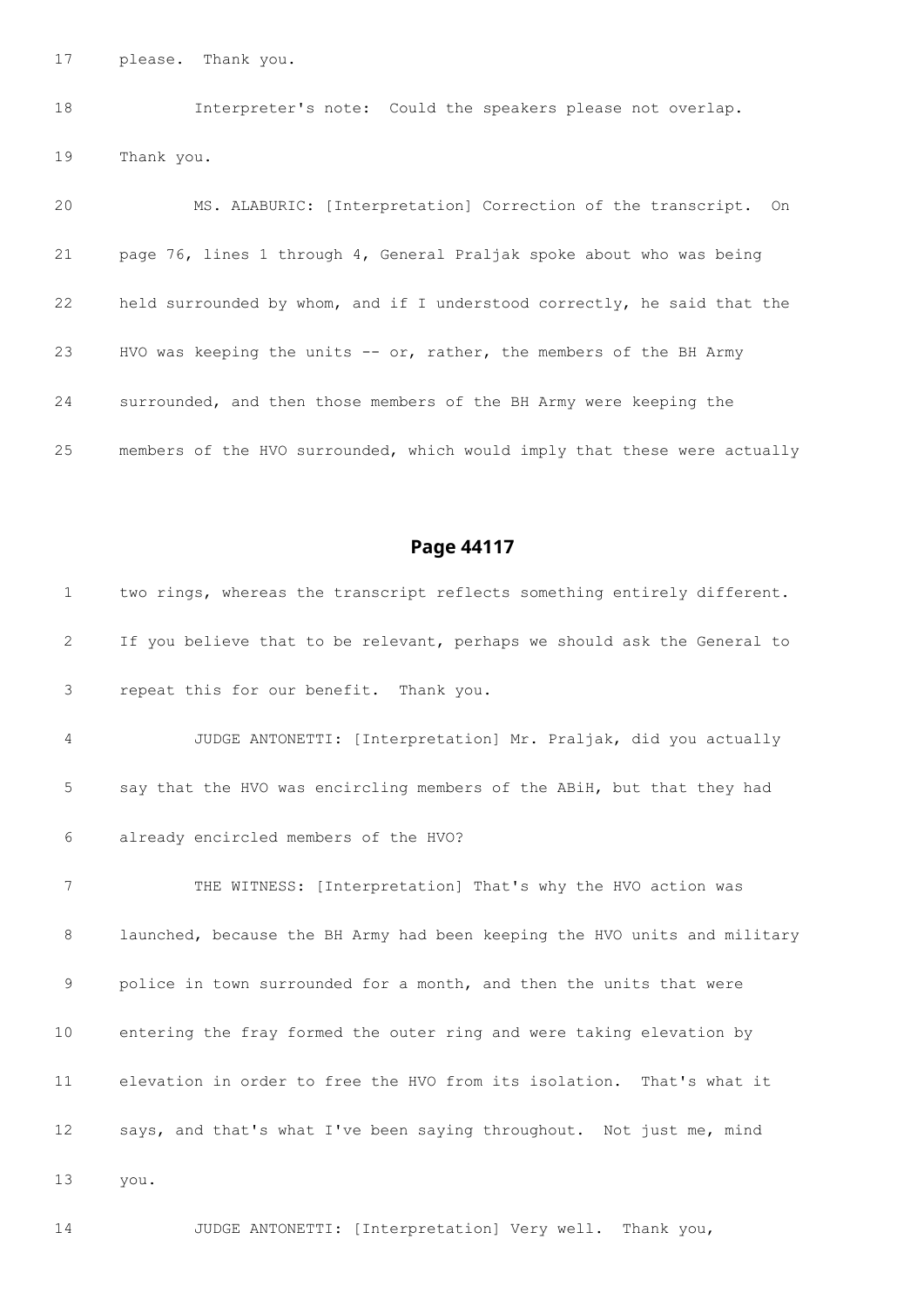Mrs. Alaburic. This cleared the situation.

```
16 Mr. Stringer.
```
MR. STRINGER: Thank you, Mr. President.

 Q. General, I'm going to skip ahead to go to Exhibit P01293. Now, General, this does not appear to be a document with a date. It's a handwritten document from Geneva and from Brigadier Petkovic in Geneva. Do you recognise this document, or did you see it during roughly the period we've been talking about, the third week of January 1993? A. I didn't see the document, but I knew that an order had arrived from General Petkovic. I think this is -- I think this document is in reference to the 23rd, possibly the 24th of January. Why? Because on

### **Page 44118**

| 1  | the 23rd of January, that morning, having visited the wounded commander   |
|----|---------------------------------------------------------------------------|
| 2  | Andric in hospital near Prozor, in Rumboci, I left for Mostar.            |
| 3  | And as indicated in item 3 of this document, then, Petkovic<br>$\circ$ .  |
| 4  | directed Colonel Siljeg to report urgently to you and to send a report on |
| 5  | the situation in Gornji Vakuf directly.                                   |
| 6  | Do you recall what Siljeq was to report -- well, let me back up.          |
| 7  | When Siljeg's to urgently to Brada in Mostar, is that a reference to you, |
| 8  | "Brada"?                                                                  |
| 9  | Α.<br>Yes.                                                                |
| 10 | And did Siljeg continue to report to you about the situation in<br>Q.     |
| 11 | Gornji Vakuf?                                                             |
|    |                                                                           |

A. It doesn't say that Siljeg would forward the report to me. It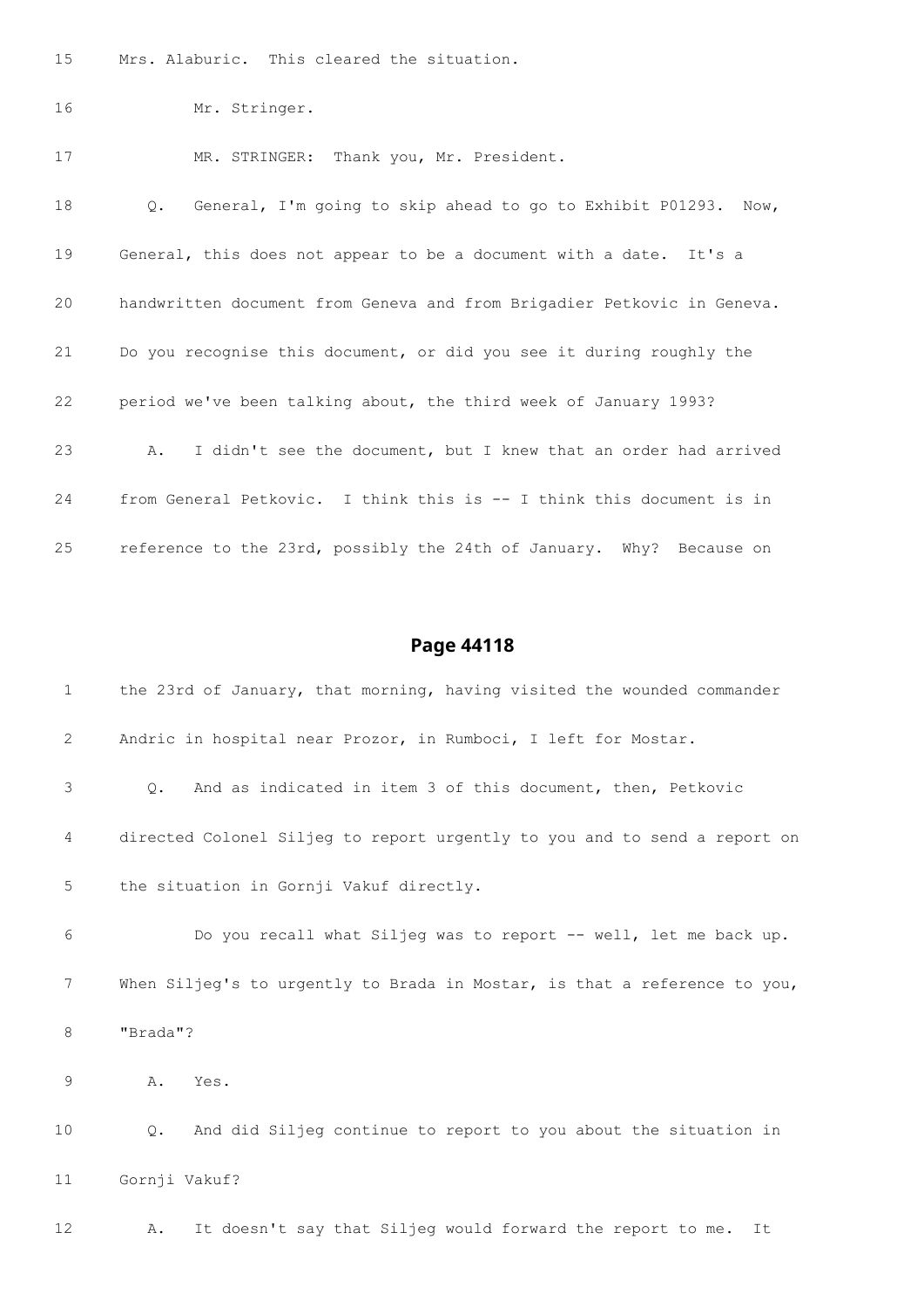| 13 | just says that he would be getting in touch with me. He would be sending |
|----|--------------------------------------------------------------------------|
| 14 | a sitrep on Gornji Vakuf to the HVO Main Staff in this sentence, to get  |
| 15 | in touch with me and send a report. It's not to send a report to me but  |
| 16 | to get in touch with me, yes. That's true. Yes, and then -- well, then   |
| 17 | I will not go further into that.                                         |
| 18 | Do you know what he was supposed to get in touch with you about?<br>Q.   |
| 19 | Yes.<br>Α.                                                               |
| 20 | What is that?<br>$Q_{\bullet}$                                           |
| 21 | Despite the cease-fire that had been signed, the BH Army<br>Α.           |
| 22 | continued to stage acts of provocation. Siljeg was a commander           |
| 23 | surrounded on all sides by dead and wounded, and he was in command of    |
| 24 | that army. It was difficult for him to simply put an end to the attack,  |
| 25 | but an order had arrived from Mate Boban and Alija Izetbegovic.<br>I was |

| $\mathbf{1}$ | supposed to tell Siljeq, The orders have arrived, stop at all costs.     |
|--------------|--------------------------------------------------------------------------|
| 2            | Then related to this is the next exhibit, P01277.<br>$\circ$ .           |
| 3            | JUDGE ANTONETTI: [Interpretation] The Prosecutor seems to move           |
| 4            | quickly to another document. I would like to stay on this document that  |
| 5            | is coming from Mr. Petkovic. It is handwritten by Mr. Petkovic, and this |
| 6            | document seems to be important, because it is written "Urgent" three     |
|              | times.                                                                   |

8 As far as I can understand this document, Mr. Petkovic, from Geneva, is writing directly to Siljeg, asking him to stop all operations, and then he's asking him to contact you and then to draw a report. So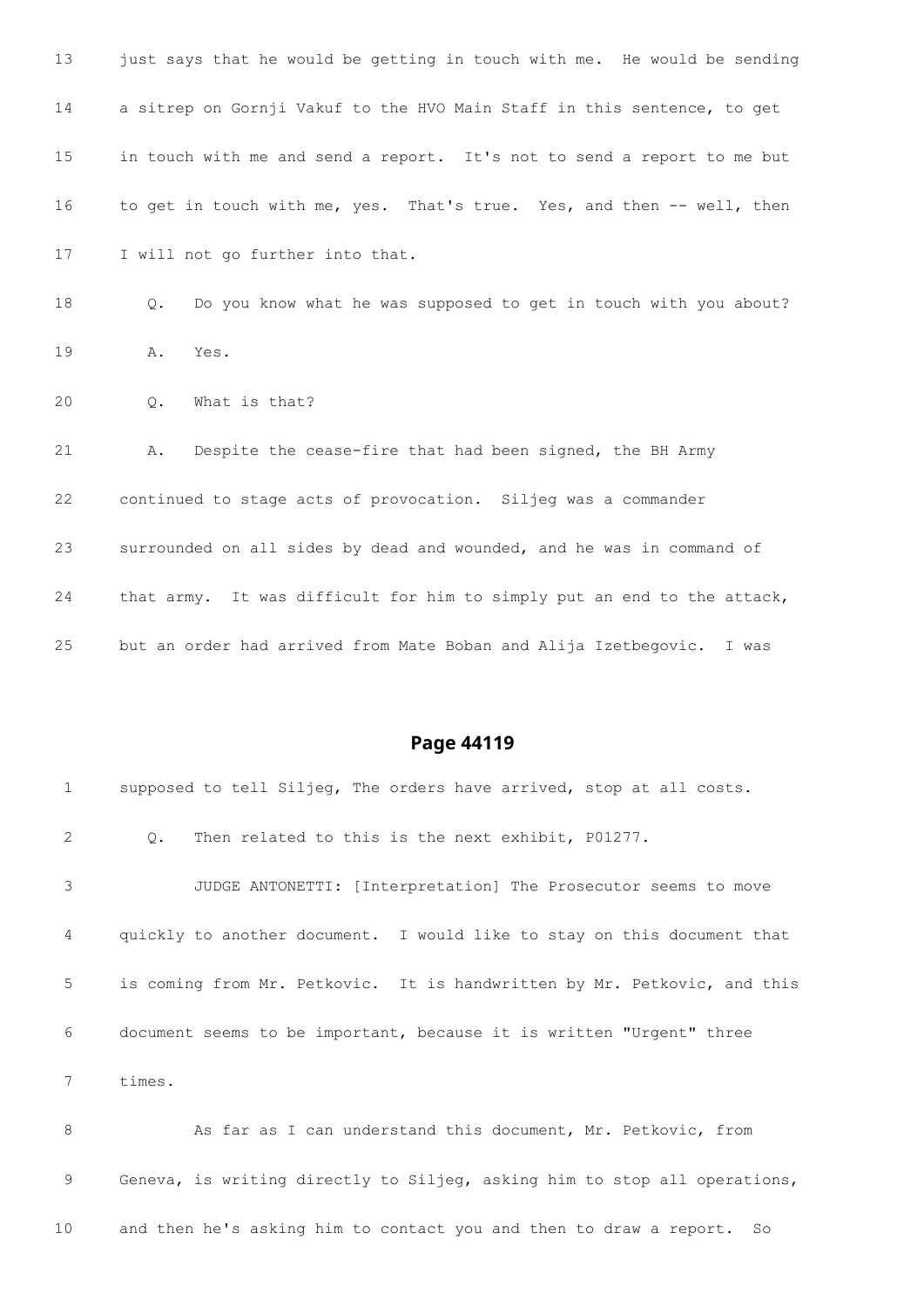this document is rather surprising.

 We could wonder whether General Petkovic had wind of what was going on, which would mean that he was not aware of what was going to happen. That's the one possibility. The other possibility is that he was aware of it and the international community said that it was unbearable and that everything had to be stopped, and that's the reason why he's sending this document. My question is the following: When did you get to know General Petkovic's position from Geneva? In other words, when did you hear that he wanted to stop everything? THE WITNESS: [Interpretation] Your Honours, I managed to go through Gojko Susak -- or, rather, his secretary, and get in touch with Geneva. I asked that orders be sent through on the cessation of all activity. It arrived. I think Mate Boban signed on the 19th, and Petkovic on the 20th. I don't believe Mr. Petkovic was privy to every

### **Page 44120**

single detail over in Geneva at the time.

 Orders arrived on the cessation. As you know, a military operation is not something you can put an end to just like that, blowing out a candle.

 On the 22nd, an agreement was drawn up in Gornji Vakuf, as far as I remember. Siljeg stopped the whole thing.

 What this is about, obviously, is that Siljeg was facing a far more difficult situation than Petkovic over in Geneva and everyone else.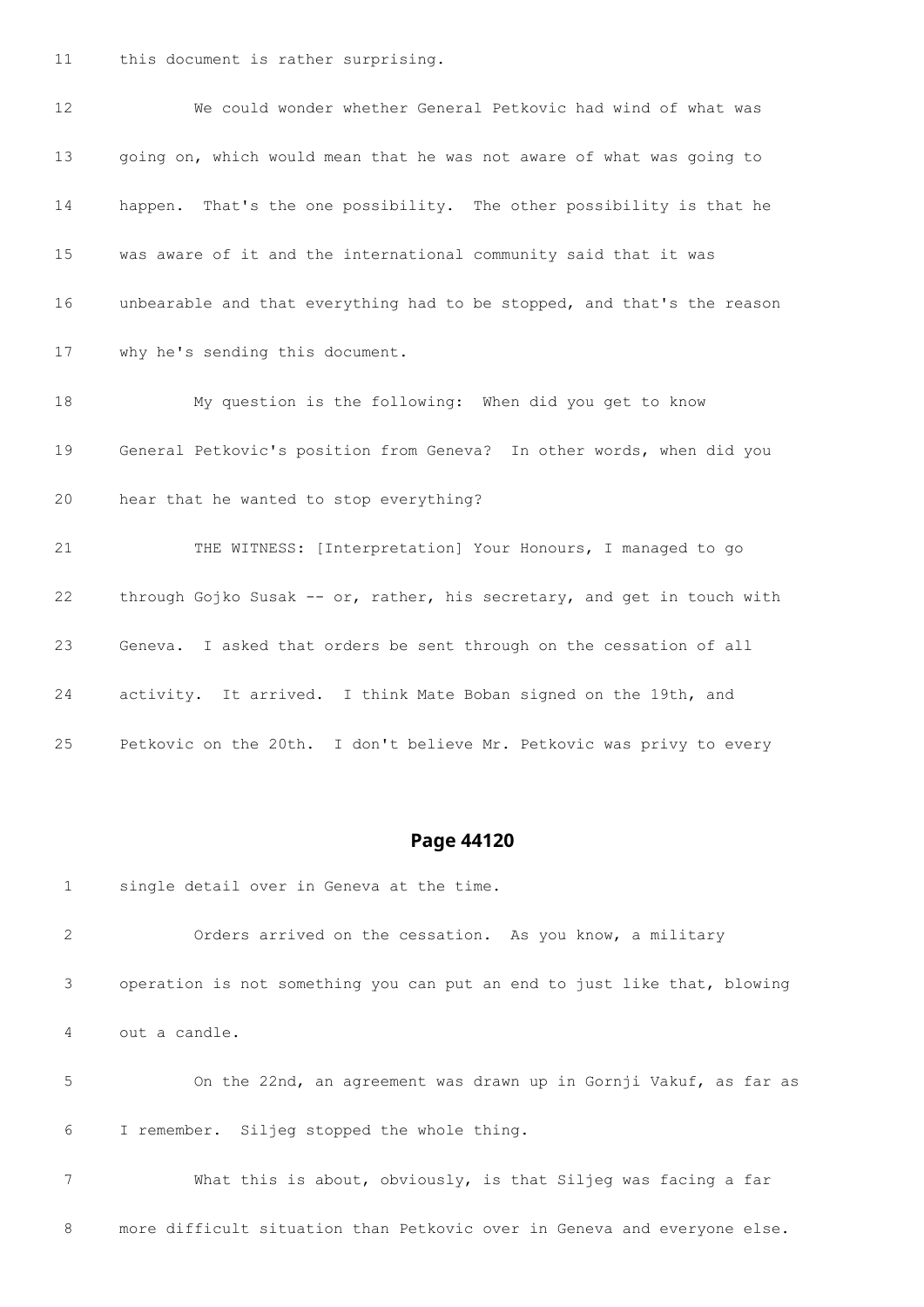He was still facing all these provocations on the ground and cease-fire violations by the BH Army. Nevertheless, regardless of the fact that there was sniping activity still ongoing, as far as I remember, killing our lads, the operation needed to be stopped.

 JUDGE ANTONETTI: [Interpretation] You say that Mate Boban reached an agreement with the other side on the 19th, and the order comes on the 20th to stop all activity, and General Petkovic has sent this message so that everyone is aware of this, but in the previous document what do I notice? Well, I notice that on the 22nd of January, namely, two or three days later, at 4.00 a.m., an attack is launched against the Rincigav 19 [phoen] village, and I don't understand.

 You say it's very difficult to hold a military operation, and you're right, but when orders are coming from Mate Boban, they are also coming from Geneva via Mr. Petkovic and, and Mr. Siljeg is also informed. I was wondering how it is possible that on the 22nd of January, at 24 4 a.m., this attack was launched.

THE WITNESS: [Interpretation] It is possible, Your Honours, the

#### **Page 44121**

 reason being the order had been sent to the other side too. You should bring those commanders here and ask them who was still attacking and what the response was.

 On the 23rd, obviously there was a small-scale action, no more than that. It was started and not finished. Perhaps it was provoked. It's not for me to say. But it is not possible to end a military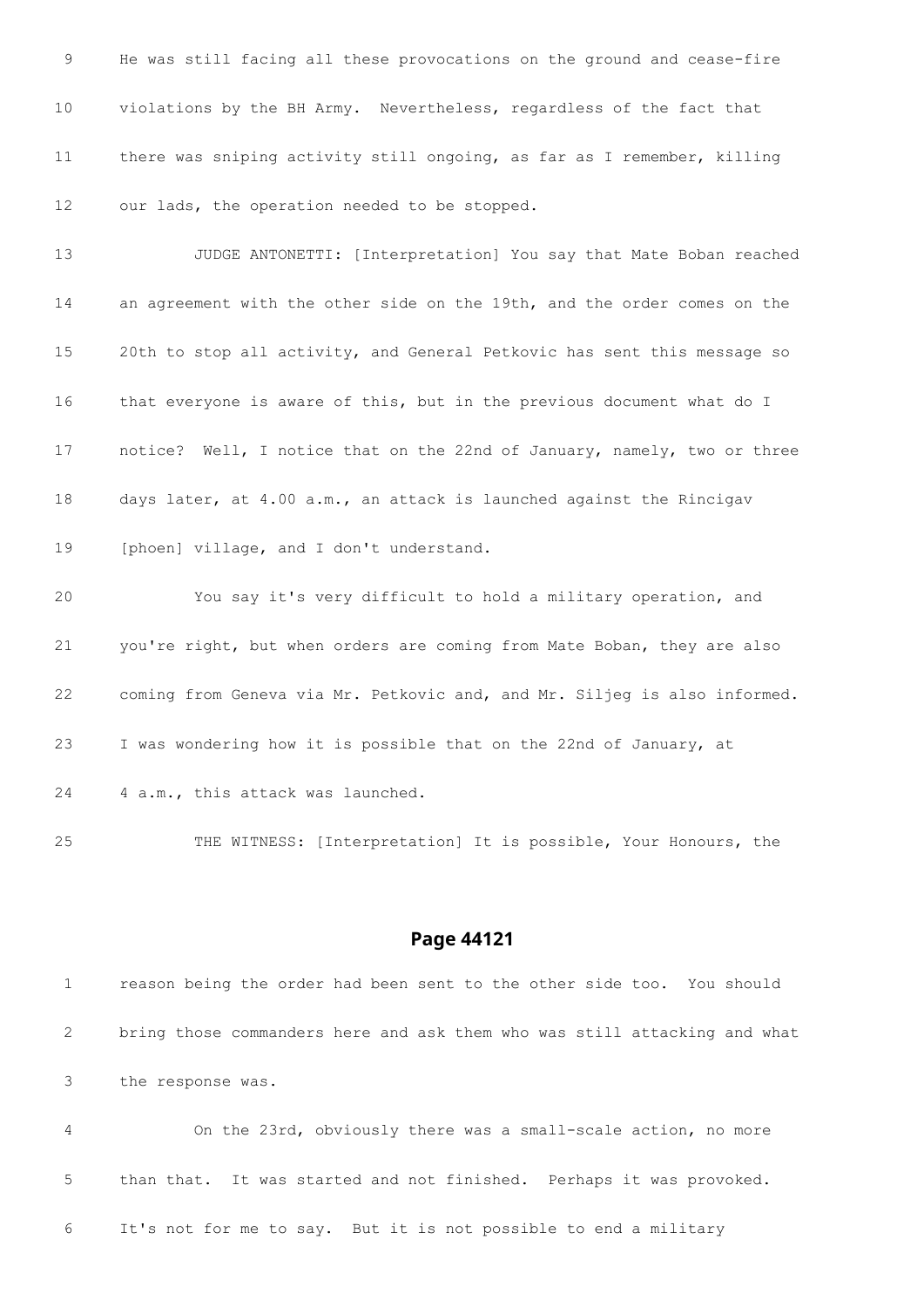operation on a five-minute notice. All the units are still on the ground. You need to tour the units. You need to inform everyone. Someone is in the middle of a combat operation. If you just put an 10 abrupt stop to it, you face heavy losses.

 JUDGE ANTONETTI: [Interpretation] General Praljak, I do not want to put you in a difficult position, but you know the three-C rule, control, communication and command, and I'm sure you're aware of all the rules, which means that from the private up to the head of the military operation there must be communication. And if the order is coming from Geneva to stop all operations, I find it difficult to believe that on the 22nd of January some activities were still going on. So you give us an explanation and you say, and I'm sure you're right, that one would have to find out under which conditions and who attacked first. I agree with you. But you also have to agree with me that it took several days for the orders to reach the ground from Geneva.

 THE WITNESS: [Interpretation] That's right. You need to go to each and every position. We're talking about communication, communication between Geneva, Mostar, Siljeg, and each of the units on

the ground.

#### **Page 44122**

 This was not the kind of communication that is not familiar to a modern-day army, unfortunately. I do know everything about the three golden rules in the military, but you know, there is army and army. The communications in that area were exceptionally poor. Poor. What am I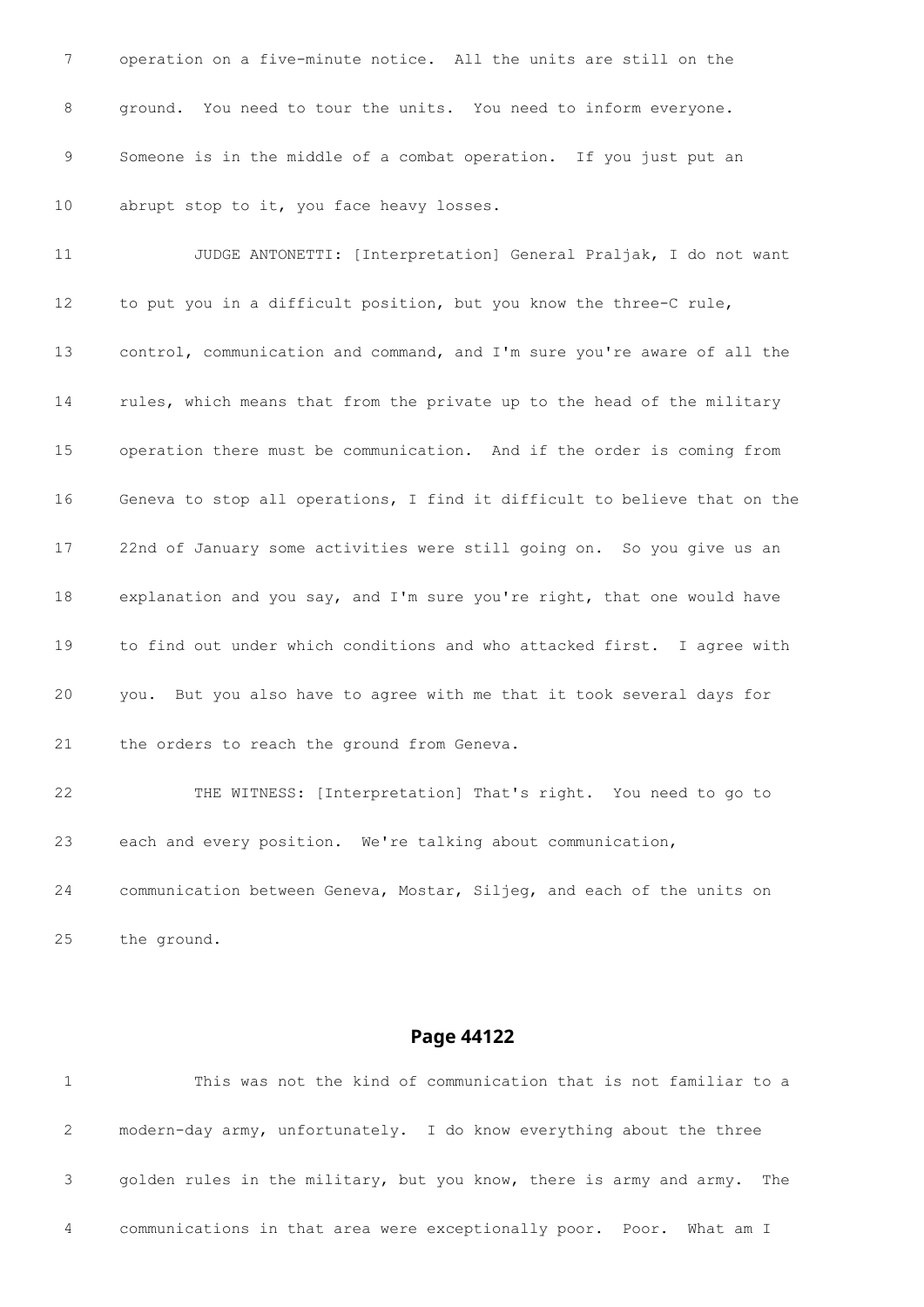saying. Every time there was some line of communication it was constantly disrupted by the other side, by the enemy, and that is the best I can say.

 JUDGE ANTONETTI: [Interpretation] Very briefly, I think that it was the pre-trial brief from the Prosecution where it says that a double game was played. You say one thing, and you do something else. General Petkovic could say, Do this, but then say, We all agree that we are going to do the opposite. What is your take on this? THE WITNESS: [Interpretation] My take on this, Your Honours, Judge Antonetti, is this: The HVO positions in Gornji Vakuf on the 22nd of January were such that I'm putting it to you that Gornji Vakuf could be taken in its entirety in a single day, but no, that was not the objective. I conveyed those orders staking my own authority on it despite the large number of dead and opposition from my soldiers who might as well have refused to fight the next day. They were professional soldiers having suffered large-scale casualties, and knowing that they were under attack, they would obey and still be there in the ranks tomorrow. That is a higher level of skill. If I may use foul language, they might just as well have told me to sod off, left the area all together and I couldn't have possibly done anything to them. This was not the US army, this was not the French army, a fully professional army

#### **Page 44123**

where I had full control. These were people who ...

MR. STRINGER: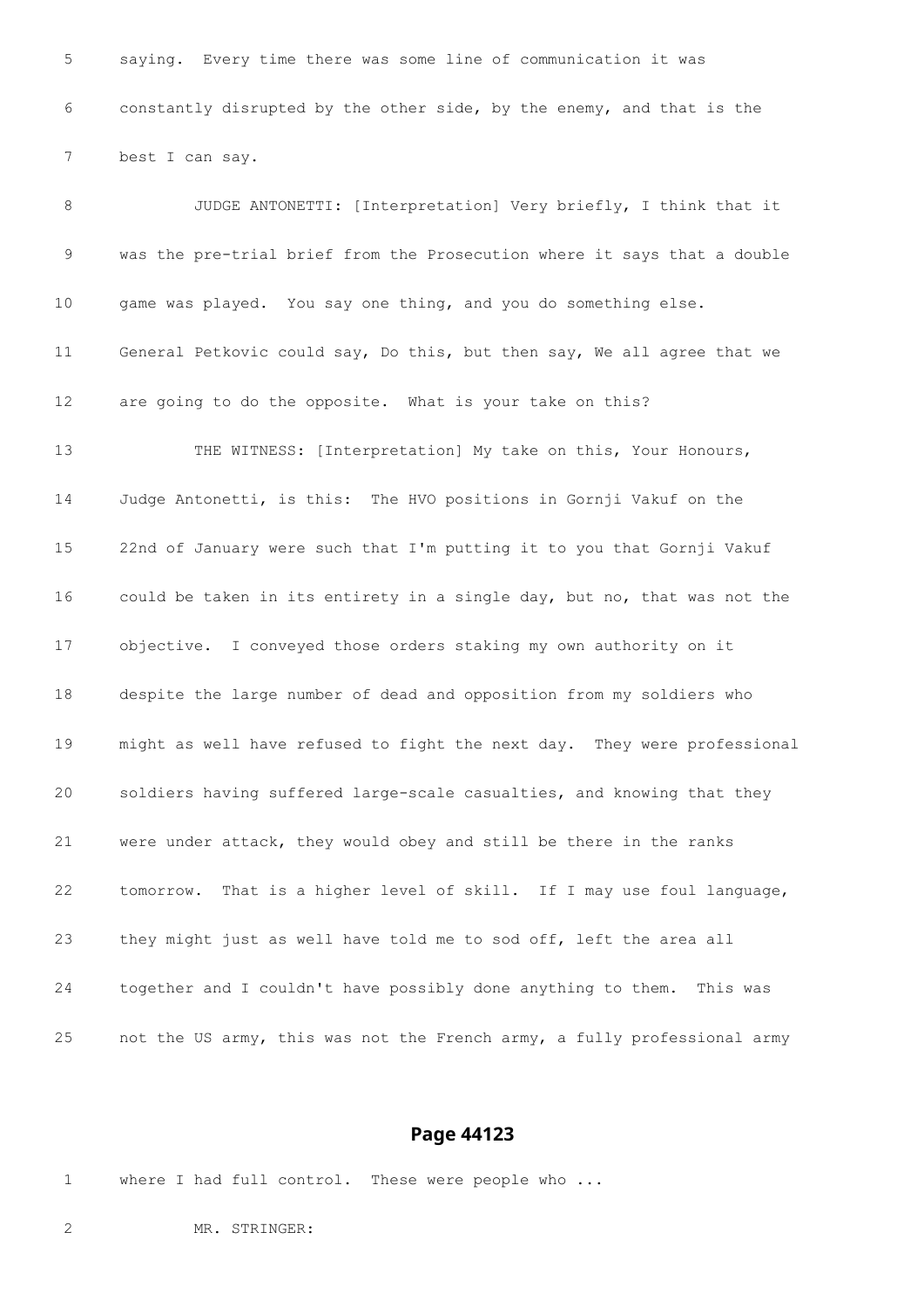Q. General, I want to take you to the next exhibit now, which is P01278. This is one of the British Battalion milinfo documents dated 23 January 1993, and section 1 is about Vitez. Section 2 is about Kakanj, and then I want you to look at section 3 on Gornji Vakuf. Now, this is the report, Vakuf, and then we're going to move down to about halfway through this paragraph where first they say that they dropped off ICRC medical supplies at BiH and HVO medical posts in the town. Do you see that? And then it continues -- A. Yes. Q. "Talks occurred between HVO and BiH and a truce agreed from 2318 hours and 241200 hours when further negotiations will take place. At 1635 hours the village of Bistrica came under rocket attack from an HVO" -- some form of weapon is indicated there, BM 21. "The houses in 16 the village were reported to be burning fiercely. Company 1 Cheshire," this is a regiment of the British Battalion, I should add, "is keen to stress that this is definitely ethnic cleansing by Croats on a Muslim village. At 1910 hours, fighting was continuing within the town. There is no cease-fire being implemented by either side." Now, General, this is the 23rd of -- were you aware that Colonel Siljeg and HVO forces were engaged in ethnic cleansing of Muslim village Bistrica as is indicated here? A. No, I can't accept that for the simple reason that ethnic cleansing cannot be carried out with a rocket attack. If the HVO units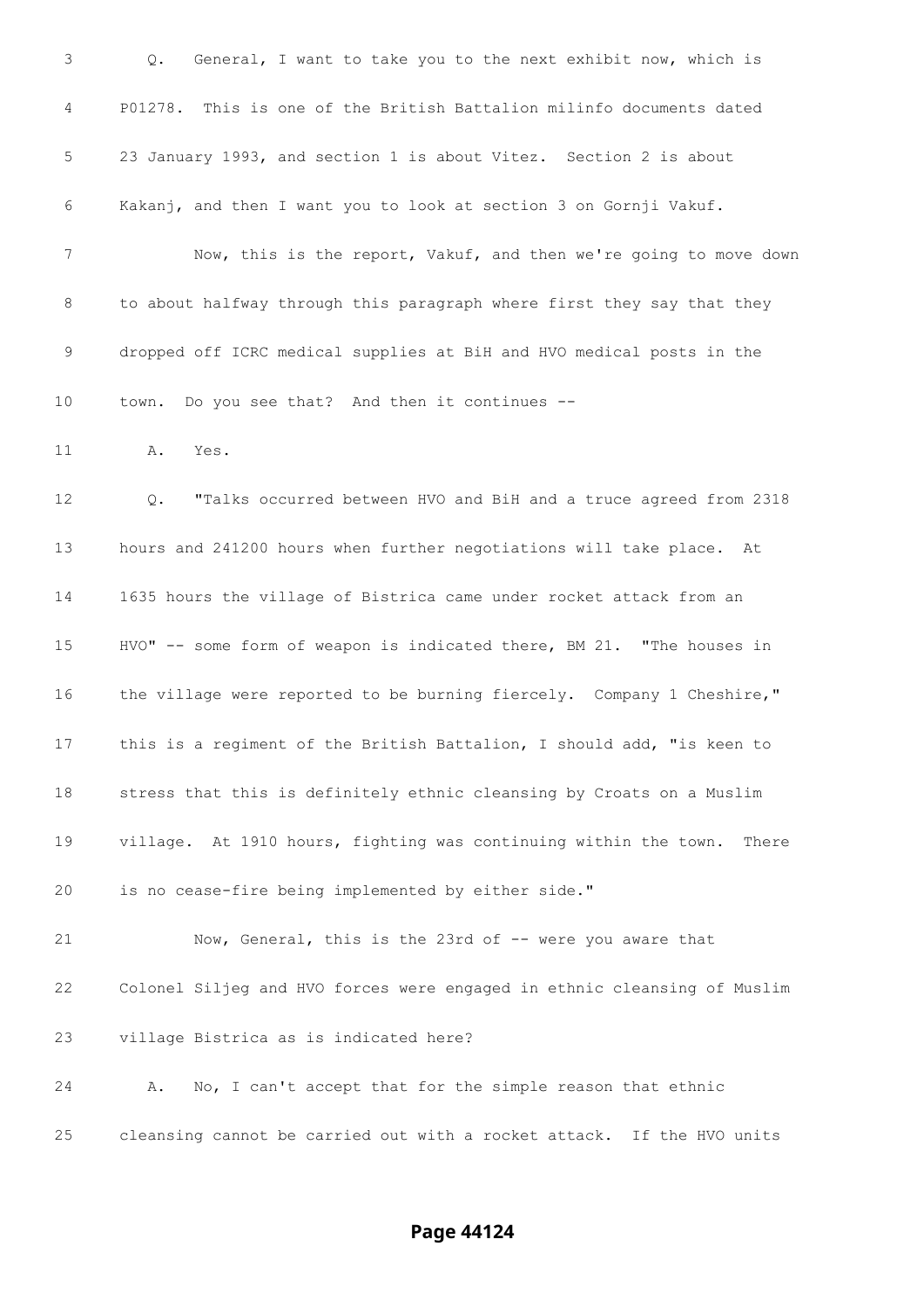were in the village of Bistrica, then you can't shoot at that village with a multiple-barrel rocket launcher. And if you use a multiple-barrel rocket launcher, then houses cannot be aflame because that's not what that -- those weapons produce. So this is quite unclear militarily speaking, that you could use one charge of 12 rockets or 21 rockets, anti-infantry weaponry, to cause ethnic cleansing and to have houses burst into flame in this way. And that speaks of the level of knowledge 8 that the person who compiled this has. Q. Well, let's talk about the damage from another source that you might consider to be more reliable. If you would turn to P01351. 1351. Now, this, General, is a report of Colonel Siljeg, report on situation in Gornji Vakuf on 28 January 1993. And he's reporting to the Presidency of the HVO of the HZ HB, the government of the HVO HZ HB Mostar, Defence Department, and the Main Staff. And I want to take you to page 3 of the English version, and this is where he's talking about a sub-commission that toured villages per requests and determine the situation in those sectors. This is a report of the commission on establishing the factual state of the occasion. Combat operations in these various areas. Now, the first village that's referred to here is a place called Uzricje, and it talks about persons taken away, persons who had been killed. There are references to houses being torched, and this continues for other villages as well, property that's looted, again imprisoned

soldiers. I'm looking at page 5 now of the English. Killed civilians.

This is in Duse. A total of 18 houses and sheds destroyed, 16 of which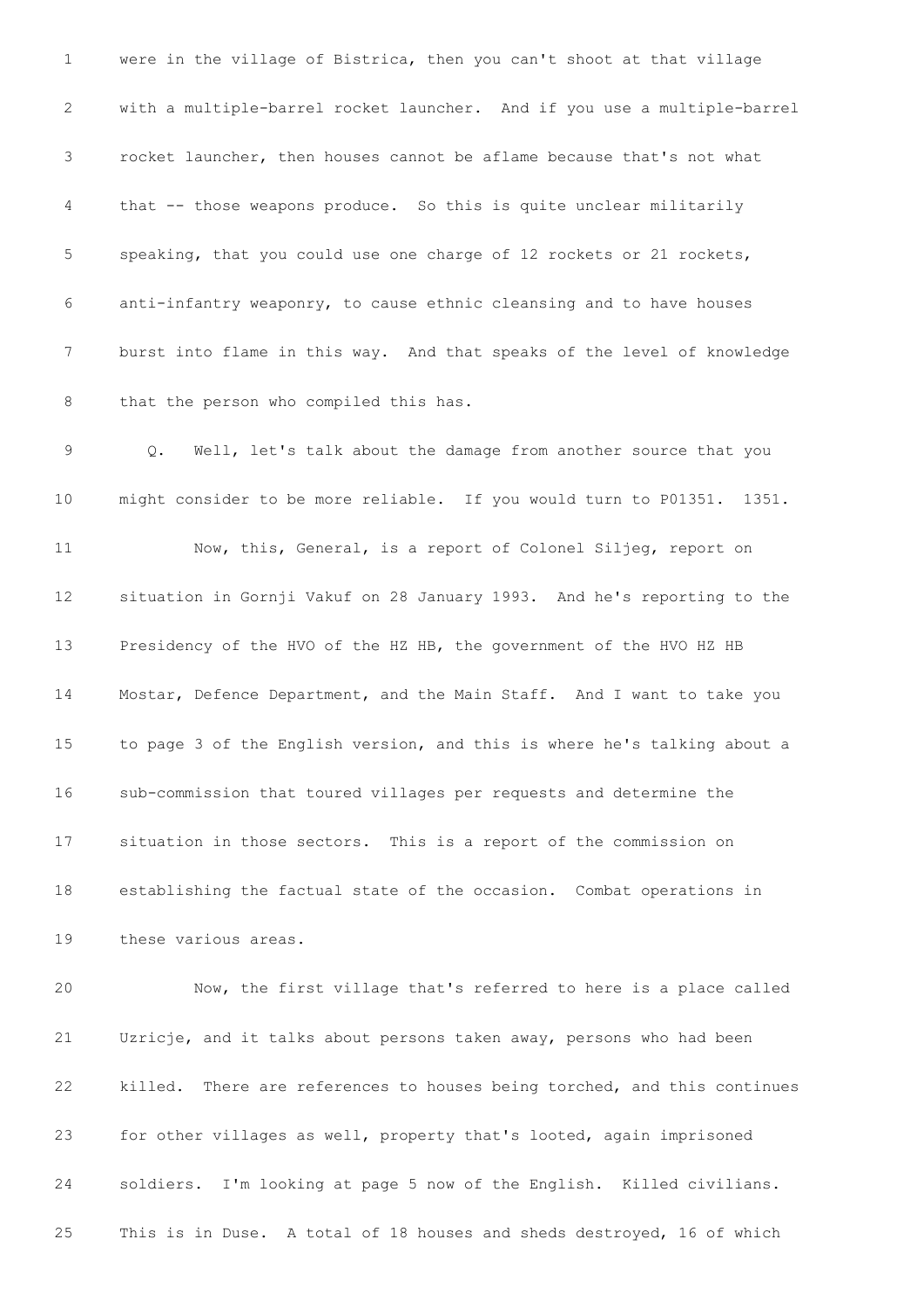| $\mathbf{1}$ | were torched. Trnovaca is the next village, number 3. Again, four         |
|--------------|---------------------------------------------------------------------------|
| 2            | houses destroyed, torched, looted. And this continues on. And then on     |
| 3            | page 7 of the English, there's a reference to Bistrica, which is the      |
| 4            | village we were just talking about in the previous document. Do you see   |
| 5            | that, General?                                                            |
| 6            | A. Yes, I see that. Bistrica. Bistrica is the most critical point         |
| 7            | it says.                                                                  |
| 8            | " and we have to calm it down on our side, and when a global<br>Q.        |
| 9            | solution is found, then we know what we shall do in Bistrica and in other |
| 10           | places."                                                                  |
| 11           | And then -- first of all, General, recognising that you probably          |
| 12           | did not -- well, did you ever see this report of Colonel Siljeg?          |
| 13           | Α.<br>No.                                                                 |
| 14           | And these villages that he's reporting about, is -- do they<br>Q.         |
| 15           | appear, can you tell or do you know whether they appear to be Croat or    |
| 16           | Muslim villages? Or mixed?                                                |
| 17           | Well, it says here exactly what it is, but you're not giving me<br>Α.     |
| 18           | enough time for me to read through this and to comment, nor do I know     |
| 19           | from this point in time how mixed they were, which is which. I can't      |
| 20           | comment really.                                                           |
| 21           | This is a document that was signed by Mr. Siljeg on the 28th, and         |
| 22           | I had played my role a long time ago, and I described what that role was. |
| 23           | I was no longer in Bosnia-Herzegovina at the time. It is a commission     |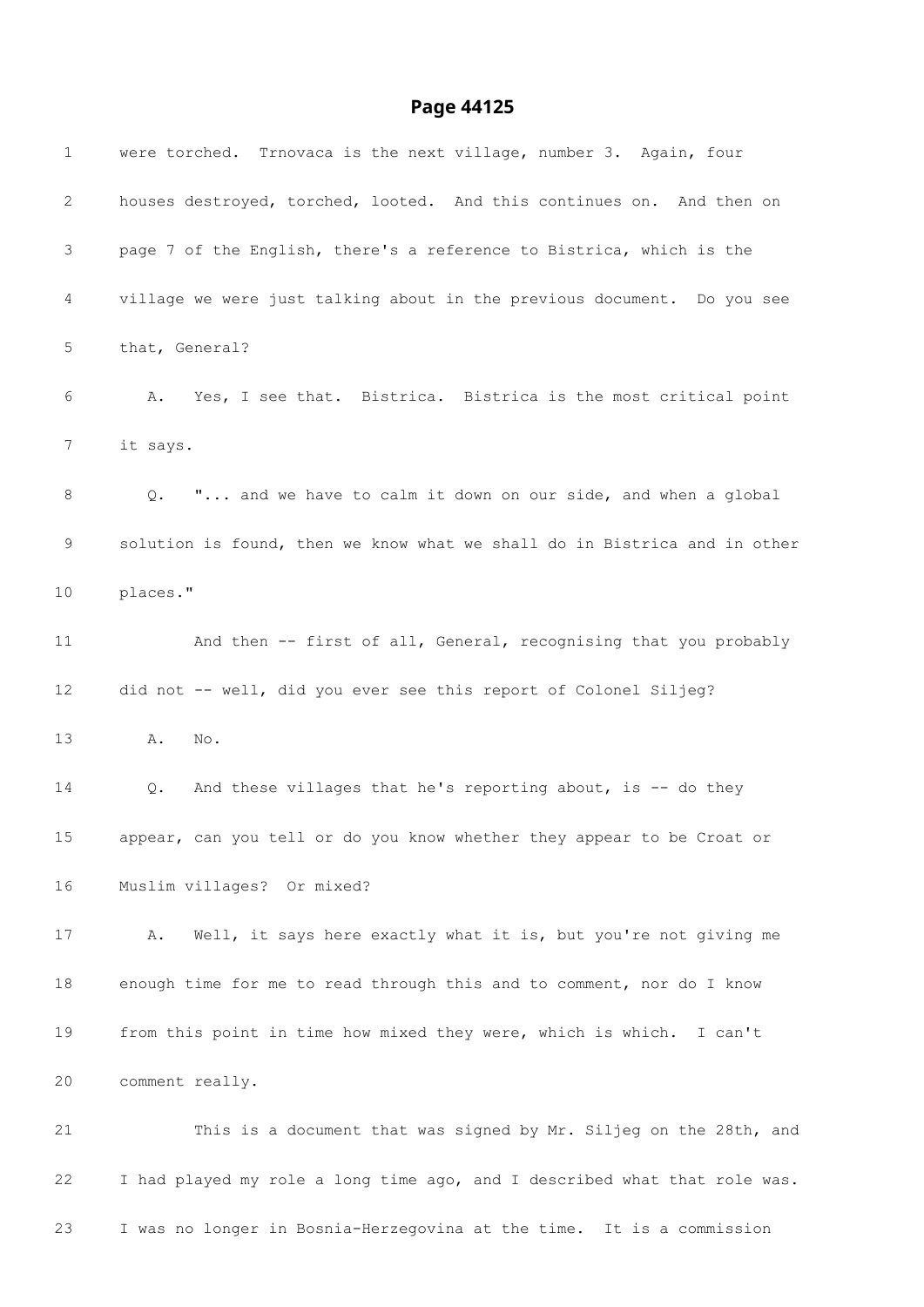| 24 | report. Obviously he's writing what he is setting out. Whether it's  |  |  |  |  |  |  |  |  |
|----|----------------------------------------------------------------------|--|--|--|--|--|--|--|--|
| 25 | correct, how far it is correct, I don't know, I can't say, but quite |  |  |  |  |  |  |  |  |

| $\mathbf 1$ | obviously the commission has signed -- has described all this, everything   |
|-------------|-----------------------------------------------------------------------------|
| 2           | that was destroyed, what was looted, and so on and so forth.                |
| 3           | Well, General, that leads to my next -- excuse me, my next<br>$Q_{\bullet}$ |
| 4           | question, because we know that you were present in Gornji Vakuf at least    |
| 5           | from the 16th to the 23rd.                                                  |
| 6           | No, I wasn't. I was in Rama.<br>Α.                                          |
| 7           | All right. You were in Prozor meeting with Siljeg and<br>Q.                 |
| 8           | Miro Andric from the 16th. Did you stay in Prozor until the 23rd when       |
| 9           | you left?                                                                   |
| 10          | Yes. I left on the 23rd in the morning.<br>Α.                               |
| 11          | So you never went to Gornji Vakuf?<br>Q.                                    |
| 12          | I did once. I did go to an elevation to the left of<br>Α.                   |
| 13          | Gornji Vakuf, in the direction of Krc and the repeater station there.       |
| 14          | And so throughout this period of time, 16th to the 23rd of<br>Q.            |
| 15          | January, General, you were consulting with and, in fact, you were issuing   |
| 16          | orders to Colonel Siljeg, and then, as you say, you left.                   |
| 17          | Now, are you claiming that by leaving the territory you're                  |
| 18          | excused from any responsibility of what happened in Gornji Vakuf if, in     |
| 19          | fact, you were holding a command position there during the time of the      |
| 20          | 16th to the 23rd?                                                           |
| 21          | No, I wasn't holding a command position, Mr. Stringer. I came<br>Α.         |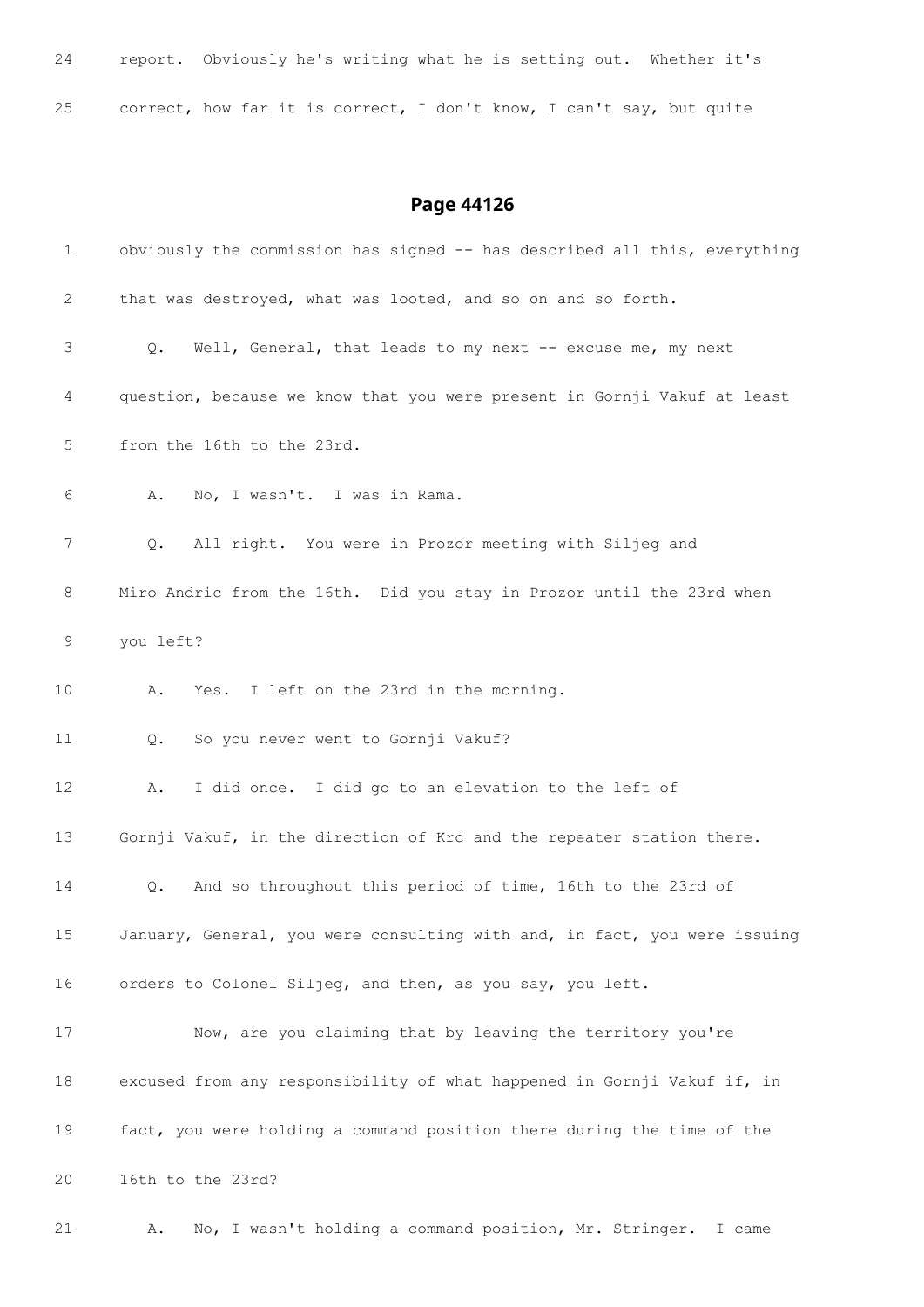with a specific assignment, and I told you what I did. I told you when I left, and I don't feel responsible.

 Q. But the fact is that Siljeg, Miro Andric, consulted with you about the HVO policy and its demands which were rejected. Conflict

| $\mathbf 1$    | resulted. You think you bear no responsibility for what happened up      |
|----------------|--------------------------------------------------------------------------|
| 2              | there simply because you left on the 23rd of January?                    |
| $\mathfrak{Z}$ | It's not true that the conflict arose because, as you say, there<br>Α.   |
| 4              | was an ultimatum. That is not correct. Now, whether I should feel        |
| 5              | responsible or not responsible for having left on the 23rd, that's not   |
| 6              | correct either. It's not correct that I issued an order, and I'd like to |
| 7              | ask Their Honours where I'm asked a question -- well, could you please   |
| 8              | establish whether I was in command. Now, if I answer the question, am I  |
| 9              | answering everything that the Prosecutor uttered earlier on. So please   |
| 10             | break up this question and ask, "Were you in command?" Then your next    |
| 11             | question. You're making five assertions and after five assertions you're |
| 12             | asking one single question and I can't answer that question because it   |
| 13             | would mean that I answer in the affirmative to all your previous         |
| 14             | questions, which I don't agree with.                                     |
| 15             | Well, I'll break it down and I'll put it to you this way.<br>Q.          |
| 16             | General, isn't it true that the documents we've been discussing today    |
| 17             | clearly show that you did hold a command position or you held command    |
| 18             | authority in respect of Gornji Vakuf even though you did not hold an     |
| 19             | official military rank or position in the HVO? Isn't that true?          |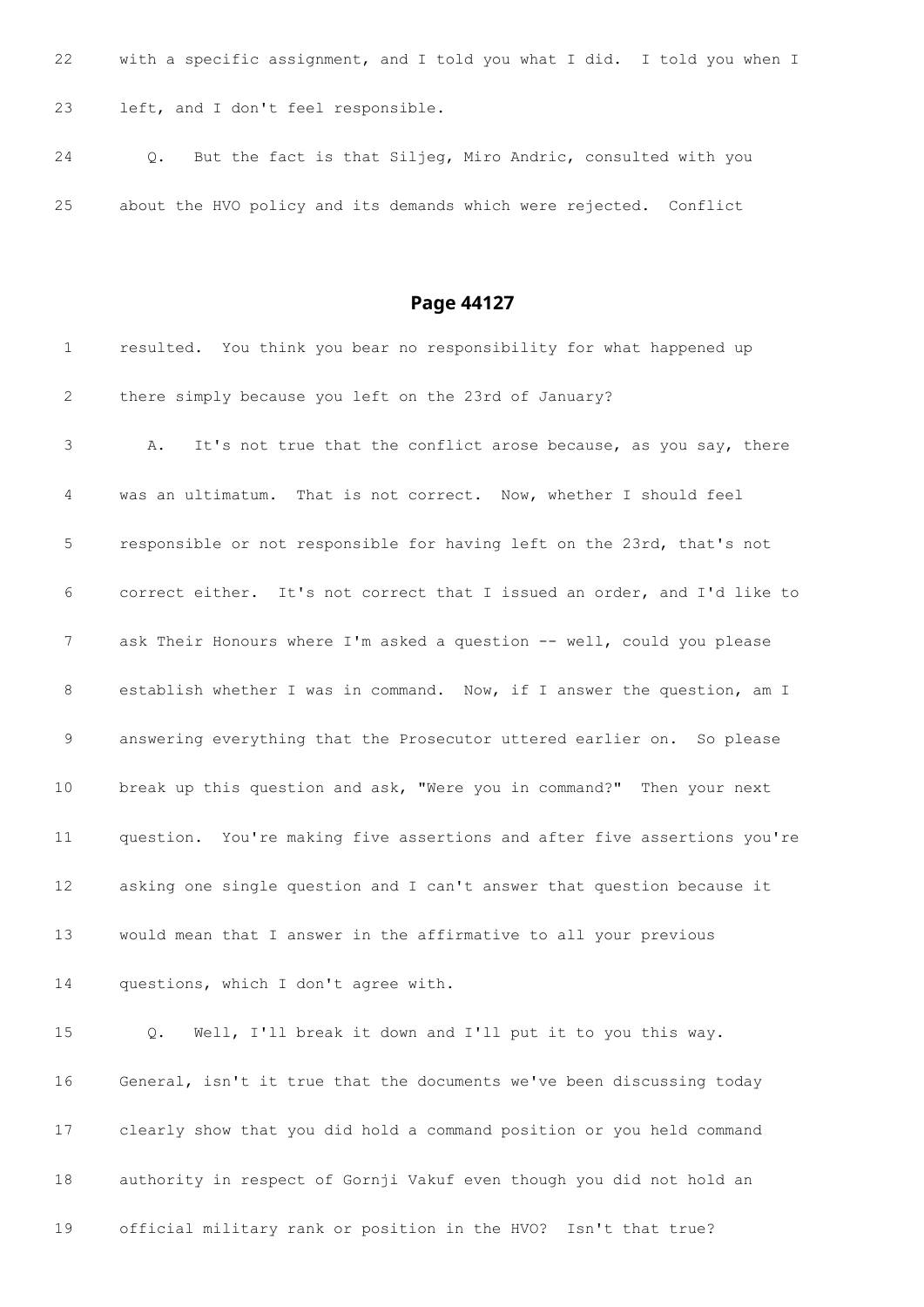| 20 | Α.        | No, not true, incorrect. None of the documents point that out.            |
|----|-----------|---------------------------------------------------------------------------|
| 21 | $\circ$ . | And that you knew that in these various military operations               |
| 22 |           | Muslim houses were shelled, torched, burned, civilians were ethnically    |
| 23 |           | cleansed, as the British Battalion says, throughout that period, and that |
| 24 |           | despite having this command authority, you did nothing to prevent it or   |
| 25 |           | to cause, order any investigation or prosecution --                       |

| 1               | JUDGE TRECHSEL: Mr. Stringer, you have just said that you are             |
|-----------------|---------------------------------------------------------------------------|
| 2               | going to break down, but now you're really putting question over          |
| 3               | question, and in my mind I can see a whole network of which goes right    |
| 4               | and left and then on -- I think it will be good if you took it piece by   |
| 5               | piece.                                                                    |
| 6               | MR. STRINGER:                                                             |
| 7               | General, did you ever order an investigation or do anything to<br>Q.      |
| 8               | prevent the crime that were committed against Muslims in Gornji Vakuf     |
| 9               | during 16 to 23 January, 1993?                                            |
| 10 <sub>o</sub> | I did not have a function which would require me to order an<br>Α.        |
| 11              | investigation about what happened in Gornji Vakuf. And apart from that,   |
| 12              | Siljeg writes and says what happened in Gornji Vakuf.                     |
| 13              | Now, apart from the fact that he says what happened in                    |
| 14              | Gornji Vakuf, he doesn't say who the culprits are, who did what, when.    |
| 15              | This is an observation of the situation, the state of affairs, whereas an |
| 16              | investigation comes after that. And it was his duty as commander of the   |
| 17              | operative zone, or, rather, of all the other structures dealing with      |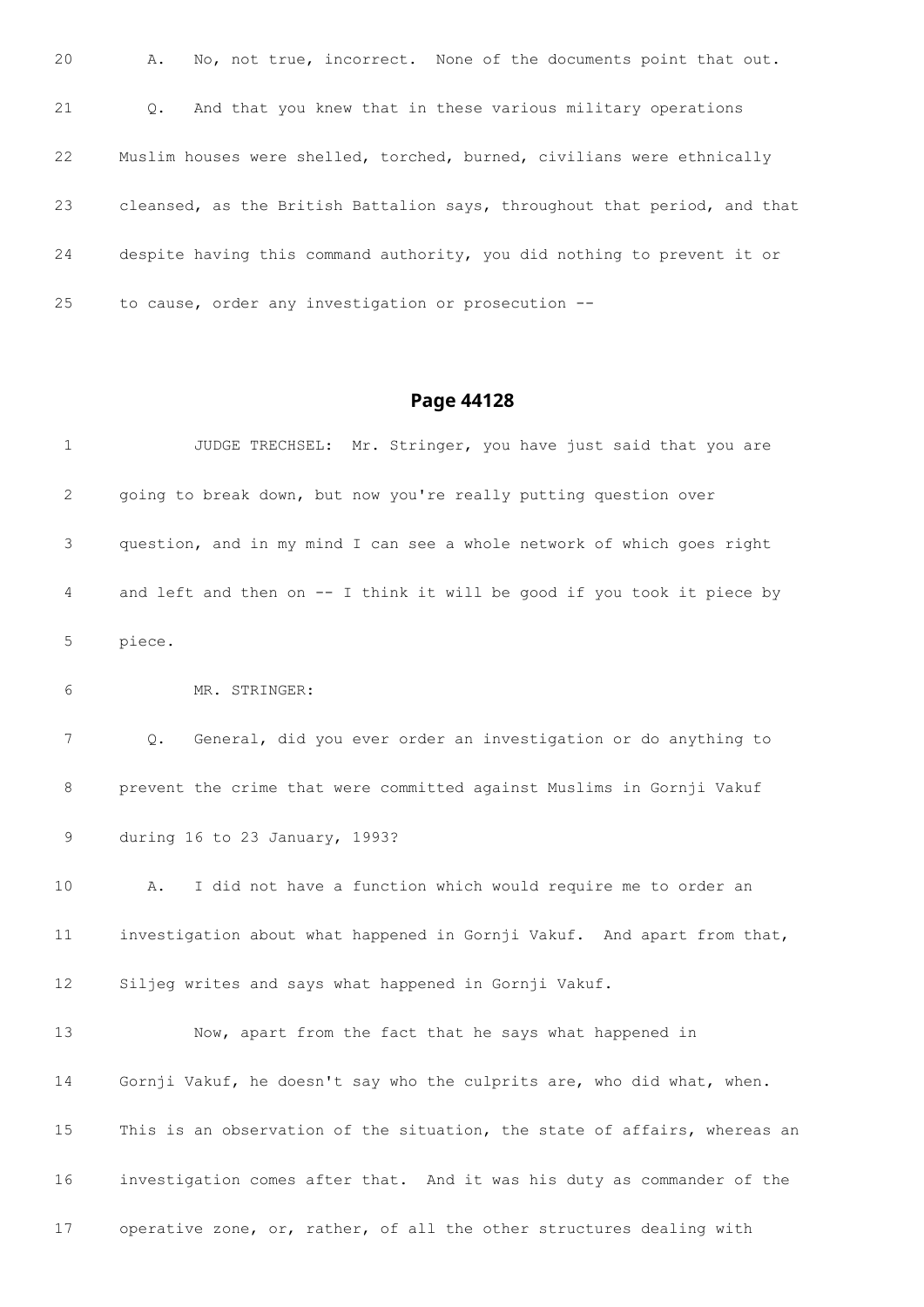18 this, the prosecutor, the civilian authorities, the police and so on and so forth. It's their job.

 Q. So I know you've said this before. We should just -- I want to come back to this. Your position, General, is that you and Siljeg, 22 unless you actually know the name of a -- of a particular perpetrator, have no obligation to prevent or to order an investigation. Is that your position?

A. No, sir, that's not what I said. You talked to Siljeg, and you

#### **Page 44129**

 resolved that with him. You're now dealing with my role in those events, and I've described that role in very precise terms. Siljeg here, within the frameworks of the commission and a good commander, is making an observation of the state of affairs. Afterwards, he will take the steps in his power to uncover the possible perpetrators of those acts. Q. All right. General, a few questions, probably for the rest of 7 the day, on the Vance-Owen Peace Plan, which of course is looming largely 8 in the context, in the background, when we discuss Gornji Vakuf. So -- JUDGE ANTONETTI: [Interpretation] Before discussing the Vance-Owen Peace Plan, I have a few questions. I'm still looking at the document. Colonel Siljeg is reporting, and he seems to be very frank about the facts that he has been told about in his report. As far as Gornji Vakuf is concerned, he mentions the case of Vlatko Rajic who abused and decapitated an invalid. Now he doesn't say whether he,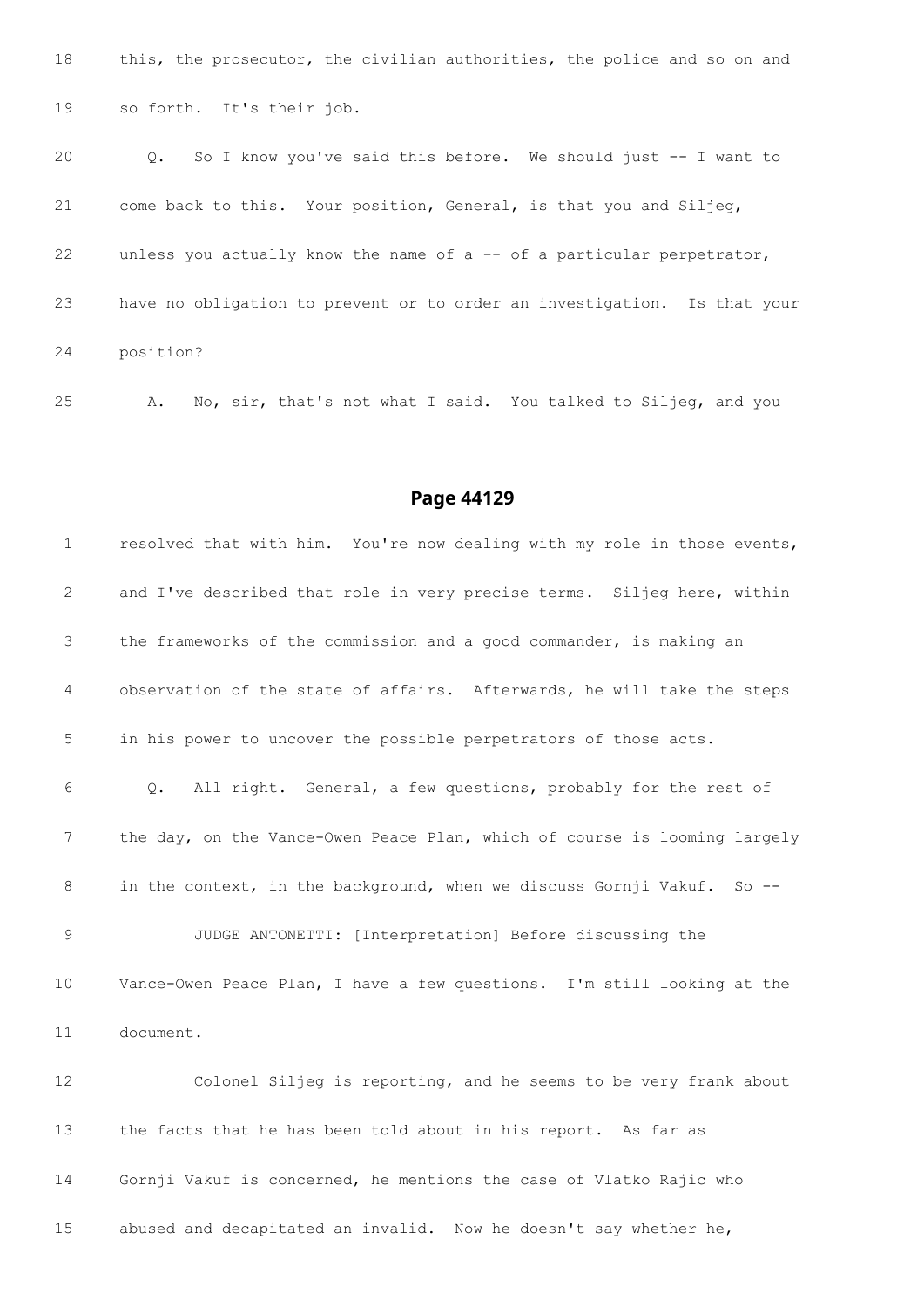Colonel Siljeg, actually reported this to the military or civilian

prosecutor.

 Secondly, he's also talking about the case of Branko Sapina. We discovered that the brother of Branko Sapina was killed, and because of this Branko Sapina is going to separate two civilians from others and is going to kill them, you know, with a pistol in front of all the inhabitants. What did Siljeg do? Did he report this to the civilian or

 military prosecutor? Well, we don't know. But Colonel Siljeg does report a number of facts, facts that require some follow-up, and there

#### **Page 44130**

 might have been a follow-up, I don't know, but this is the situation as it stands.

 According to you, did Colonel Siljeg behave properly? Should he have drafted a report saying, "I will report this to the competent authorities in order for the perpetrators of all this to be prosecuted"? THE WITNESS: [Interpretation] Judge Antonetti, Your Honour, in this report he does not need to mention that, but he did. He said a name and surname, and it's quite certain that he had to set this into motion -- or, rather, to report this. I don't know about Sapina, but I think Vlatko Rajic was a mentally disturbed person. I don't know about this other man, Sapina. But I learnt about this case later on, I think, or at this Tribunal. He ended up at the psychiatric ward as mentally disturbed, and he could not have been tried. But once you name names and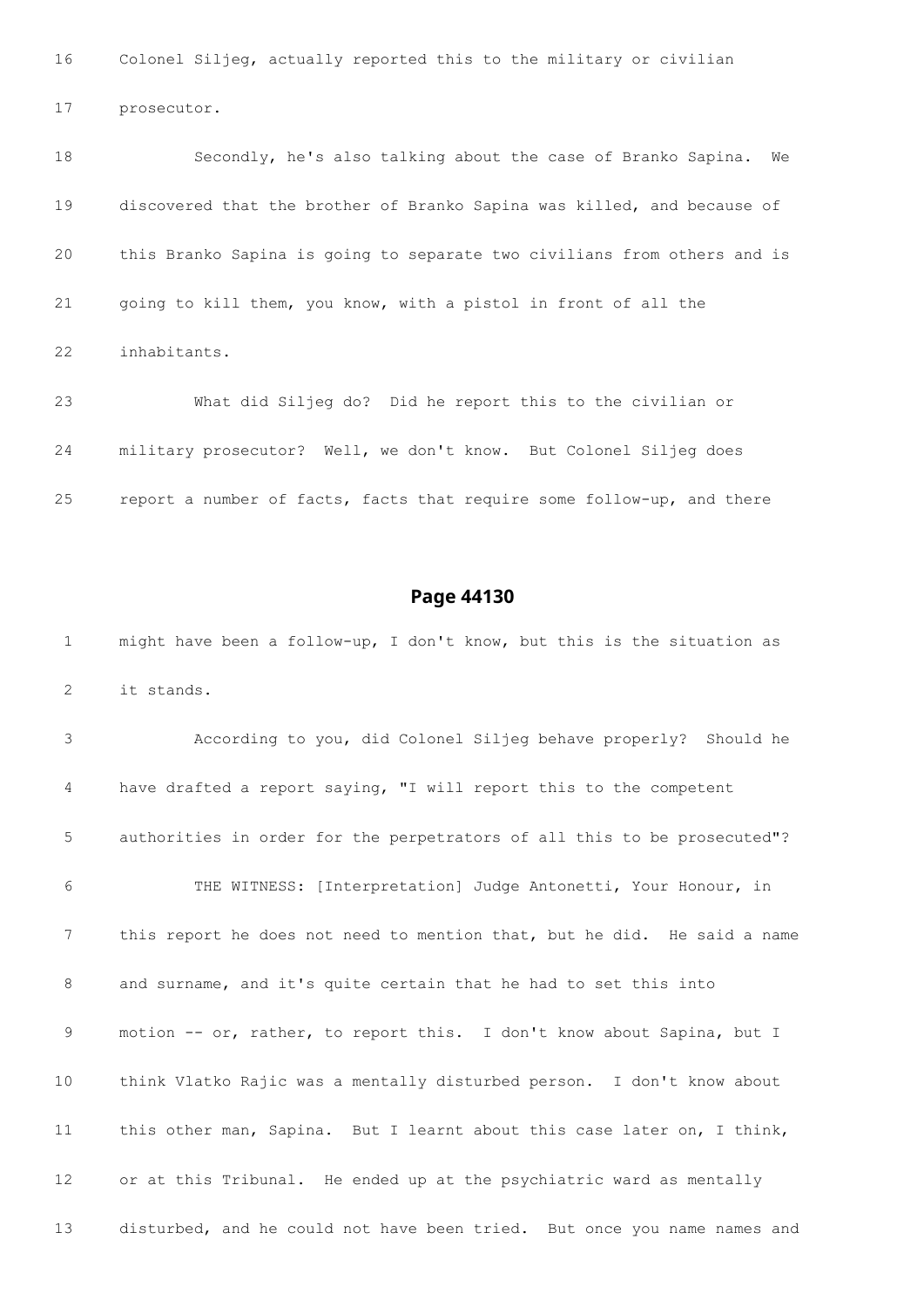| 14 | mention events, which Mr. Siljeg does very properly, then of course the |
|----|-------------------------------------------------------------------------|
| 15 | next step would be -- the next thing would be -- well, otherwise he'd   |
| 16 | skip the names and skip the event. And as a well-trained policeman from |
| 17 | before, how would he not report this to the military investigators to   |
| 18 | deal with the person who was the perpetrator?                           |
| 19 | As far as I can see, Siljeg has not hidden anything here.               |
| 20 | Everything he learnt and everything that he observed is noted here. Of  |
| 21 | course, an investigation then begins to protect a certain area, to take |
| 22 | statements and so on. The procedure that we've discussed here was       |
| 23 | unleashed, and we looked into who should have done what and so on.      |
| 24 | JUDGE ANTONETTI: [Interpretation] Very well. One last question.         |
| 25 | It seems that after the combat there were 132 members of the ABiH       |

| 1              | captured by the HVO, and 23 members of HVO were captured by the ABiH.    |
|----------------|--------------------------------------------------------------------------|
| $\overline{2}$ | As far as you know, the 23 prisoners, HVO prisoners, were they           |
| 3              | eventually exchanged? What happened to them? Do you know?                |
| 4              | THE WITNESS: [Interpretation] As far as I was able to see at this        |
| 5              | Tribunal and some documents, it was an exchange all for all, on an       |
| 6              | all-for-all basis.                                                       |
| 7              | JUDGE ANTONETTI: [Interpretation] Very well. There's ten minutes         |
| 8              | left, Mr. Stringer.                                                      |
| 9              | MR. KOVACIC: [Interpretation] If my colleague will allow me for          |
| 10             | the record to help everybody out, this man mentioned, Vlatko Rajic, now, |
|                |                                                                          |

three documents have been admitted into evidence about the fact that this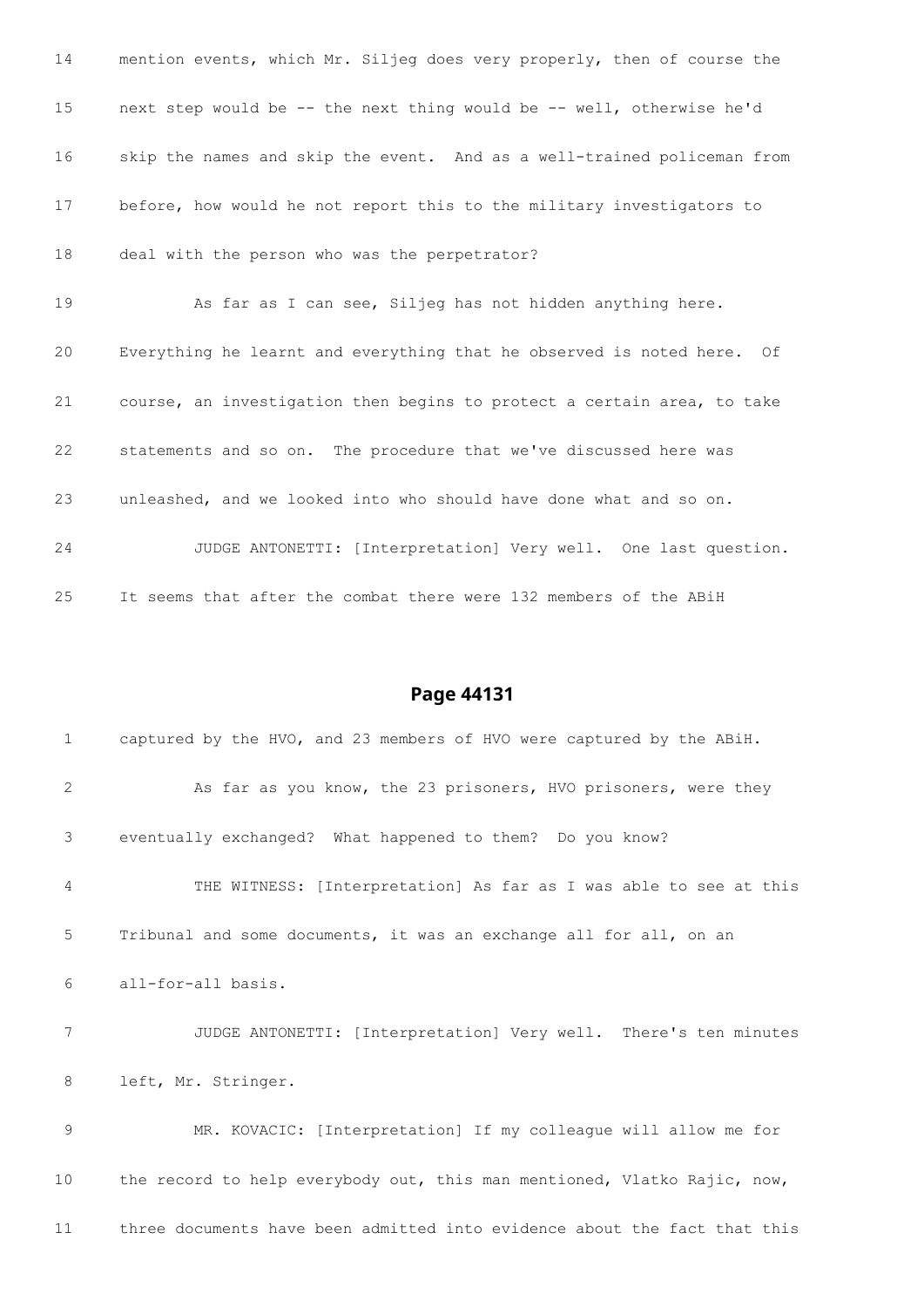man Vlatko Rajic was prosecuted. I can -- yes, I see him nodding. It is 2D008899 [as interpreted]. I think that is the judgement. Then there's another court document from those proceedings which is 1D00946. Those are the relevant documents and numbers. And there's another one which I think is a certificate on the sentence served, and it is 1D00945. The first number is 2D00889. Thank you. I repeated that first number. So I hope I have been of assistance. JUDGE TRECHSEL: It may be helpful for the purposes of the understandability of the record that we recall the crime committed by this Mr. Rajic. I think it was the murder of a young girl early in the morning when the family was told to move from the house. Is that correct? Is that the case? MS. PINTER: [Interpretation] The event was in Vakuf, and a throat

was slit, a young man's throat was slit, head cut off.

#### **Page 44132**

 JUDGE TRECHSEL: Thank you. I mixed it up with another case where also the perpetrator had been prosecuted, and also he was a psychiatric case and dealt with by psychiatric treatment. JUDGE ANTONETTI: [Interpretation] Mr. Stringer. MR. STRINGER: Thank you, Mr. President. MS. PINTER: [Interpretation] I do apologise, Mr. Stringer. But that was Ante Bunoza, and it concerned Capljina, and it was the killing of that girl. Her name was Kaplan, and he was sentenced to prison term of five years but he didn't undergo psychiatric treatment. He did, in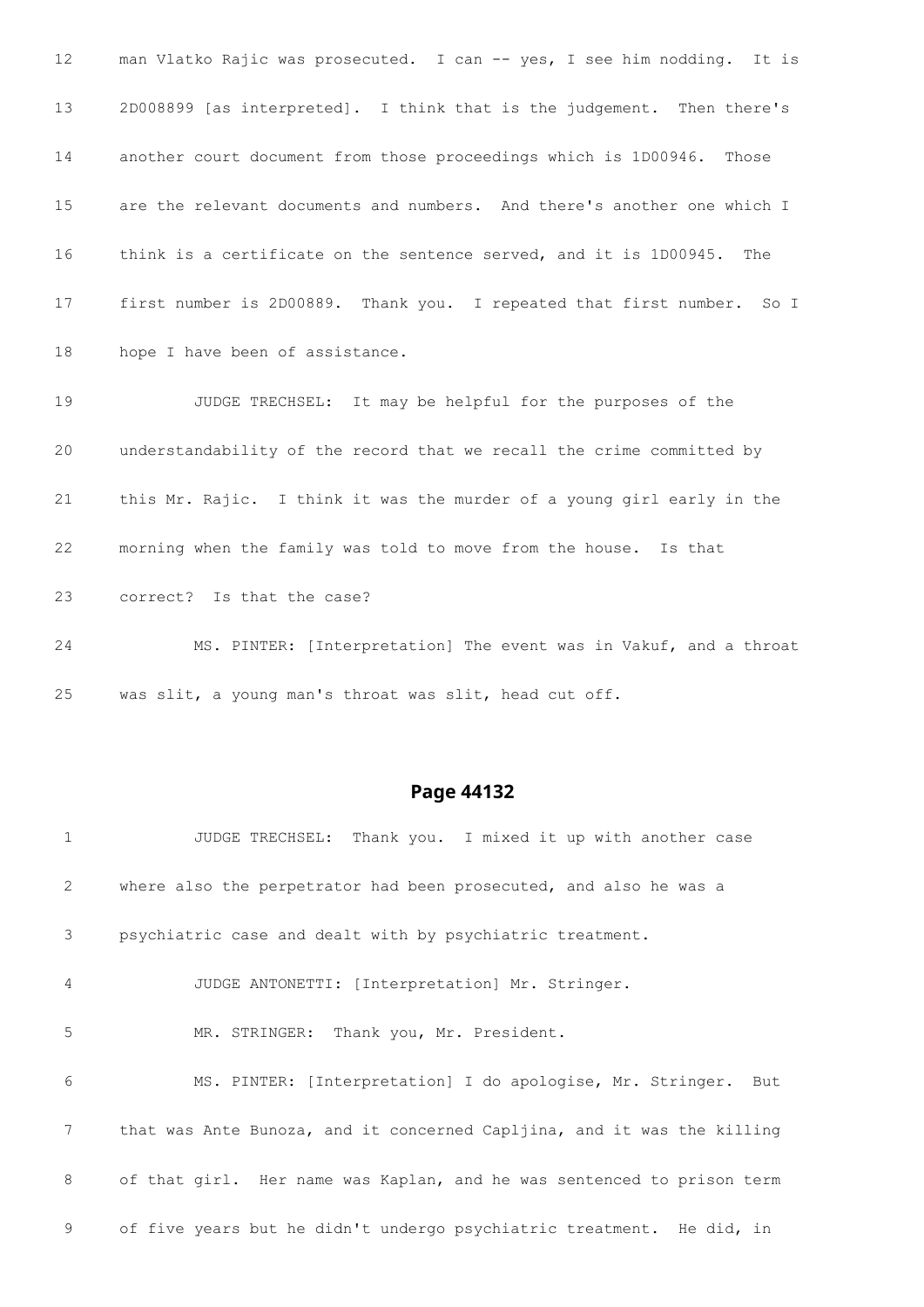fact, spend time in prison.

11 JUDGE TRECHSEL: Thank you.

 MR. STRINGER: Mr. President, my intention is to round off the Vance-Owen Peace Plan in the next six minutes.

 JUDGE TRECHSEL: Do you, in fact, say that you would prefer to start tomorrow morning?

MR. STRINGER: No. Actually, I was trying to make a joke,

Judge Trechsel, but --

18 JUDGE TRECHSEL: We'd never have quessed.

 MR. STRINGER: I could ask a few preliminary questions maybe to set the stage for tomorrow.

 Q. General, Vance-Owen Peace Plan. Can we agree that very early in January of 1993, Mate Boban, on behalf of the Bosnian Croat side, signed off on all of the components of the plan? Agreed to it in its entirety. A. Correct.

Q. Can we agree that the Vance-Owen Peace Plan, as it existed in

#### **Page 44133**

| 1              | January of 1993, consisted of different parts, different annexes? There |
|----------------|-------------------------------------------------------------------------|
| $\overline{2}$ | was a part on the constitutional framework. There was the proposed map  |
| 3              | with the cantons. There was a cease-fire agreement. There were various  |
| $\overline{4}$ | components of the Vance-Owen Peace Plan. Is that correct, based on what |
| 5              | you know -- on what you knew at the time?                               |
| 6              | A. Yes, that is correct. I knew that there were constitutional          |

frameworks, that they had proposed maps, corridors linking up certain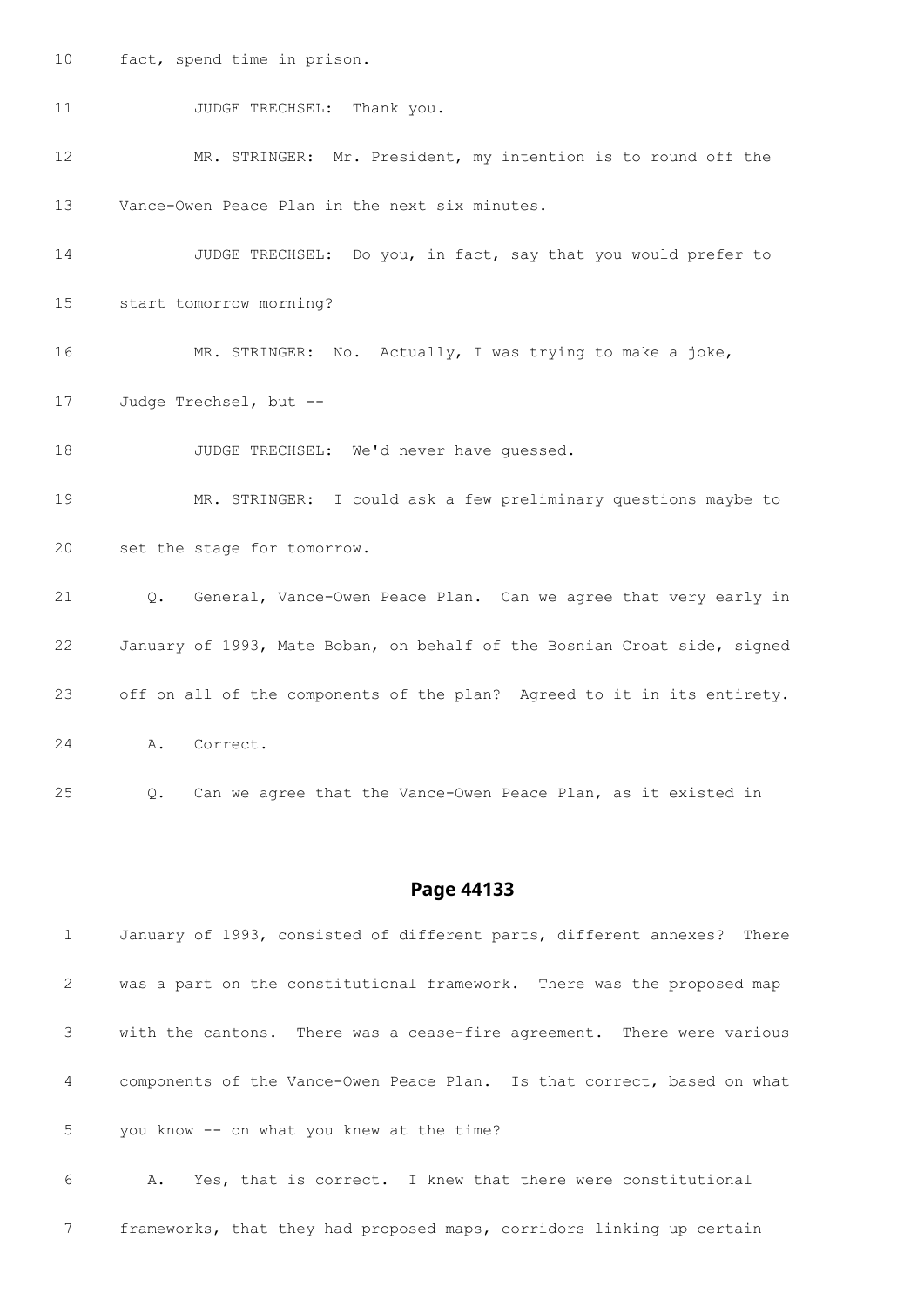provinces or cantons, and that there was an agreement about moving out the heavy weapons and so on and so forth. But the constitutional solutions to Bosnia and Herzegovina, that was certainly there, and the maps were proposed for the territorial set-up of Bosnia-Herzegovina internally. Q. And would you agree with me if I suggested to you that on the 10th of January, 1993, Alija Izetbegovic signed off on the constitutional framework part of the Vance-Owen Plan? 16 A. Yes, he did sign the constitutional part, and I think -- well, I don't know for sure, but I think he also signed up to the separation and delineation with some examples, the corridor through Posavina, and he had some other objections and provisos and asked the international community to prevail upon the Serb side to sign too. Q. Can we agree that on the 10th of January he did not sign off on or agree to the proposed map? A. I think he lay down certain conditions, but I can't say with certainty. I think he signed conditionally. He signed and then wanted to have it fine-tuned during the negotiations.

| 1 | Q. We'll get to this probably tomorrow. I think that on the               |
|---|---------------------------------------------------------------------------|
| 2 | conditions you might be referring possibly to events in March of 1993.    |
| 3 | Maybe just in the very little time that's left, let me just read          |
| 4 | from one of the exhibits and we'll see if we can agree as to what was the |
| 5 | situation on the 10th of January.                                         |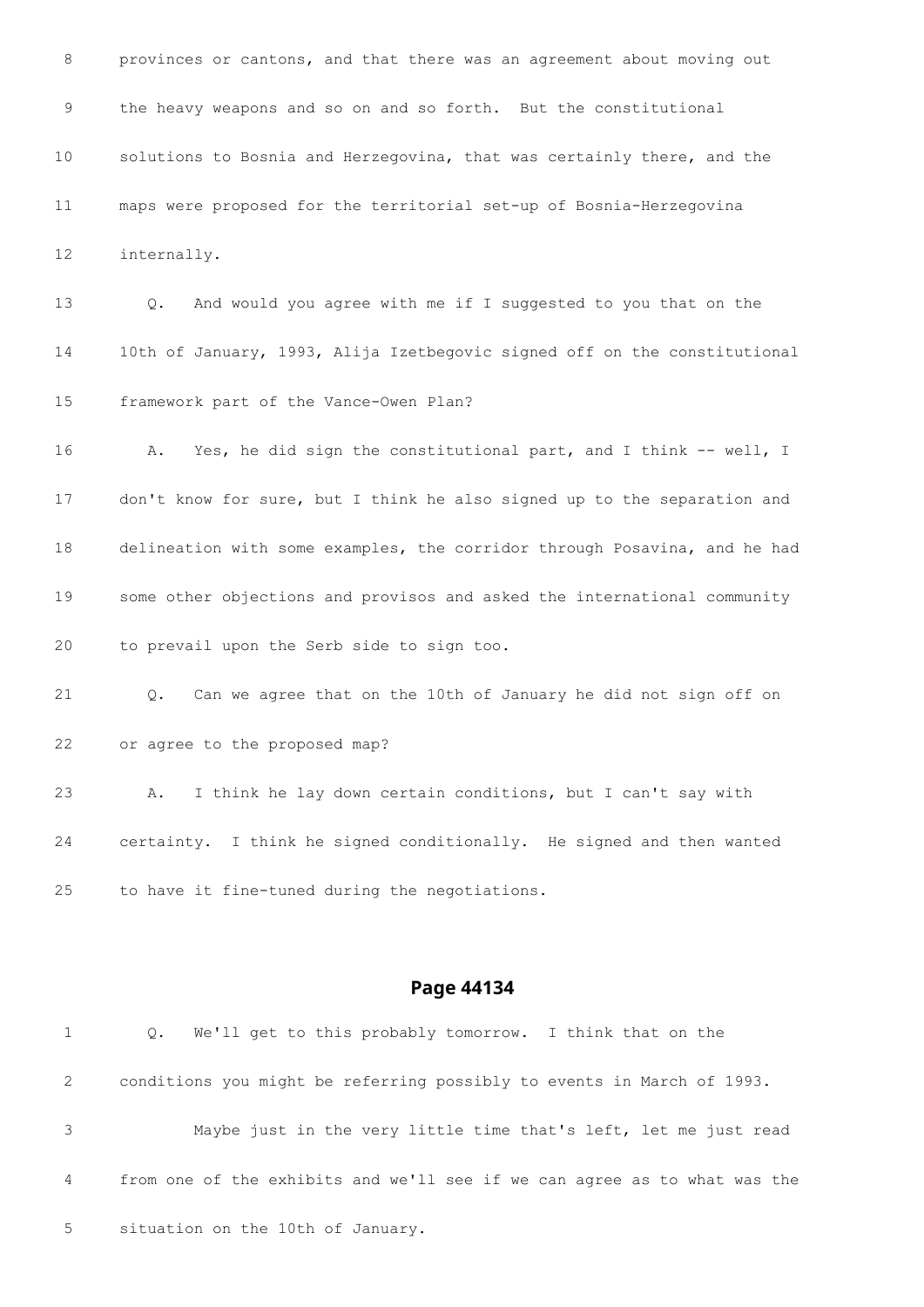This is P01187, and, General, I don't think we have this translated into Croatian. It's among those UN-type documents that we don't have to have translations for. JUDGE TRECHSEL: Mr. Stringer, am I correct in assuming that you are now turning to another binder -- 11 MR. STRINGER: No. 12 JUDGE TRECHSEL: -- which is not distributed. MR. STRINGER: I apologise, Judge. It's in the binder that we've been working on. It's just earlier. P01187. 15 JUDGE TRECHSEL: Got it. MR. STRINGER: I skipped over this earlier. JUDGE PRANDLER: I'm sorry, Mr. Stringer. I apologise. Since 18 you spoke about the binders, I wonder if I may ask you to give us instructions. Which binders should we carry and take to them my office and then it bring it to tomorrow to conference room 1, because I believe 21 that is why we have  $--$  we have to remove  $--$  I believe that list 6 and 7, but you may tell us otherwise. MR. STRINGER: Judge Prandler, since we're really at the end of 24 the day, we are binder number 7, which is the binder we've been in, and I can inform everyone what the exhibits are going to be on this so that

|   |                                                                     |  | they can look at them tonight if they want. It's P01187, which actually |
|---|---------------------------------------------------------------------|--|-------------------------------------------------------------------------|
| 2 | we do have a translation into Croatian. And then P09852. Those two  |  |                                                                         |
|   | exhibits are in binder number 7, which we have -- or which everyone |  |                                                                         |